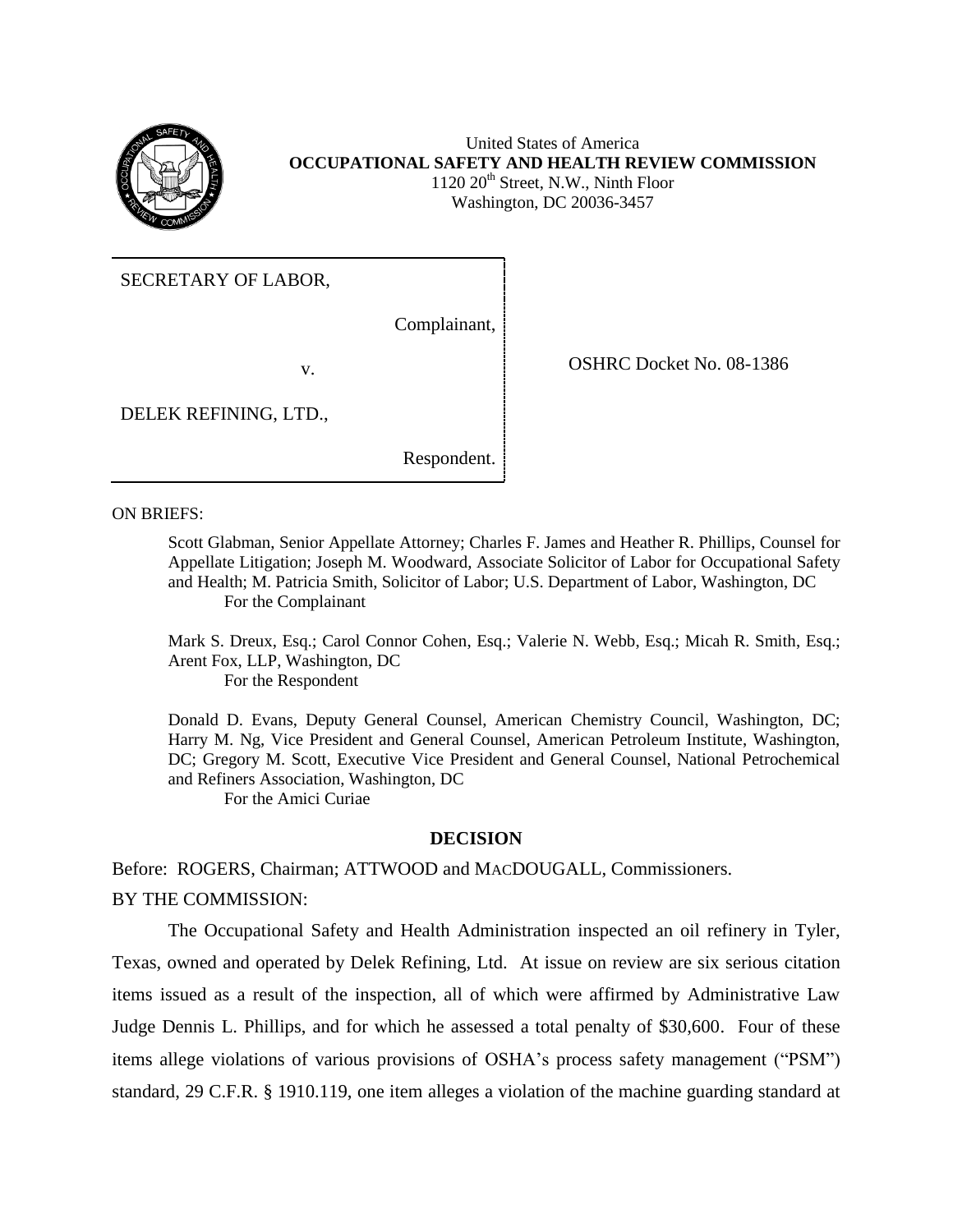29 C.F.R. § 1910.219 $(c)(2)(i)$ , and one item alleges a violation of the hazard communication standard at 29 C.F.R.  $$1910.1200(f)(5)(i).<sup>1</sup>$ 

For the reasons set forth below, we vacate two citation items—the machine guarding item and one of the PSM items, and affirm four citation items—the three remaining PSM items and the hazard communication item, for which we assess a total penalty of \$21,150.

# **I. Serious Citation 1, Item 4: 29 C.F.R. § 1910.119(e)(5)—Process Hazard Analyses of Highly Hazardous Chemicals, and Item 12: 29 C.F.R. § 1910.119(o)(4)—Compliance Audits**

The PSM standard, which applies to certain enumerated processes, is aimed at "preventing or minimizing the consequences of catastrophic releases of toxic, reactive, flammable, or explosive chemicals." 29 C.F.R. § 1910.119 ("Purpose"). To that end, paragraph (e) of the standard requires an employer to have "a team with expertise in engineering and process operations" conduct "an initial process hazard analysis . . . on processes covered by this standard," and then, "[a]t least every five (5) years after the completion of the initial process hazard analysis," update and revalidate the analysis. 29 C.F.R. § 1910.119(e)(1), (4), (6). In response to the process hazard analysis ("PHA"), the employer must:

establish a system to promptly address the team's findings and recommendations; assure that the recommendations are resolved in a timely manner and that the resolution is documented; document what actions are to be taken; complete actions as soon as possible; develop a written schedule of when these actions are to be completed; communicate the actions to operating, maintenance and other employees whose work assignments are in the process and who may be affected by the recommendations or actions.

29 C.F.R. § 1910.119(e)(5). Under Item 4, the Secretary alleges that Delek violated § 1910.119(e)(5) by failing to address the findings and recommendations from several PHAs conducted by the refinery's prior owner.

Item 12 relates to paragraph (o) of the PSM standard, entitled "Compliance Audits," which requires employers to "certify that they have evaluated compliance with the provisions of [the PSM standard] at least every three years," and to "promptly determine and document an appropriate response to each of the findings of the compliance audit, and document that

l

<sup>&</sup>lt;sup>1</sup> At the time of the alleged violation, this provision was codified at § 1910.1200(f)(5)(i). The substance of the provision now appears at 29 C.F.R. § 1910.1200(f)(6), although the language has been amended. *See* Hazard Communication, 77 Fed. Reg. 17,574, 17,586, 17,785-86, 17,788 (Mar. 26, 2012) (final rule). We will refer to  $\S$  1910.1200(f)(5)(i) because that is the provision applicable here.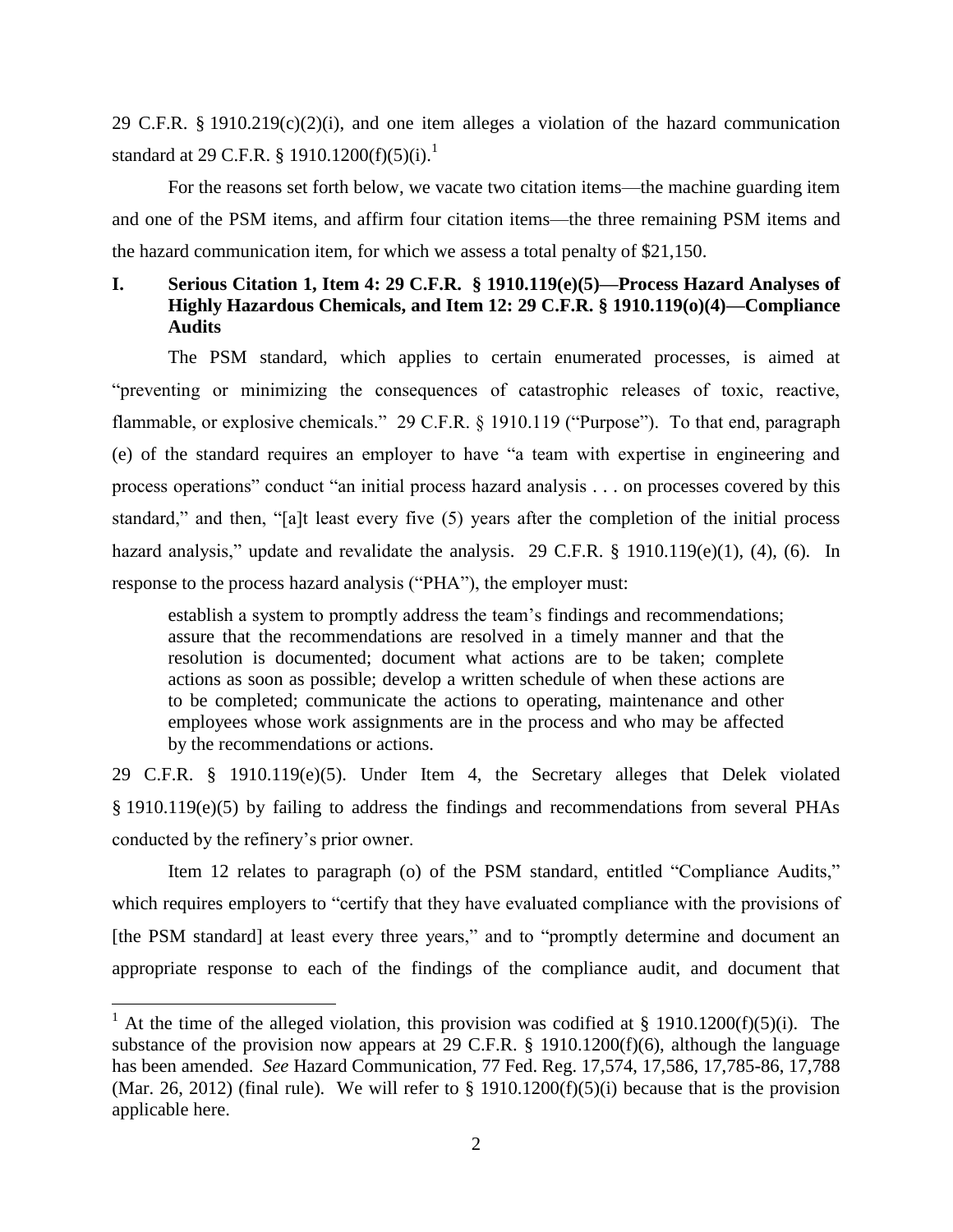deficiencies have been corrected." 29 C.F.R. § 1910.119(o)(1), (4). Under this Item, the Secretary alleges that Delek violated § 1910.119(o)(4) by failing to properly respond to findings from a PSM compliance audit conducted by the prior owner.

The judge affirmed both citation items, finding a total of sixteen unaddressed items from six PHAs, and ten unresolved items from the compliance audit.<sup>2</sup> On review, Delek makes two arguments challenging the judge's decision. First, the company claims that the judge erred in rejecting its pre-hearing argument that both citation items are time-barred by the Occupational Safety and Health Act's statute of limitations. OSH Act § 9(c), 29 U.S.C. § 658(c). Second, the company claims that the judge erred in concluding that it was obligated to address the findings and recommendations of the refinery's prior owner, and the Secretary therefore failed to establish noncompliance with either of the cited provisions. Like the judge, we reject both of Delek's arguments and affirm Items 4 and 12.<sup>3</sup>

# **A. Statute of Limitations**

Section 9(c) of the OSH Act provides that "[n]o citation may be issued under this section after the expiration of six months following the occurrence of any violation." 29 U.S.C. § 658(c). Delek contends that Items 4 and 12 relate to PHAs and compliance audits conducted before the company's acquisition of the refinery, and center on inadequate recordkeeping that preceded the citation's issuance by several years. The judge rejected this argument, but Delek

<sup>&</sup>lt;sup>2</sup> In affirming Item 4, the judge essentially amended the citation by "delet[ing]" factual allegations related to two of the PHAs upon which the Secretary originally relied. The Secretary raises no objection to the judge's amendment.

 $3\,\mathrm{With}$  respect to these items, we note that Delek does not dispute that the PSM standard applies to the process equipment at its Tyler, Texas, facility. Delek does, however, argue that the Secretary failed to establish the company's knowledge of the violative conditions. *See Astra Pharm. Prods., Inc.*, 9 BNA OSHC 2126, 2129, 1981 CCH OSHD ¶ 25,578, pp. 31,899-900 (No. 78-6247, 1981) ("[T]he Secretary must show . . . that . . . the cited employer either knew or could have known of the condition with the exercise of reasonable diligence."), *aff'd in pertinent part*, 681 F.2d 69 (1st Cir. 1982). We disagree. The record shows that Delek retained several of the prior owner's supervisors when it assumed ownership of the refinery—their actual knowledge of the violative conditions at issue, therefore, became Delek's knowledge. *See Access Equip. Sys., Inc.*, 18 BNA OSHC 1718, 1726, 1999 CCH OSHD ¶ 31,821, p. 46,782 (No. 95-1449, 1999) ("[K]nowledge can be imputed to the cited employer through its supervisory employee."). In any event, the record also supports the judge's finding of constructive knowledge here, because "it was not reasonable for [the company] . . . to simply rely on [the prior owner's] representation[s]" regarding the PHA and compliance audit items, and so Delek "did not exercise reasonable diligence" in this regard. *Delek Refining, Ltd.*, No. 08-1386, slip op. at 11, 42 (OSHRC May 9, 2011) (ALJ).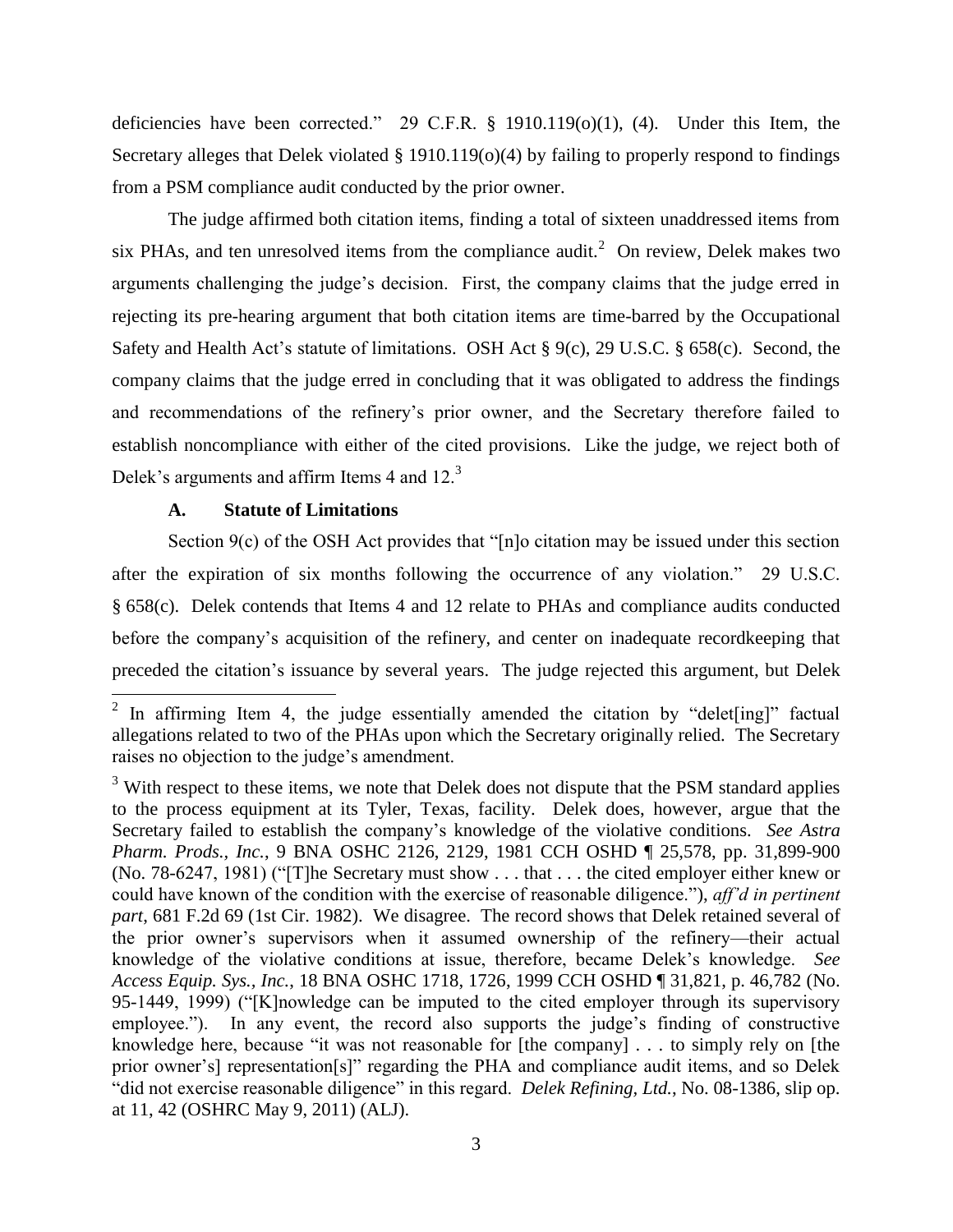contends that *AKM, LLC v. OSHRC*, 675 F.3d 752 (D.C. Cir. 2012), issued after the judge's decision on this issue, supports vacating both items. We disagree.

In *AKM*, the D.C. Circuit ruled that employers cannot be cited for failing to record workrelated injuries more than six months after the initial obligation to record the injuries attached. The *AKM* court was addressing two of OSHA's recordkeeping provisions: 29 C.F.R. § 1904.29(b)(2), which requires completion of "an OSHA 301 Incident Report form, or an equivalent form, for each recordable injury or illness entered on the OSHA 300 Log," and 29 C.F.R. § 1904.29(b)(3), which requires injuries and illnesses to be recorded "within seven (7) calendar days of receiving information that a recordable injury or illness has occurred." The citation at issue in *AKM* alleged violations of both provisions and was issued "at least six months after the last unrecorded injury occurred." *AKM*, 675 F.3d at 753. In explaining how § 9(c) applies to OSHA's recordkeeping regulations, the court noted that the statutory provision's use of the term " 'occurrence' . . . clearly refers to a discrete antecedent event," and analyzed its effect as follows:

[E]mployers must make records of workplace injuries in whatever form the Secretary requires within the time period established by the Secretary—here, seven days after the injury. If they fail to do so, that is a violation. Pursuant to Section 658(c), OSHA may cite employers for violations within six months of the violation's occurrence. If an injury is reported on May 1, OSHA can cite an employer for the failure to create a record beginning on May 8, and a citation issued within the following six months, and only the following six months, would be valid.

*Id.* at 755-56. Simply put, under *AKM*, the statute of limitations period begins to run when the violation—the failure to record a recordable injury—inures. The court rejected the Secretary's contention that there was a "continuing violation"—that is, that the employer's continued failure to make the required record constituted a daily renewal of the violation that effectively tolled the statute of limitations period.

Delek contends that this holding applies to the violations alleged in Items 4 and 12, but the company overlooks the distinction the *AKM* court drew between "discrete record-making violation[s]," *id.* at 759, which qualify as "occurrence[s]" that trigger the statute of limitations, and instances where "a company continues to subject its employees to unsafe . . . situations," which "toll the statute of limitations on a continuing violations theory since the dangers created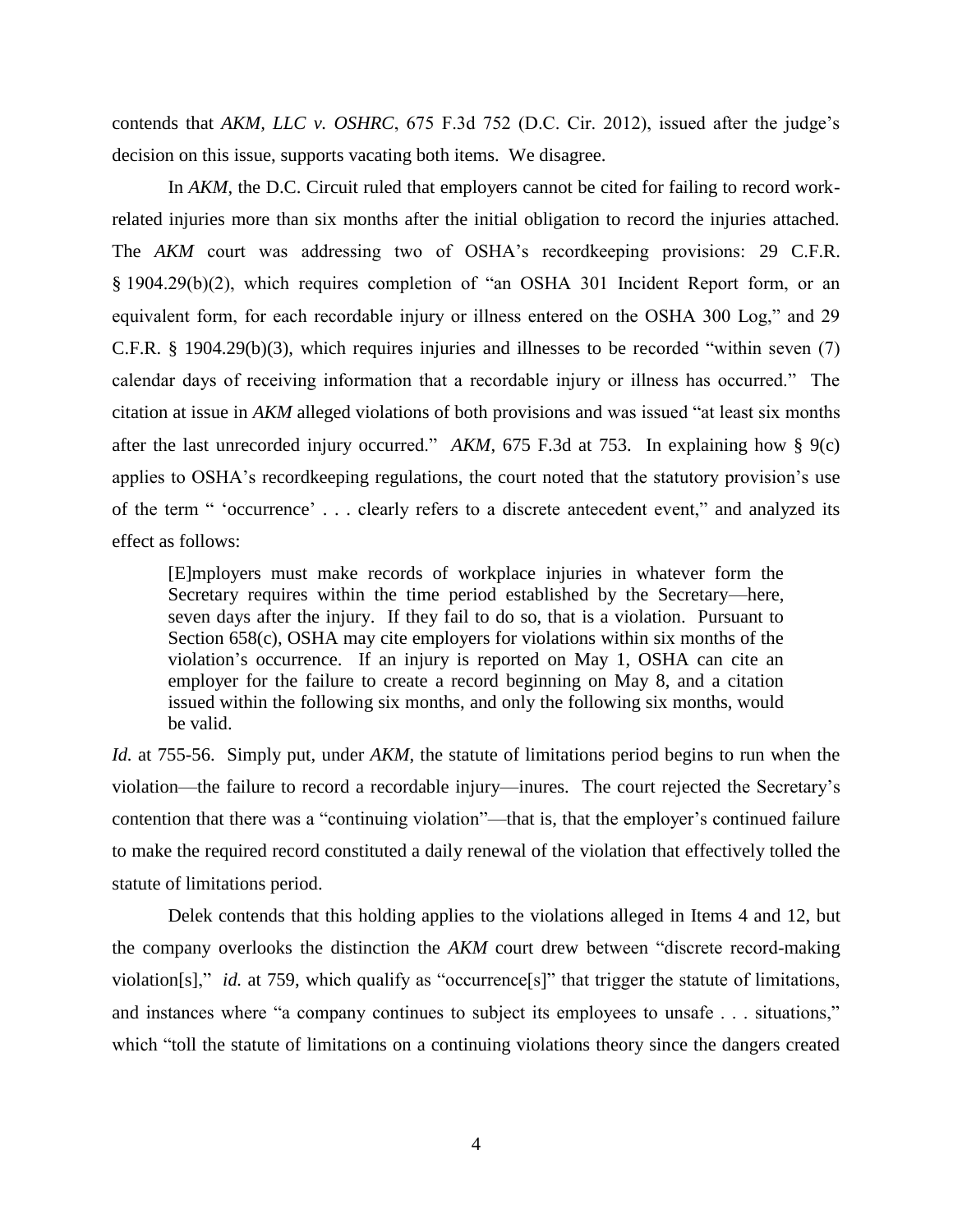by the violations persist."<sup>4</sup> *Id.* at 758. Here, neither Item 4 nor Item 12 alleges a "discrete" record-making violation" that is a breach of a duty that occurred only once, at a specific time. Thus, we conclude that both of the alleged violations fall into the second category identified by the court—that is, they can be considered under a continuing violations theory.

The PSM provisions cited here do contain some documentation requirements. *See* 29 C.F.R.  $§ 1910.119(e)(5)$  ("The employer shall ... assure ... that the resolution is documented[;]... document what actions are to be taken; [and]... develop a written schedule of when these actions are to be completed . . . ."); 29 C.F.R.  $\S$  1910.119(o)(4) ("The employer shall promptly . . . document an appropriate response to each of the findings of the compliance audit, and document that deficiencies have been corrected."). But these provisions require action beyond mere recordkeeping—the employer must take corrective actions as well. *See* 29 C.F.R. § 1910.119(e)(5) ("The employer shall establish a system to promptly address the team's findings and recommendations," and "assure that the recommendations are resolved in a timely manner."); 29 C.F.R.  $\S$  1910.119(o)(4) ("The employer shall promptly determine . . . an appropriate response to each of the findings of the compliance audit."). Accordingly, the violations alleged here were not one-time failures to perform a task at a specified time.<sup>5</sup> Rather,

 4 Like Delek, our dissenting colleague overlooks this explicit distinction, as she reads the *AKM* decision as "not limited to the recordkeeping context." This is curious, considering that the *AKM* court "simply conclude[d] that the statutory language in Section 657(c) which deals with recordkeeping is not authorization for OSHA to cite the employer for a record-making violation more than six months after the recording failure." 675 F.3d at 758. Perhaps this is why our colleague asserts in the alternative that "[w]hile the [*AKM*] court . . . speculated that there might be cases in which the Secretary might prevail on a continuing violations theory, outside of the context of recordkeeping violations, the court's examples were limited" and distinguishable from the circumstances here. This suggestion is simply wrong. There is no difference between the *AKM* court's examples and the circumstances here. Whether an employer continues to expose employees to identified, yet unaddressed, process hazards, "continues to subject . . . employees to unsafe machines," or "continues to send . . . employees into dangerous situations without appropriate training," the employer perpetuates a hazardous condition. *Id.* Indeed, five of the PHA items Delek did not address were marked "high priority," one of which, as the judge found, exposed Delek's employees to potential fire and explosion hazards.

 $<sup>5</sup>$  The dissent asserts that the statute of limitations begins to run five years after completion of a</sup> PHA and three years after completion of a compliance audit (based on the PHA and compliance audit schedules in the standard), but nothing in the standard indicates that the obligation to conduct a new PHA or compliance audit erases the obligation to address previous findings and/or recommendations. Additionally, the dissent posits that the statute of limitations "may [begin] run[ning] much sooner based on the specific facts adduced by the parties," because the Secretary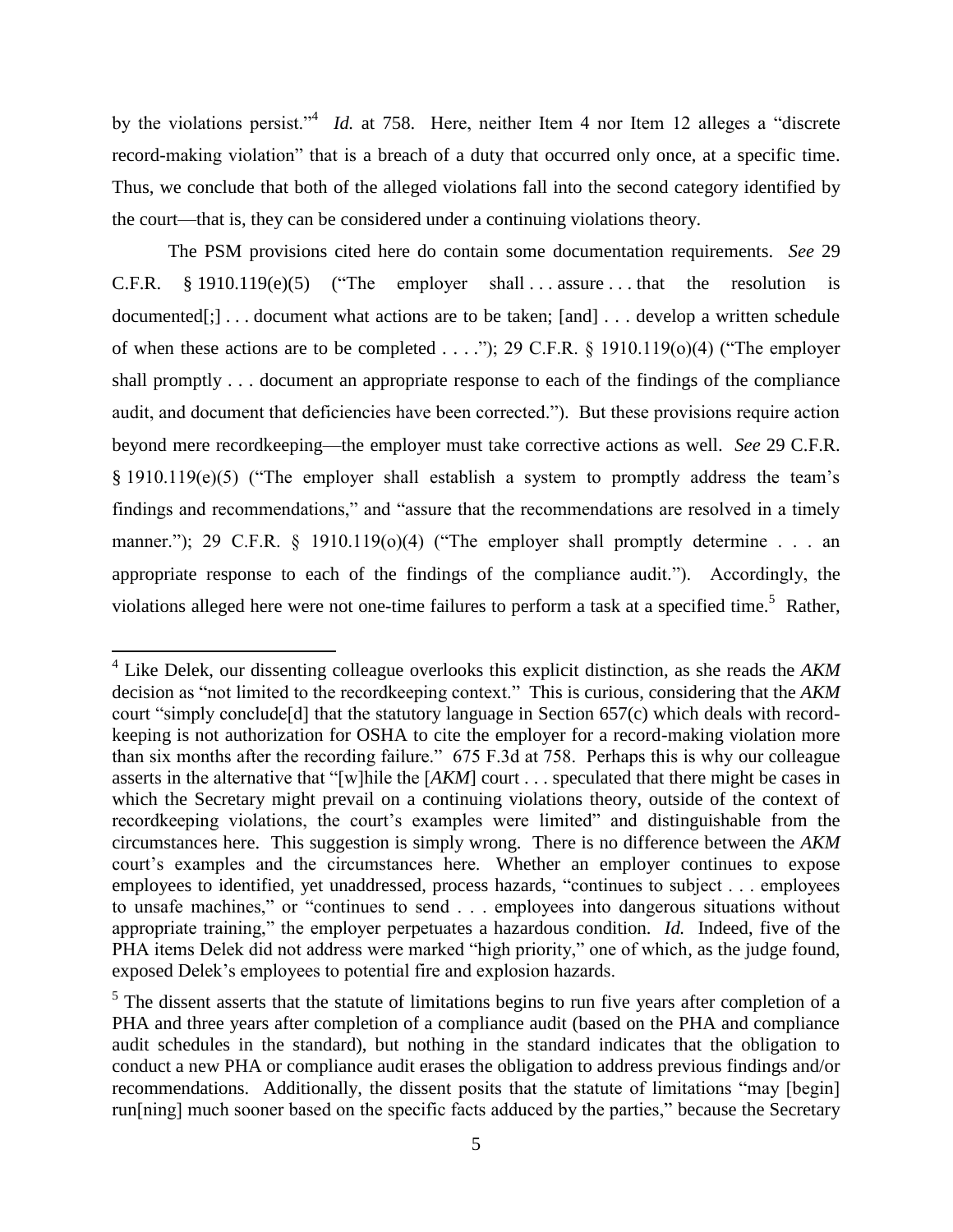because the corrective actions required by the cited provisions directly address "preventing or minimizing the consequences of catastrophic [chemical] releases," 29 C.F.R. § 1910.119 ("Purpose"), and because the failure to take those actions means the dangers described in the PHAs and compliance audits at issue persisted, each day that passed without the recommendations being addressed meant the violative conditions continued, and could be cited by OSHA. We therefore reject Delek's argument that Items 4 and 12 are time-barred under § 9(c) of the OSH Act.

#### **B. Noncompliance**

l

As it did before the judge, Delek contends that the Secretary failed to establish the company's noncompliance with the cited provisions because the refinery's prior owner performed the PHAs and compliance audits at issue, so only the prior owner was responsible for addressing the resulting findings and recommendations. According to Delek, an employer purchasing a facility is not "required to investigate and satisfy obligations created by a prior employer, especially where, as here, the new employer was led to believe that no obligations remained outstanding." The judge rejected this argument, concluding that Items 4 and 12 were based on Delek's own conduct (or lack thereof), and the fact that responsibility for these items originated under previous ownership did not absolve Delek of its own OSH Act obligations. We agree.

The PSM standard expressly applies to "[a] *process* which involves a chemical at or above [certain] specified threshold quantities" and "[a] *process* which involves [certain] flammable gas[es] . . . or . . . flammable liquid[s]." 29 C.F.R. § 1910.119(a)(1)(i)-(ii) (emphasis added). The process at the refinery before Delek purchased it was the refining of crude oil into usable fuels, and that same process continued after the acquisition, as did the hazards and PSM

has contradicted his position by arguing in a later case that "[t]imely [under § 1910.119(e)(5)] means . . . at most one to two years depending on the scope and complexity of the issue . . . and the risk posed by the hazard." *BP Prods. N. Am., Inc.*, No. 10-0637, 2013 WL 9850777, at \*37 (OSHRC Aug. 12, 2013) (ALJ), *review pending*, No. 10-0637 (OSHRC Sept. 16, 2013). Contrary to the dissent's claim, the Secretary in the instant case has not suggested that the duty to correct the identified problems did not arise until the completion of the PHA or compliance audit schedule—he has repeatedly noted that the problems must be corrected "promptly." In any event, the issue is not when the duty to correct a problem identified in a PHA or compliance audit *first arises*, but whether that duty is *continuing*. The Secretary here, as he did in the case the dissent references, asserts that the citation is timely not because of when the duty first arose, but because the violation—along with employee exposure to identified hazards—persists.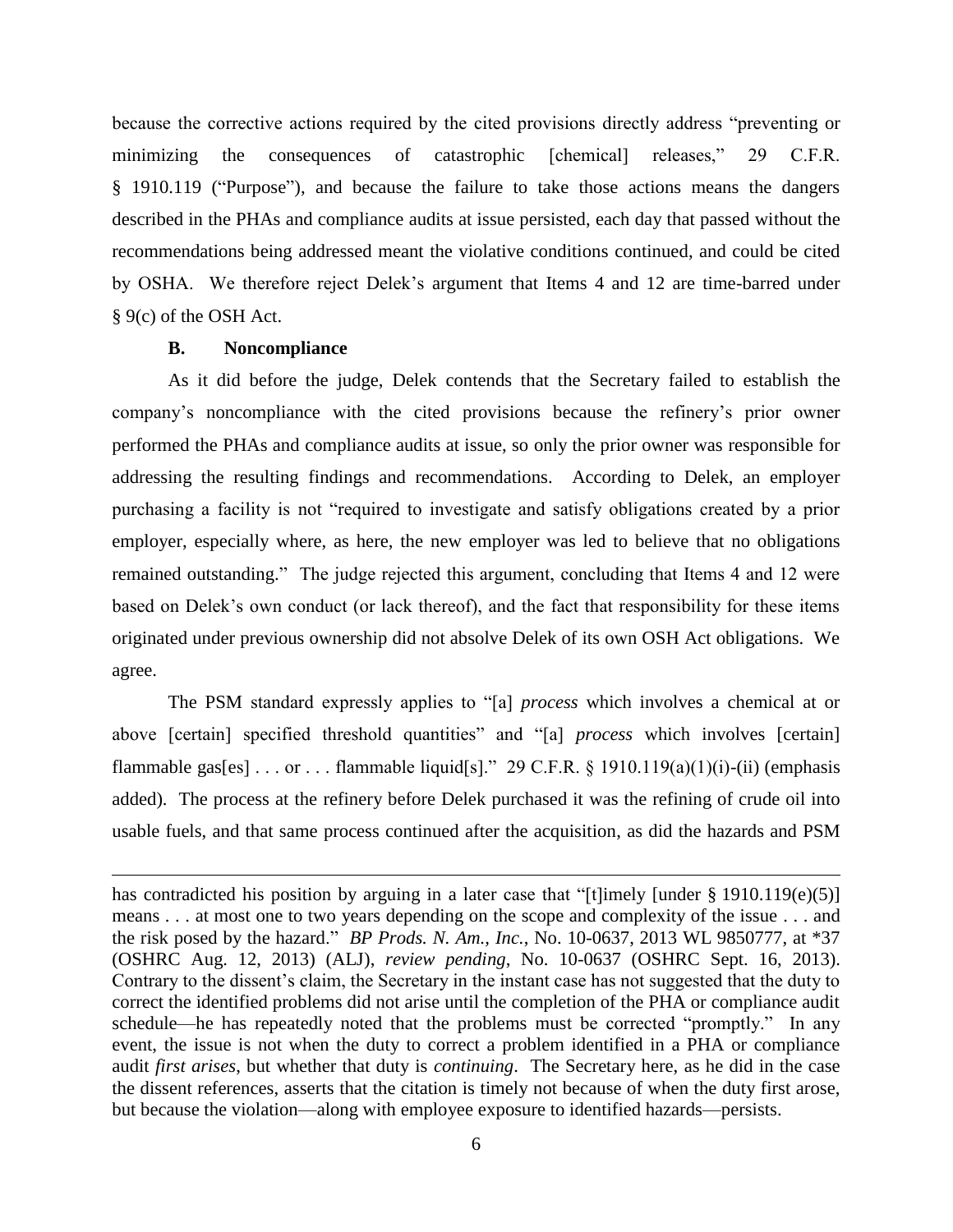compliance items identified in the subject PHAs and compliance audits. Of course, the cited provisions of the PSM standard require action by "[t]he employer," but the standard's focus remains the "process"—there is no language in the standard limiting its obligations to a particular employer, let alone the one that conducted the required PHAs and compliance audits. *Compare, e.g.*, 29 C.F.R. § 1910.146(c)(8) ("host employer" requirements); 29 C.F.R. § 1910.147(f)(2) ("on-site employer" and "outside employer" requirements); 29 C.F.R. § 1926.1402(c) ("controlling entity" requirements); 29 C.F.R. § 1926.1407(e) ("utility owner/operator" requirement); 29 C.F.R. § 1926.752(a) ("controlling contractor" requirements). In other words, under the PSM standard, any shortcomings involved in the "process" at the refinery that continued after the transfer of ownership were Delek's responsibility to investigate and remedy. 6

The PSM standard also sets a schedule for auditing and abating potential process hazards and PSM compliance issues, and there is nothing in the standard to suggest that this schedule is reset or altered by the sale of the facility in which the process takes place. The PSM standard requires PHAs and compliance audits to be completed on prescribed schedules—five and three years, respectively—and requires certain follow-up actions after completion. 29 C.F.R. § 1910.119(e)(5)-(6), (o)(1), (o)(4). The last of the PHAs and compliance audits at issue here were completed in the year of Delek's acquisition of the refinery, so the next ones were due to be completed five years and three years, respectively, after the acquisition. But nothing in the standard indicates that this schedule was intended to terminate the obligation to follow up on already-completed PHA and compliance audit findings in the interim (or, as the judge found, the still-open items from the earlier PHAs and compliance audits). *See* 29 C.F.R. § 1910.119(e)(5),  $(o)(4)$ .

Indeed, reaching a contrary conclusion here would lead to the absurd result of permitting deficiencies identified by a previous owner to go unaddressed for more than the entire PHA/compliance audit schedule's time period—that is, in excess of five and three years, respectively. Such a result makes little sense in light of the PSM standard's goal of "preventing . . . the . . . catastrophic releases of . . . chemicals;" neither the transfer of ownership nor the

 $\overline{a}$ 

<sup>&</sup>lt;sup>6</sup> This is not to say that Delek was bound by the findings and recommendations in the PHAs and compliance audits conducted by the prior owner—Delek could have conducted its own review and developed its own response plan. But it did not, so its failure to respond violated § 1910.119(e)(5) and (o)(4).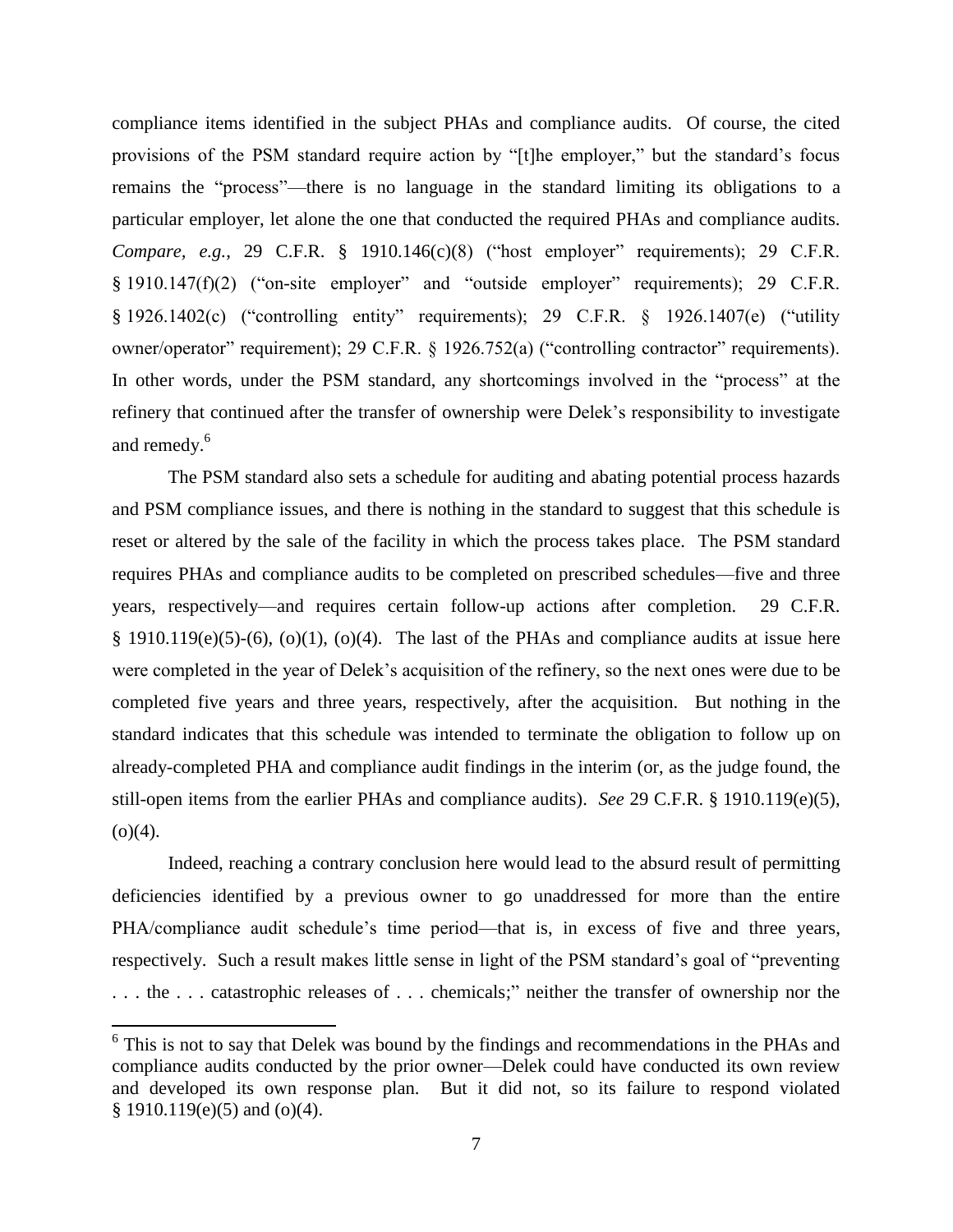cycling of the PHA/audit schedule diminishes the *need* to correct a deficiency. 29 C.F.R. § 1910.119 ("Purpose"). In short, nothing in the PSM standard indicates that an employer's purchase of a facility nullifies obligations stemming from prior findings and recommendations. Because the PSM standard applies to the process itself and sets a specific schedule for compliance, the standard's obligations, including the compliance schedule, survive a transfer of the process's ownership. Accordingly, we reject Delek's challenge to the noncompliance element of the Secretary's prima facie case and affirm both citation items.

In so ruling, we disagree with our dissenting colleague that these violations are grounded on successor liability. Our colleague views successor liability as the determinative issue with respect to Items 4 and 12 because she misapprehends the PSM standard. As discussed above, the standard does not limit the obligation to address PHA and compliance audit items to the employer that conducts the PHAs and compliance audits. Indeed, as the Secretary alleges, Delek *itself* violated the PSM standard by failing to address outstanding PHA and compliance audit items. Thus, the judge did not—as the dissent puts it—"simply presume[] that Delek is a successor," nor is our decision a "summary affirmance of the judge's presumption." Rather, successor liability is patently irrelevant here and has absolutely no bearing on our holding.

# **II. Serious Citation 1, Item 8: 29 C.F.R. § 1910.119(j)(4)(i)—Inspection and Testing of Process Equipment**

Paragraph (j) of the PSM standard—addressing "[m]echanical integrity"—provides that "[i]nspections and tests shall be performed on process equipment." 29 C.F.R. § 1910.119(j)(4)(i). Under Item 8, the Secretary alleges that Delek violated this provision by failing to inspect and test its positive pressurization unit ("PPU") in the control room for the refinery's fluid catalytic cracking unit. The judge affirmed this item, concluding that: (1) the PPU is subject to the PSM standard; (2) Delek failed to inspect and test the PPU: (3) the company had knowledge of this failure; and (4) employee exposure was established. On review, Delek argues only that the judge erred in finding that § 1910.119(j)(4)(i) applies to the PPU. *See Astra Pharm. Prods., Inc.*, 9 BNA OSHC 2126, 2129, 1981 CCH OSHD ¶ 25,578, pp. 31,899- 900 (No. 78-6247, 1981) ("[T]he Secretary must show . . . that . . . the cited standard applies."). We disagree and therefore affirm Item 8.

Fluid catalytic cracking ("FCC") involves converting crude oil into usable fuels, such as gasoline, by a process that could release hazardous vapors. The FCC unit's control room, from which Delek employees manage this refining process, is pressurized by the PPU to keep any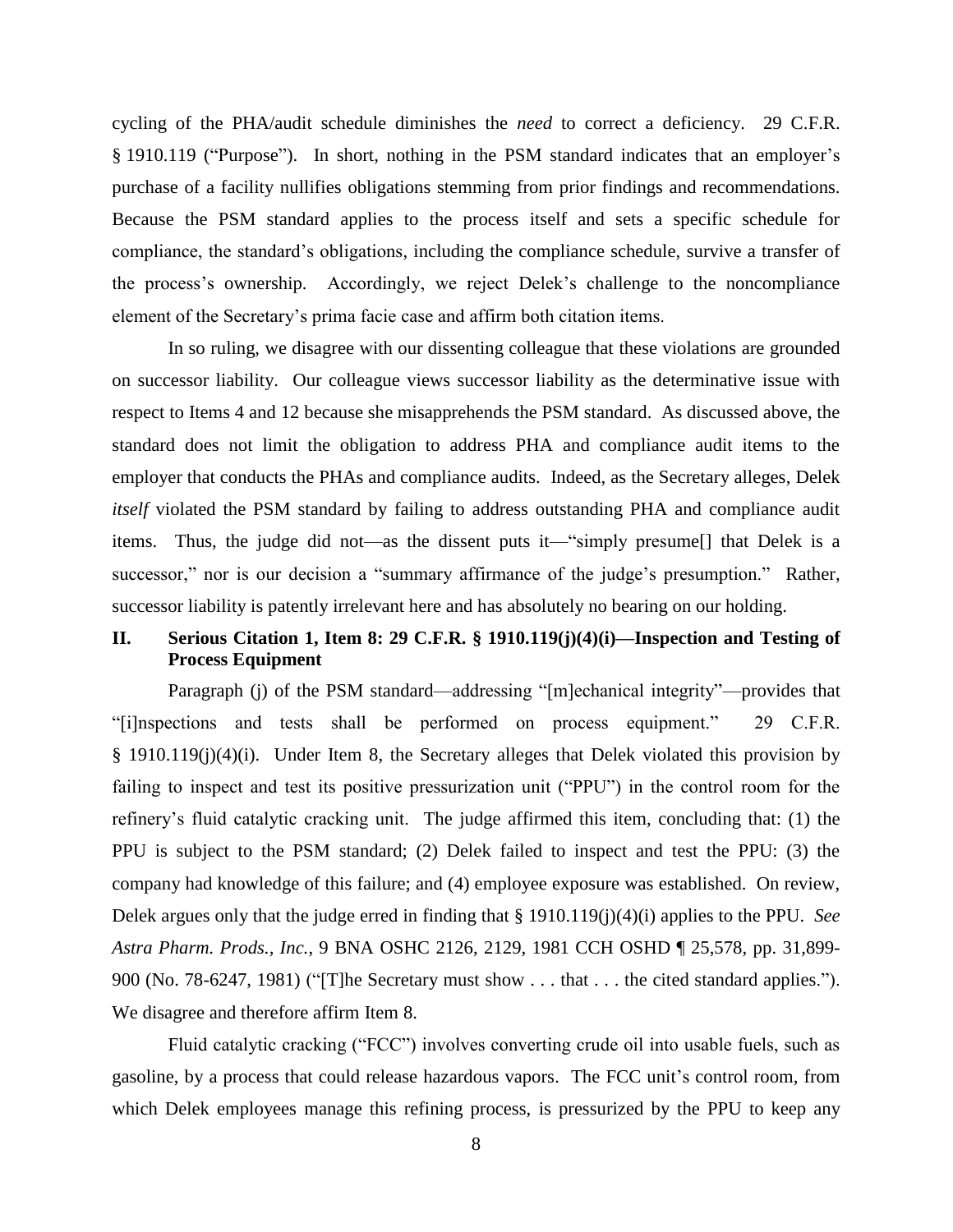such vapors from entering. As the judge noted, the vapors can be toxic to the employees and could pose an explosion hazard, given that the wiring in the control room is a potential ignition source. The PPU consists of an intake stack that draws in outside air, a fan that pulls the air into the control room, and heating and cooling elements that regulate the temperature inside the room. The PPU also has two sensors—one connected to an alarm that indicates whether the control room is indeed pressurized, and another that detects the presence of combustible gas and shuts down the intake stack to keep the gas from entering the room if vapor levels reach 50 percent.

Delek contends that  $\S$  1910.119(j)(4)(i) does not apply here because the PPU is not "process equipment." The PSM standard defines "process" as:

any activity involving a highly hazardous chemical including any use, storage, manufacturing, handling, or the on-site movement of such chemicals, or combination of these activities. For purposes of this definition, any group of vessels which are interconnected and separate vessels which are located such that a highly hazardous chemical could be involved in a potential release shall be considered a single process.

29 C.F.R. § 1910.119(b). Not all equipment involved in any such activity, however, is subject to the inspection and testing requirements of the cited standard. Section 1910.119(j)(4)(i) only applies to certain types of equipment, such as "[c]ontrols (including monitoring devices and sensors, alarms, and interlocks)" and "[p]umps." 29 C.F.R. § 1910.119(j)(1). Thus, to be subject to  $\S$  1910.119(j)(4)(i), a piece of equipment must first be "process equipment," and then must qualify as one of the types of such equipment enumerated in  $\S$  1910.119(j)(1).

Delek contends that the PPU is not "process equipment" because it is not directly involved in converting crude oil to usable fuels.<sup>7</sup> The standard's focus, however, is not that narrow. Delek's refining process includes operating the FCC unit as a whole, and this is done from the FCC unit's control room, which is kept in safe working order by the PPU. Without the

<sup>&</sup>lt;sup>7</sup> In making this argument, Delek relies in part on the testimony of its two experts, who stated that, in their opinion, the PPU is not subject to the PSM standard. We decline to consider this testimony as it amounts to a legal opinion. *See Goodman v. Harris County*, 571 F.3d 388, 399 (5th Cir. 2009) (noting that under Federal Rule of Evidence 704, "an expert may never render conclusions of law"); *Estate of Mixon v. United States*, 464 F.2d 394, 406 (5th Cir. 1972) ("Although this legal opinion by the examiners recognized as experts in their particular field[] are quite interesting, we do not find them the least bit controlling."); *Erickson Air-Crane, Inc.*, No. 07-0645, 2012 WL 762001, at \*3 n.7, 2009-12 CCH OSHD ¶ 33,199, p. 55,760 n.7 (OSHRC Mar. 2, 2012) (finding judge properly excluded expert testimony consisting of legal opinion).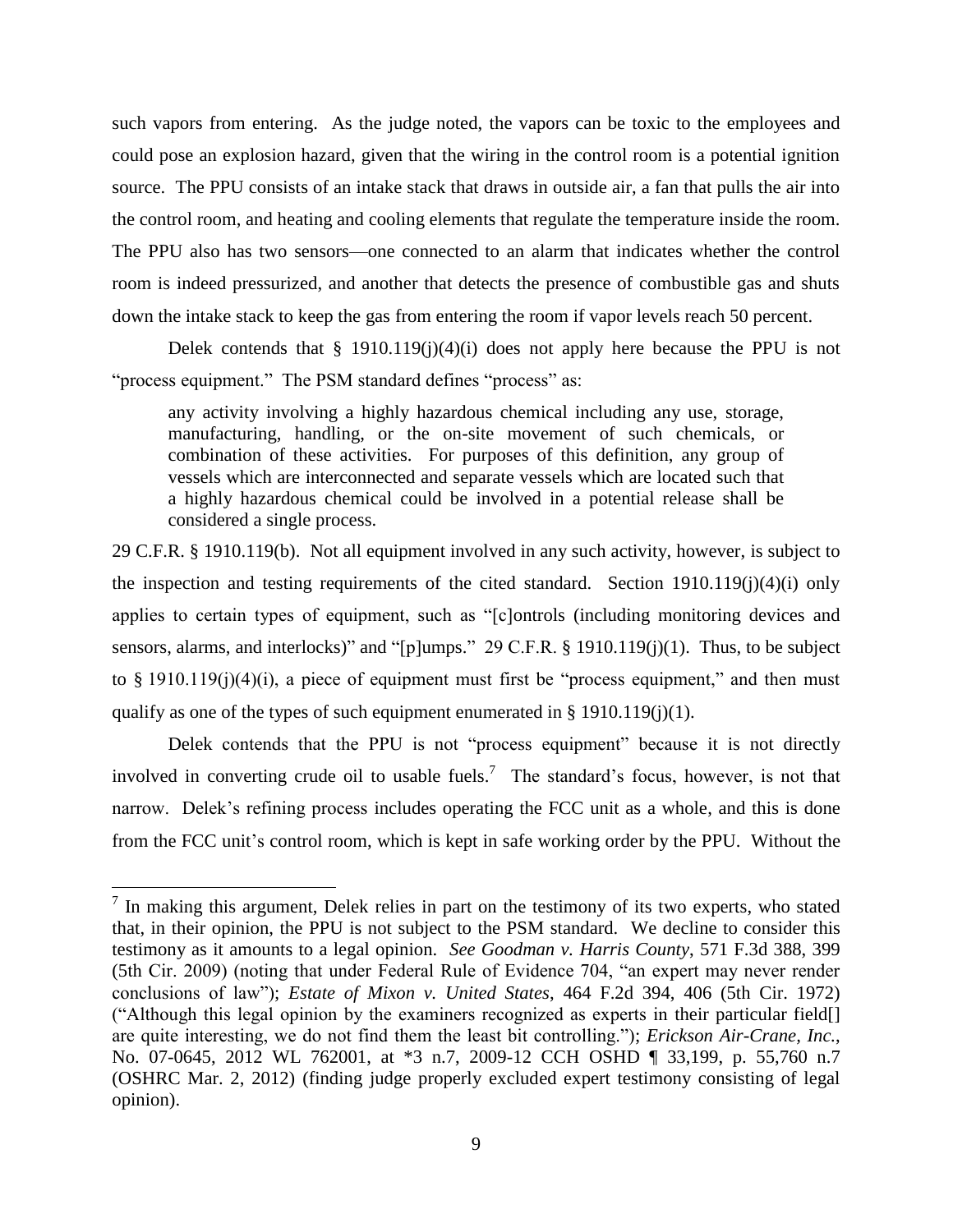PPU providing positive pressure, hydrocarbon vapors could leak into the control room and because of the wiring there—cause the type of catastrophic explosion that the PSM standard was intended to prevent. And short of such an explosion, the toxic vapors could harm the employees inside the control room, compromising the management of the refining process. We find, therefore, that the PPU is an integral part of the overall FCC unit "process." After all, the PSM standard does not require that every part of a "process" come into contact with hazardous chemicals. 29 C.F.R. § 1910.119(b) (defining "process" as "any activity *involving* a highly hazardous chemical") (emphasis added). Here, viewing the "activity" involving the FCC unit in its entirety, the PPU is part of a "process" covered by the PSM standard because it is an integral part of the "manufacturing, handling [and] on-site movement of [highly hazardous chemicals]."<sup>8</sup> *Id.*

Delek next argues that, even if the PPU is part of the refining process, it is not one of the types of "process equipment" subject to  $\S$  1910.119(j)(4)(i), such as a control or a pump. We find, however, that the PPU is a "control" for two reasons. First, the PPU has sensors to monitor air pressurization and combustible gas levels, thus satisfying examples of a "control" in the standard's text. *See* 29 C.F.R. § 1910.119(j)(1) (specifying that "[c]ontrols . . . *includ[e] monitoring devices and sensors*, alarms, and interlocks") (emphasis added). Second, the PPU is an integral part of the FCC unit control room, which itself is a "mechanism used to regulate or guide the operation of a machine or an apparatus or system," *Webster's Third New Int'l Dictionary* 496-97 (1986), as the control room regulates the internal workings of the vessels that handle the chemicals involved in the refining process. The PPU's regulation of the control room's positive-pressure atmosphere makes the PPU integral to that "control"—and thus a

 $\overline{a}$ 

 $8$  Delek's overly-narrow view of the "process" at issue here is perhaps most clearly demonstrated by its argument that in order to qualify as "process equipment," the PPU must by itself handle hydrocarbon vapors in the requisite quantity under the standard. The PSM standard indeed "applies to . . . [a] process which involves a . . . flammable gas . . . or a flammable liquid . . . in a quantity of 10,000 pounds (4535.9 kg) or more . . . ." 29 C.F.R. § 1910.119(a)(1)(ii). The standard, though, does not require that each piece of equipment involved in the process handle the requisite 10,000 pounds. The record shows that the FCC process as a whole contains about 397,000 pounds of flammable mixtures. The amount, then, that actually comes into contact with the PPU, or any other constituent part of the process, is immaterial to the applicability issue.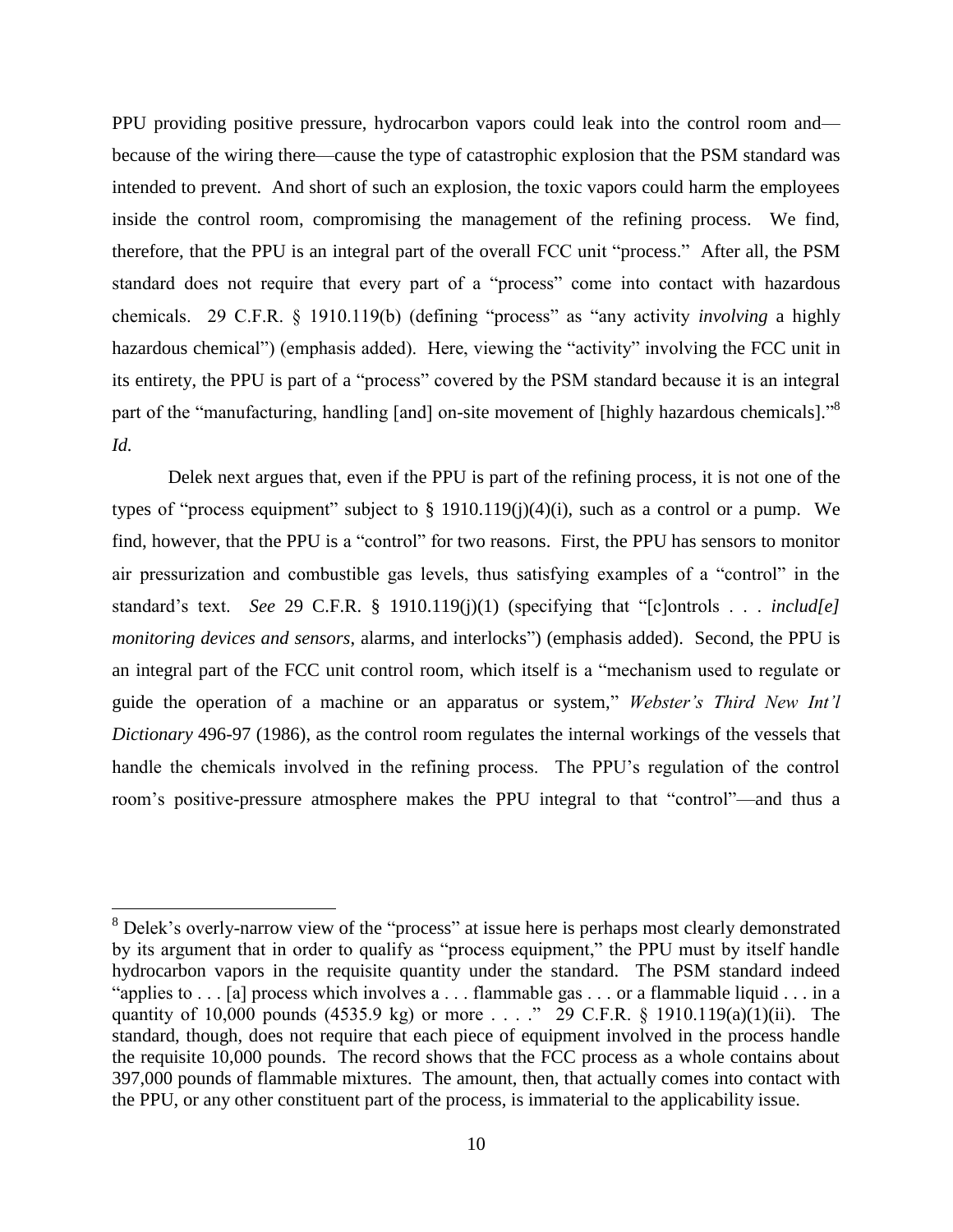"control" itself—because, as discussed above, entry of hazardous hydrocarbon vapors into the room could prevent the control room from managing the refining process.<sup>9</sup>

Finally, Delek argues that deeming the PPU "process equipment" is inconsistent with prior statements from OSHA, placing particular reliance on an OSHA Interpretation Letter from Director of Enforcement Programs Richard E. Fairfax to Howard J. Feldman (Jan. 31, 2008). Delek points to language in the letter stating that "[t]he boundaries of the covered process are based on the equipment which contain [highly hazardous chemicals]." Delek maintains that this language supports a narrower view of the FCC "process" here. We disagree.<sup>10</sup> The part of the letter in which this language appears is entitled "PSM Coverage of Utility Systems," and it clearly indicates that machinery not containing chemicals, such as the PPU, can nonetheless be part of a "process":

OSHA does not agree that utility systems are categorically outside the scope and application of the PSM standard. It is OSHA's long-standing position that utility systems *are* part of the PSM-covered process when employers use them to control/prevent and mitigate catastrophic releases . . . .

\* \* \*

[T]he proper safe functioning of all aspects of a process, whether they contain [highly hazardous chemicals] or not, are important for the prevention and mitigation of catastrophic releases of [highly hazardous chemicals], due to their direct involvement in the overall functioning of the process.

As a result, it is OSHA's position that if an employer determines that a utility system or any aspect or part of a process which does not contain a [highly hazardous chemical] but can affect or cause a release . . . then, relevant elements of PSM could apply to these aspects. OSHA's position is that any engineering

 $\overline{\phantom{a}}$ 

<sup>9</sup> Nor do we find merit in Delek's claim that if the PPU qualifies as a "control"—and as "process equipment" more generally—then "any air conditioner in any workplace in the country" would be covered by the PSM standard. The PPU was designed to protect the FCC unit's control room and, therefore, it was designed to be part of the refining process. Delek's own Mechanical Integrity Manual virtually concedes this point, stating that "[t]he frequency of inspection and testing of process piping and equipment shall be consistent with" several standards, and then including "[c]ontrol room pressurization" as one of the pieces of equipment to be regularly inspected. In this regard, the PSM standard does not apply to any piece of random equipment that happens to be present—it applies to *necessary* parts of the "process."

<sup>&</sup>lt;sup>10</sup> Our dissenting colleague inexplicably accuses us of "rel[ying] primarily" on this letter as somehow "expand[ing] the term 'process,' " when our treatment of this letter is obviously limited to rejecting Delek's assertion of inconsistent interpretations of "process" on the part of the Secretary.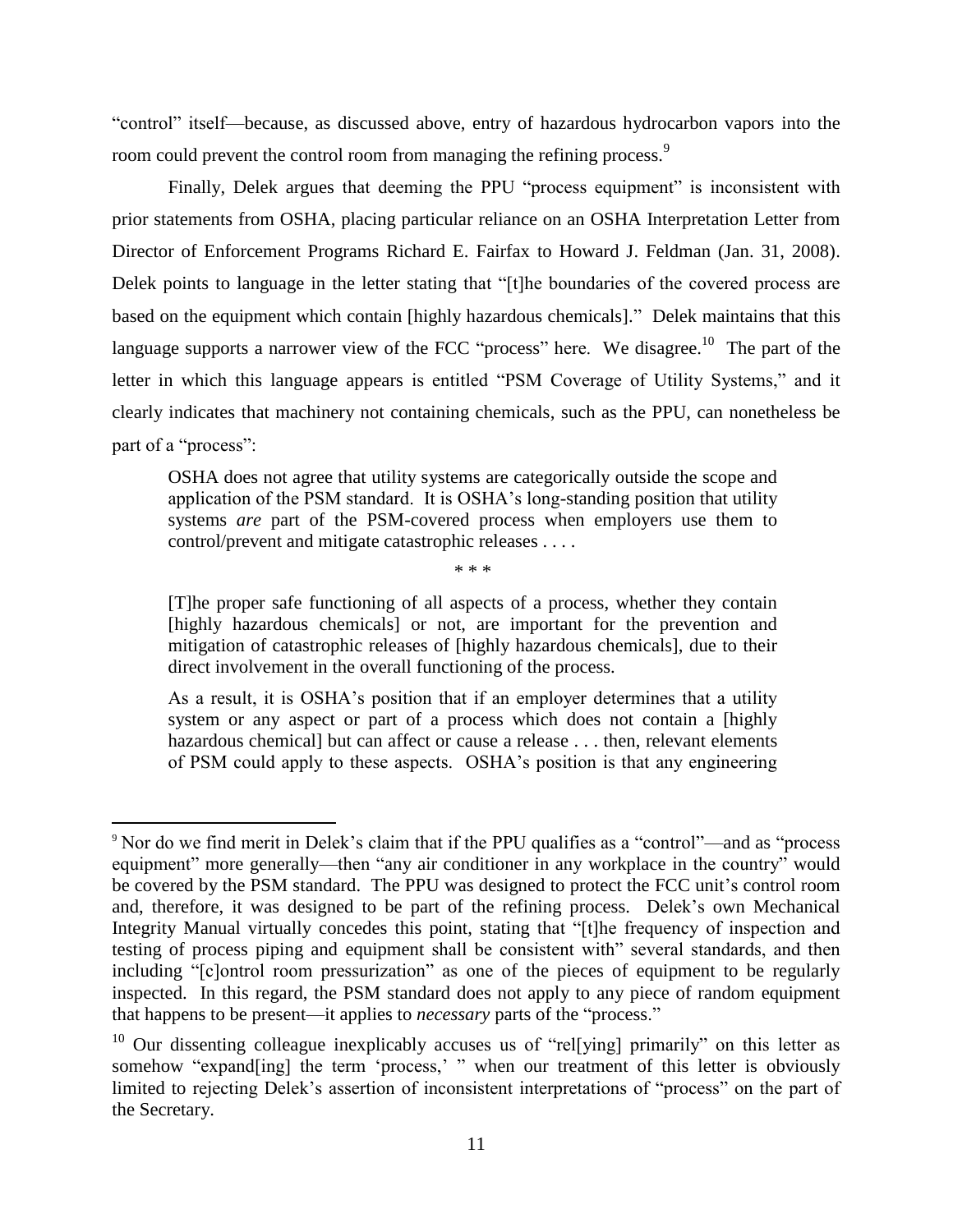control, including utility systems, which meets the above criteria must be . . . inspected/tested/maintained per OSHA PSM requirements.

*Id.* Delek makes much of the letter's "if an employer determines" language, and argues, in effect, that equipment is not part of a process unless an employer deems it as such. But there is no indication in the language of the PSM standard or its regulatory history that OSHA meant to give employers, at their sole discretion, the option of excluding equipment from the standard's coverage. In this context, it is evident that the letter was just written in the vernacular.<sup>11</sup> Therefore, we conclude that the PPU qualifies as a "control" under  $\S$  1910.119(j)(1)(v), and that it was subject to the inspection and testing requirement of § 1910.119(j)(4)(i). Accordingly, we affirm Item 8.

# **III.** Serious Citation 1, Item 9(b): 29 C.F.R. § 1910.119( $\theta$ )(4)—Management of Change **(MOC)**

Paragraph  $(l)$  of the PSM standard addresses the management of changes to process chemicals, technology, equipment, and procedures. Subsection  $(\ell)(4)$  provides that, "[i]f a change covered by this paragraph results in a change in the process safety information required by paragraph (d) of this section, such information shall be updated accordingly." Under Item 9(b), the Secretary alleges that Delek violated this provision by failing to "ensure that a[n] MOC [was] documented and on file when steam lances [were] applied to identified 'hot spots' on the exterior of processing equipment in the FCC Unit." The judge affirmed this item, finding that Delek was required to have an MOC procedure on file regarding the company's use of the steam lance, but failed to do so. On review, Delek argues that the judge erred in concluding that  $§$  1910.119 $(\ell)(4)$  applies here, because use of the steam lance was not a "change" under the standard. We agree and therefore vacate Item 9(b).

A vessel in the FCC unit—the regenerator—stands about 50 feet high and 20 feet wide, and is covered by a carbon steel shell. Just inside the shell is a 4-inch-thick liner called the refractory, which is designed to keep the shell's exterior at a safe temperature and protect it from

 $\overline{\phantom{a}}$ 

 $11$  As further support for its position, Delek relies on another OSHA interpretation letter, which states that "[t]he employer is required to determine the extent of the process used" in deciding "[w]hat types of hardware that see contact with explosives are covered by the PSM rule." OSHA Interpretation Letter from Deputy Director of Compliance Programs H. Berrien Zettler to Sam Mannan (May 25, 1994). This language cannot reasonably be construed as giving the employer final say regarding what is covered by the standard. Rather, it only explains how an employer might go about discovering what is and is not covered.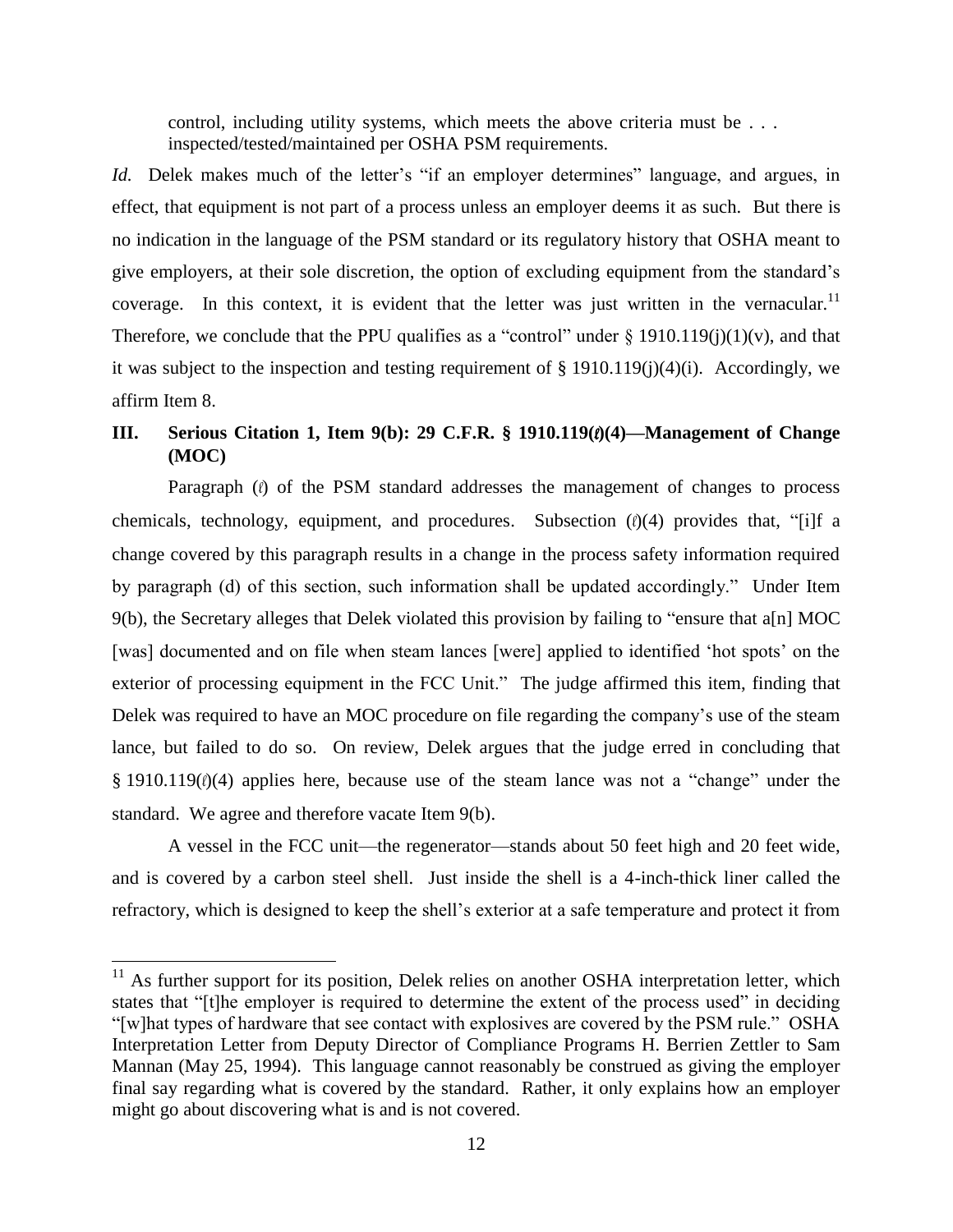the erosive effect of the refining process occurring inside, where temperatures are routinely in excess of 1,200° F. Over time, though, the refractory can deteriorate, leaving the shell vulnerable to damage. For this reason, Delek conducts routine infrared inspections of the shell.

Shortly before the OSHA inspection at issue here, Delek detected a "hot spot" on the outside of the regenerator, an indication that the refractory was thinning in that area. As it routinely does whenever hot spots occur, the company used a "steam lance" to cool this part of the shell. The steam lance is a 6- to 8-foot pipe connected to a steam hose that is in turn connected to the refinery's boiler system. The pipe, which has holes in the end of it, is situated so that the steam from the boiler, which is no hotter than 250° F, is directed at the hot spot, cooling the outside of the shell to within a safe operating temperature. The steam lance is used continuously on the hot spot, and maintained by the FCC unit operators, until the refractory can be repaired during the next "turnaround," the period when Delek shuts down the reactor/regenerator for maintenance.

Delek contends that its use of the steam lance was not a covered change because it was part of a regular and recurring maintenance cycle. We agree. While the PSM standard does not define "change," OSHA has explained that the term "includes all modifications to equipment, procedures, raw materials, and processing conditions . . . ." OSHA Publication No. 3133, Process Safety Management Guidelines for Compliance, at 16 (1994). Other provisions of the standard also shed light on what is meant by "change." Subsection (2) of the MOC provision states that the "written procedures to manage changes . . . shall assure that [several] considerations are addressed prior to any change," including "[t]he technical basis for the proposed change," "[m]odifications to operating procedures," and the "[n]ecessary time period for the change." 29 C.F.R. § 1910.119( $\ell$ )(1)-(2). Subsection ( $\ell$ )(3) provides that "[e]mployees involved in operating a process and maintenance and contract employees whose job tasks will be affected by a change in the process shall be informed of, and trained in, the change prior to startup of the process or affected part of the process." 29 C.F.R. § 1910.119 $(\ell)(3)$ . Taken together, we view this language as contemplating that a "change" covered by the standard is something new, different, and unfamiliar, as opposed to a regular and recurring event.

Here, there was nothing new and different about Delek's use of the steam lance. Indeed, the record shows that its use was part of the refinery's standard operating procedure. One FCC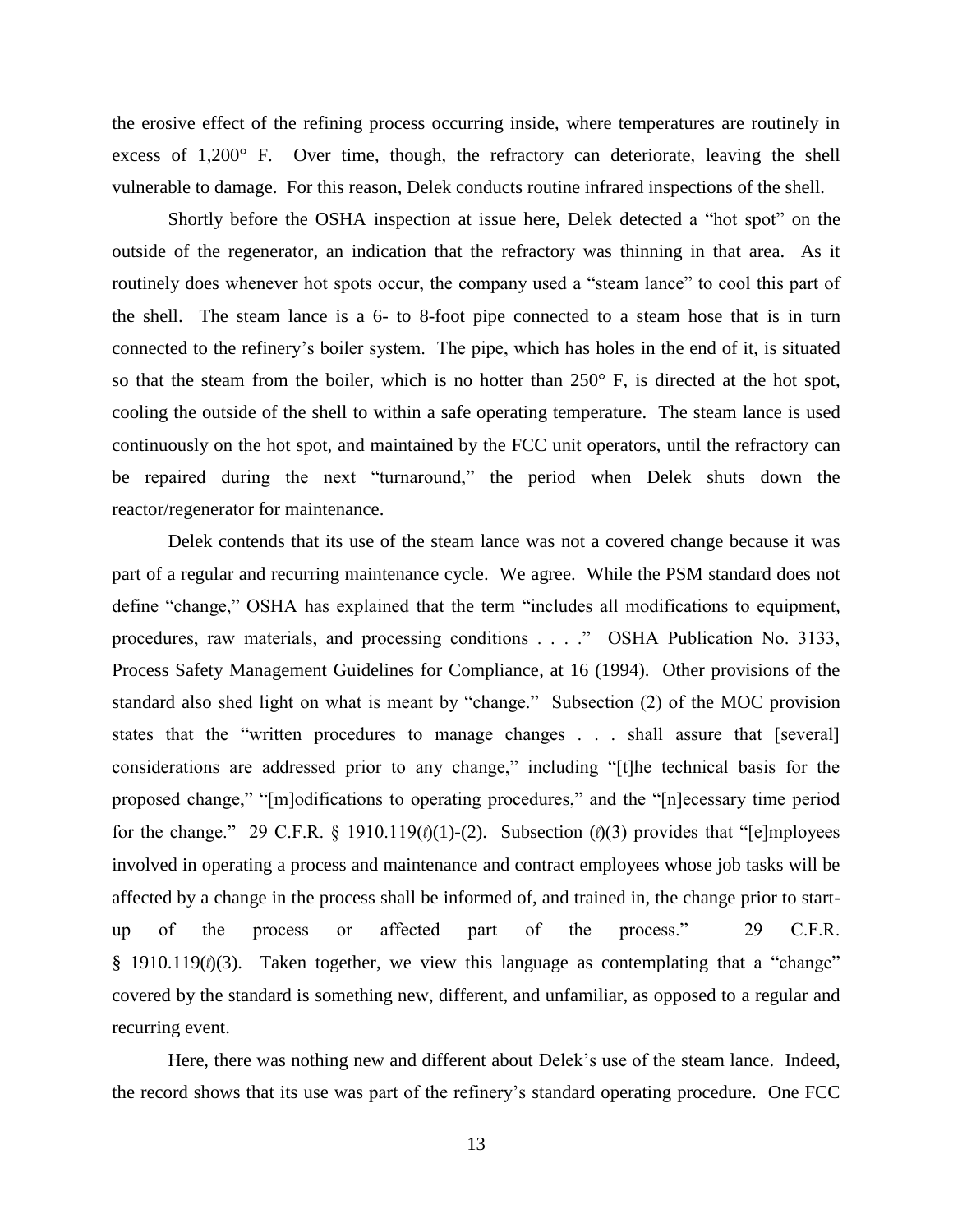unit employee testified that in his thirty years at the refinery, hot spots had occurred many times, and "steam [was] applied to all of them." Another employee in the FCC unit similarly stated that in his thirty years on the job, "putting steam on a hot spot . . . we've done it since I've been out there," and "it's a very common practice."<sup>12</sup> Moreover, a Delek supervisor testified that "apply[ing] the steam at the location" of the hot spot was "a common theme at Delek," and the refinery manager stated that the practice was so common that "a steam hose . . . was . . . continually out there [near the regenerator] . . . [and] attached to the steam header." Finally, one of the Secretary's expert witnesses, a licensed engineer and certified fire and explosion investigator, testified that it "is a very common practice in the refining industry . . . to use steam as a cooling agent." Based on this evidence, there is nothing in the record to show that Delek's use of the steam lance was a deviation from the baseline workings of the refinery. On the contrary, the record supports Delek's position that its use of the steam lance was part of the company's regular operation of the regenerator.

Nor do we consider Delek's use of the steam lance to be a temporary change, which would be "subject to the [MOC] provisions." OSHA Publication No. 3133, Process Safety Management Guidelines for Compliance, at 16. OSHA has stated that "[i]t is important that a time limit for temporary changes be established and monitored since otherwise, without control, these changes may tend to become permanent." In addition, OSHA has made clear that the MOC "procedures are used to ensure that the equipment and procedures are returned to their original or designed conditions at the end of the temporary change." *Id.* As these statements show, the standard contemplates that an employer will roll back new and discrete modifications after a defined period of time. Delek's use of the steam lance, in contrast, was a regular and recurring phenomenon, such that it was a routine part of the company's operations. Additionally, the steam lance was routinely used until the next turnaround, at which point the refractory would be repaired and the steam lance would be rendered unnecessary until another hot spot developed. In light of the foregoing, we conclude that Delek's use of the steam lance was not a change contemplated by the cited standard, and we therefore vacate Item 9(b).<sup>13</sup>

l

 $12$  For most of these employees' thirty years in the FCC unit, the refinery was not owned by Delek. The record reflects, however, that Delek used the steam lance in this manner after acquiring the refinery.

 $13$  We note that another provision of the PSM standard, which the Secretary did not cite here, may be implicated by the conduct alleged in Item 9(b). Section 1910.119(f)(1) requires an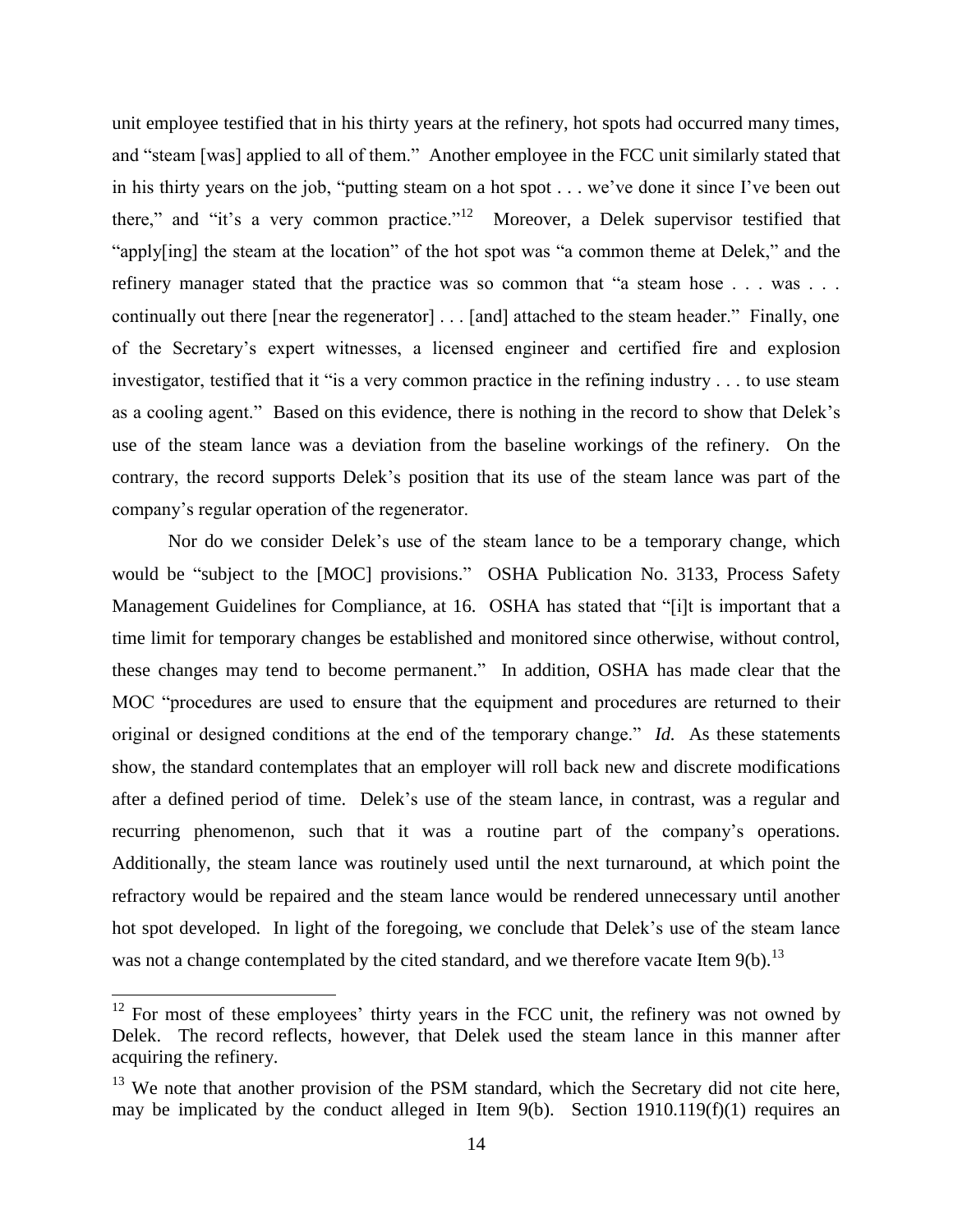# **IV. Serious Citation 1, Item 13: 29 C.F.R. § 1910.219(c)(2)(i)—Guarding Horizontal Shafting**

Under this item, the Secretary alleges that Delek violated 29 C.F.R.  $\S$  1910.219(c)(2)(i), which provides that "[a]ll exposed parts of horizontal shafting seven (7) feet or less from floor or working platform . . . shall be protected by a stationary casing enclosing shafting completely or by a trough enclosing sides and top or sides and bottom of shafting as location requires." According to the Secretary, Delek failed to ensure that exposed rotating shafts were guarded on two pieces of machinery in the refinery—an air fan and a cooling tower pump motor. In affirming this item, the judge concluded that the Secretary established the exposure element of his prima facie case by showing that it was reasonably predictable employees would be in the zone of danger created by the fan and motor. *See Astra Pharm. Prods.*, 9 BNA OSHC at 2129, 1981 CCH OSHD at pp. 31,899-900 ("[T]he Secretary must show . . . that . . . employees had access to the violative condition."). On review, Delek challenges the judge's ruling on exposure. We agree that the judge erred in this regard, and we therefore vacate Item 13.

To establish exposure, "the Secretary . . . must show that it is reasonably predictable either by operational necessity or otherwise (including inadvertence), that employees have been, are, or will be in the zone of danger." *Fabricated Metal Prods., Inc.*, 18 BNA OSHC 1072, 1074, 1997-99 CCH OSHD ¶ 31,463, p. 44,506 (No. 93-1853, 1997). "[T]o meet this burden, the Secretary must do more than show that it may be physically possible for an employee to come into contact with the unguarded machinery in question." *Jefferson Smurfit Corp.*, 15 BNA OSHC 1419, 1421, 1992 CCH OSHD ¶ 29,551, p. 39,953 (No. 89-553, 1991). Rather, "the

 $\overline{a}$ 

employer to "develop and implement written operating procedures that provide clear instructions for safely conducting activities involved in each covered process consistent with the process safety information." 29 C.F.R. § 1910.119(f)(1). Specifically, operating procedures must address, among other considerations, "[n]ormal operations," "[c]onsequences of deviation [from operating limits]," and "[s]teps required to correct or avoid deviation [from operating limits]." 29 C.F.R. § 1910.119(f)(1)(i)-(ii). Because Delek's use of the steam lance was a regular and recurring practice at the refinery, it would appear to qualify as a "[n]ormal operation[]" for which an operating procedure should have been, but the record shows was not, developed and implemented. 29 C.F.R. § 1910.119(f)(1)(i)(B). The lance could be considered a "[s]tep[] required to correct or avoid deviation" in operating limits, 29 C.F.R.  $\S$  1910.119(f)(1)(ii)(B), given that the lance was used to keep the regenerator's shell at a safe operating temperature after a hot spot developed. Use of the steam lance might also qualify as an "[e]mergency operation[]," 29 C.F.R. § 1910.119(f)(1)(i)(E), given that it was used when a problem with the refractory arose. Nonetheless, this provision of the PSM standard was not cited by the Secretary and so any potential violation is not before the Commission.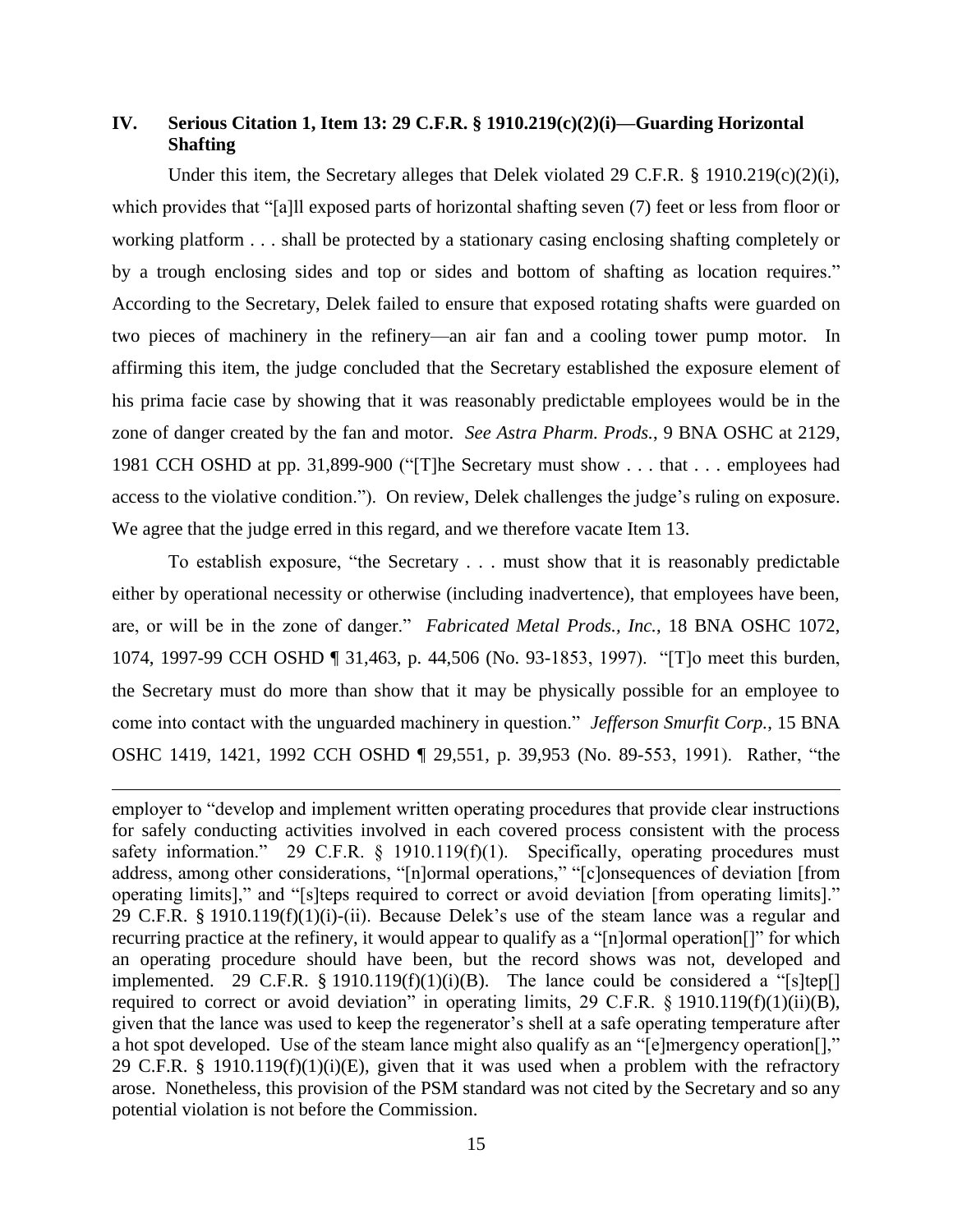Secretary must establish that employees are exposed to a hazard as a result of the manner in which the machine functions and the way it is operated." *Id.*

As Delek contends on review, the record here fails to establish its employees were exposed to the unguarded rotating shafts. There is no evidence that any employees were stationed at or near either piece of machinery. In fact, one Delek employee testified that no one worked at the fan or pump motor and no one had any duties near these machines. Additionally, the only other testimony regarding employee exposure to the zone of danger created by the unguarded fan and pump motor was mere speculation. One FCC unit employee testified that "you could stand" next to the fan and "walk up that close and actually just touch it," and "you could get as close to [the pump motor] where I could touch on the back there." Although this testimony shows how close an employee *could* get to these machines, it does not establish how close any employee *actually came* to the zone of danger, either as their work required or through inadvertence. Moreover, the record shows that the back of the pump motor was fully encased and does not move. Another witness testified that employees stay between 5 and 10 feet from the fan and pump motor, which is not close enough for reasonably predictable inadvertent contact. *See, e.g., Fabricated Metal Prods.*, 18 BNA OSHC at 1075, 1997-99 CCH OSHD at p. 44,508 (finding no exposure where "employees stood no closer than 18 to 24 inches away from the presses in the course of their work," and those "walking by . . . were farther away"). Finally, although OSHA's Assistant Area Director testified that, while walking through the refinery during the inspection he "could have come within five feet of the equipment" at issue, and that "someone . . . passing by . . . could accidentally trip and fall onto the rotating shaft," his testimony does not show how close employees actually came to the equipment, and no evidence was adduced regarding conditions on the floor that would make a trip-and-fall reasonably predictable. *See Buffets, Inc.*, 21 BNA OSHA 1065, 1067, 2004-09 CCH OSHD ¶ 32,806, p. 52,535 (No. 03-2097, 2005) (rejecting exposure claim based on "potential slip hazards" near unguarded machines where the "CO never mentioned slip hazards as a basis for exposure . . . [and] "employees wore slip-resistant shoes and kept the floors swept and cleaned"). In short, none of this testimony establishes that it was reasonably predictable for employees to be in the zone of danger created by the unguarded rotating shafts of the fan and pump motor.

In light of the foregoing, we find the Secretary has shown only that it was "physically possible for an employee to come into contact with" the cited machinery, which is insufficient to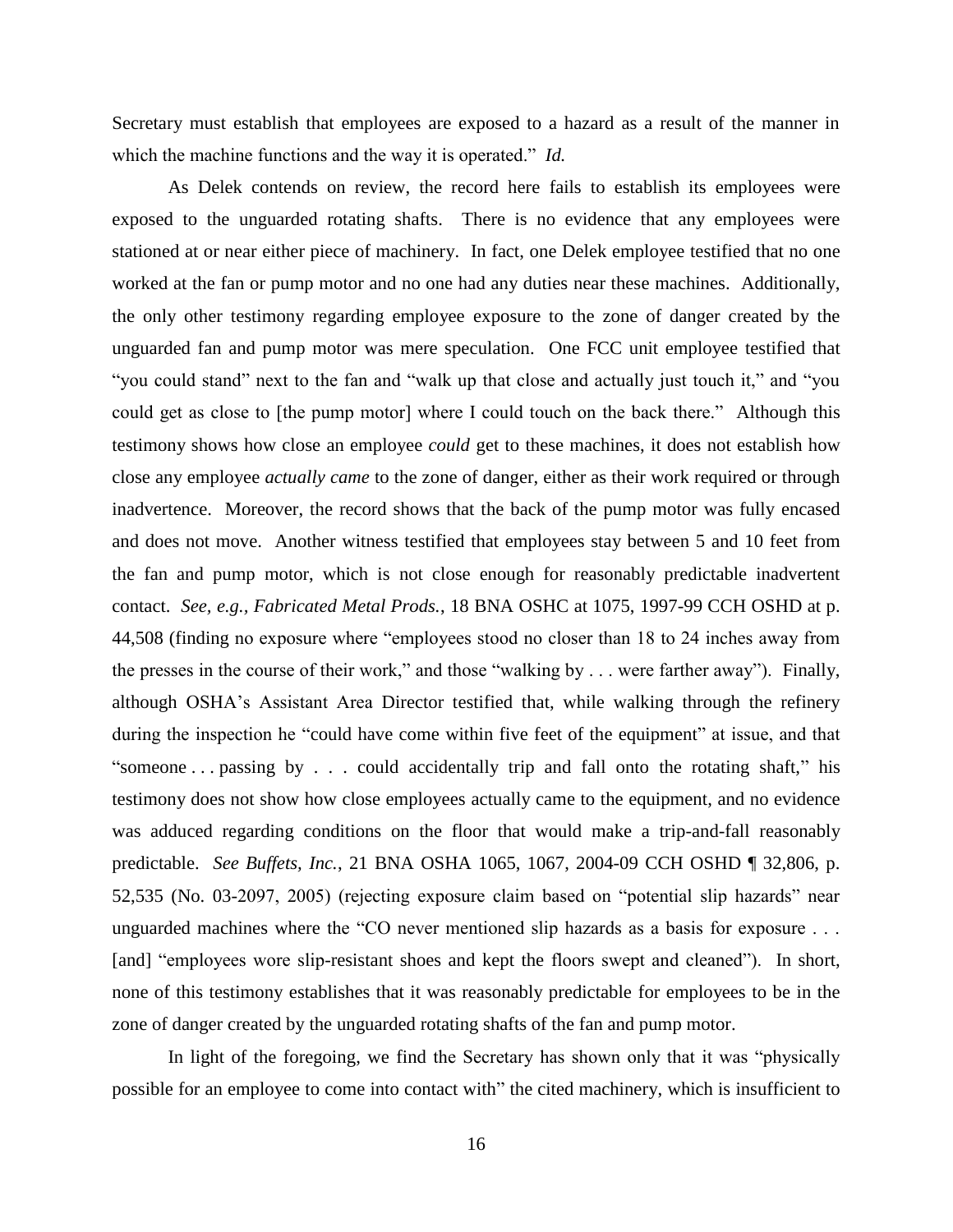establish employee exposure. *Jefferson Smurfit*, 15 BNA OSHC at 1421, 1992 CCH OSHD at p. 39,953. Accordingly, we vacate Item 13.

# **V. Serious Citation 1, Item 15: 29 C.F.R. § 1910.1200(f)(5)(i)—Labeling of Hazardous Chemical Containers**

Under this item, the Secretary alleges that Delek violated a provision of the hazard communication standard providing that, with limited exceptions, "the employer shall ensure that each container of hazardous chemicals in the workplace is labeled, tagged or marked with the ... [i]dentity of the hazardous chemical(s) contained therein." 29 C.F.R.  $\S$  1910.1200(f)(5)(i). According to the Secretary, Delek failed to comply with respect to three vessels in the FCC Unit—a flare knockout drum, the regenerator, and an exchanger—and one vessel in the refinery's alkylation unit. In affirming this item, the judge found that none of these vessels was labeled, tagged, or marked as required by the standard. Delek, however, argued that it had complied by alternative means—that several of the company's documents gave employees the requisite information. The judge rejected this argument, concluding that these written materials were insufficient, particularly because an employee would have to access a number of documents to obtain the necessary information. Delek challenges this ruling. Although we disagree with the judge's rationale, we affirm the violation for the following reasons.

The cited standard states that containers of hazardous chemicals must be labeled, tagged, or marked, "[e]xcept as provided in paragraphs (f)(6) and (f)(7) of this section." 29 C.F.R. § 1910.1200(f)(5). Paragraph (f)(6) provides that employees may be informed of chemical hazards by way of written materials other than labels, but only if the materials convey the requisite information and are "readily accessible" to the employees:

The employer may use signs, placards, process sheets, batch tickets, operating procedures, or other such written materials in lieu of affixing labels to individual stationary process containers, as long as the alternative method identifies the containers to which it is applicable and conveys the information required by paragraph (f)(5) of this section to be on a label. The written materials shall be readily accessible to the employees in their work area throughout each work shift.

29 C.F.R. § 1910.1200(f)(6). Because this alternative means of compliance is phrased in terms of an exception, Delek has the burden of establishing that its documentation: (1) identifies the chemicals contained in each of the four vessels listed in the citation; and (2) provides information about the potential hazards of those chemicals. *See Peavey Grain Co.*, 15 BNA OSHC 1354, 1359, 1991 CCH OSHD ¶ 29,533, p. 39,875 (No. 89-3046, 1991) (party claiming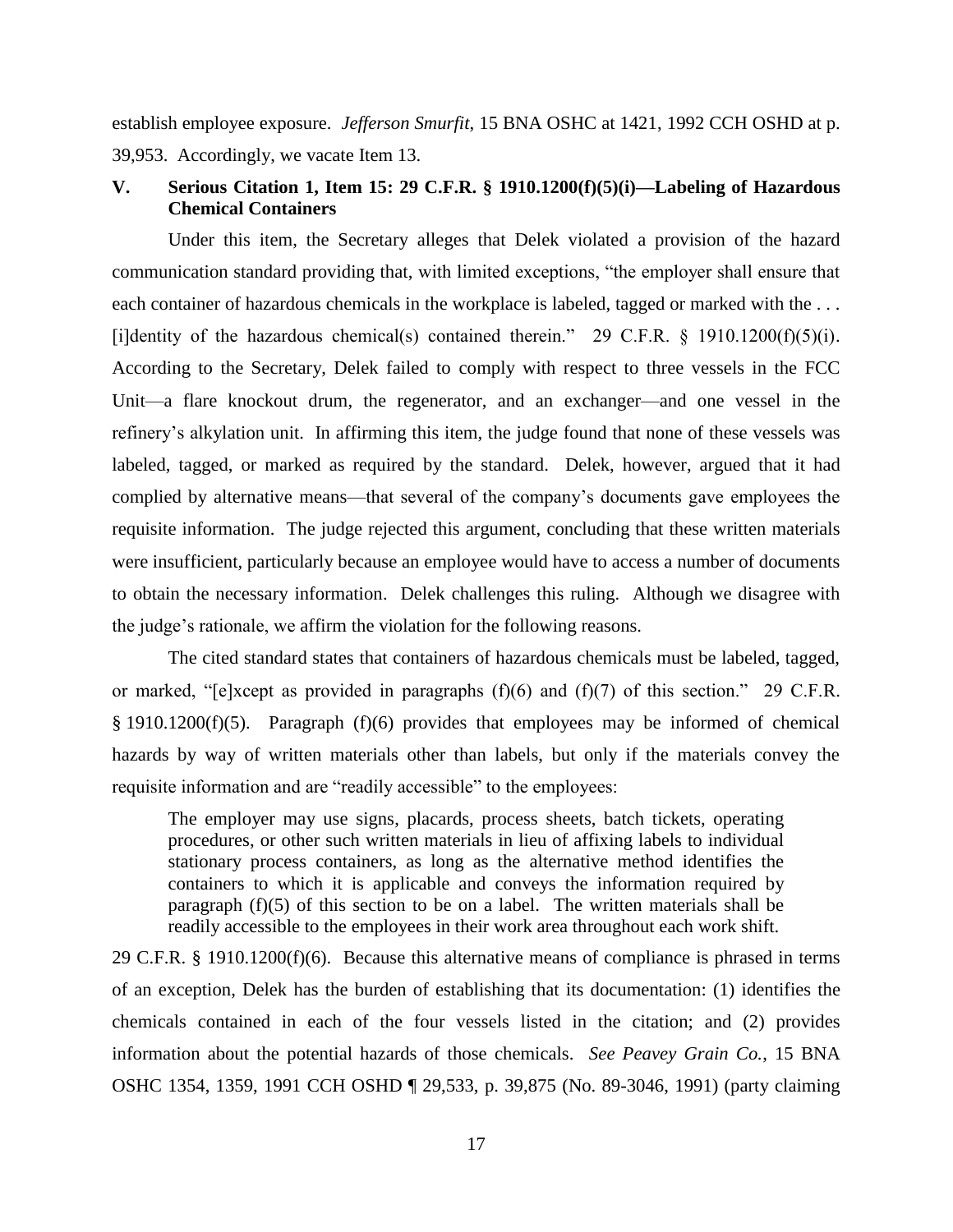exception has burden of proving inclusion within it); 29 C.F.R. § 1910.1200(f)(5)(i)-(ii) (stating that vessels must be marked with the "[i]dentity of the hazardous chemical(s) contained therein," and "[a]ppropriate hazard warnings . . . which provide at least general information regarding the hazards of the chemicals, and which . . . will provide employees with the specific information regarding the physical and health hazards of the hazardous chemical"). We find that Delek has failed to make this showing.

Delek maintains that its employees can identify the chemicals with which they work by using the company's piping and instrument diagrams ("P&IDs"), along with several other documents. Employees can then, according to Delek, consult the material safety data sheets ("MSDSs") for those chemicals, which contain information on their hazards. However, the record shows that this documentation is insufficient to convey the requisite information. To begin, the P&ID for the alkylation unit, which contains one of the four cited vessels, does not show the chemicals this vessel contained, nor does any other document of record. And while it is true that the P&IDs show the hazardous chemicals in the other three cited vessels—the flare knockout drum contained vapor, hydrocarbon vapors, and purge gas; the regenerator contained flue gas; and the exchanger contained slurry and cold/raw oil—the record shows that there were no MSDSs for these named substances, despite the refinery manager's general statement that "there [was] a full set of" MSDSs at the refinery.

Specifically, an FCC unit operator gave undisputed testimony regarding the availability of MSDSs for these particular substances. He testified that employees could not "find an MSDS on something called, in and of itself, vapor," and that "there is [no] MSDS for something called purge gas." He also stated that "there [is no] MSDS that would refer to, quote/unquote, flue gas"—rather, to learn of the hazards of flue gas, employees would "need to know that [carbon monoxide] was in it," and then find the carbon monoxide MSDS. As for slurry, he stated that an employee would need to know that "carbon black might be another name for it," and look for the MSDS for that named chemical. In other words, there were no MSDSs—which purportedly identify the chemical hazard warnings—for the hazardous chemicals contained in the cited vessels. The same is true for Delek's operating procedures and training materials—two other sets of documents Delek claims contain the requisite information. The section of the operating procedures entitled "Properties and Hazards of Chemicals Used in the Process" contains information about the hazards of hydrocarbon vapors, but it contains nothing about purge gas,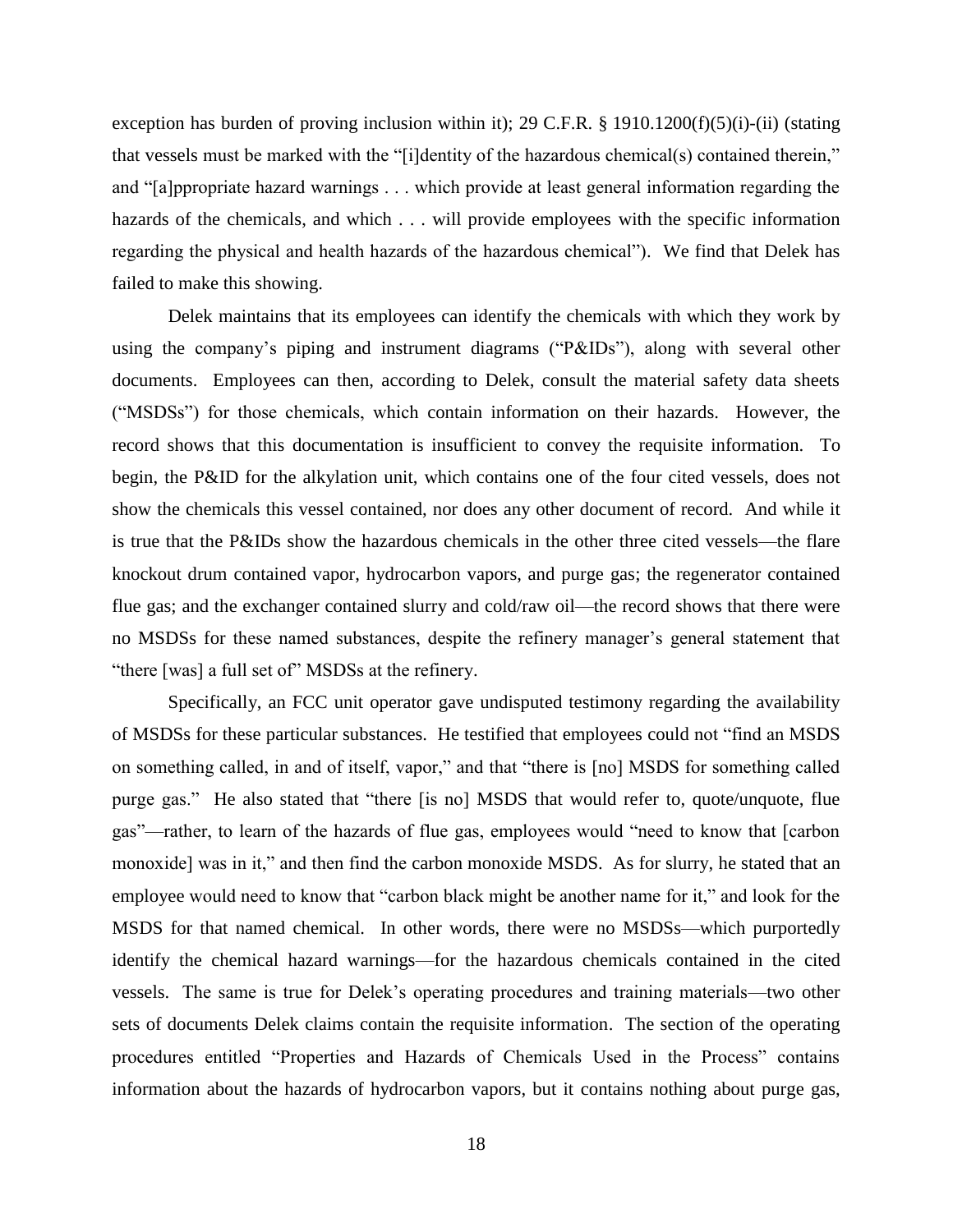flue gas, or slurry. And the training materials contain no information regarding the hazards of any chemical. Due to this mismatch, Delek's written materials failed to "provide employees with the specific information regarding the physical and health hazards of the hazardous chemical[s]" inside the flare knockout drum, regenerator, and exchanger. 29 C.F.R.  $§ 1910.1200(f)(5)(ii).$ 

In reaching this conclusion, our analysis departs from that of the judge, whose primary concern appears to have been that to determine a cited vessel's contents, an employee would have had to access a number of documents. We do not consider a hazard communication program that requires employees to consult more than one document necessarily noncompliant with § 1910.1200(f)(5). Under the standard, an employer is required to communicate with employees regarding chemical hazards by means that are effective, and any hazard communication program must meet that test. *See* 29 C.F.R. § 1910.1200(f)(5)(ii) (requiring "[a]ppropriate hazard warnings, or alternatively, words, pictures, symbols, or combination thereof, which provide at least general information regarding the hazards . . . , and which, in conjunction with the other information immediately available . . . will provide . . . specific information regarding the . . . hazards . . . ."); *see also* Hazard Communication, 59 Fed. Reg. 6126, 6159 (Feb. 9, 1994) (final rule) ("[E]mployers may, as an alternative to specific hazard warnings, provide more general hazard information on the labels as long as the specific physical and health hazards of the chemicals are effectively conveyed through implementation of the other aspects of the hazard communication program . . . ."). Accordingly, because the documents on which Delek relies, taken together, fail to convey the requisite information for all four of the cited vessels, we affirm Item 15.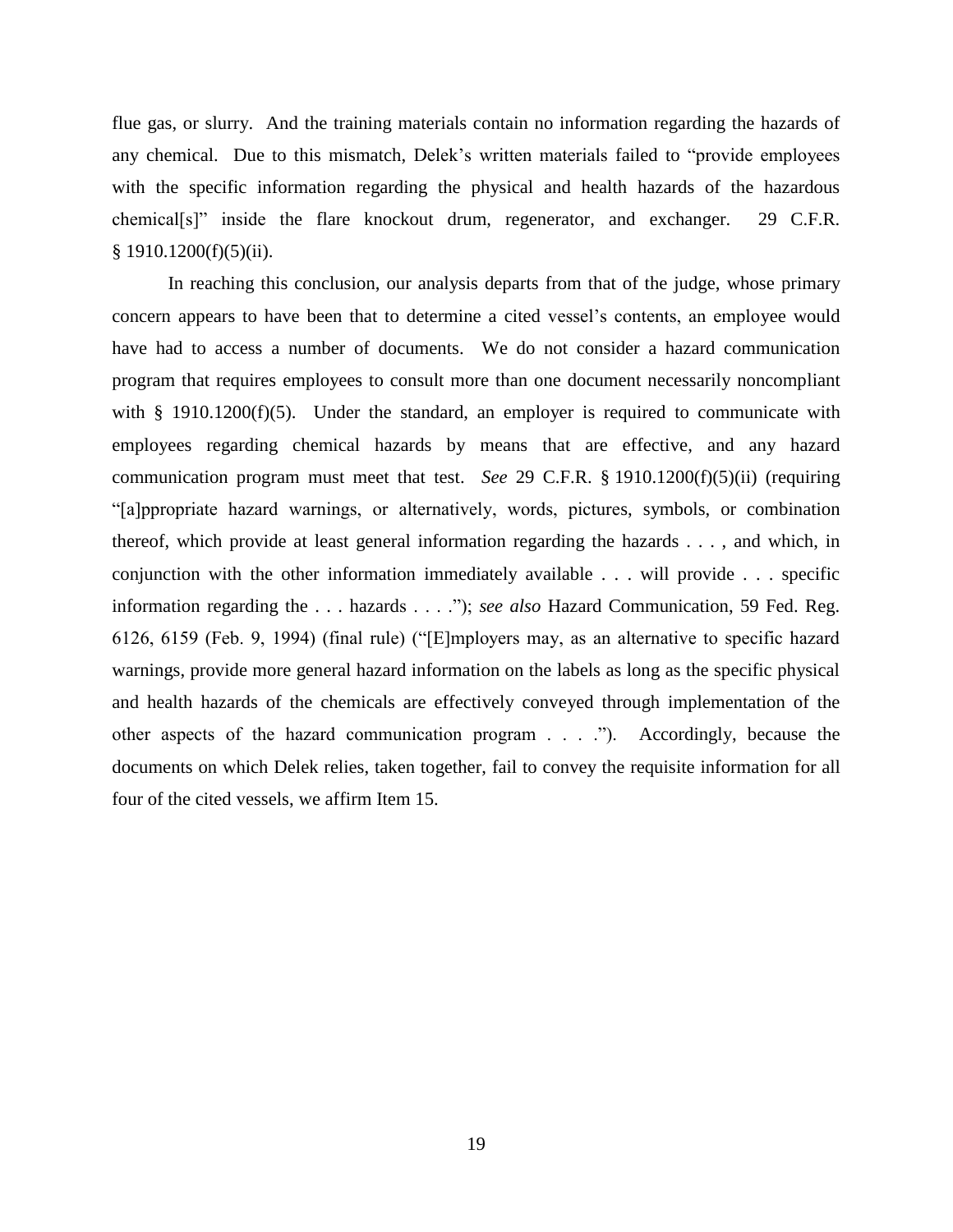### **ORDER**

We vacate Citation 1, Items 9(b) and 13, and we affirm Citation 1, Items 4, 8, 12, and 15. The parties challenge neither the judge's characterization of the violations we affirm, nor the penalties he assessed for them. Therefore, we characterize each violation as serious, and assess a total penalty of \$21,150—a \$6,300 penalty for Item 4, a \$6,300 penalty for Item 8, a \$6,300 penalty for Item 12, and a \$2,250 penalty for Item 15. *See KS Energy Servs., Inc.*, 22 BNA OSHC 1261, 1268 n.11, 2004-09 CCH OSHD ¶ 32,958, p. 53,925 n.11 (No. 06-1416, 2008) (affirming characterization and penalty where neither was in dispute).

SO ORDERED.

 $\sqrt{s}$ /

Thomasina V. Rogers Chairman

/s/\_\_\_\_\_\_\_\_\_\_\_\_\_\_\_\_\_\_\_\_\_\_\_\_\_\_\_\_\_\_

Dated: April 23, 2015 Commissioner

Cynthia L. Attwood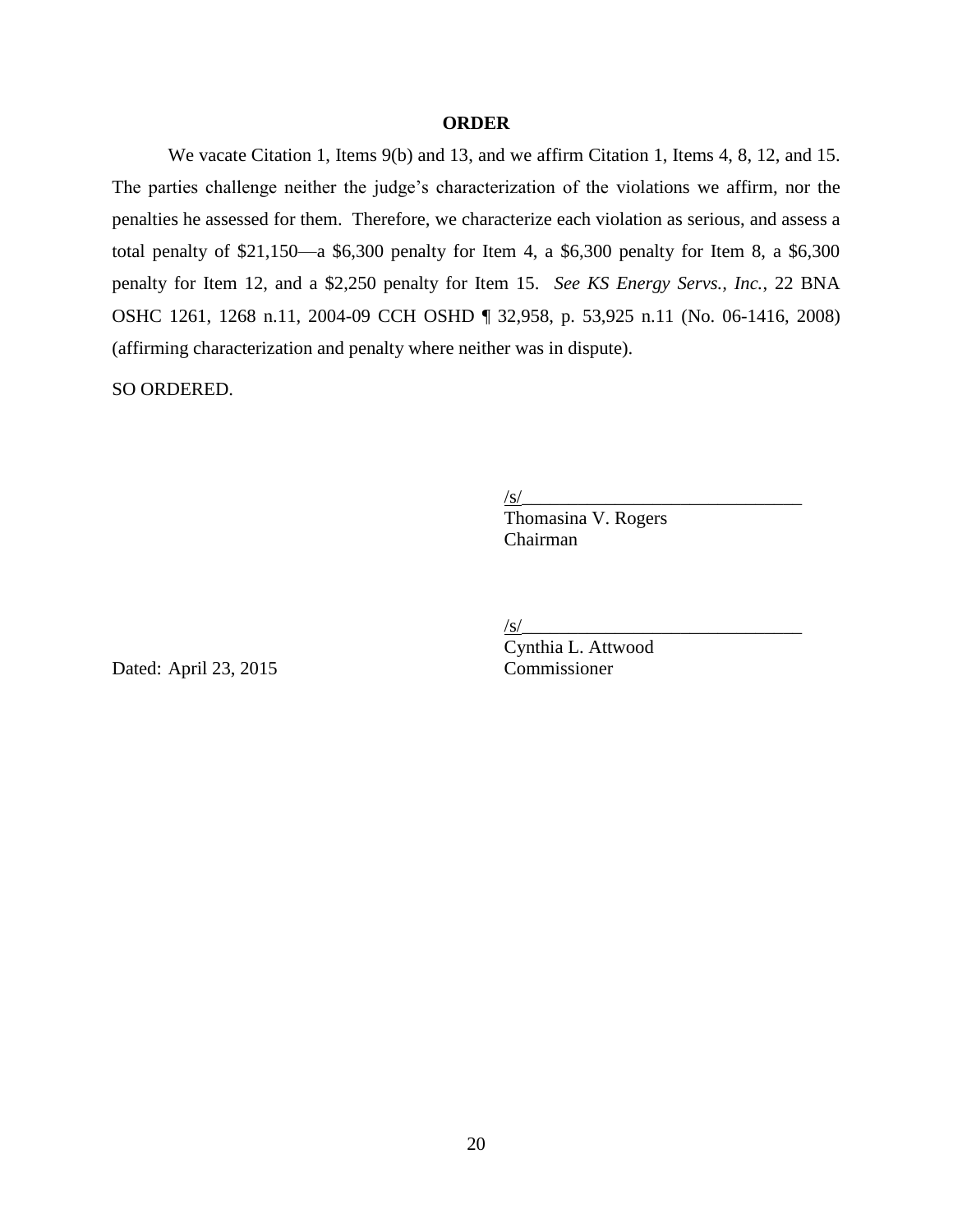MACDOUGALL, Commissioner, concurring in part and dissenting in part:

I join in the majority's decision to vacate Citation 1, Items 9(b) and 13, and to affirm Citation 1, Item 15, for the reasons stated in the majority opinion. However, I dissent from my colleagues' determinations regarding Citation 1, Item 4; Citation 1, Item 8; and Citation 1, Item 12. For the reasons detailed below, I would remand Item 4 to the judge for further proceedings, and I would vacate Items 8 and 12.

#### **DISCUSSION**

#### **I. Citation 1, Item 4 (29 C.F.R. § 1910.119(e)(5))**

l

The Process Safety Management of Highly Hazardous Chemicals standard ("PSM Standard"), 29 C.F.R. § 1910.119, contains requirements for the management of hazards associated with processes using highly hazardous chemicals. Subsection (e) of the PSM standard requires each covered employer to conduct an initial process hazard analysis ("PHA") on processes covered by the standard and, at least every five years thereafter, to update and revalidate that PHA to assure that it is consistent with the current process.<sup>1</sup> See 29 C.F.R. § 1910.119(e)(1), (e)(6). In Citation 1, Item 4, Delek was cited under § 1910.119(e)(5) for failing to "promptly address" findings from PHAs performed in 2004 and earlier, $\alpha$  even though it is undisputed that Delek did not own or operate the facility in question until April 29, 2005, and that the PHAs from the years covered by the citation were performed not by Delek but by the facility's prior owner, Crown Central ("Crown"). Against this backdrop, I conclude that the judge's decision to affirm this item was in error for two reasons. I respectfully cannot join my colleague's decision affirming this item, which appears to be an act of *jugaad*. 3

<sup>&</sup>lt;sup>1</sup> The cited provision requires that each covered employer then "promptly address the team's findings and recommendations [from the PHA]; assure that the recommendations are resolved in a timely manner and that the resolution is documented; document what actions are to be taken; complete actions as soon as possible; [and] develop a written schedule of when these actions are to be completed . . . ." 29 C.F.R. § 1910.119(e)(5).

<sup>&</sup>lt;sup>2</sup> While the original citation also addressed findings from a 2005 PHA, the judge concluded that the Secretary failed to bear his burden regarding all items relating to the 2005 PHA. The 2005 PHA is not at issue before the Commission.

<sup>&</sup>lt;sup>3</sup> Jugaad is a colloquial Hindi word that can mean an innovative fix, or ensuring that things happen with minimal or inadequate resources, even if they must happen "by hook or by crook." ELLA FRANCES SANDERS, LOST IN TRANSLATION (2014).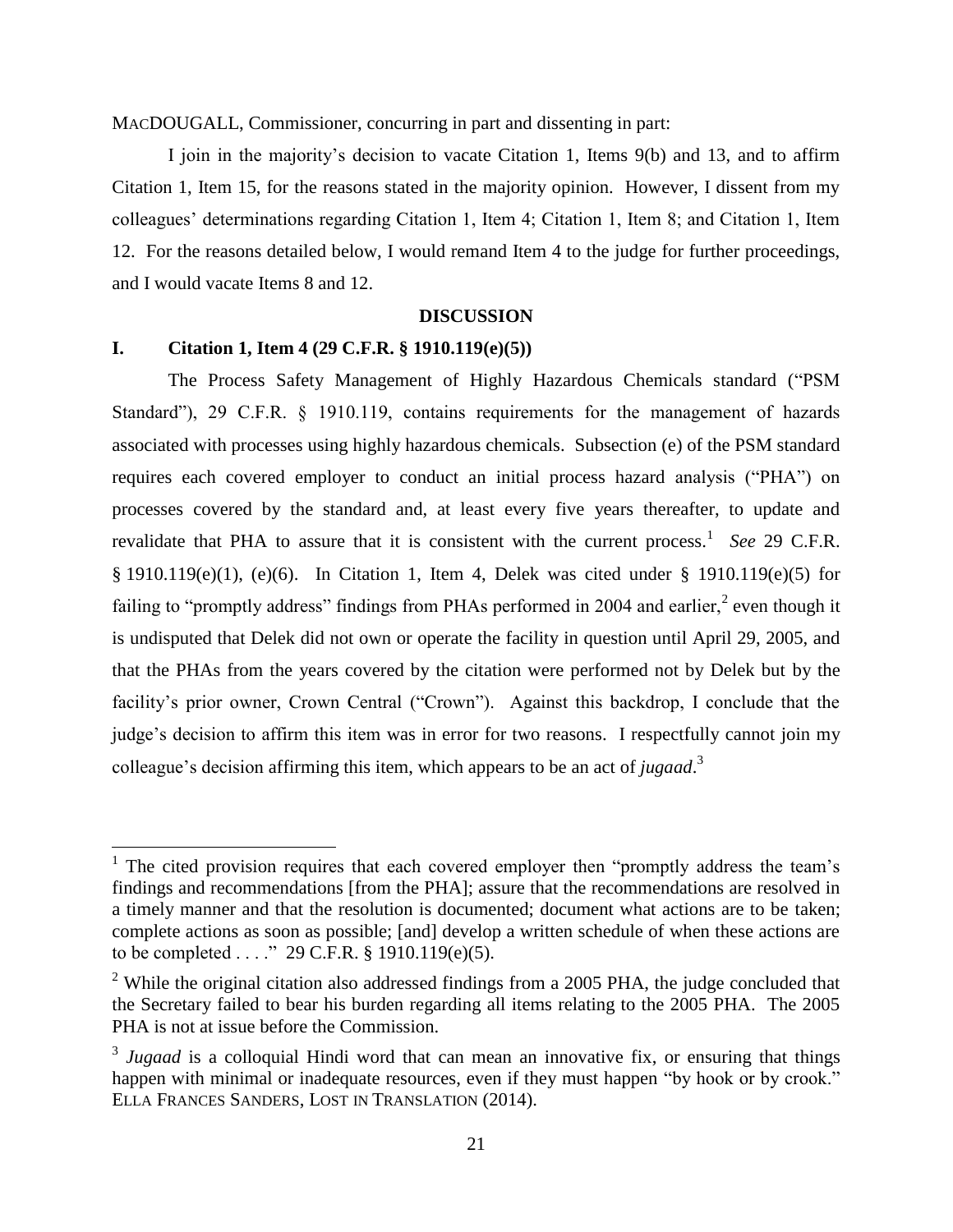## **A. In Finding Successor Liability, the Judge Erred in Failing to Apply the Substantial Continuity Test**

Citation 1, Item 4, alleges that Delek violated § 1910.119(e)(5) when it "did not promptly address the team's findings and recommendations." The citation further states: "For example, the PHA team's findings and recommendations from the 1994, 1998, 1999, [and] 2004 [PHAs] . . . are still unresolved or status is unknown and/or not complete." The judge, in affirming Item 4, and based on the evidence presented at the hearing, found unresolved items from the 1994, 1997, 1999, 2000, 2003, and 2004 PHAs.<sup>4</sup> The Secretary and the judge either assume that Delek was the same entity that performed the PHAs at issue from 1994 through 2004 (and there is no dispute that it was not) or that, as a purchaser of the facility in question, Delek became responsible for Crown's alleged violations. My colleagues appear to misunderstand both the jurisprudence regarding successor liability and the governing precedents in claiming that these violations are not grounded on successor liability and in stating that the concept is "patently irrelevant here." Despite the hyperbole in the majority opinion, a successor finding is necessary before we can impose liability upon Delek for PHAs conducted by Crown.

While my colleagues decline to address whether Delek has successor liability for Crown's alleged violations, they do so on the basis that the PSM "standard does not limit the obligation[s] . . . to the employer that conducts the PHAs and compliance audits." What my colleagues fail to recognize is that no matter what word-smithing in which they choose to engage, they seek to have Delek "step in the shoes" of Crown and to place liability upon Delek for PHAs initially conducted by Crown—the very concept of successor liability—without undergoing the required analysis to find that there is "substantial continuity" between the two enterprises. In my view, the standard's plain language does not apply to a subsequent purchaser like Delek because the standard presumes that the respondent employer is the same entity that performed the PHA in question. Indeed, it would be problematic to require a respondent employer to *promptly address findings* from an investigation in which the respondent employer played no role whatsoever. This is especially true where, as here, uncontroverted evidence establishes that the respondent employer in completing the corporate asset transaction had been

 $\overline{a}$ 

<sup>&</sup>lt;sup>4</sup> The judge found no unresolved items from the 1998 PHA. Additionally, although the judge's decision to affirm this violation was based on unresolved items from PHAs not specified as examples in the citation, Delek never objected to the admission of evidence relating to the nonspecified PHAs and does not dispute on review the judge's decision in this regard.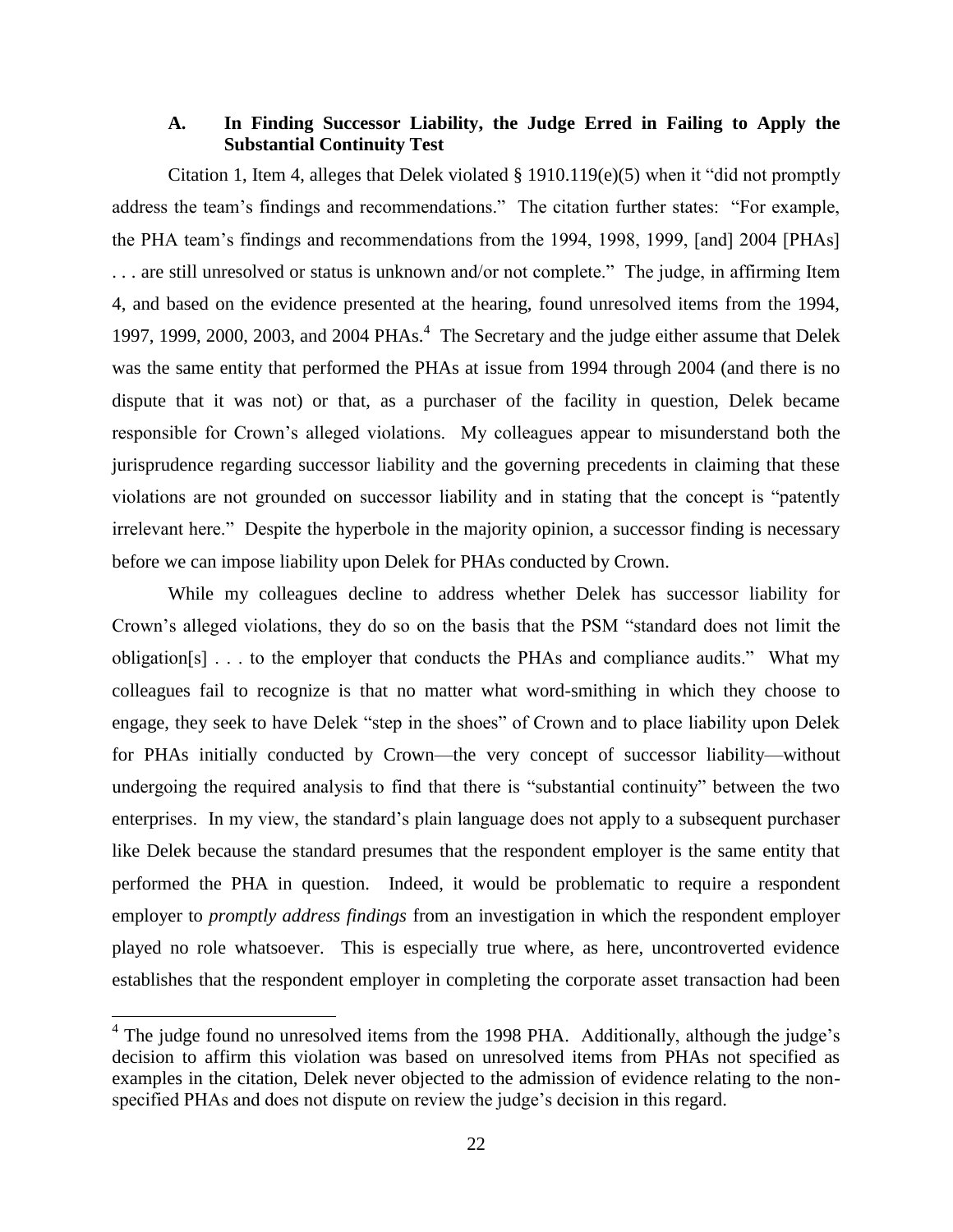assured by the facility's seller that all findings of all prior PHAs had been addressed.<sup>5</sup> Under the standard's plain language, Delek had no obligations under (e)(5) with respect to the PHAs performed in 1994, 1997, 1998, 1999, 2000, 2003, and 2004. Hence, despite the majority's efforts to place a square peg in a round hole, only if Delek is deemed to have successor liability can it be in violation for its predecessor's violation of the Occupational Safety and Health Act.

The OSH Act itself and its legislative history are silent with regard to whether corporations that purchase the assets of a company that has violated the OSH Act should also acquire that company's OSH Act liabilities. Thus, the general rule that a purchasing entity does not have successor liability applies, such that a corporation that purchases another corporation "is not responsible for the seller's debts or liabilities, except where (1) the purchaser expressly or impliedly agrees to assume the obligations; (2) the purchaser is merely a continuation of the selling corporation; or (3) the transaction is entered into to escape liability."<sup>6</sup> *Golden State Bottling Co. v. NLRB*, 414 U.S. 168, 182 n.5 (1973). The judge correctly noted—in an order denying Delek's motion for summary judgment—that an acquirer of a facility may still be subject to liability for actions by the facility's prior owner *if* the acquirer is deemed a *successor*, 7

 $\overline{\phantom{a}}$ 

 $<sup>5</sup>$  My colleagues seek to impose the PSM obligations at issue here on Delek on the basis that it</sup> hired many of Crown's managers and supervisors. They state: "The record shows that Delek retained several of the prior owner's supervisors when it assumed ownership of the refinery their actual knowledge of the violative conditions at issue, therefore, became Delek's knowledge." However, this analysis confuses the prima facie element of "applicability" with the prima facie element of "knowledge." Such a fact does not in these circumstances address the applicability of the cited standard to a particular employer. *See Ormet Corp.*, 14 BNA OSHC 2134, 2135, 1991-93 CCH OSHD ¶ 29,254, p. 39,199 (No. 85-0531, 1991) (Secretary has the burden of proving: (1) the applicability of the cited standard; (2) the employer's noncompliance with the standard's terms; (3) employee access or exposure to the violative conditions; and (4) the employer's actual or constructive knowledge of the violation).

<sup>&</sup>lt;sup>6</sup> The Supreme Court has referred to the "free transfer of capital" and the concern of placing restrictions on successor employers, which might reduce the incentives purchasers have to take over failing businesses, as factors to be considered in shaping successorship doctrine. *See Howard Johnson Co. Detroit Local Joint Exec. Bd., Hotel & Rest. Emps. & Bartenders Int'l Union*, 417 U.S. 249, 255 (1974); *NLRB v. Burns Int'l Sec. Servs., Inc.*, 406 U.S. 272, 287-89 (1972).

<sup>&</sup>lt;sup>7</sup> See Order Denying Respondent's Motion for Summary Judgment at 5 ("[T]he Court agrees with the Complainant that under the 'substantial continuity' and 'successor liability' doctrines, a successor employer that substantially continues its predecessors [sic] business may be attributed certain labor and employment obligations of the old employer; such as obligations under the OSH Act."). Notably, the Order Denying Respondent's Motion for Summary Judgment did not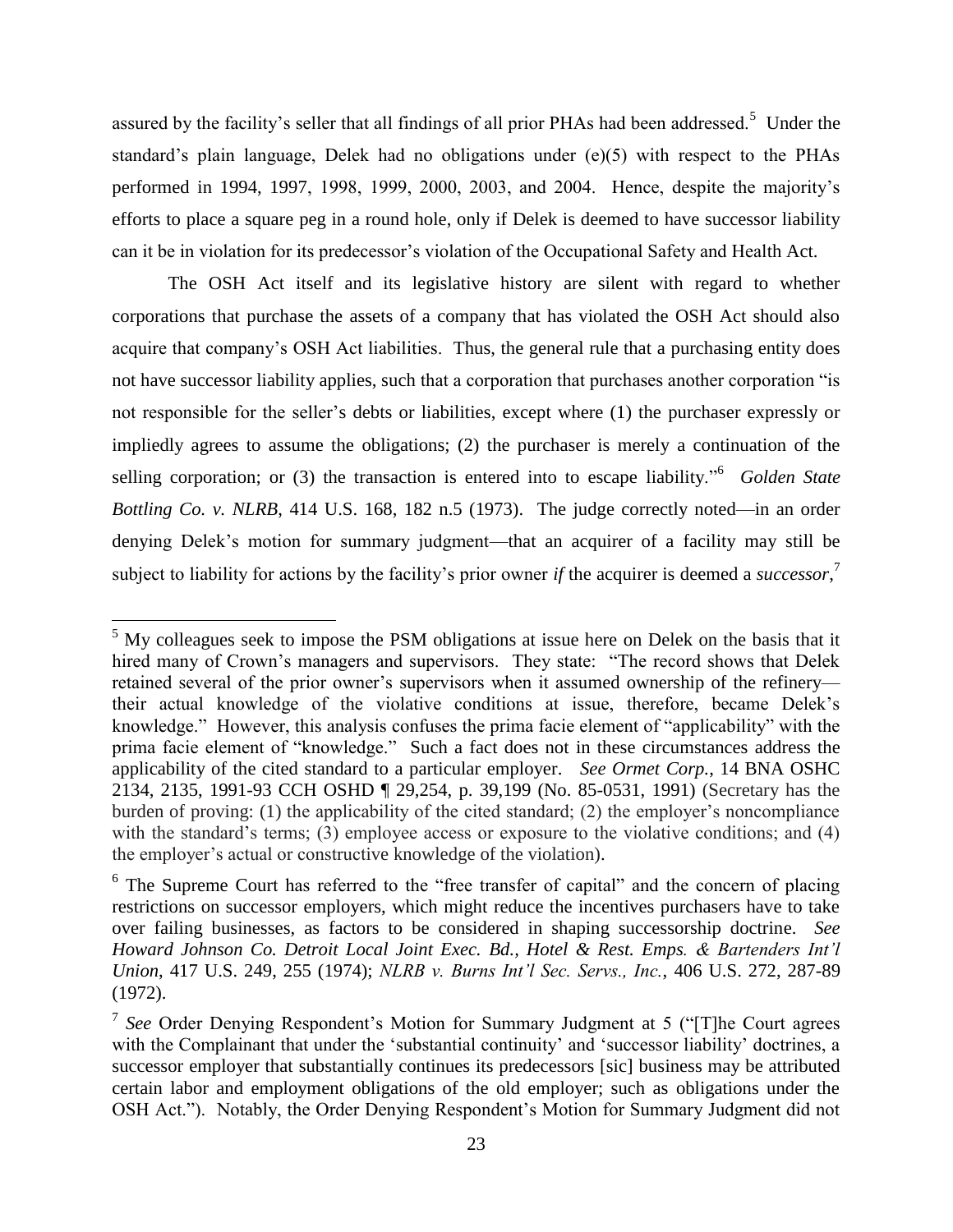he—in his final order—neither considered the question of successor liability as a matter of fact or law, nor made any findings relating to this question. Instead, the judge's final order simply presumed that Delek is a successor. I dissent from my colleague's summary affirmance of the judge's presumption that fails to apply Commission precedent on this issue and our "substantial continuity" test for finding successor liability.

The Commission first considered the issue of a successor entity's liability under the OSH Act for violations committed by a predecessor in *Sharon & Walter Constr. Co.*, 23 BNA OSHC 1286, 2009-12 CCH OSHD ¶ 33,103 (No. 00-1402, 2010). In *Sharon & Walter*, the Commission addressed this issue and adopted a long-standing multi-factor test used by the National Labor Relations Board ("NLRB") and the courts to determine when, under the National Labor Relations Act, a successor entity must satisfy the obligations of a predecessor. 23 BNA OSHC at 1294, 2009-12 CCH OSHD at p. 54,901 (*citing Burns Int'l Sec. Servs., Inc.*, 406 U.S. at 280-81; *John Wiley & Sons, Inc. v. Livingston*, 376 U.S. 543, 550-52 (1964)). As the Supreme Court observed, the focus of the NLRB test is whether there is "substantial continuity" between the two enterprises. *Fall River Dyeing & Finishing Corp. v. NLRB*, 482 U.S. 27, 43 (1987).

Pursuant to *Sharon & Walter*, the factors the Commission considers to determine "substantial continuity" under a successorship theory are: (1) whether the business of both employers is essentially the same; (2) whether the work and working conditions of both companies is basically the same; and (3) whether there is a continuity of personnel who control decisions related to safety and health. In affirming the violation as "repeat," the Commission found that all three elements were met.<sup>8</sup> Sharon & Walter, 23 BNA OSHC at 1294-96; 2009-12 CCH OSHD at p. 54,902 (citing *Fall River*, 482 U.S. at 43). In adopting the "substantial continuity" test, the Commission noted in *Sharon & Walter* that "this test enables us to fully

l

resolve the successorship question in the Secretary's favor; rather, it simply denied summary judgment to Delek based on questions of fact regarding successorship. In other words, the judge merely concluded that the successorship question was entitled to proceed to trial.

 $8$  In that decision, in utilizing the NLRB's "substantial continuity" test, the Commission found that it was appropriate to rely on two prior violations committed by a predecessor business as the basis for affirming as "repeat" a violation committed by the successor, Sharon & Walter. As to the third factor, the Commission specifically noted that the same principal was in charge of both companies and ran their operations on a daily basis. He was the sole owner and supervisor of both businesses, and he had control over decision-making in both companies, including that related to employee safety and health. *Sharon & Walter*, 23 BNA OSHC at 1295-96, 2009-12 CCH OSHD at p. 54,902.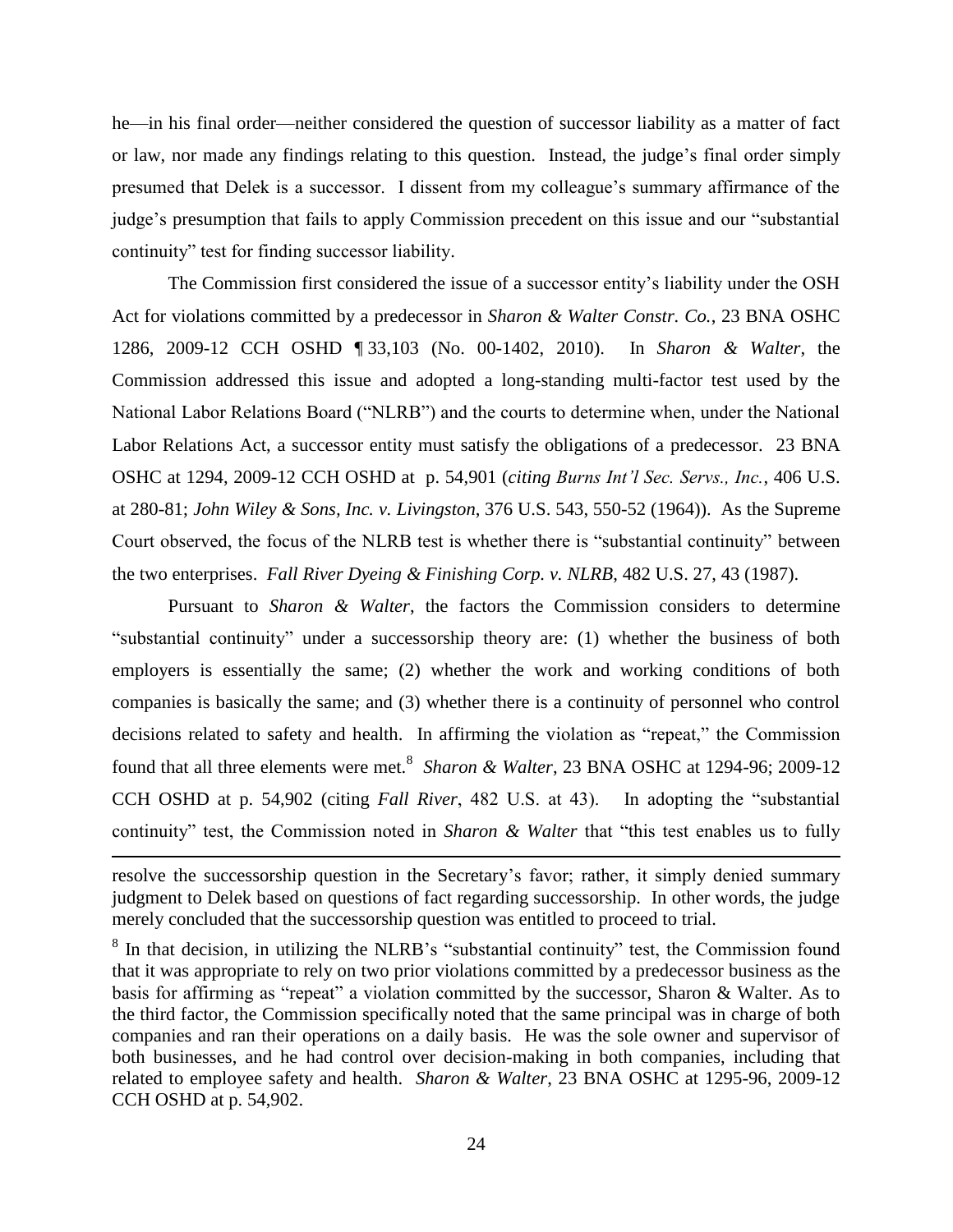assess the nature and extent of the distinctions and similarities between a successor and predecessor based on criteria that are well-suited to the OSH Act and the facts of each case before us." 23 BNA OSHC at 1294-95, 2009-12 CCH OSHD at 54,901.

Upon review of the judge's decision in the instant case, it is evident that the judge failed to apply the substantial continuity test as set forth in *Sharon & Walter*. Indeed, the judge's decision is completely devoid of a discussion or the application of the substantial continuity factors.<sup>9</sup> Thus, I would remand this case to the judge to apply the Commission's precedent in *Sharon & Walter*, and the substantial continuity test, to determine if Delek may be liable as a successor for any alleged violations of § 1910.119(e)(5) committed by its predecessor, Crown.<sup>10</sup>

<sup>&</sup>lt;sup>9</sup> The judge's Order Denying Respondent's Motion for Summary Judgment contains one conclusory sentence with no analysis or evaluation of the facts necessary to conclude that Delek is a successor to Crown: "In this case, the Secretary asserts that Respondent bought the Tyler facility in April, 2005 and has continued the business of the predecessor company." The judge's final order makes no finding regarding successor liability, and in any case the judge's earlier statement regarding the Secretary's theory, contained in the order denying summary judgment, is insufficient to support a finding of successor liability.

 $10$  My colleagues' analysis suggests that Delek had notice of the standard's applicability to it, irrespective of successor liability, because "Delek could have conducted its own review and developed its own response plan. But it did not, so its failure to respond violated § 1910.119(e)(5) and (o)(4)." The majority offers no discussion of at what time Delek failed to promptly conduct its own review in light of the three-year and five-year time frames provided in § 1910.119(e)(5) and (o)(4). This failure, coupled with the fact that the Secretary's inspection of Delek occurred less than three years after its purchase of the facility, leads to the conclusion that the company had not yet failed to meet either provision's time frame. Moreover, despite the majority's theory, this is not the violation alleged in the Secretary's citation. Clearly, the citation alleges violations with regard to the PHA findings and compliance audits conducted by Crown. Further, any failure to conduct an "initial process hazard analysis" on processes covered by the PSM Standard would require a citation to § 1910.119(e)(1), which was not cited. My colleagues' contrary construction of the standard is fundamentally unfair and cannot be expected to guide employers in their conduct. *Lisbon Contractors, Inc*., 11 BNA OSHC 1971, 1974, 1984-85 CCH OSHD ¶ 26,924, p. 34,500 (No. 80-97, 1984) ("A construction of a standard that bears no reasonable relationship to the standard's plain words cannot be expected to guide employers in their conduct."); *see also S.G. Loewendick & Sons, Inc. v. Sec'y of Labor*, 70 F.3d 1291, 1297 (D.C. Cir. 1995) ("Congress and the courts require that agency action reflect clear, rational decision making that gives regulated members of the public adequate notice of their obligations."); *Diebold, Inc. v. Marshall*, 585 F.2d 1327, 1335-39 (6th Cir. 1978); *Cardinal Indus.*, 14 BNA OSHC 1008, 1011, 1987-89 CCH OSHD ¶ 28,510, p. 37,801 (No. 82-427, 1989). To the extent that the Secretary's choice of language does not effectuate what the Secretary may have intended, the remedy lies in further rulemaking by the Secretary rather than the adoption by this Commission of an interpretation that is not supported by the standard and its preamble as promulgated. *See Diamond Roofing v. OSHRC*, 528 F.2d 645, 650 (5th Cir. 1976)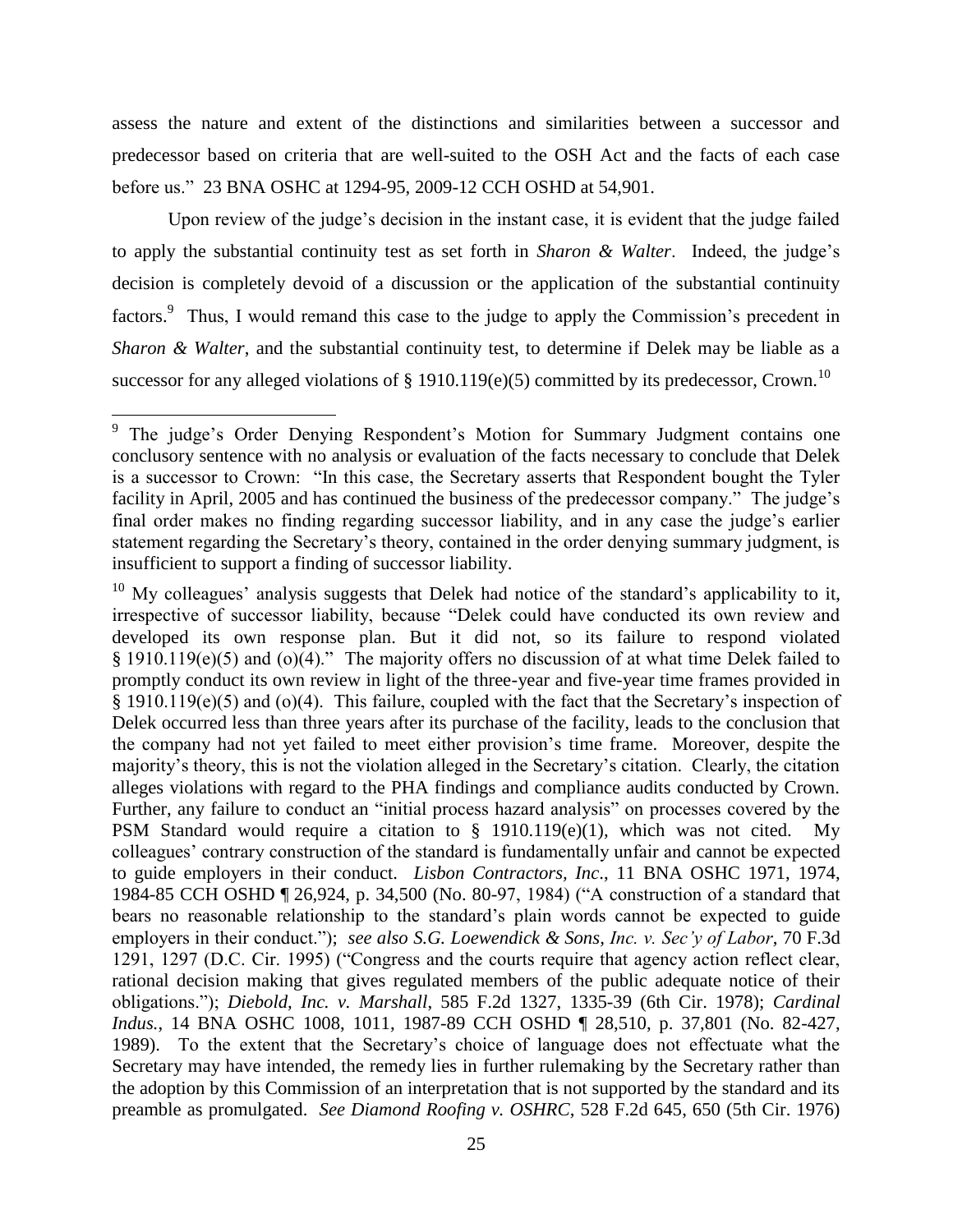**B. The Court's** *AKM* **Decision, Which Held That the OSH Act's Six-Month Statute of Limitations for Issuing OSHA Citations Applies Where an Employer Has Merely Failed to Correct a Prior Violation and Rejected the Secretary's Continuing Violations Theory, Is Applicable**

On April 6, 2012 (hence, after the judge's decision in this case), the D.C. Circuit held in *AKM LLC v. OSHRC*, 675 F.3d 752 (D.C. Cir. 2012), that the statute of limitations for issuing OSHA citations means precisely what it says—that "[n]o citation may be issued under this section after the expiration of six months following the occurrence of any violation." *Id.* at 755 (citing 29 U.S.C. § 658(c)). Thus, even if the judge had properly applied Commission precedent regarding the substantial continuity test and determined Delek to be a successor to Crown, we must determine upon review whether *AKM* supports vacating this item (as well as Citation 1, Item 12). My colleagues try to divert attention from the clear holding in *AKM* by concluding that the court could not possibly mean what it said and that its holding is limited to recordkeeping violations. I disagree with the majority decision and find that the court's holding in *AKM* may require vacating Item 4; consequently, I would remand this citation item to the judge for further consideration.<sup>11</sup>

In *AKM*, the D.C. Circuit, in interpreting 29 U.S.C. § 658(c), held that there is no ambiguity in the statute, and "the word 'occurrence' clearly refers to a discrete antecedent event—something that 'happened' or 'came to pass' 'in the past.' " 675 F.3d at 755 (quoting *Nat'l R.R. Passenger Corp. v. Morgan*, 536 U.S. 101, 109 & n.5 (2002)). Thus, the court rejected the Secretary's theory, which had been accepted by the Commission, that Congress intended a violation of recordmaking requirements to be treated as a continuing violation. The

 $\overline{\phantom{a}}$ 

<sup>(</sup>regulations cannot be construed to mean what an agency intended but did not adequately express). The Secretary asserted that Delek failed to resolve Crown's PHAs, and not limited to Crown's most recent PHA, which was conducted in 2005 (although the judge found no unresolved items from this one), but the 1994, 1997, 1998, 1999, 2000, 2003, and 2004 PHAs as well. The Secretary does not allege how Delek failed to promptly resolve PHAs conducted by a prior owner more than ten years before it had control or possession of the facility. Further, for the Commission to impose liability upon Delek to encourage abatement of on-going obligations of a predecessor would usurp the legislative function.

<sup>11</sup> *See Kerns Bros. Tree Serv.*, 18 BNA OSHC 2064, 2067, 2000 CCH OSHD ¶ 32,053, p. 48,003 (No. 96-1719, 2000) ("Where it is highly probable that a Commission decision would be appealed to a particular circuit, the Commission has generally applied the precedent of that circuit in deciding the case—even though it may differ from the Commission's precedent.") (citing 29 U.S.C. §§ 660(a) and (b)).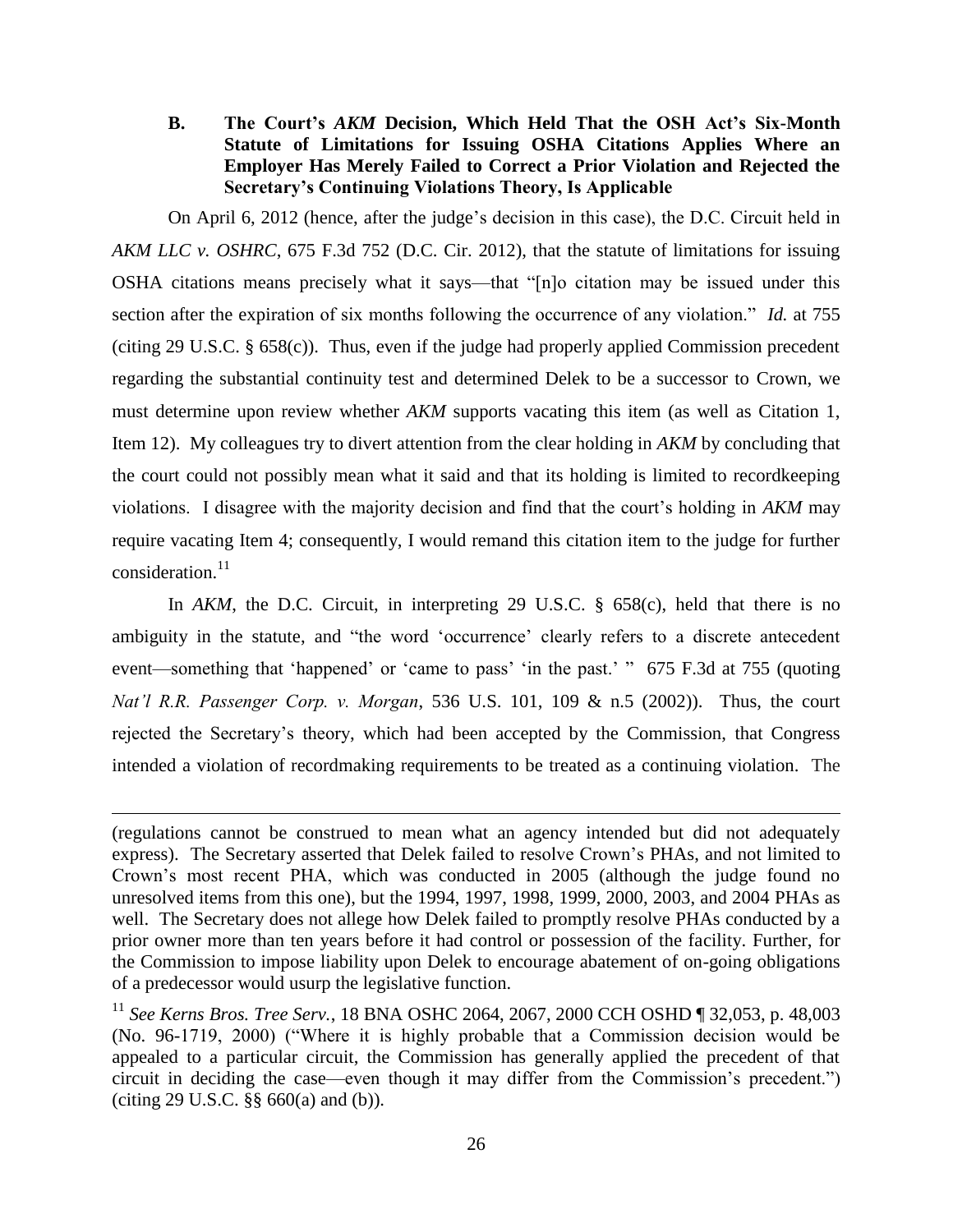court explained that the Secretary's theory "runs afoul of our precedents," which state that the "lingering effect of an unlawful act is not itself an unlawful act," and that the "mere failure to right a wrong . . . cannot be a continuing wrong which tolls the statute of limitations, for if it were, the exception would obliterate the rule." *Id.* at 757 (quoting *Felter v. Kempthorne*, 473 F.3d 1255, 1260 (D.C. Cir. 2007); *Fitzgerald v. Seamans*, 553 F.2d 220, 230 (D.C. Cir. 1977)). This explanation is just as true for the PSM Standard on review before the Commission as it was for the recordkeeping standard in *AKM*.

*AKM* recognizes that the continuing violations doctrine is an exception to the "standard rule that the limitations period is triggered by the existence of a complete cause of action, [u]nless Congress has told us otherwise in the legislation at issue." *Id.* at 758 (citations and internal quotation marks omitted). Hence, a complete cause of action exists under § 1910.119(e)(5) at the time when the employer becomes delinquent in its obligations to promptly address and document items relating to a particular PHA. Congress has not told us otherwise.

Perhaps most notably, the *AKM* court recognized that "the mere failure to right a wrong . . . cannot be a continuing wrong which tolls the statute of limitations." *Id.* at 757. Indeed, "the lingering effect of an unlawful act" is not itself an unlawful act. *Id.* Consequently, where a violation amounts to "inaction" rather than "continued actions," the continuing violations theory is wholly inapplicable. *Id.* at 758 ("While we [have] held that continued actions may extend the statute of limitations, nothing . . . suggests that *inaction* has the same effect, and this case is about inactions . . . .") (emphasis in original). Here, as in *AKM*, "the Secretary's continuing violations theory would transform the failure to right a past wrong into a reason not to start the limitations clock—a result our precedents plainly proscribe."<sup>12</sup> *Id.* at 758.

*AKM* also recognizes that certain violative conduct—like the § 1910.119(e)(5) violation here or the record-keeping violation in *AKM*—is "not even the sort of conduct we generally view as giving rise to a continuing violation" because "continuing violations are those whose character

 $\overline{\phantom{a}}$ 

 $12$  In concluding that the time bar is not dispositive here, the majority asserts that no statute of limitations ever accrued (much less ran) because a violation of § 1910.119(e)(5) continues indefinitely unless and until an employer satisfies its subsection (e)(5) obligations. The majority's conclusion improperly converts inaction into action, and I conclude that this theory would transform the failure to right a past wrong into a reason not to start the limitation clock—a result in contravention of *AKM*.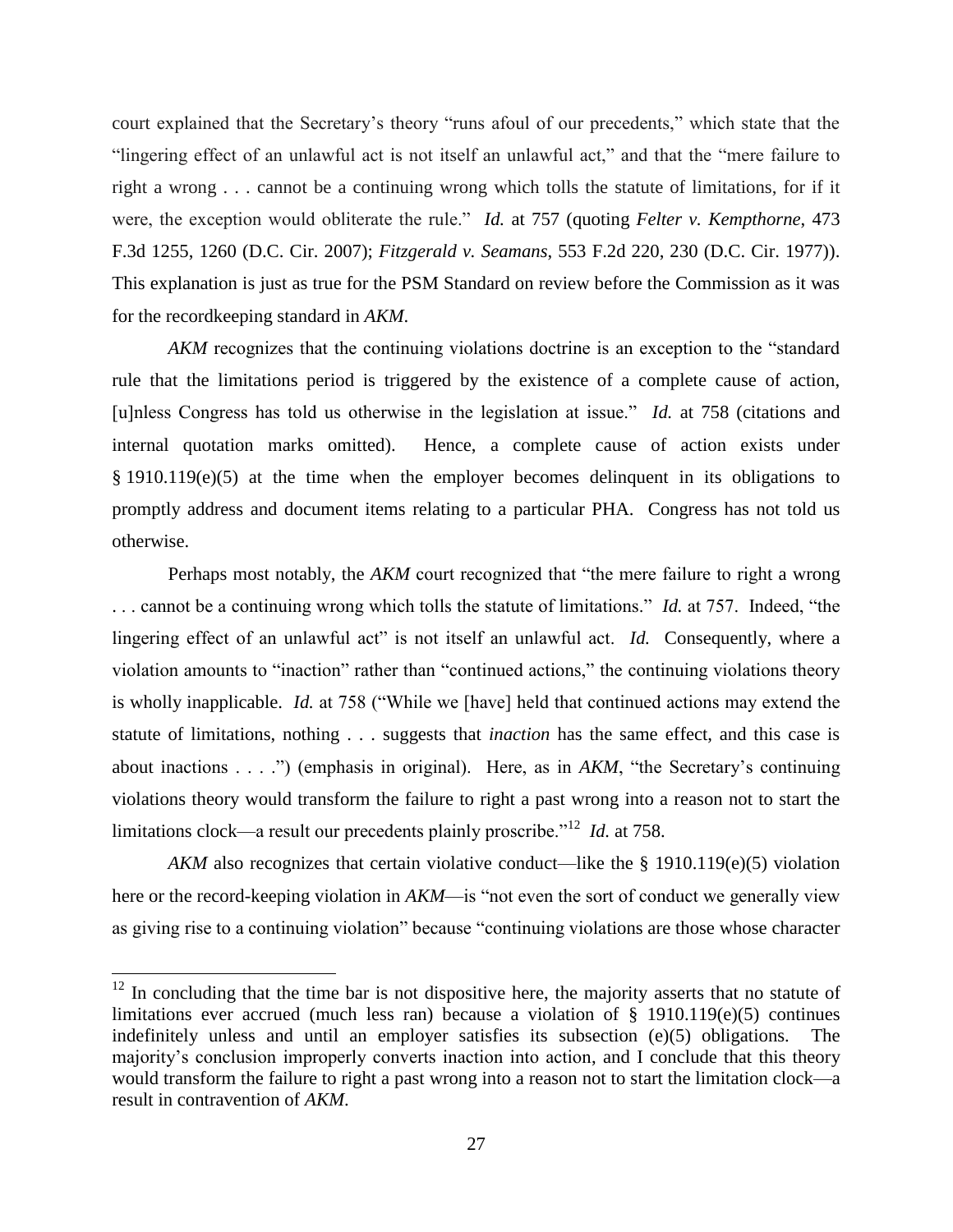as a violation did not become clear until [they] w[ere] repeated during the limitations period, typically because it is only [the] cumulative impact . . . that reveals [their] illegality." *Id.* at 757 (alterations in original) (internal quotation marks omitted). Moreover, a continuing violation *does not exist* where the violation in question "would be immediately apparent to an OSHA administrator." *Id.* at 757. Delek's (or its predecessor's) alleged failure to comply with § 1910.119(e)(5) would have been immediately clear after Delek (or its predecessor) failed to act within a reasonable time; subsequent, cumulative violations were unnecessary to reveal the (alleged) illegality of the conduct in question. Moreover, as in *AKM*, Delek's alleged failure to comply with the standard in the required time period would have been immediately apparent to an OSHA administrator. Both considerations dictate that the continuing violations doctrine has no application here.

While the majority attempts to distinguish AKM as applicable only to recordkeeping violations, I do not read *AKM* as being so limited. The court's holding was not limited to the recordkeeping context but, rather, applied to the text of this statute, 29 U.S.C. § 658(c), "*which expressly applies to 'any [OSHA] regulations* prescribed pursuant to this chapter.'" <sup>13</sup> *Id.* at 755 (quoting 29 U.S.C. § 658(c)) (emphasis added). The *AKM* court held that the continuing violations theory should not (and could not) be applied to contravene the plain language of the operative statute of limitations by unreasonably extending the time period in question. Indeed, the *AKM* court noted, the Secretary's proposed continuing violations rule would have had "absurd consequences" by expanding the operative statute of limitations *ad infinitum*. *Id.* at 758. Hence, the *AKM* court observed:

Nothing in the statute suggests Congress sought to endow this bureaucracy with the power to hold a discrete record-making violation over employers for years, and then cite the employer long after the opportunity to actually improve the workplace has passed. An interpretation of a statute purporting to set a definite

 $\overline{a}$ 

<sup>&</sup>lt;sup>13</sup> The *AKM* court concluded that the Secretary's proposed construction of the statute of limitations (i.e., the application of the continuing violations doctrine) was not entitled to deference because the statute was clear and the Secretary's proposed construction was unreasonable. 675 F.3d at 754. Accordingly, the *AKM* court did not reach the question of whether the interpretation of a statute of limitations is the *type* of question which triggers deference, and did not decide whether "deference to agency interpretations of statutes of limitations is warranted as a rule." *Id.* I reach the same conclusion here. I conclude that the statute is clear on its face and the Secretary's proposed construction is unreasonable because it would extend the statute *ad infinitum.* Hence, I do not reach the question of whether the Secretary could ever be entitled to deference in construing a statute of limitations.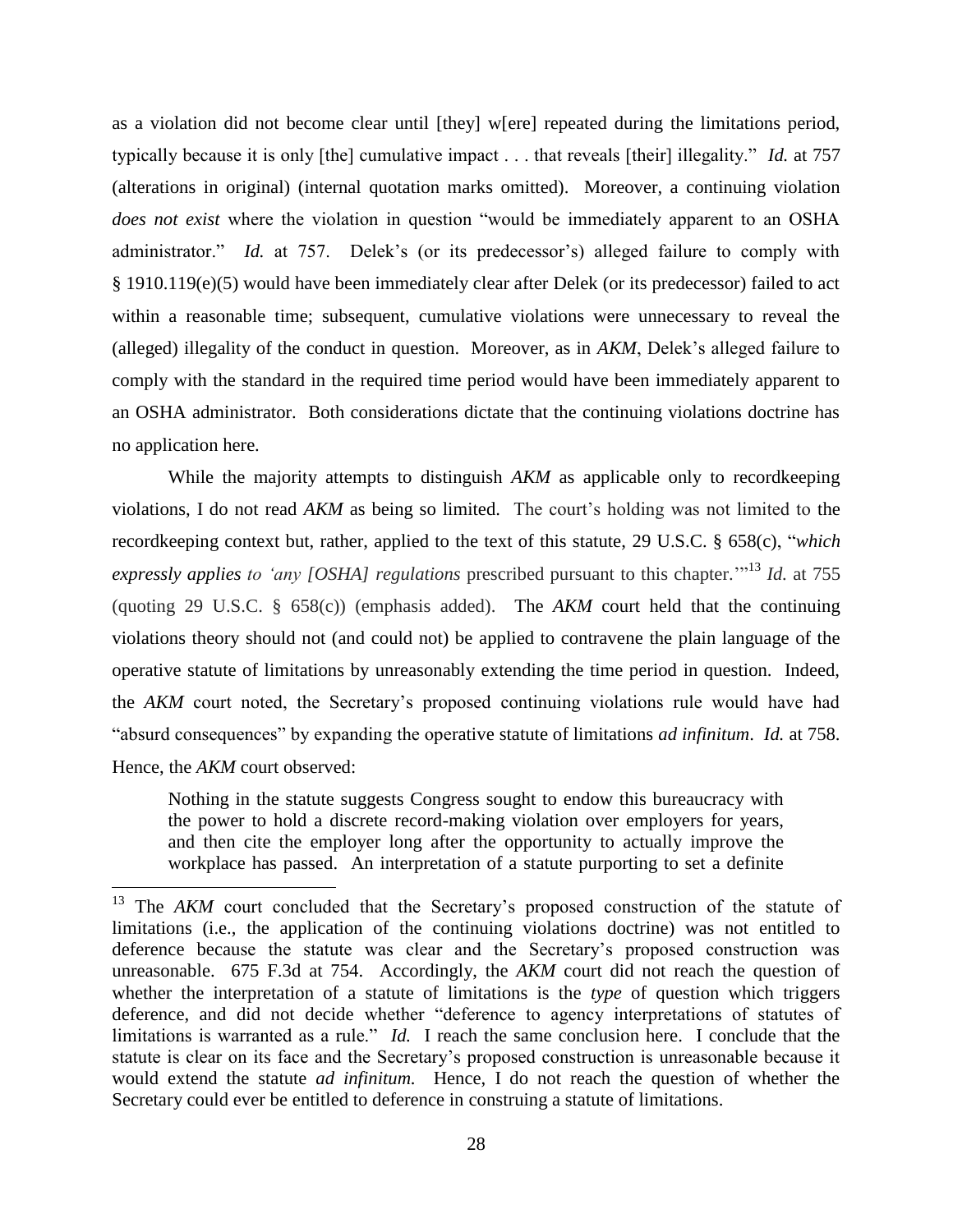limitation upon the time of bringing action, without saving clauses, which would, nevertheless, leave defendants subject indefinitely to actions for the wrong done would . . . we think, defeat its obvious purpose.

*Id.* at 759 (citations omitted). The same reasoning supports the conclusion that the continuing violations theory is inapplicable here.<sup>14</sup>

Accordingly, based on *AKM*, I conclude that the OSH Act's six-month statute of limitations set forth in 29 U.S.C. § 658(c) applies to the PSM Standard, that the continuing violations theory does not permit the Secretary to avoid an otherwise applicable time bar, and that my colleagues' contentions to the contrary rely upon a strained interpretation of *AKM*. However, the OSH Act's six-month statute of limitations set forth in 29 U.S.C. § 658(c), as interpreted by the *AKM* court, must be construed against the backdrop of the specific requirement that an employer's obligations under § 1910.119(e)(5) must be addressed within five years of the PHA in question before the obligation under (e)(5) is supplanted with a new substantial obligation to update and revalidate the PHA. *See* 29 C.F.R. § 1910.119(e)(6). That is to say, an employer's obligations under  $\S$  1910.119(e)(5) become delinquent and, hence, a cause of action accrues, at the outer limit, five years after the completion of the PHA. Thus, any statute of limitations must run—*at the very latest*—coupling the five year span of time between PHAs with the OSH Act's six-month statute of limitations. *See BP Prod. N. Am., Inc.*, No. 10- 0637, 2013 WL 9850777, at \*37 (OSHRC Aug. 12, 2013) (ALJ) ("In light of the context and the standard's purpose to prevent catastrophes, resolution of the PHA recommendations and hazard control [under § 1910.119(e)(5)] must be completed within the five-year PHA-revalidation cycle  $\ldots$ .").<sup>15</sup>

 $\overline{\phantom{a}}$ 

 $14$  While the court itself speculated that there might be cases in which the Secretary might prevail on a continuing violations theory, outside of the context of recordkeeping violations, the court's examples were limited. It mentioned current failures to place guards on machines and the current presence of untrained employees in dangerous situations. 675 F.3d at 758. It is possible, however, that a continuing violations argument is unnecessary in both those cases. In both, cited physically violative conditions actively persist into, and thus "occur" during, the limitations period. While setting the limits of such examples is not necessary for the disposition of this case before the Commission, clearly, the alleged violation here is not the type of exception to the sixmonth statute of limitations contemplated by the court in *AKM*.

<sup>&</sup>lt;sup>15</sup> Interestingly, the Secretary's current enforcement position represents a departure from his position on the same cited standard in another case before the Commission, *BP.* This disregard may be because the Secretary's position in *BP* is inconvenient for the current position taken by him.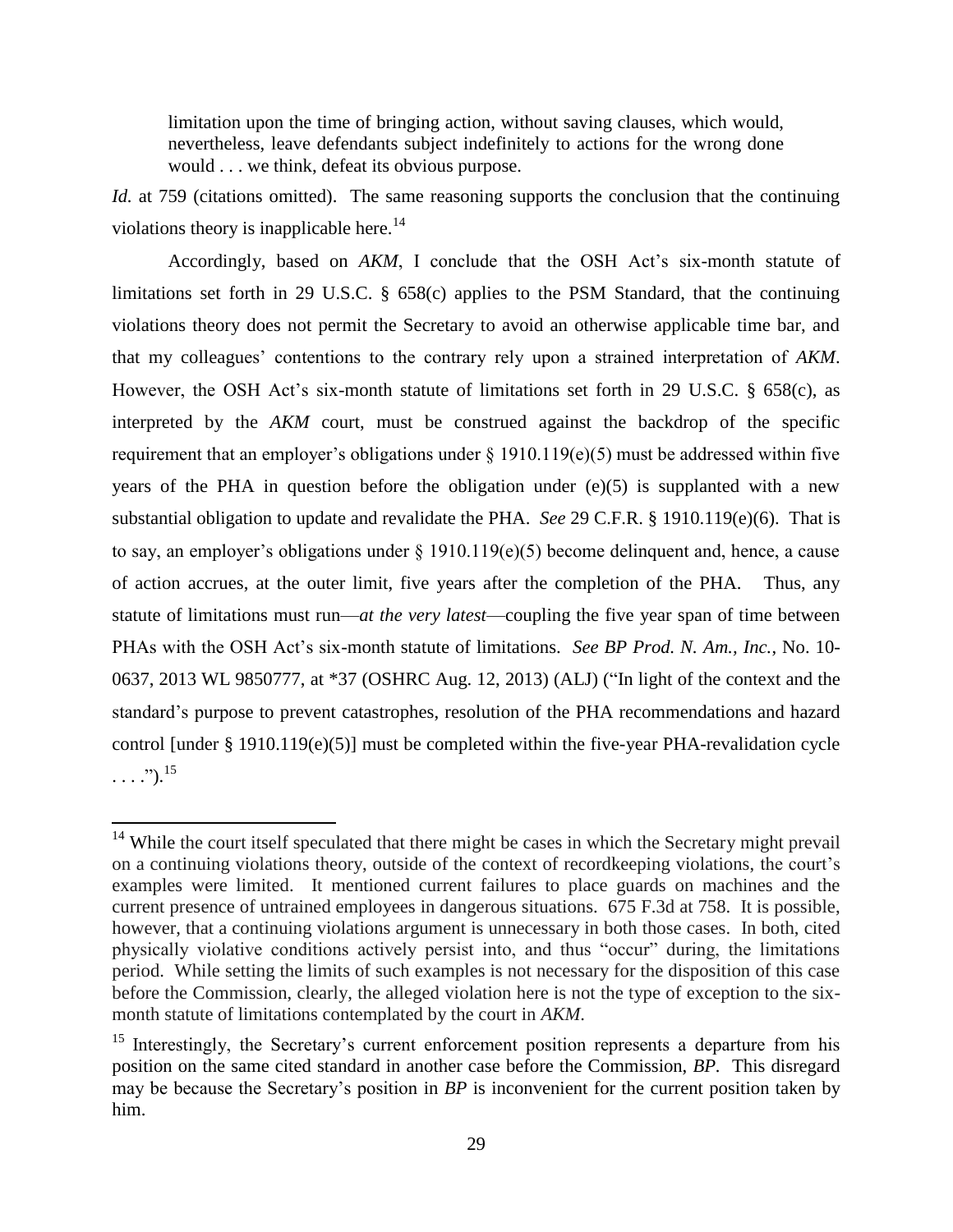However, that does not end the Commission's analysis because the Secretary has previously gone one step further, recognizing that *the five-year revalidation cycle marks the outer limit and, in most cases, an employer's obligations under (e)(5) become delinquent much sooner*. *Id.* at \*37 ("[T]he Secretary asserts, 'Timely [under (e)(5)] means in this context, *at most one to two years* depending on the scope and complexity of the issue analyze [sic], and the risk posed by the hazard . . . .' ") (emphasis added). Hence, it is possible that the statute of limitations here ran even sooner.

As noted by the Supreme Court in *Martin v. OSHRC (CF&I Steel Corp.)*, 499 U.S. 144 (1991):

The Secretary's interpretation of OSH Act regulations in an administrative adjudication . . . *is* agency action, not a *post hoc* rationalization of it. Moreover, when embodied in a citation, the Secretary's interpretation assumes a form expressly provided for by Congress. *See* 29 U.S.C. § 658. Under these circumstances, the Secretary's litigating position before the Commission is as much an exercise of delegated lawmaking powers as is the Secretary's promulgation of a workplace health and safety standard.

*Id.* at 157 (emphasis and citations in original). *See also* Commission EAJA Rule 106(a), 29 C.F.R. § 2204.106(a) (position of Secretary includes his litigation position as well as his action or inaction prior to the litigation); *Mazza v. Sec'y, Dep't of HHS*, 903 F.2d 953, 959 (3d Cir. 1990) (revision in agency interpretation not accepted when it flatly contradicted agency's previous position, stated closer to enactment of governing statute). *Compare Leone Constr. Co.*, 3 BNA OSHC 1979, 1981, 1975-76 CCH OSHD ¶ 20,387, p. 24,322 (No. 4090, 1976) (finding that unreviewed administrative law judge's decision does not constitute binding precedent for the Commission).

In addition, consistent with the Secretary's position taken in other litigation before the Commission, the Preamble to the PSM Standard concludes regarding § 1910.119(e)(5):

[W]hen an employer decides that a recommendation requires action, then an employer should develop a written schedule of the actions which are to be completed. It is OSHA's intention that the actions to be taken as a result of the process hazard analysis recommendations be completed as soon as possible. In most cases, OSHA believes that employers will be able to complete these actions *within a one to two year timeframe*, but notes that in unusual circumstances longer completion periods may be necessary.

Process Safety Management of Highly Hazardous Chemicals; Explosives and Blasting Agents, 57 Fed. Reg. 6356, 6379 (Feb. 24, 1991) (final rule) (emphasis added). Thus, it has been the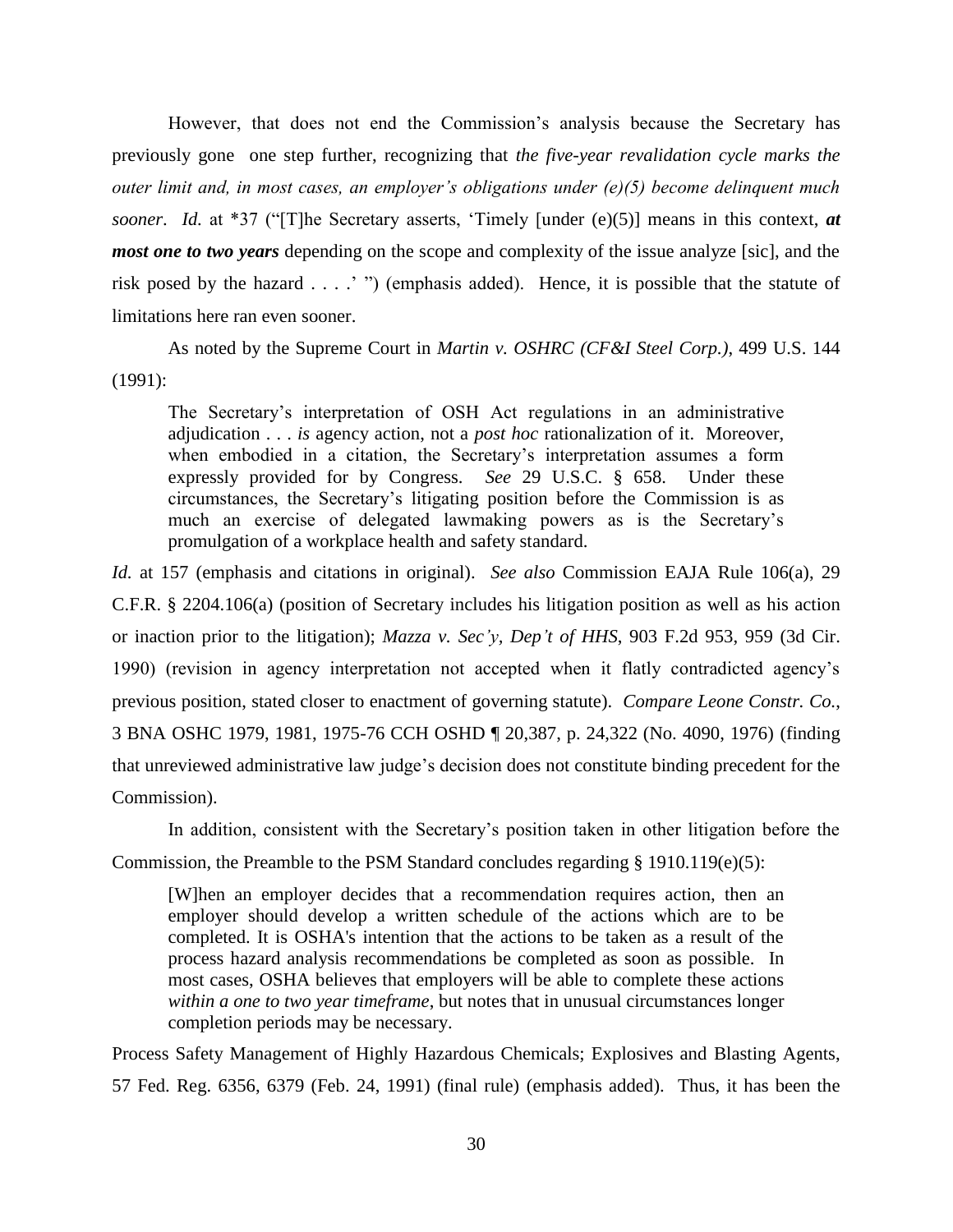Secretary's position that a violation of  $\S$  1910.119(e)(5) is established in most cases in one to two years, within the five-year PHA revalidation cycle at issue. *See Thomas Jefferson Univ. v. Shalala*, 512 U.S. 504, 515 (1994) ("[A]n agency's interpretation of a . . . regulation that conflicts with a prior interpretation is entitled to considerably less deference than a consistently held agency view.") (citation and internal quotation marks omitted); *CF&I Steel*, 499 U.S. at 157 (Secretary's consistency in applying the interpretation embodied in a citation is a factor bearing on the reasonableness of the Secretary's position).

The citation here was issued on August 18, 2008. Hence, pursuant to the Secretary's position in other litigation, any item relating to any PHA completed prior to February 18, 2003 (in other words, 5 years, 6 months earlier) is absolutely time-barred—thus, the 1994, 1997, 1998, 1999, and 2000 PHAs.<sup>16</sup> Any alleged failures relating to findings and recommendations from any later PHA—in other words, the 2004 PHA and, perhaps, the 2003 PHA $^{17}$ —may still be timebarred based on the general one-to-two-year rule announced by the Secretary in *BP* and the standard's preamble. The application of this shorter time period would depend upon the specific facts adduced by the parties—whether the employer should reasonably have addressed its  $\S 1910.119(e)(5)$  obligations in a *shorter* time period.<sup>18</sup> Thus, I would remand this item to the judge to consider not only whether Delek can properly be deemed the successor of the prior owner, Crown, but also, based on the evidence presented as to the scope and complexity of the issue analyzed and the risk posed by the hazard, when Delek's obligations became delinquent under § 1910.119(e)(5), and thus whether any alleged violation from the 2003 or 2004 PHA remains timely.

# **II. Citation 1, Item 12 (29 C.F.R. § 1910.119(o)(4))**

 $\overline{\phantom{a}}$ 

Citation 1, Item 12, requires an analysis similar to Item 4. Section  $1910.119(0)(1)$ provides: "*Compliance Audits*. (1) Employers shall certify that they have evaluated compliance with the provisions of this section *at least every three years* to verify that the procedures and

 $16$  As previously noted, the judge found no unresolved items from the 1998 PHA.

 $17$  It is unclear from the record when, exactly, the 2003 PHA was completed.

 $18$  The language of the cited standard would guide the judge in assessing whether a shorter time should apply because Delek's actions were delinquent—for example, whether the findings were "resolved in timely manner;" whether the employer "complete[d] actions as soon as possible;" and whether the employer followed any "written schedule of when these actions [were] to be completed." 29 C.F.R. § 1910.119(e)(5).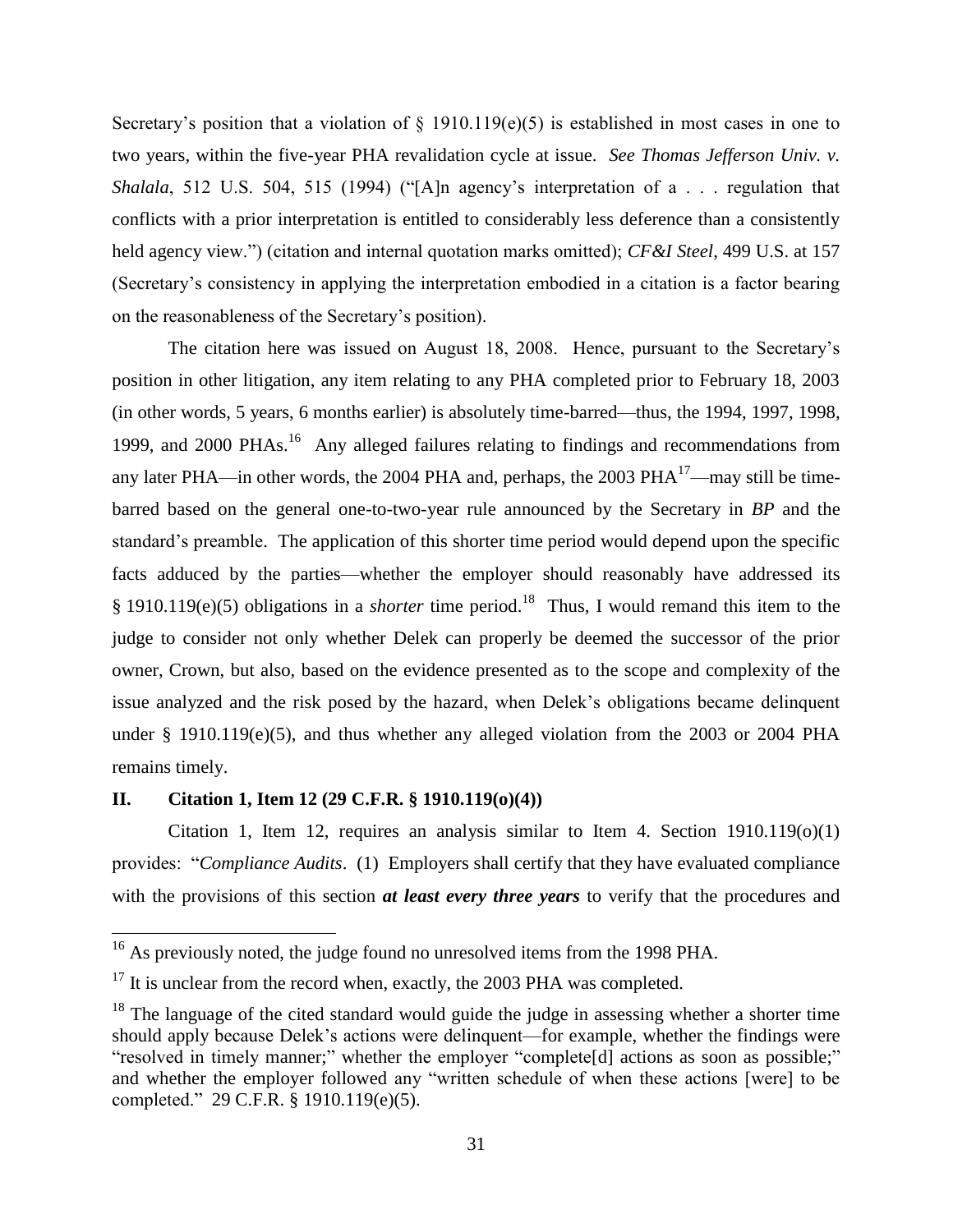practices developed under the standard are adequate and are being followed." 29 C.F.R. § 1910.119(o)(1) (emphasis added). The cited standard then requires employers to "promptly determine and document an appropriate response to each of the findings of the compliance audit, and document that deficiencies have been corrected." 29 C.F.R.  $\S$  1910.119( $o$ )(4). The judge concluded that Delek failed to determine and document an appropriate response to each finding from the 2005 PSM audit. However, again it is undisputed that the 2005 PSM audit was performed in early 2005, prior to Delek's acquisition of the facility in question, and that it was performed not by Delek but, rather, by the facility's prior owner, Crown. I conclude that the judge erred in affirming this item for the same reasons discussed above with respect to Item 4.

As discussed with respect to Item 4 above, the judge not only failed to determine whether there is successor liability, but whether 29 U.S.C. § 658(c) time-bars the allegations. Since  $§$  1910.119(o)(1) requires that a new compliance audit be performed at least every three years, an employer's obligation under (o)(4)—to *determine and document a response* to each compliance audit—is supplanted every three years with a new obligation: the obligation to replace the compliance audit with a brand new compliance audit. As a result, any cause of action under § 1910.119(o)(4), for failure to determine and document a response to a given audit, accrues—*at the very latest*—three years after the audit in question. Further, in accordance with the Secretary's litigation position in *BP* and the standard's preamble, it may run much sooner based on the specific facts adduced by the parties.

Here, the 2005 compliance audit appears to have concluded on February 12, 2005. Thus, if successor liability is established, Delek failed to meet its obligations under  $\S$  1910.119(o)(4) on February 11, 2008, *at the very latest*. The operative statute of limitations therefore ran six months later, on August 11, 2008, *at the very latest*. Thus, the Secretary's citation, issued seven days later, on August 18, 2008, is untimely. In accordance with *AKM*, as discussed *supra*, the continuing violations theory is insufficient to avoid the time-bar where Delek failed to correct a previous violation. Thus, because the Secretary's citation was issued more than 3 years and 6 months after the completion of the 2005 audit, even if Delek is deemed to be a successor to Crown, there is no possible basis to conclude that the citation is timely. For these reasons, no remand is necessary, and I would vacate Item 12.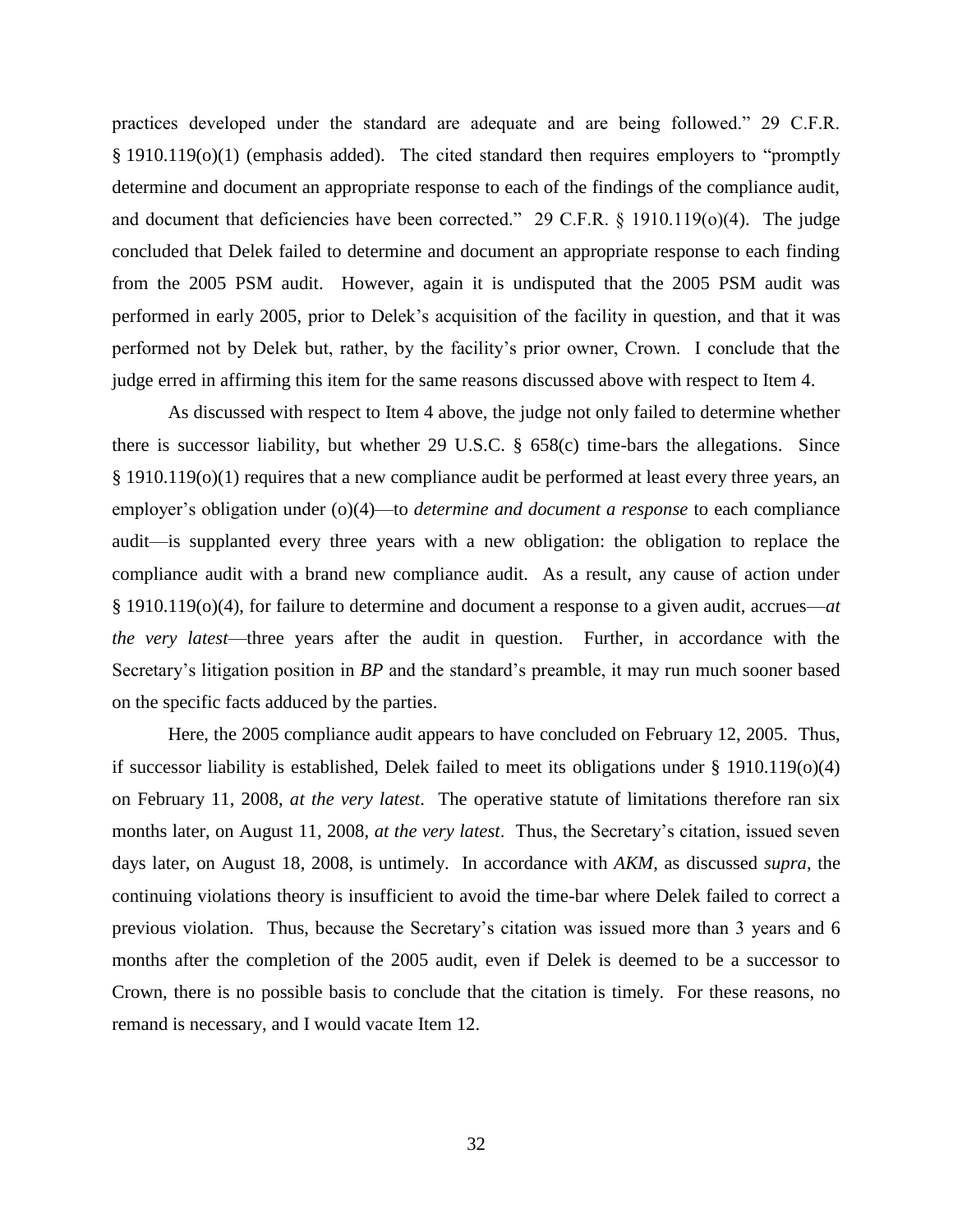## **III. Citation 1, Item 8 (29 C.F.R. § 1910.119(j)(4)(i))**

Section 1910.119(j)(4)(i) requires that specified inspections and tests must be performed on all "process equipment." The Secretary contends under Item 8 that Delek violated § 1910.119(j)(4)(i) by failing to perform the requisite inspections and tests on its positive pressurization unit ("PPU"), which is a device that takes air from the atmosphere and moves it into the facility's control room. In essence, the PPU system is a ventilation control system that ensures that no hazardous vapors reach individuals working within the control room in the event of an unexpected release of hazardous chemicals elsewhere in the refinery. On review, Delek argues that the judge erred in finding that  $\S$  1910.119(j)(4)(i) applies to the PPU. I agree that § 1910.119(j)(4)(i) does not apply to the PPU because, in my view, it is not part of a "process" covered by the PSM Standard and is not "process equipment" as defined by the cited standard; therefore, I would vacate Item 8.

## **A. The PPU Is Not Part of a "Process" Covered by the PSM Standard**

The PSM Standard applies only to a "process" that involves a chemical at or above specified threshold quantities or a flammable liquid or gas in a quantity of 10,000 pounds or more. 29 C.F.R. § 1910.119(a)(1). The term "process" is defined in pertinent part as: "any activity involving a highly hazardous chemical including any use, storage, manufacturing, handling, or the on-site movement of such chemicals, or combination of these activities." 29 C.F.R. § 1910.119(b). The PPU system is not a covered process under the PSM Standard because it is not an activity involving hazardous chemicals. It does not involve the *use* of hazardous chemicals; or the *storage* of hazardous chemicals; or the *manufacturing*, *handling*, or *on-site movement* of hazardous chemicals. At most, the PPU is simply a tool to prevent the spread of chemicals to a specific area if and when an unexpected release has occurred; however, this is not sufficient to bring it within the definition of process as defined by § 1910.119(b). Hence, I conclude that the standard cited in Item 8 does not apply to the PPU.

In finding that the cited standard applies to the PPU, which does not contain, much less even contact, a hazardous chemical, the majority notes that the definition of the term "process" has been expanded by the Secretary beyond the plain language of the definition. Accordingly, to the Secretary, the term "process" now includes those components which mitigate the release of hazardous chemicals. In support of this construction, the majority relies primarily on an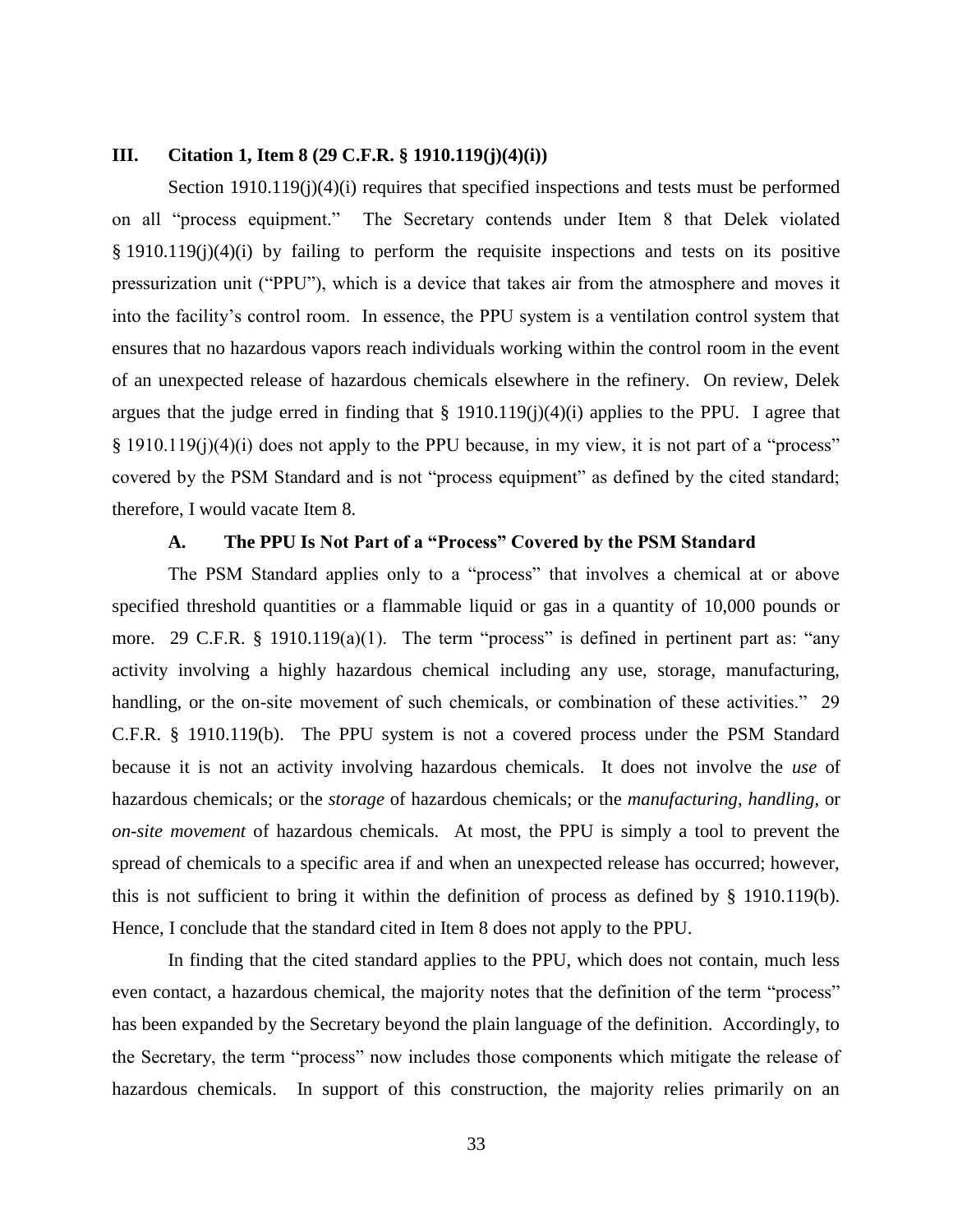interpretive letter from the Secretary dated January 31, 2008. I question whether the Secretary expanded the term "process" through the January 31, 2008 interpretative letter; and even if he has, I question whether such expansion is entitled to deference. *See CF&I Steel*, 499 U.S. at 158 (Secretary's interpretation, first asserted in a citation, is entitled to deference only if reasonable); *AKM*, 675 F.3d at 754 (finding that an unreasonable interpretation by Secretary not entitled to deference). However, I conclude that we need not reach this question upon our review because the January 31, 2008, letter is distinguishable and inapplicable to the facts presented here.

Unlike the system at issue in the Secretary's January 31, 2008, letter, the PPU system here does not mitigate against the release of hazardous chemicals; rather, it merely interrupts the spread of those chemicals from one room into the next after the release has already occurred. In this regard, the PPU is even further removed from the definition of "process" than the system in the Secretary's interpretive letter. I conclude that the PPU is akin to a door, window, wall, or any other structural or mechanical device that interrupts the circulation of already-released hazardous chemicals—while such devices may be part of and connected to a facility dealing with hazardous chemicals, they are too far removed from the definition of "process" to give rise to a violation of § 1910.119(j)(4)(i).

# **B. The PPU Is Not "Process Equipment" Under the PSM Standard**

The majority claims that Delek bases its defense regarding this item on the contention that the PPU is not process equipment because it is not directly involved in converting crude oil to usable fuel. Delek's contention is not so limited. Rather, Delek contends that the PPU neither meets the PSM Standard's definition of a "process" nor is it "process equipment" within the standard's specific list of covered equipment. In order to affirm this citation item, not only must the PPU be a part of a "process" covered by the PSM Standard, but it must be "process equipment" as defined by  $\S$  1910.119(j)(4). It is not. Paragraph (j)(4)(i) of the PSM Standard, which is at issue in this item, applies only to a very specific list of "process equipment." I find, in disagreement with my colleagues, that not one of the items on that list includes or describes the PPU: it is not a pressure vessel or a storage tank; it is not a piping system; it is not a relief vent system or device; it is not an emergency shutdown system; it is not a control; and it is not a pump. *See* 29 C.F.R. § 1910.119(j)(1)(i)-(vi). Further, I find persuasive the collective testimony of Delek's expert witnesses, who have more than 30 and 35 years, respectively, of experience with industry standards on process equipment and who opined that a PPU is not process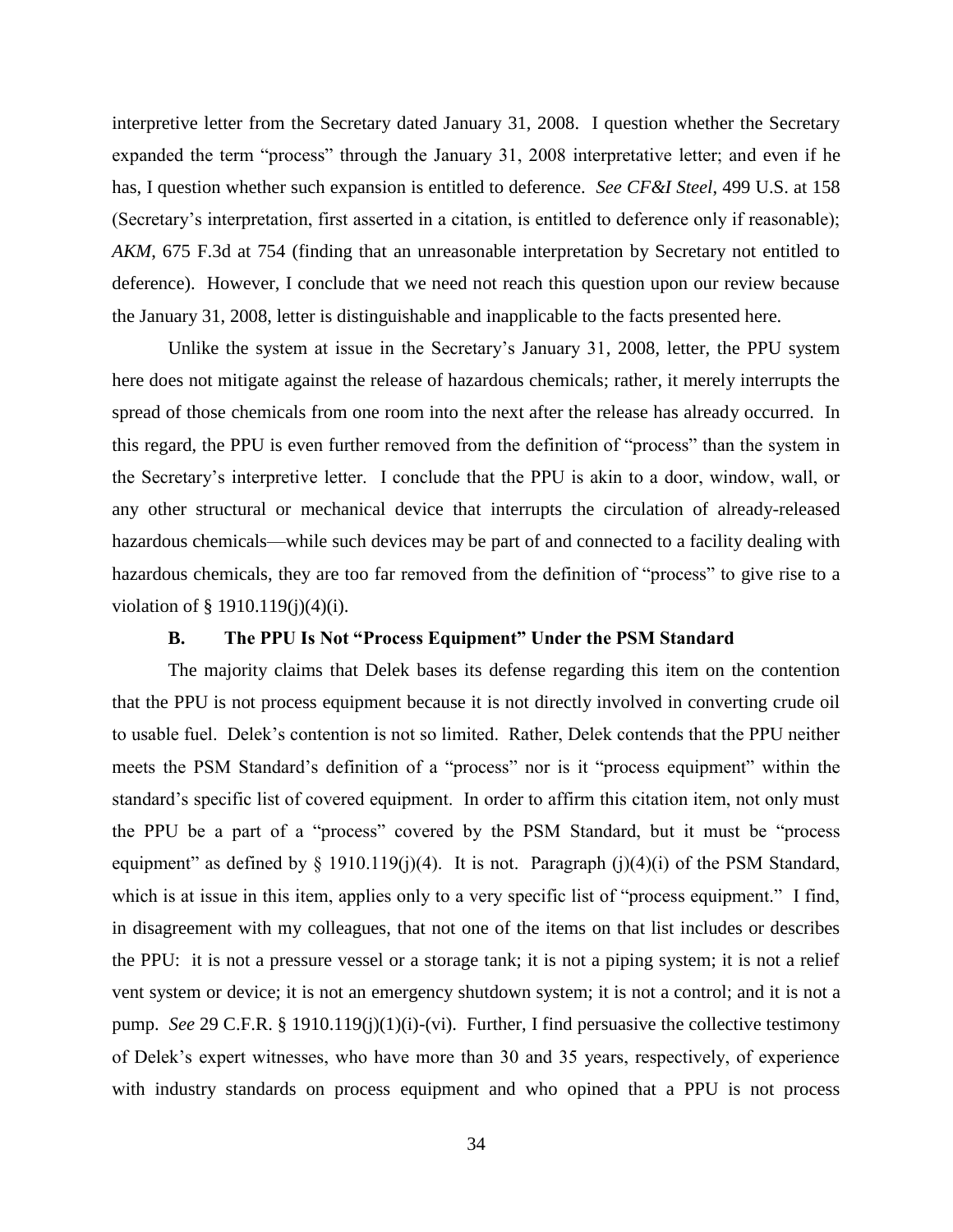equipment.<sup>19</sup> At most, the PPU is simply a tool to prevent the spread of chemicals to a specific area if and when an unexpected release has occurred; however, this is not sufficient to bring it within the definition of process equipment as defined by  $\S$  1910.119(j)(4)(i).

The majority's discussion of the various forms of process equipment is insufficient to support Item 8. While the majority found that the PPU is a type of control and therefore qualifies as "process equipment" under § 1910.119(j)(1), the majority misconstrues the dispositive issue before the Commission—which is, while § 1910.119(j)(1) recognizes that a control may be a form of process equipment, the threshold question in assessing whether a control (or any other process equipment) falls under (j)(1) is still *whether it is a part of a* 

 $\overline{\phantom{a}}$ 

 $19$  The majority ignores the expert opinion presented by Delek on the issue of whether the PPU is "process equipment" within the meaning of the standard. In doing so, the majority reasons that the expert testimony in question involves a legal conclusion. I disagree with my colleagues' characterization of the testimony. I find it is relevant to industry custom and how industry views the PPU at issue. *See Cormier Well Serv*., 4 BNA OSHC 1085, 1087, 1975-76 CCH OSHD ¶ 20,583, p. 24,620 (No. 8123, 1976) (testimony of compliance officer of industry safety practices used to show industry recognition). Such testimony bears upon the ultimate factual question of whether the Secretary has proven a violation of the cited standard. *Burkhart v. Washington Metro. Area Transit Auth.*, 112 F.3d 1207, 1212-13 (D.C. Cir. 1997) (holding that while an expert may not "testify as to whether a legal standard has been satisfied," he can "offer his opinion as to facts that, if found, would support a conclusion that the legal standard at issue was satisfied"). Indeed, "the testimony of an expert witness is particularly appropriate where ... the trier of fact is presented with evidence of a highly technical nature." *Gisriel v. Uniroyal, Inc.*, 517 F.2d 699, 702 (8th Cir. 1975) (citing *Holmgren v. Massey-Ferguson, Inc*., 516 F.2d 856, 857-858 (8th Cir. 1975)); *Hoppe v. Midwest Conveyor Co.*, 485 F.2d 1196, 1202 (8th Cir. 1973). My colleagues' suggestion that this issue is a legal question about which expert legal opinion is improper is contradicted by the Secretary's presentation of evidence to show that the PPU falls within the PSM standard as a matter of fact. It is fundamental that, provided all other Rules of Evidence are satisfied, a qualified expert "may testify in the form of an opinion or otherwise if . . . the expert's scientific, technical, or other specialized knowledge will help the trier of fact to understand the evidence or to determine a fact in issue . . . ." Fed. R. Evid. 702(a). "An opinion is not objectionable just because it embraces an ultimate issue." Fed. R. Evid. 704(a). *United States v. Van Dyke*, 14 F. 3d 415, 422 (8th Cir. 1994) (court committed reversible error by failing to admit expert testimony that would have assisted factfinder "in understanding the regulation and defendant's reasons for asserting that he had not violated the provision"). I find that the expert testimony is entitled to substantial weight.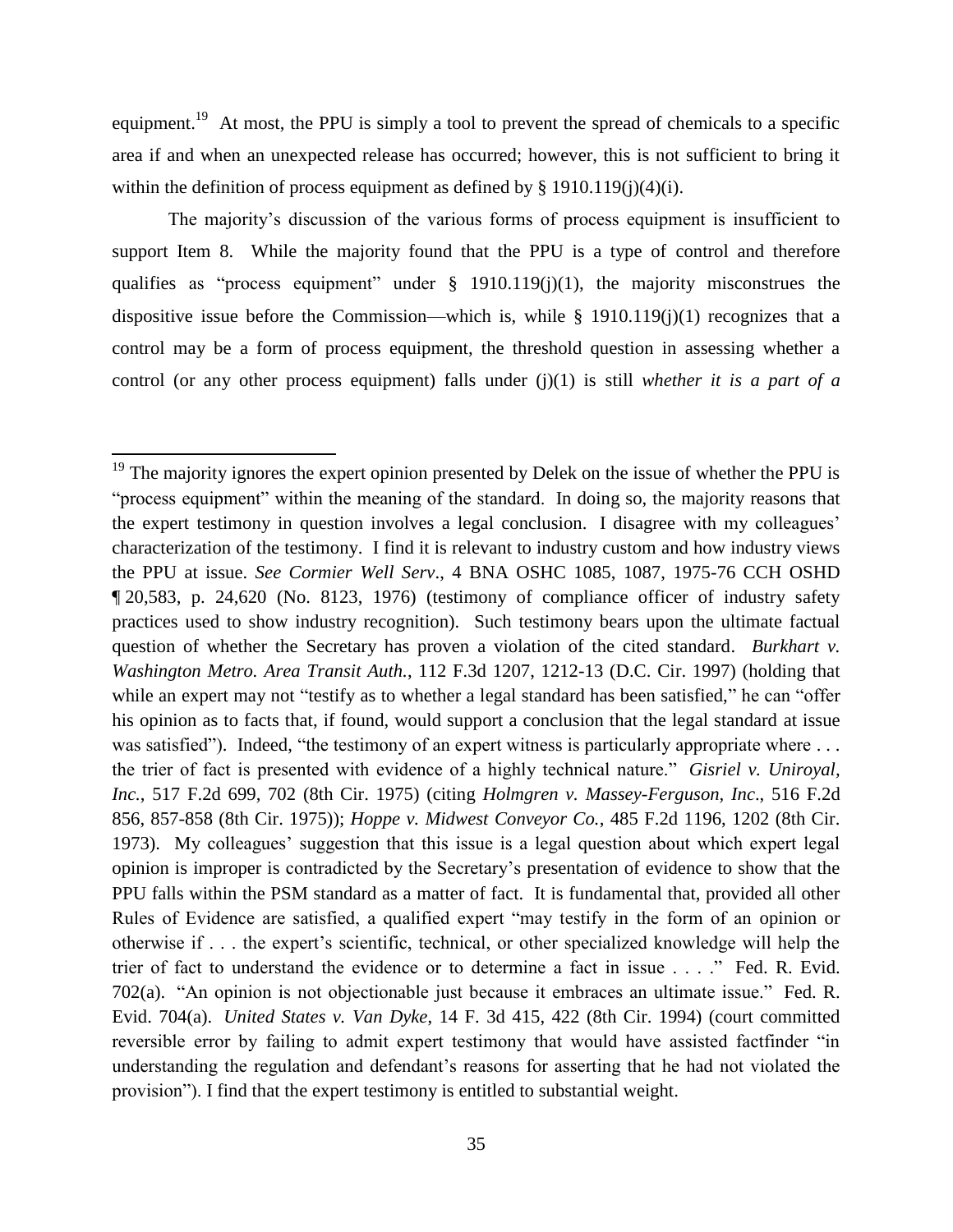*process*. Where a particular control is not part of a "process," the fact that the term "control" appears in subsection  $(j)(1)$  is of no consequence—there is simply not the required nexus.

The majority concludes that even if equipment is not part of the process itself, the FCC unit, in which the PPU works, "regulates the internal workings of the vessels that handle the chemicals involved in the refining process;" thus, the PPU too becomes "process equipment." Under the majority's definition of a control, there is virtually no limit to what constitutes "process equipment." According to the majority's reading of the standard, every item in the workplace with a control switch is process equipment, *regardless of whether it directly contributes to a process*, as long as it is somehow connected to the refining process at the facility. An interpretation that departs so far from the purpose of the standard is clearly not reasonable and fails to provide the regulated community with adequate notice as to their compliance obligations. *See Lisbon Contractors, Inc*., 11 BNA OSHC 1971, 1974, 1984-85 CCH OSHD ¶ 26,924, p. 34,500 (No. 80-97, 1984); *S.G. Loewendick & Sons, Inc. v. Sec'y of Labor*, 70 F.3d 1291, 1297 (D.C. Cir. 1995). I reject such a reading of the standard and conclude that the cited standard does not apply to the PPU; thus, I would vacate Item 8.

### **CONCLUSION**

I am concerned that the majority's holding here has increased the compliance burdens and costs for employers—particularly those acquiring new facilities. Under the majority's decision, acquiring employers are now required to ignore the cycles set forth in § 1910.119(e) and (o) and to investigate, with no statute of limitations to create a guide as to how far back to go, the extent to which predecessors complied with the PSM Standard. Such an expansive burden may lead employers to prioritize PHAs and audits over other safety concerns, something that could actually reduce workplace safety. In addition, by broadening the PSM Standard's definition of "process," my colleagues have brought a host of other equipment in a facility that is not in contact with a highly hazardous chemical within the coverage of the standard—the bounds of which are unclear and place new uncertain compliance obligations (though certain to be timeconsuming and costly ones) upon employers.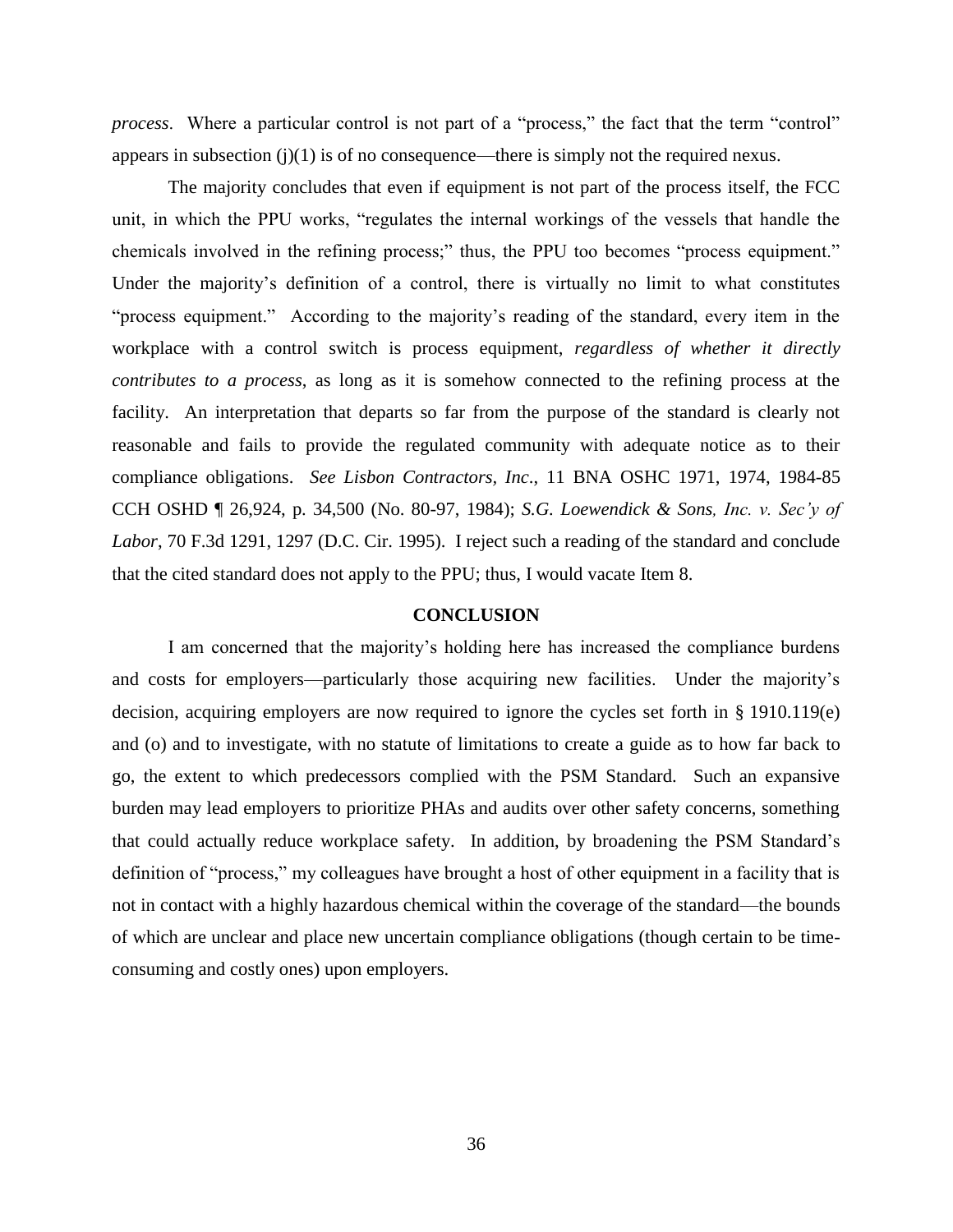In conclusion, I dissent from my colleagues' determinations regarding Citation 1, Item 4; Citation 1, Item 8; and Citation 1, Item 12; as I would remand Item 4 to the judge for further proceedings; I would vacate Item 8; and I would vacate Item 12.

Dated: April 23, 2015 Commissioner

 $\sqrt{s/}$ Heather L. MacDougall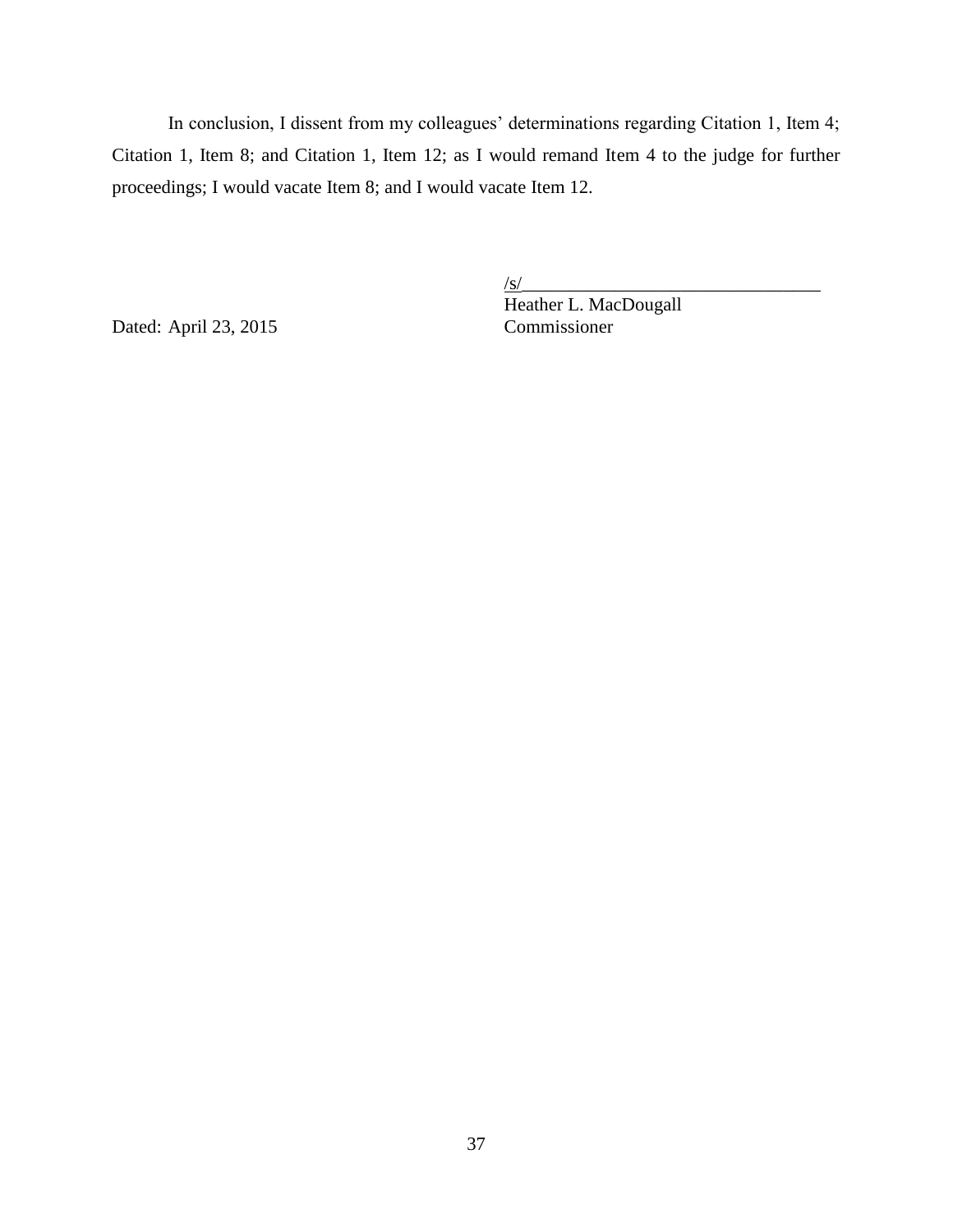

# **United Sta tes of America OCCUPATIONAL SAFETY AND HEALTH REVIEW COMMISSION 1120 20th Street, N.W., Ninth Floor Wa shington, DC 20036-3457**

| SECRETARY OF LABOR,   |  |
|-----------------------|--|
| Complainant,          |  |
|                       |  |
| v.                    |  |
| DELEK REFINING, LTD., |  |
|                       |  |
| Respondent.           |  |

Appearances: Sheryl L. Vieyra, Esquire Mark S. Dreux, Esquire Delores G. Wolfe, Esquire Micah R. Smith, Esquire Michael Schoen, Esquire Arent Fox, LLP U.S. Department of Labor Washington, D.C. Dallas, Texas For the Respondent. For the Complainant.

OSHRC DOCKET NO. 08-1386

Before: Dennis L. Phillips Administrative Law Judge

# *DECISION AND ORDER*

 This proceeding is before the Occupational Safety and Health Review Commission ("the 15 of Serious Citation 1. The hearing in this matter was held in Dallas, Texas, on September 1-4, Commission") under section 10(c) of the Occupational Safety and Health Act of 1970, 29 U.S.C. § 651 *et seq*. ("the Act"). On February 19, 2008, the Occupational Safety and Health Administration ("OSHA") began an inspection of Respondent's facility, located in Tyler, Texas. As a result, on August 18, 2008, OSHA issued to Respondent a 15-item "serious" citation and a one-item "other" citation. Respondent contested the citations. On August 24, 2009, the parties filed a Joint Notice of Partial Withdrawal of Certain Citation Items. This left for resolution Items 4, 6, 8, 9(b), 12, 13 and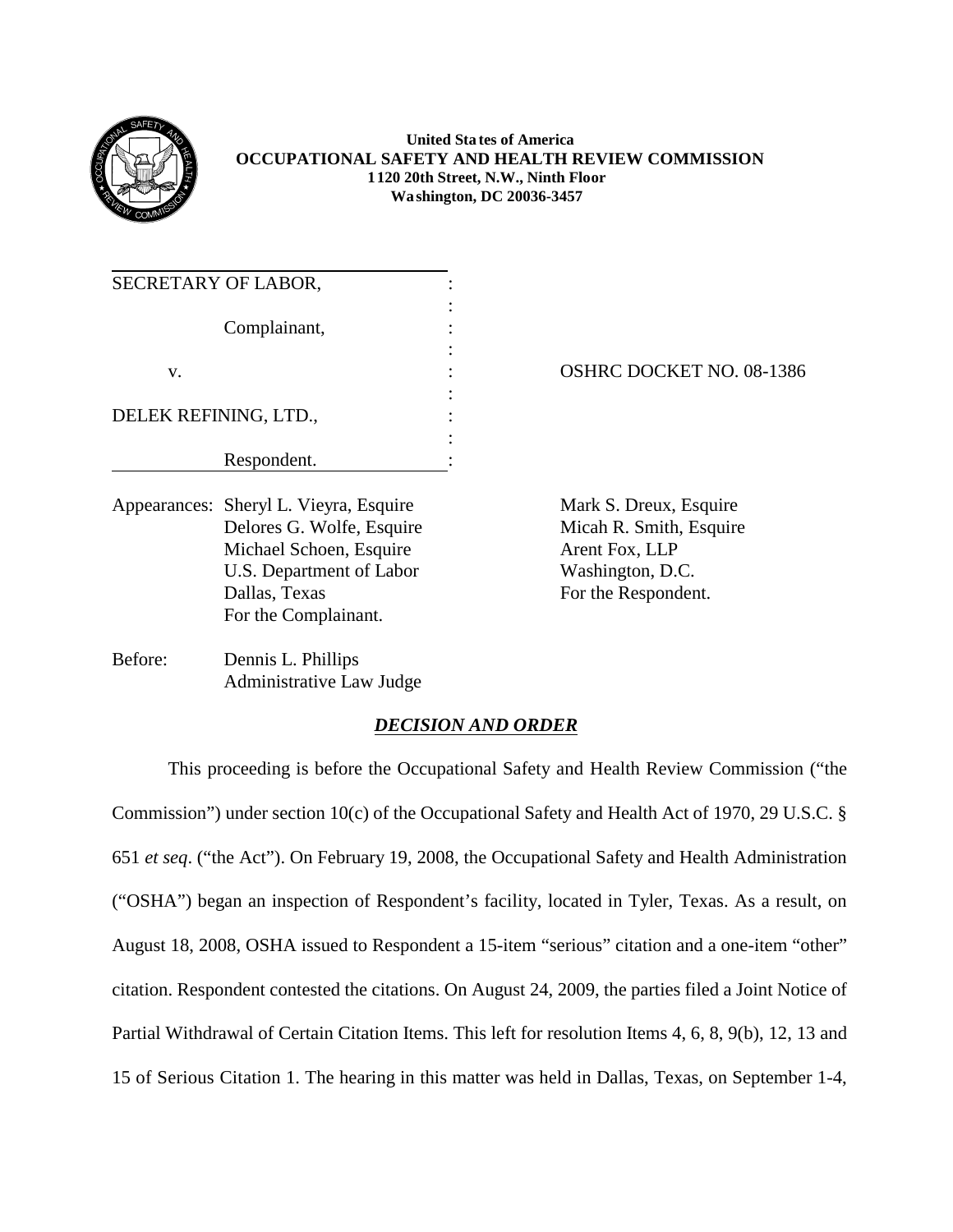2009, November 2-6, 2009, and March 1-4, 2010.<sup>1</sup> Both of the parties have submitted post-hearing briefs and reply briefs.

## *Background*

 could expose employees and others to serious hazards. *See* 29 C.F.R. § 1910.119. The purpose of the inspection was to audit Delek's PSM program, review its documentation, and inspect the various units Respondent Delek Refining, LTD. ("Delek") purchased the refinery located in Tyler, Texas, on April 29, 2005. The prior owner was Crown Central ("Crown"), and the refinery was called "La Gloria" when Crown owned it. OSHA initiated the inspection of Delek under its national emphasis program focusing on process safety management ("PSM") in refineries. The main objective of the PSM standard is to prevent unwanted releases of hazardous chemicals, especially in locations that in the facility. The inspection began February 19, 2008 and continued at the refinery for about four months. Ronald Watkins, the Assistant Area Director ("AAD") of the Dallas OSHA office, was the team leader.<sup>2</sup> He oversaw the inspection and the four other OSHA compliance officers ("CO's") assisting in the inspection.<sup>3</sup> (Tr. 92-93, 100-04, 1854-55, 2762).

 As a result of the inspection, OSHA cited Delek for various alleged violations of the PSM standard. Two items were issued for not promptlyaddressing and correcting deficiencies found during PSM process hazard analyses and compliance audits. Another was for not having a current, properly-

<sup>&</sup>lt;sup>1</sup>The hearing transcript exceeded 3,100 pages.

<sup>&</sup>lt;sup>2</sup>AAD Watkins earned a Bachelor of Science degree in industrial technology from Texas A&M in 1985. He has been an ADD since about 2004, and before that he served as an OSHA safety specialist. (Tr. 92-94).

<sup>&</sup>lt;sup>3</sup>The four other COs were Theresa Salazar, Wanda Murray, Jorge DeLucca and Craig Webber. (Tr. 100).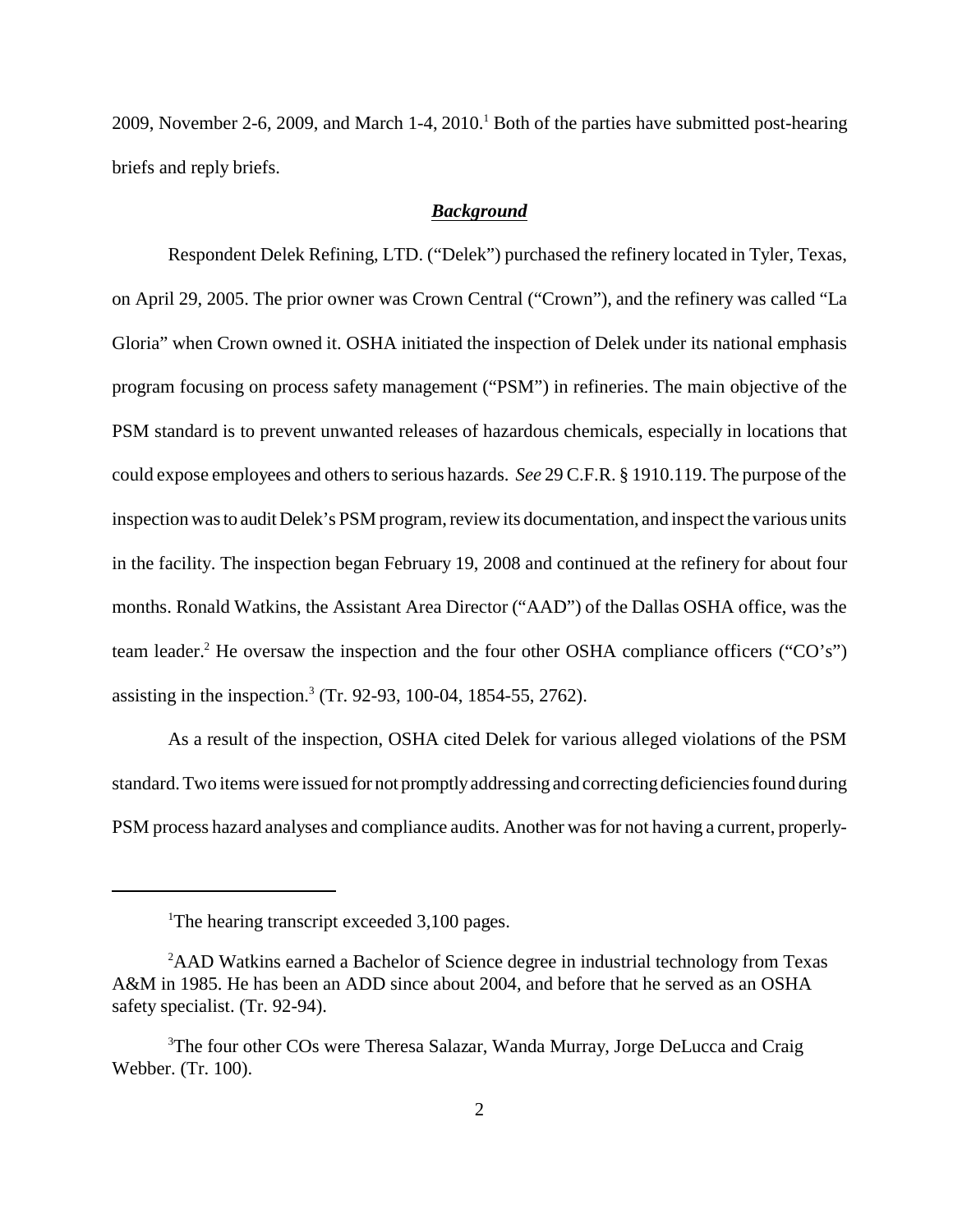certified set of operating procedures for the refinery's Fluid Catalytic Cracking Unit, also known as the "FCC Unit" or the "Cat Unit." A further condition cited under the PSM standard was the failure to inspect and test the positive pressure unit in the FCC Unit's control room. (Tr. 290-325). Another item issued under the PSM standard was for not having a management of change ("MOC") procedure for using a "steam lance" to cool a hot spot on the outside of a vessel in the FCC Unit called the "regenerator." (Tr. 119-21, 124-28, 131-40, 145-55, 160, 274-90, 291-99, 325-59).

 alleged that unguarded horizontal rotating shafts in the Boiler Unit were hazardous. Another cited condition was the refinery's failure to label certain of its vessels that held hazardous chemicals to Two other citation items were issued under standards other than the PSM standard. One item show what the vessels contained. (Tr. 361-69, 468-72).

#### *Jurisdiction*

 Commission by section 10(c) of the Act. They have also stipulated that Respondent Delek is an The parties have stipulated that jurisdiction of this proceeding is conferred upon the employer engaged in a business affecting commerce within the meaning of section 3(5) of the Act. *See* Answer, pp. 1-2; Joint Prehearing Statement, p. 27, submitted August 7, 2009. I find that the Commission has jurisdiction of the parties and the subject matter in this case.

## *The Secretary's Burden of Proof*

 the evidence that (1) the cited standard applies, (2) there was a failure to comply with the cited To prove a violation of an OSHA standard, the Secretary must show by a preponderance of standard, (3) employees had access to the violative condition, and (4) the employer knew or could have known of the condition with the exercise of reasonable diligence. *Astra Pharmaceutical Prod.*,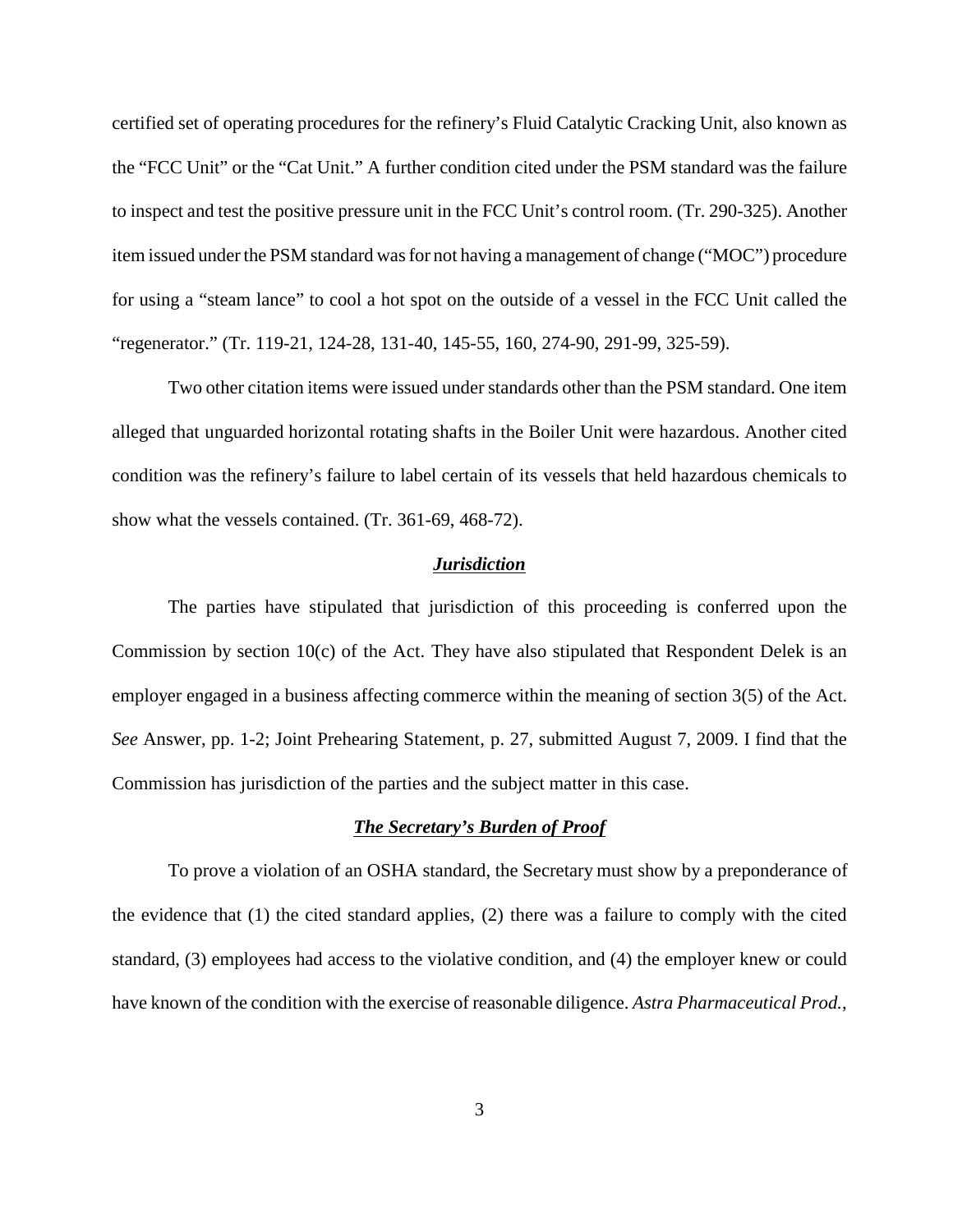9 BNA OSHC 2126, 2129 (No. 78-6247, 1981). The Secretary contends she has met her burden as

to all of the remaining items. Delek contends she has not met her burden as to any of the items.

## *Item 4 – Alleged Violation of 29 C.F.R. 1910.119(e)(5)*

Item 4 alleges a violation of 29 C.F.R. 1910.119(e)(5), a provision of OSHA's PSM standard.

The cited provision states that:

 are to be completed; communicate the actions to operating, maintenance and other The employer shall establish a system to promptly address the team's findings and recommendations; assure that the recommendations are resolved in a timely manner and that the resolution is documented; document what actions are to be taken; complete actions as soon as possible; develop a written schedule of when these actions employees whose work assignments are in the process and who may be affected by the recommendations or actions.

The citation alleges that Delek "did not establish a system to promptly address process hazard

analysis team's finding[s] and recommendations." It also alleges that the process hazard analysis

team's findings and recommendations for 1994, 1998, 1999, 2004 and 2005 were still unresolved

and/or incomplete at the time of the OSHA inspection.4

Under the PSM standard, a refinery must conduct a process hazard analysis ("PHA") of its

equipment every five years. Under Crown, a number of PHAs had been done between 1994 and April

2005. On December 10, 2007, Delek hired Dewana Tarpley as its PSM coordinator.<sup>5</sup> Her job was to

oversee and manage the PSM program and to head up the PHA that was to occur in May 2008.<sup>6</sup> Ms.

<sup>&</sup>lt;sup>4</sup>There is insufficient evidence showing that any PHA team's findings and recommendations for 1998 and 2005 were unresolved, with status unknown, or not complete as of March 6, 2008.

<sup>5</sup> Delek had no PSM coordinator at the refinery prior to December, 2007. (Tr. 755).

<sup>6</sup> As Ms. Tarpley explained, PHAs are done on a five-year cycle, such that only certain of a facility's equipment and units are due for a PHA in any given year. (Tr. 2763).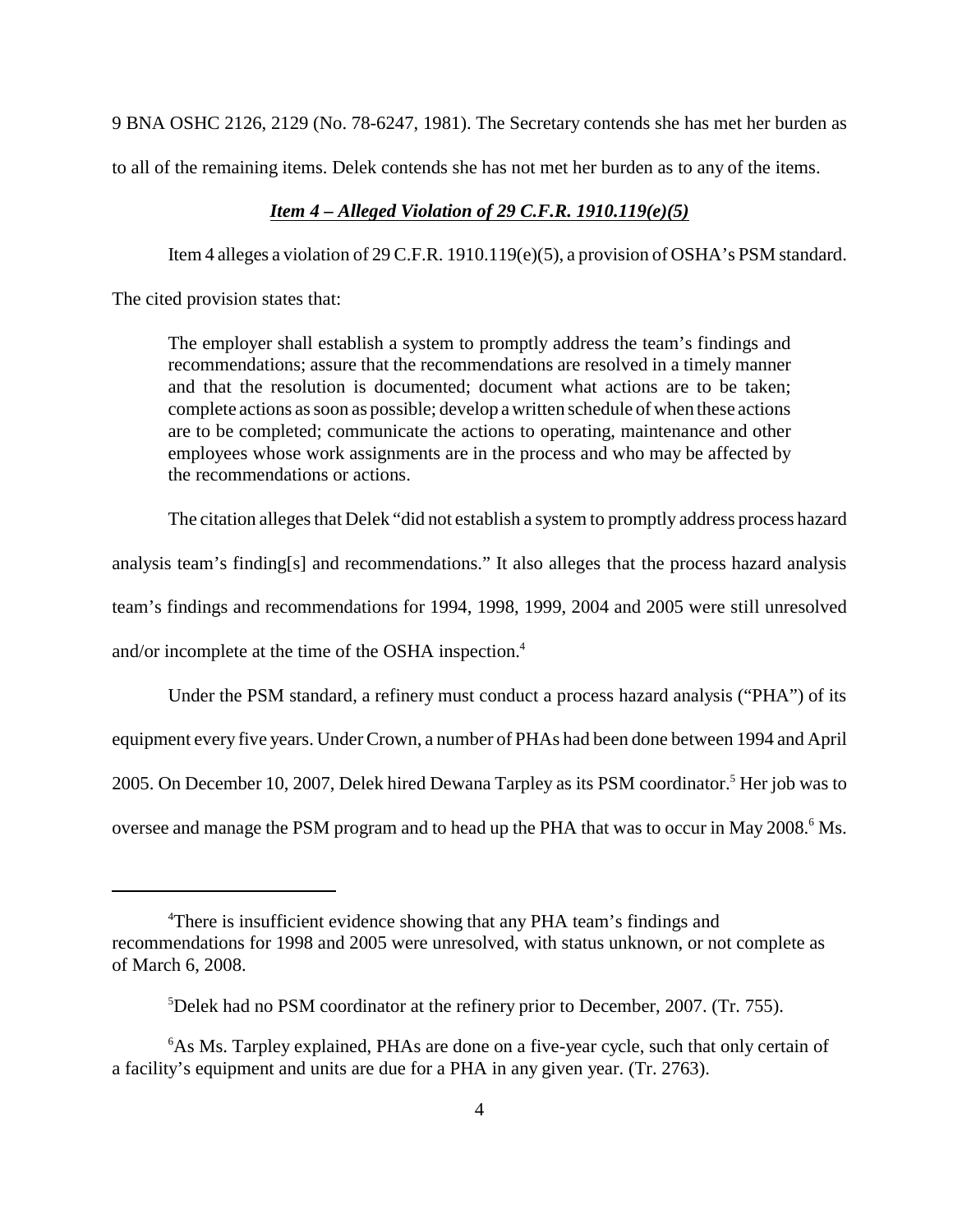Tarpley had some difficulty finding the information from the previous PHAs. This was due to its electronic copies of La Gloria's previous PHAs. She found the electronic copies by accessing the of three lists. The first list showed the PHA items that La Gloria had closed prior to the refinery's storage in various areas on the refinery's premises. She ultimately found both hard copies and safetyadministration portion of Delek's network system. As she began going through the information, she realized that confirming the status of the prior PHA items was going to be a big job. She also realized that, despite being told when she was hired that all of the items from La Gloria's PHAs had been completed, that was not the case. Ms. Tarpley took her concerns to management. During the last quarter of 2007, Delek contracted with Process Safety Reliability Group ("PSRG") to organize the information, verify the status of the PHA items, and provide that information to management. Under Ms. Tarpley's supervision, PSRG took several weeks to develop C-19, a PHA "tracker" consisting sale. The second list showed the PHA items that had been closed since the sale. The third list showed the PHA items that were still open. The second and third lists were updated as new information about PHA items was learned.<sup>7</sup> (Tr. 736-38, 789-90, 1789-93, 1824-28, 2761-78, 2886-99).

 2008, pursuant to a document request, Ms. Tarpley provided OSHA with C-19, the PHA tracker. Ms. Tarpley was the main contact for OSHA to request documents from Delek. On March 11, Upon reviewing C-19, AAD Watkins noted there were many items still open and that a number of those were shown as high-priority items. Some items in C-19 had been open since the nineties. The AAD discussed C-19 with Ms. Tarpleyand her supervisor, Donald Whaley, the environmental health and safety ("EHS") manager. Both indicated that some items marked as closed might not in fact be

 $7$ Ms. Tarpley testified that she did not perform any work on the first list, as it represented items that La Gloria had closed before the sale of the refinery on April 29, 2005. (Tr. 2770).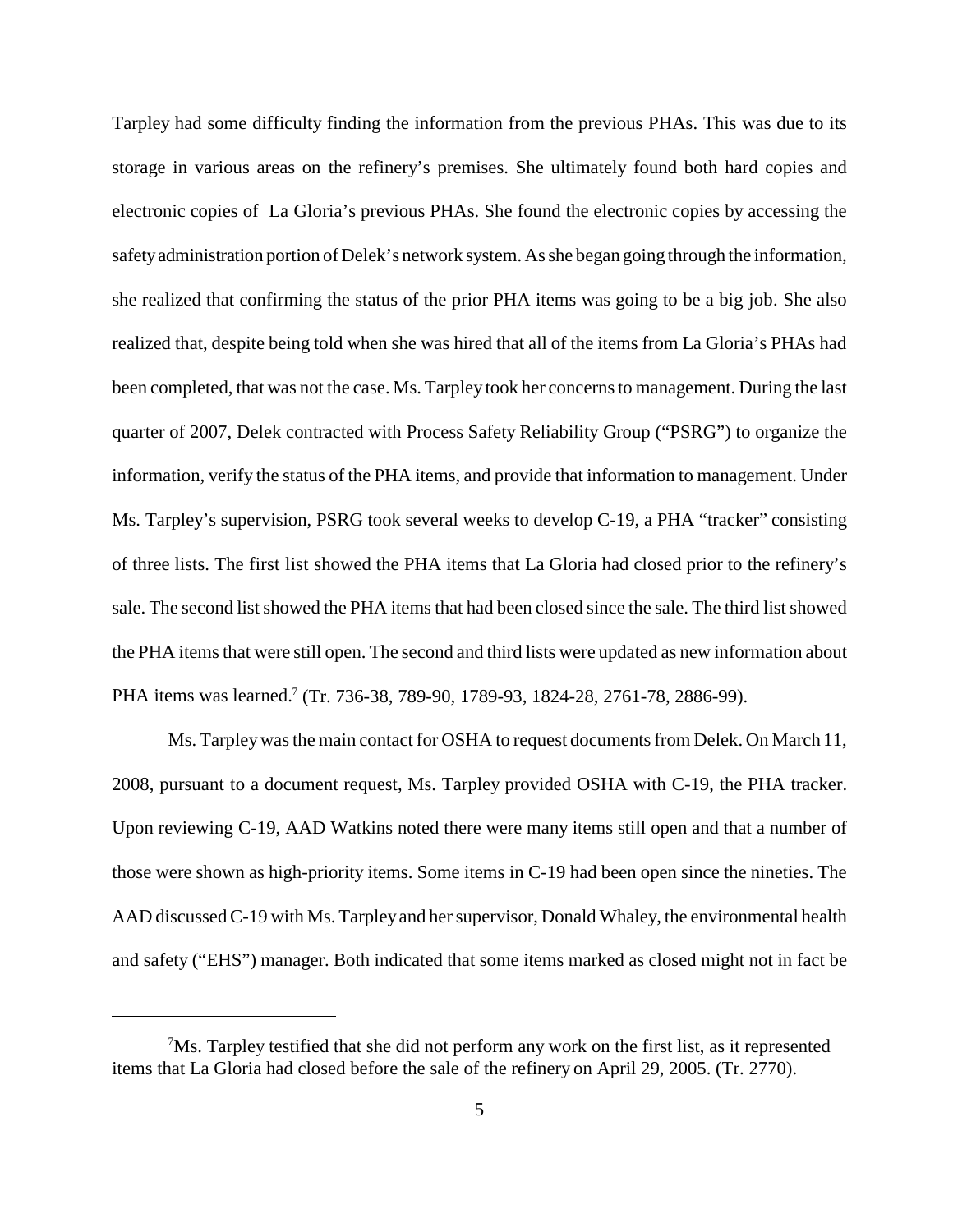closed. The AAD also spoke to Robert Martin, Delek's emergency response coordinator. He went were actually closed. The AAD concluded Delek had violated the PSM standard as it had not over a number of items on C-19 with Mr. Martin that were shown as his responsibility and as having been closed a day or two after OSHA's arrival. The AAD learned that less than half of those items promptly addressed and resolved the prior PHA items. (Tr. 131-40, 145-55, 160, 736-38, 1789).

pages, numbered 11510 through 11515.<sup>8</sup> The Secretary contends there are 30 items on these pages There is no dispute that the cited standard applies to Delek. Ms. Tarpley, the PSM coordinator, testified that the standard applies due to the nature of Delek's processes and the quantity of chemicals at the facility. (Tr. 755-56, 781). *See also* C-24. The parties do dispute the number of PHA items that were still unresolved at the time of the OSHA inspection. The parts of C-19 at issue are those captioned "PHA Items Open" ("open items") and "PHA Items Closed Since Sale" ("closed items"). The open items in C-19 are two pages, numbered 11508 and 11509. The closed items in C-19 are six that were not resolved at the time of the OSHA inspection.<sup>9</sup> S. Brief, pp. 17-21.

 As a preliminary matter, I note that many of the items the Secretary lists in her brief as being pp. 17-21. Ben Frank Simmons, Delek's refinery manager, explained the notations on C-19. For incomplete at the time of the inspection are shown as "INS," or insurance items, on C-19. S. Brief,

<sup>8</sup> These numbers are the Bates Numbers Delek put on the documents it provided to OSHA.

<sup>9</sup> The Secretary also contends there are 26 items on pages 11510 through 11512 that, although shown as being closed on February 20, 2008, with Mr. Martin being the responsible person, were not in fact closed. S. Brief, pp. 15-16. However, 21 of the 26 items are insurance items, which, for the reasons set out below, will not be considered PHA items. Of the five items that remain, only one, Item 42, is on the Secretary's list in her brief. That item is addressed *infra*. Mr. Simmons indicated the four remaining items were not among the ones that remained open at the time of the inspection. (Tr. 2301-03). For this reason, and as the Secretary cites to no specific testimony in regard to these four items, they are not considered unresolved PHA items here.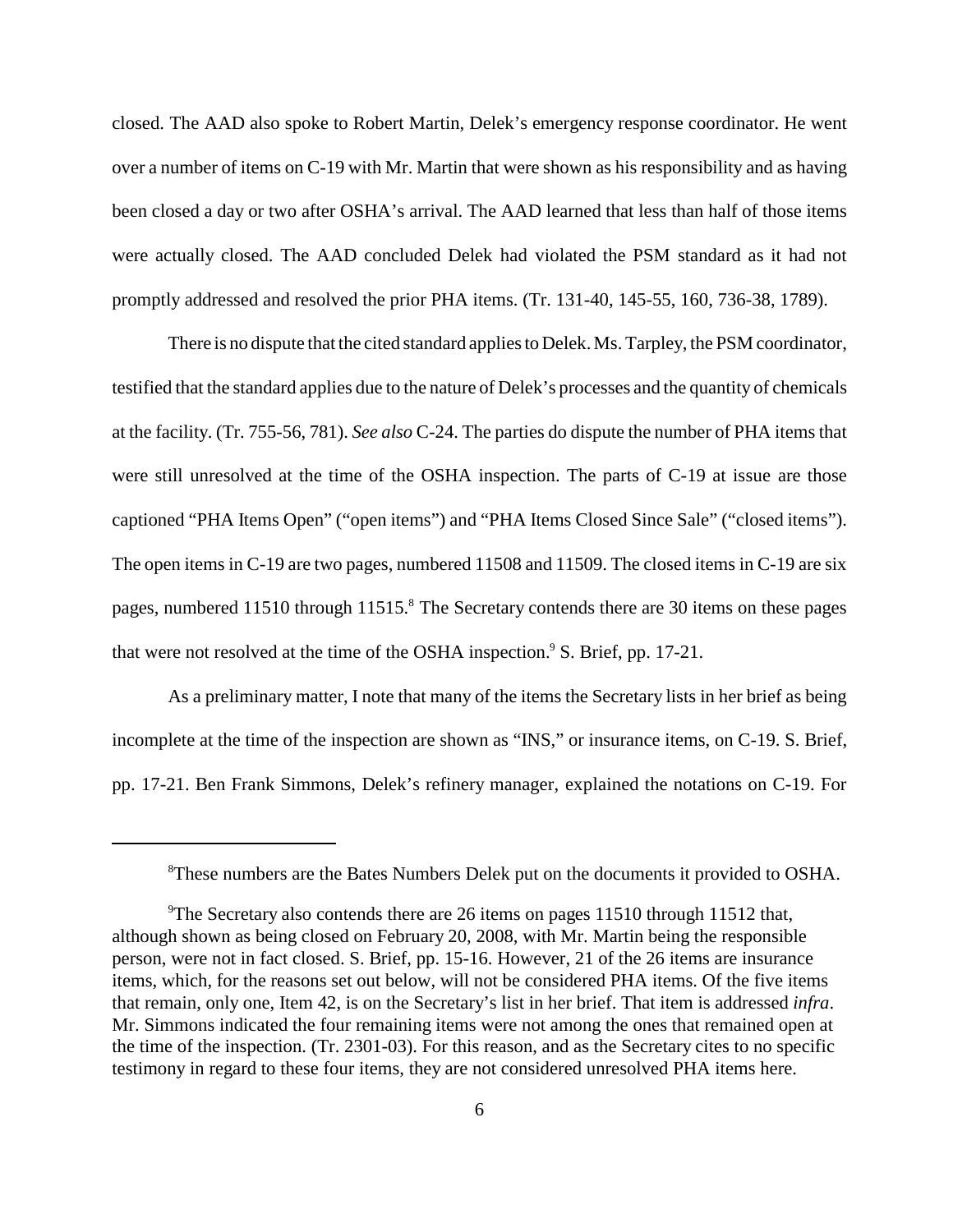in order to protect the equipment. (Tr. 1286-87). Ms. Tarpley testified that she understood that the water system, he encouraged the representative to "write up" anything that would help him get example, for Item 6, the first item on C-19, the "00-PHA" refers to the year the PHA was done (2000), the "ALK" refers to the unit involved, etc. (Tr. 2277-89). He noted that the "TYPE" column refers to whether the item was an insurance ("INS"), a safety ("S"), or a regulatory ("REG") item. (Tr. 2284-85). He also noted that the insurance items were recommendations of Delek's property insurer insurance items were included in C-19 for tracking purposes. (Tr. 2911-12). Mr. Martin verified that the insurance items were recommendations of Delek's property insurer and were put on C-19 to keep track of them. (Tr. 1664-65). He stated that when Delek's insurer visited annually to look at the fire equipment that would enhance Delek's fire protection system. He believed that manyof the insurance recommendations were not items a PHA team would include in a PHA. (Tr. 1765-67).

 and were put on C-19 solely as a means of tracking them. R. Brief, p. 5; R. Reply Brief, p. 9. I agree, Delek contends that, in view of the record, the insurance items were not actually PHA items and I find that the Secretary has not shown that the insurance items on C-19 were in fact PHA items. Thus, items on the Secretary's list in her brief that are shown as insurance items on C-19 will not be considered PHA items. Taking this into account, there are 18 items left to resolve.<sup>10</sup> These items are summarized as follows, in the order in which they appear on the Secretary's list:

 cast material for Fluor specifications was not done as of 11/4/09 per Heraeio Alex Item 93, p. 11508 – 2004 PHA recommendation for eng'g review as to use of fiber Juarez, Delek's inspection supervisor. (Tr. 1306-07, 1312, 1474-78).

 $10$  Delek has presented no evidence, and makes no claim, that the regulatory items should not be considered PHA items. In addition, the Secretary's list contains five items which, on the basis of C-19, have no type indicated. These five items will also be considered PHA items.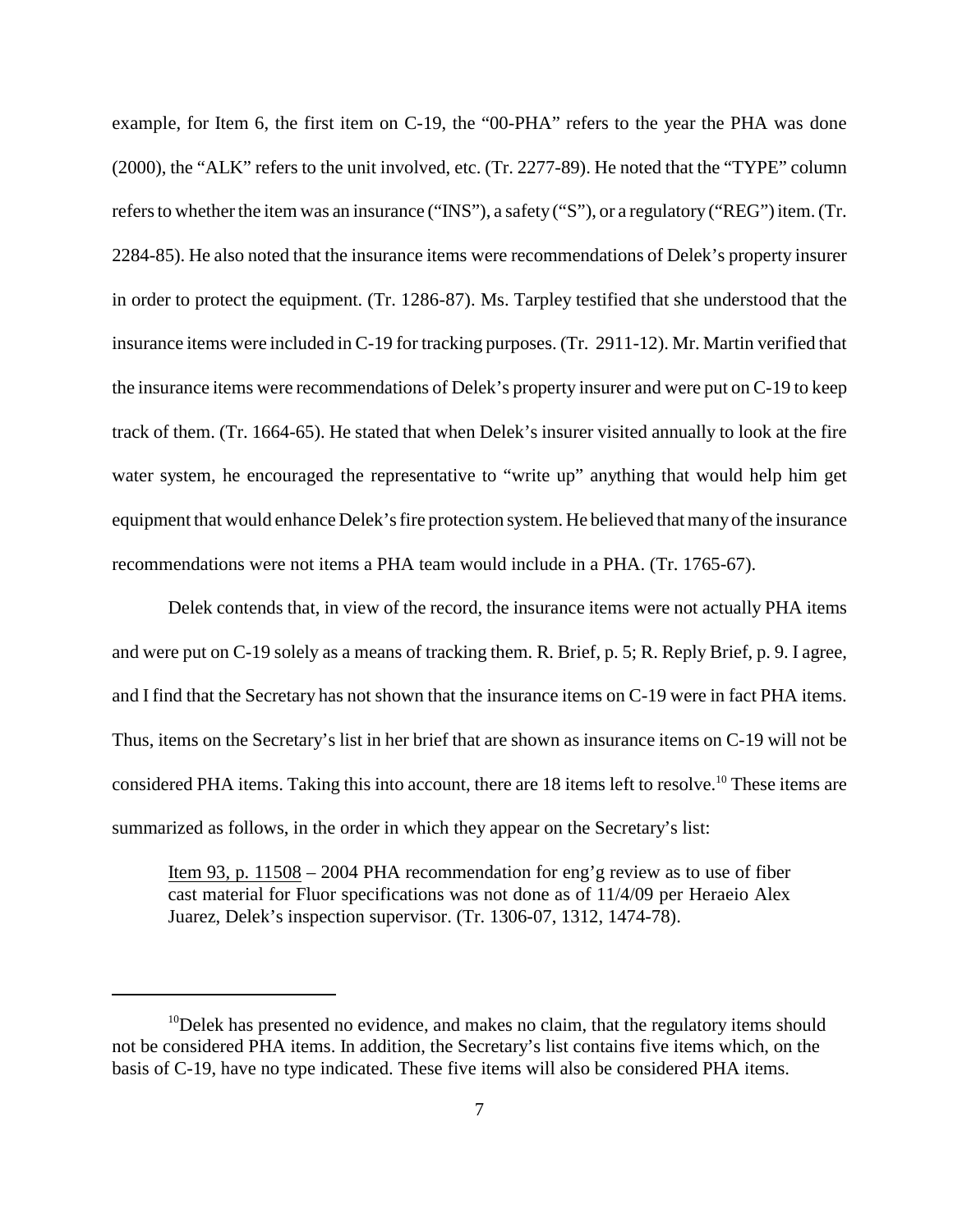Item 89, p. 11508 – 2003 PHA recommendation for eng'g review as to relief protection for certain equipment was open as of March 11, 2008 per Mr. Simmons; eng' g review was done "fairly recent [ly]" as of  $11/4/09$  per Mr. Juarez.<sup>11</sup> (Tr. 1503-05, 2290-91).

Item 90, p.  $11508 - 2003$  PHA recommendation for eng'g review as to pipe specifications and potential piping failure still open as of 3/11/08 per Mr. Simmons. (Tr. 2290-91).

Item 69, p. 11508 – 1997 PHA recommendation for eng'g review as to emergency isolation valves remotely located was open on 3/11/08 per Mr. Simmons. (Tr. 2301 04).

Item 4, p. 11508 – 2000 PHA recommendation (high-priority safety item) to install emergency isolation valve was not installed until the 2009 turnaround. Per Mr. in time. He admitted valve could have been installed before 2009 by shutting unit Simmons, open on 3/11/08; valve was ordered for 2005 turnaround but not received down. (Tr. 147, 2291, 2301-06).

Item 25, p. 11508 – 2003 PHA recommendation to install air-actuated valve on certain equipment was open as of 3/11/08 and not addressed until 2009 per Mr. Simmons. (Tr. 2291, 2302, 2379-80).

Item 13, p. 11508 – 1997 PHA recommendation (high-priority safety item) for eng'g review concerning installation of unit isolation valves was open and still under review as of 3/3/10 per Ms. Tarpley. (Tr. 148, 2794-95).

Item 8, p. 11509 – 1994 PHA recommendation, to consider labeling production and utility lines with "water," "steam" and "cooling" still not completed as of 11/4/09. Per Mr. Martin, an employee had grabbed a steam line and been burned. (Tr. 1602-08).

<sup>&</sup>lt;sup>11</sup>The evidence fails to support a finding that the condition concerning the placement of the 60-V-15 into a mechanical integrity program presented a hazard at the work site since it was already there and no further relief was necessary. Accordingly, Item 89 is not considered a PHA item. *See Akzo Nobel Chemicals Inc.*, 18 BNA OSHC 1643, 1645 (No. 96-0062, 1998)(item alleging a violation of 29 C.F.R. § 1910.119(e)(5) vacated where record fails to support a finding that the condition "presented a reasonable probability that a hazard was present at the worksite, ....").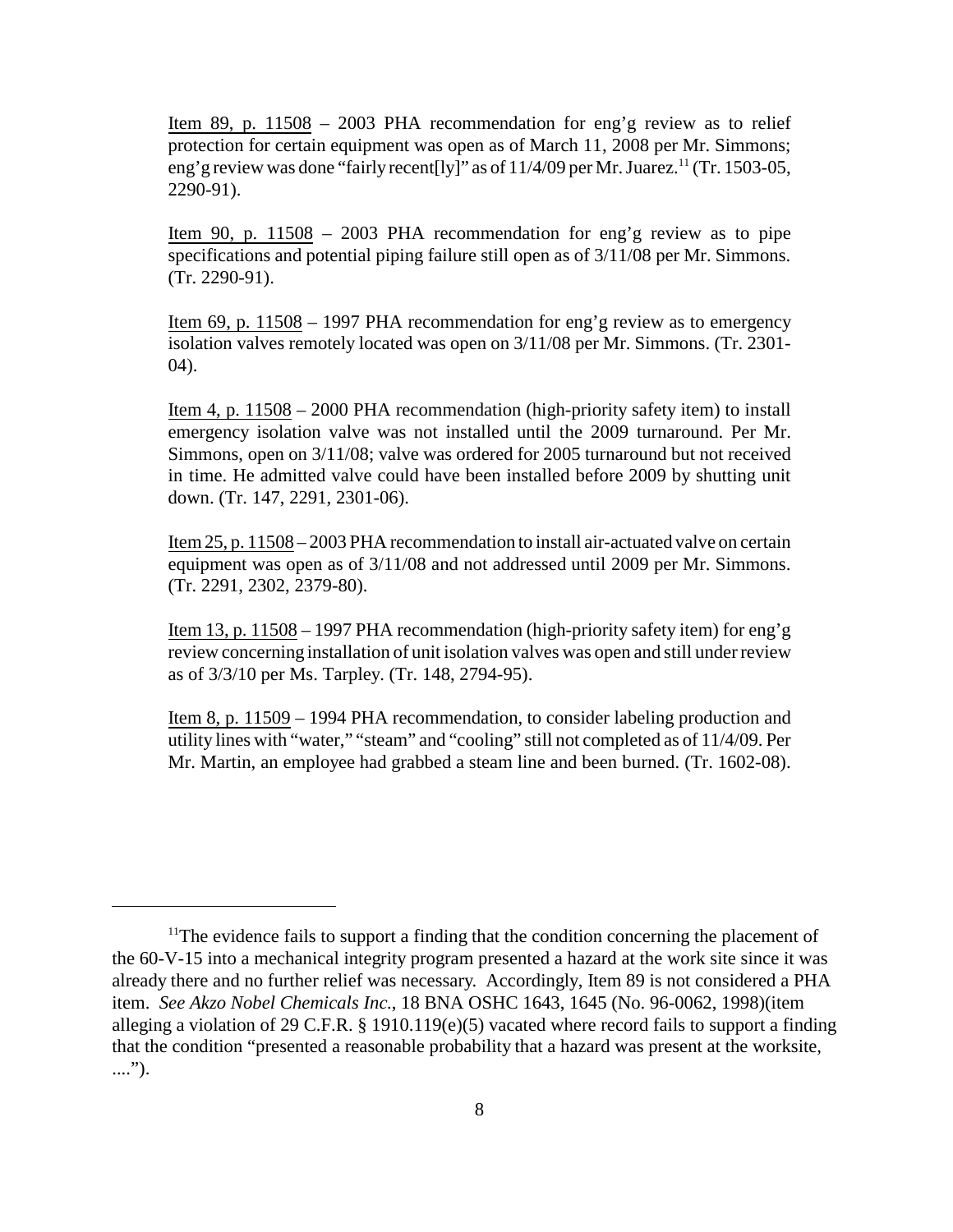Item 42, p. 11511 – 1994 PHA recommendation (high-priority safety item), to install remote valve actuator on FCC Unit reactor, due to fire, still open on 11/5/09, per Mr. Martin.12 (Tr. 1755-65). *See also* Mr. Simmons' testimony. (Tr. 2294-95, 2303).

 Item 3, p. 11512 – 2000 PHA recommendation (high-priority safety item) to install emergency isolation valves on certain equipment was not completed until 2009 per Mr. Simmons. (Tr. 2300, 2303, 2396).

Item 5, p. 11512 – 2000 PHA recommendation, identical to Item 3, *supra*, except that Item 3 was a "Phase I" recommendation, while Item 5 was a "Phase II" recommendation. Completed in 2009 per Mr. Simmons. (Tr. 2300, 2303, 2396).

Item 39, p. 11512 – 1994 PHA recommendation for eng'g review of "liquid leg problem" between flare drum and flare stack was open as of 3/11/08 per Ms. Tarpley. (Tr. 2799).

Item 78, p. 11513 – 1997 PHA recommendation for eng'g review of certain equipment was still open on 3/11/08 per Ms. Tarpley. (Tr. 2803).

Item 87, p. 11513 – 2003 PHA recommendation for eng'g review of relief protection on certain equipment still open on 3/11/08. Per Ms. Tarpley, review determined relief protection was adequate, but vessel to be replaced in late 2010 or in 2011 due to environmental regulatory requirements. (Tr. 2804-05).

Item 51, p. 11513 – 1998 PHA recommendation for eng'g review as to pipe specifications for certain equipment was still open on  $3/11/08$ .<sup>13</sup> (Tr. 2806-07).

 Item 59, p. 11514 – 1999 PHA recommendation (high-priority safety item) for eng'g review as to possible installation of emergency isolation valves on certain equipment still open as of 3/11/08. Per Mr. Simmons, item still in eng'g and development phase, to determine proper course of action, as of 3/2/10. (Tr. 2301-03, 2397-98).

Item 37, p. 11514 – 1999 PHA recommendation to paint exterior and channels of certain equipment was still open on 3/11/08 per Mr. Simmons. (Tr. 2301-03).

<sup>&</sup>lt;sup>12</sup>Item 9(b), *infra*, addresses a "hot spot" on the FCC Unit's regenerator.

 $13$ The evidence fails to support a finding that the condition concerning the pipe specification of the discharge piping on PSV-213 in regard to the 500º Fahrenheit ("F") oil temperature presented a hazard at the work site. Accordingly, Item 51 is not considered a PHA item. *See Akzo Nobel Chemcials Inc.*, cited in footnote 11, *supra*.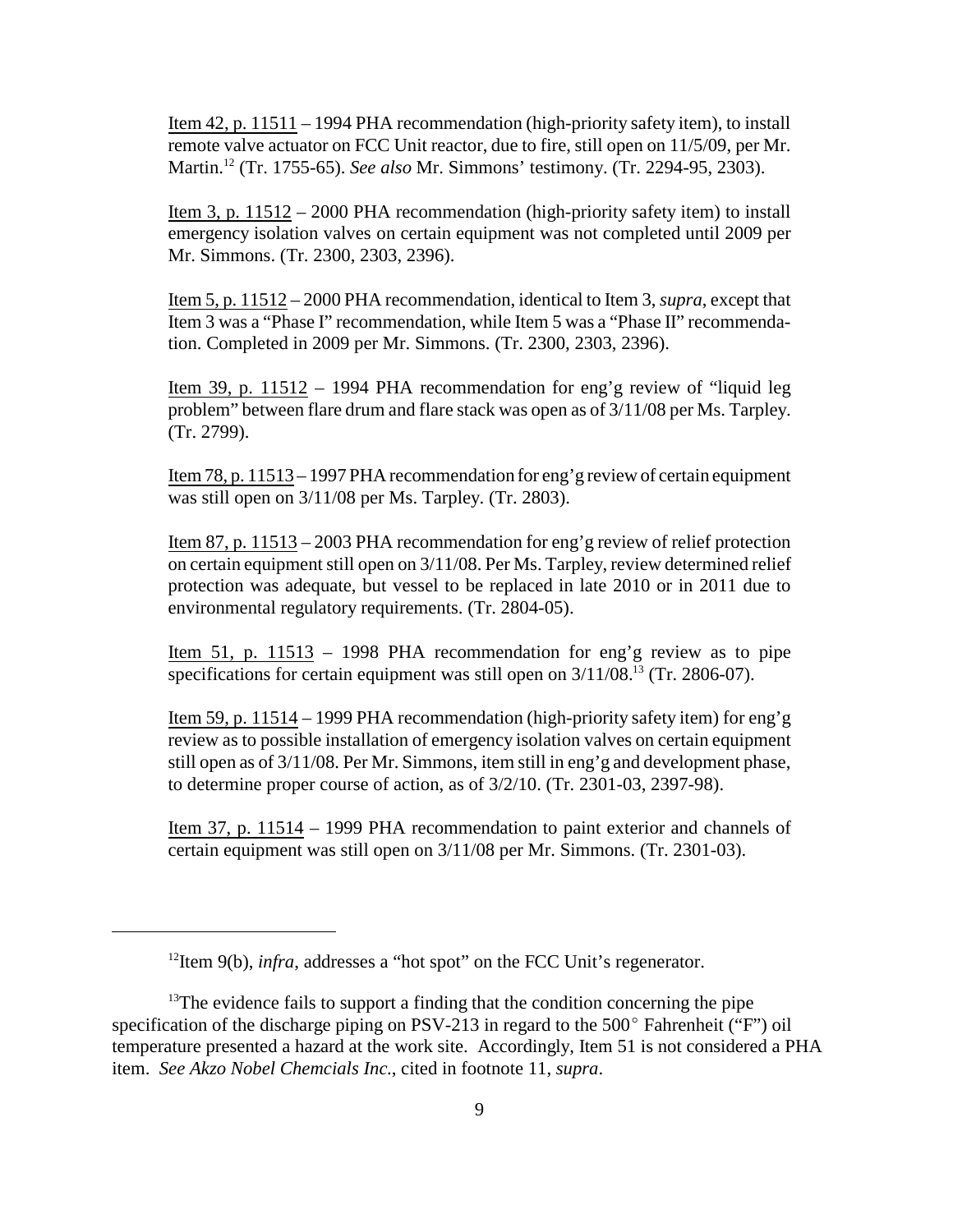Item 67, p. 11514 – 2000 PHA recommendation to paint piping on certain equipment was still open as of 3/11/08 per Mr. Simmons. (Tr. 2301-03).

 nonetheless asserts it was not in violation of the cited standard. First, it suggests that it did have a tions," to "assure that the recommendations are resolved in a timely manner," and to "complete Excluding Items 51 and 89, the foregoing shows that all of the remaining items were still open and not resolved as of March 11, 2008, when Ms. Tarpley provided C-19 to OSHA.<sup>14</sup> Delek system within the meaning of the standard, based on C-19. R. Brief, p. 25. I agree with the Secretary, however, that Delek did not have a system within the meaning of the standard. The standard required Delek to have a system in place to "promptly address the [PHA] team's findings and recommendaactions as soon as possible." (Tr. 773-74; S. Reply Brief, pp. 1-2) It is clear from the record that Delek had no such system in place from the time it bought the refinery in April 2005 until almost three years later in early 2008.

 La Gloria to ensure that any outstanding PHA findings were addressed prior to the sale, so that Delek Second, Delek contends it was not aware that the prior PHA items had not been resolved and that the Secretary has not shown it had knowledge of the cited condition. Delek asserts it had asked could focus on complying with the Clean Fuels Initiative, and that La Gloria had advised it this had been done. Delek claims it reasonablyrelied on La Gloria's representation and believed no action was needed until the next PHA, which according to Mr. Simmons was due in 2008.<sup>15</sup> (Tr. 2109; R. Brief,

<sup>&</sup>lt;sup>14</sup>Delek asserts that eight of these 16 items (excluding items 93, 90, 13, 8, 5, 39, 78 and 87) have been either "addressed in some way" or are "in progress," pursuant to witnesses Simmons, Tarpley, and Martin. *See* R. Brief, p. 26, n. 256-57. Delek provides no transcript cites for this testimony, however, and the testimony the Secretary has cited, as set out above, shows that all of these 16 items were not completed as of March 11, 2008.

<sup>&</sup>lt;sup>15</sup>In a related argument, Delek asserts that the PSM standard does not impose a duty on a company that buys a facility to review and recompile all of the process safety information that the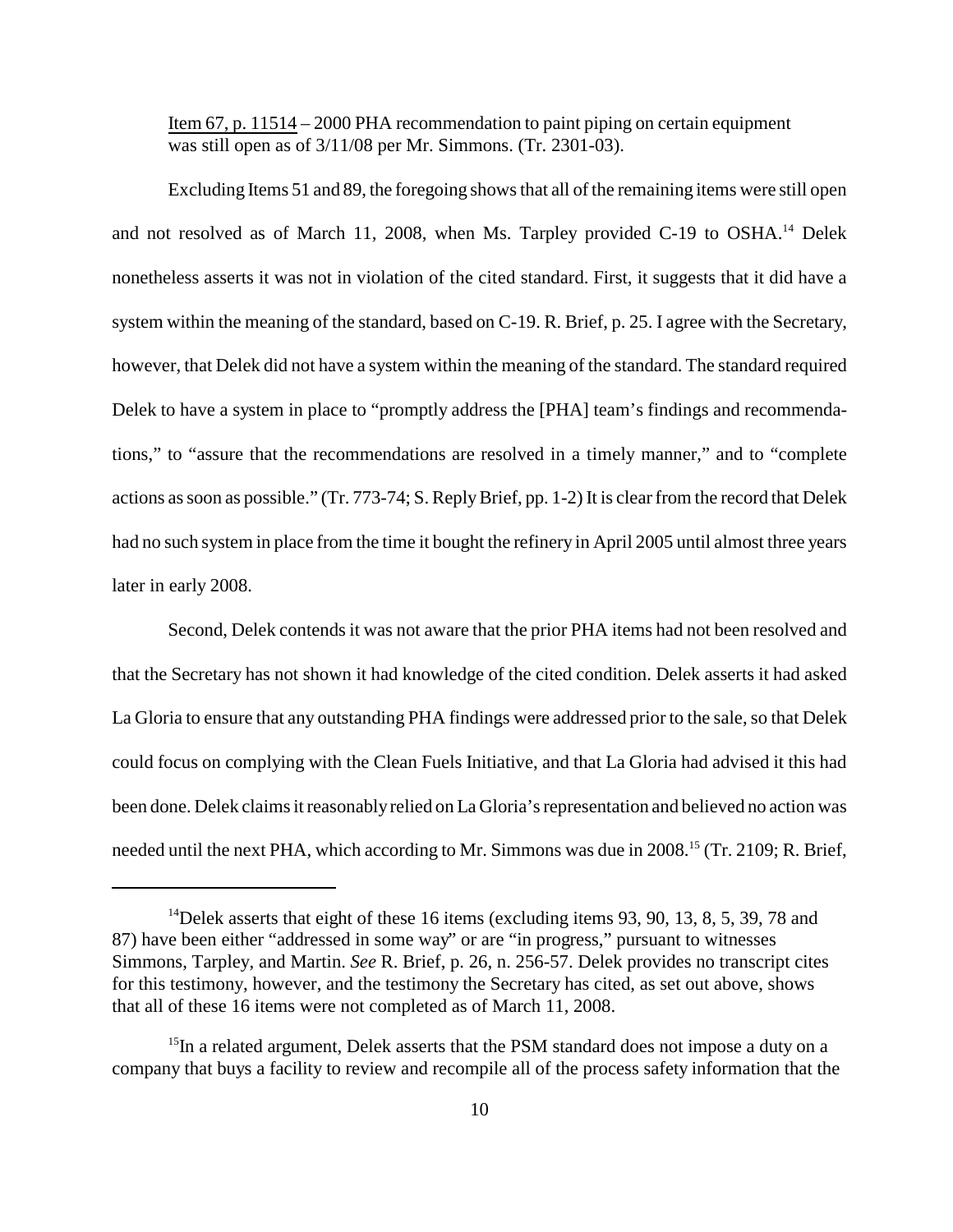pp. 15-16, 27). Mr. Whaley, Delek's EHS manager, also testified to this effect. (Tr. 1815). Mr. owner, to simply rely on Crown's representation and to not even look at the prior PHAs for nearly Whaley, however, did not begin working at the facility until July 30, 2007, and his knowledge was based on what other persons, like Mr. Simmons, told him. (Tr. 1789, 1815-17). Mr. Simmons testified that Crown directed its employees to complete all the PHAs they could before the sale. (Tr. 2108, 2271-72). Mr. Simmons admitted, however, that "We knew that there were PHA items that were outstanding...." (Tr. 2272). In any case, I find that it was not reasonable for Delek, as the new three years. I also agree with the Secretary that, if Delek had exercised reasonable diligence, it would have become aware much earlier that there were still outstanding PHA items. S. Reply Brief, pp. 2-5. As Mr. Whaley's testimony indicates, Delek was involved with many other matters at that time and PHAs were simply not a priority. (Tr. 1818-19). The Secretary has demonstrated the knowledge element as to this citation item.

 had a continuing duty to comply with the requirements of 29 C.F.R. § 1910(e)(5). Respondent previous owner had a duty to compile. R. Reply Brief, pp. 2-3, citing to *Copperhead Chem. Co. ("Copperhead")*, No. 99-2198, 2000 WL 1708284 (O.S.H.R.C. A.L.J. Nov. 15, 2000). That case involved a different matter under the PSM standard; *i.e*., an alleged violation of 29 C.F.R. § 1910.11(d) for not completing a compilation of written process safety information ("PSI") before conducting a PHA. Although the ALJ found that Copperhead had no interest, control, or duty in compiling the PSI, Judge Schoenfeld acknowledged that the Act "generally holds a Respondent responsible for safety and health hazards within its control arising from an earlier owner's failure to comply with applicable standards...." (*Id.,* at \*2). Here, Delek had by March, 2008 control over: establishing a system to promptly address the PHA team's findings and recommendations; assuring that the recommendations were resolved in a timely manner and that the resolution was documented; documenting what actions are to be taken; completing actions as soon as possible; developing a written schedule of when these actions are to be completed; and communicating the actions to operating, maintenance and other employees whose work assignments are in the process and who may be affected by the recommendations or actions. The Court finds that Delek failed to satisfy its duty in this regard as of March 6, 2008, nearly three years after it purchased the refinery.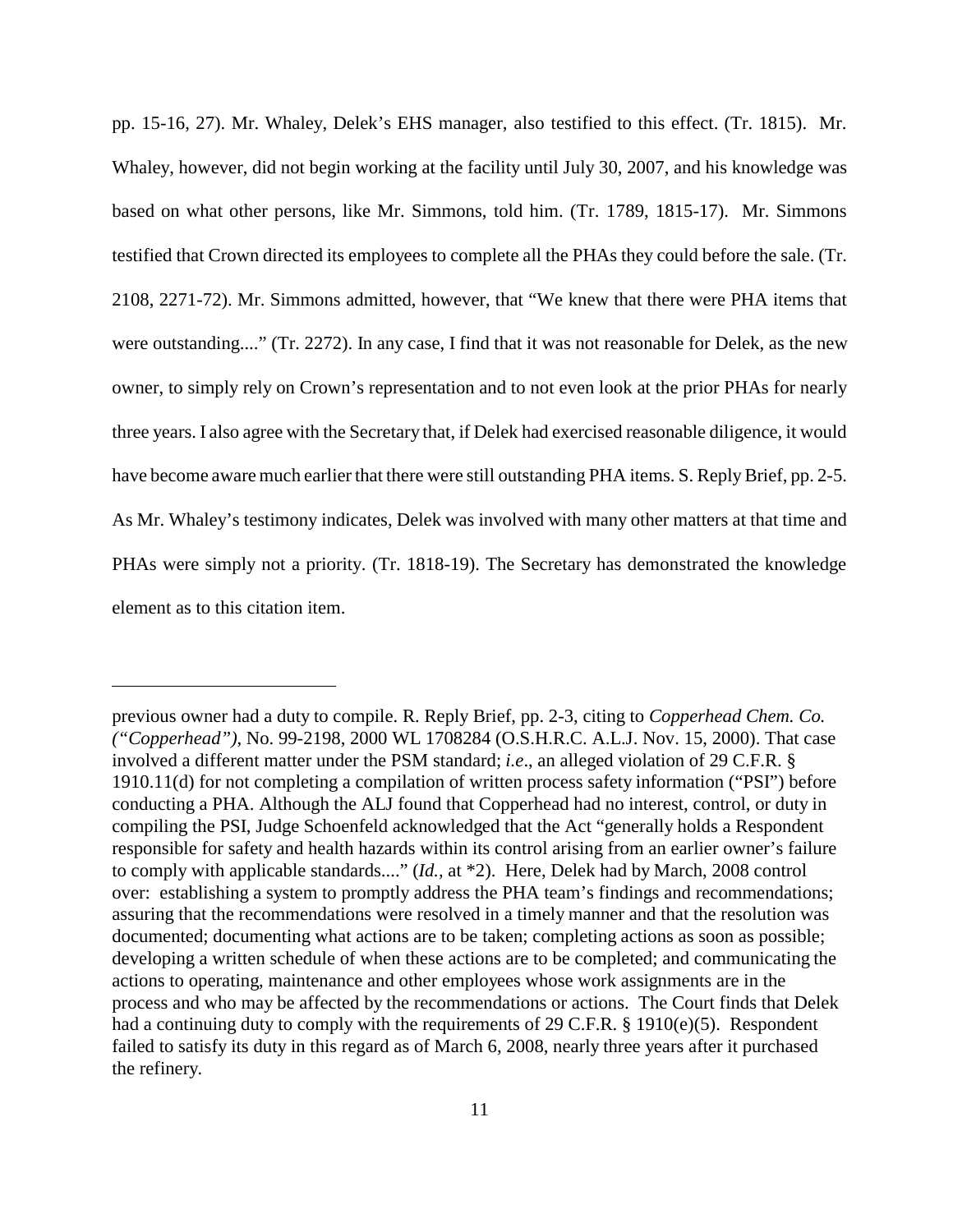that Delek may not excuse its failure to comply with the standard by arguing that other projects it has Third, Delek contends that the many improvements it has made to the facility are much more important and have had a much greater impact on safety than the PHA items. These improvements are set out in detail in Delek's brief. R. Brief, pp. 5-14, 16-24. Delek also asserts it has spent millions of dollars on these improvements. R. Brief, pp. 14-15, 24. The Secretary counters that many of the improvements have been profit-enhancing projects, based on Mr. Simmons' testimony, and that a relatively small amount was spent on safety. S. Brief, pp. 8-9. Regardless, I agree with the Secretary completed were more important. S. Reply Brief, pp. 2-3. Delek's contention is rejected.

 include most of the units in the refinery. *See* S. Brief, pp. 17-21, and C-19. As she also notes, the One specific example she notes is Item 42, on page 11511 of C-19. This item is a "high priority" has demonstrated the employee exposure element, and, as she has shown all four elements of her As to the employee exposure element, the Secretary notes that the unresolved PHA items employees who work in those units would be exposed to the hazards posed by the cited conditions. safetyitem, and the recommended action is to "install remote valve actuator on FCC Unit reactor, due to fire." This item was still open on 11/5/09, in view of Mr. Martin's testimony. He also testified that without the valve, employees were exposed to a fire and explosion hazard.<sup>16</sup> (Tr. 1759-64). The Secretary points out that 16 employees work in the FCC Unit, which operates on a 24-hour basis 365 days a year. Four employees work in the unit on each 12-hour shift. S. Brief, pp. 22-23. The Secretary burden of proof, this citation item is affirmed. It is affirmed as serious, based on the AAD's testimony that various items, some of which were high-hazard items, were still open and presented explosion

<sup>&</sup>lt;sup>16</sup>The Court notes that of the 16 cited items addressed above, five are high-priority safety items. Further, three of these were still outstanding at the time of the hearing in this matter.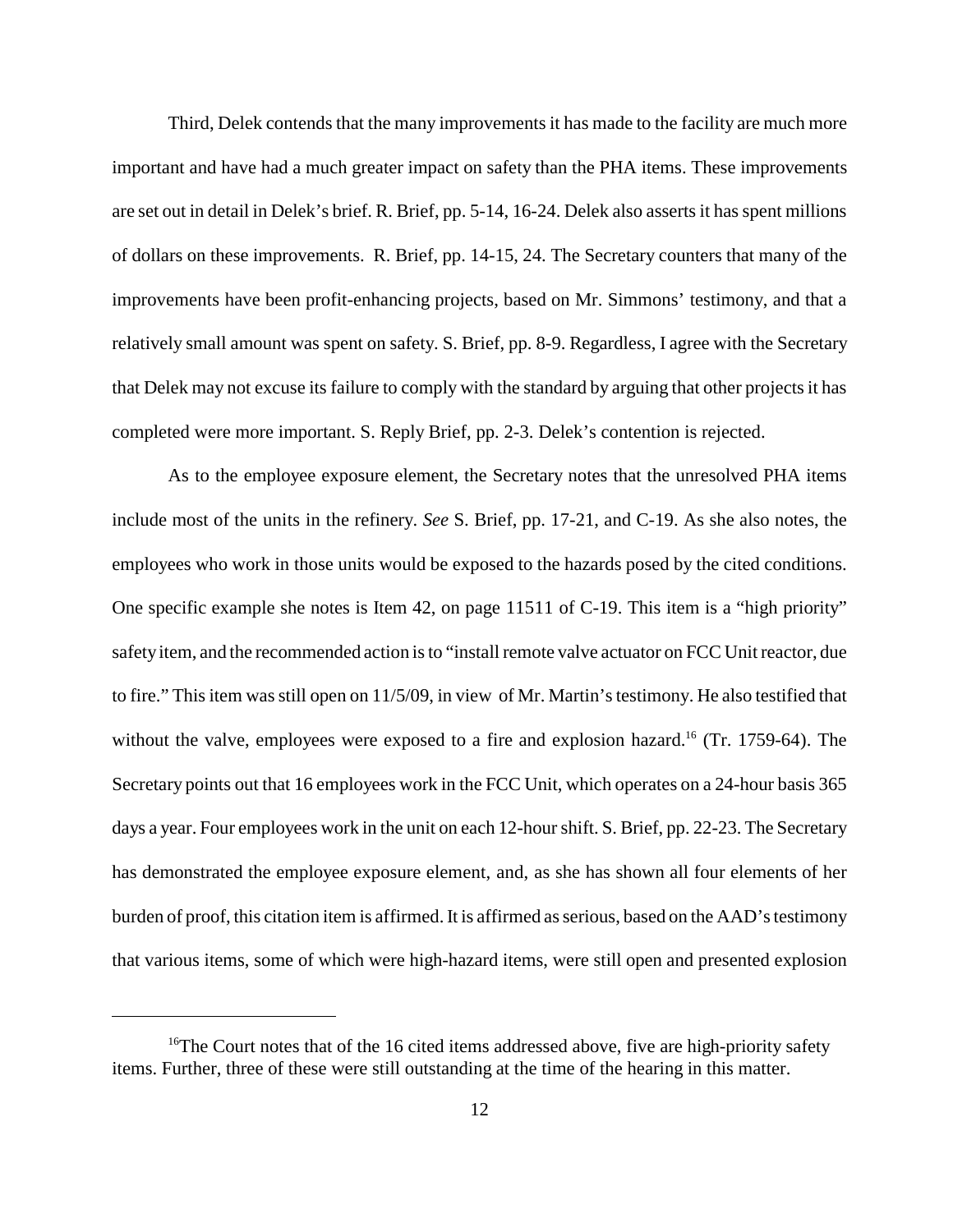and fire hazards. (Tr. 273). *See* section 17(k) of the Act (a violation is serious if there is a substantial probability that the cited condition could result in death or serious physical harm).

 The Secretary has proposed a penalty of \$6,300.00 for this item. In assessing penalties, the Commission is required to give due consideration to the gravity of the violation and to the employer's size, history and good faith. *See* section 17(j) of the Act. The AAD testified that the violation had high gravity, due to the outstanding PHA items that posed an explosion and fire hazard. He further testified that a 10 percent credit was given for Delek's history. No credit was given for size, due to Delek's 270 employees, or for good faith, due to the deficiencies in Delek's safety program. (Tr. 272-73).

 asserts the amounts spent on safety were relatively small. Further, as found above, Delek did not and three of these are high-priority safety items. And, as the Secretary points out, the refinery has had There are other factors to consider in determining an appropriate penalty for this item. First, I note that of the 101 PHA items contained in C-19, the record, as set out *supra*, shows that there were 16 outstanding PHA items at the time of the OSHA inspection. I have also considered the improvements that Delek has made to the facility, as discussed above. The Secretary, however, address the pending PHA items for nearly three years, some of the items still have not been resolved, a number of accidents since Delek bought it. There have been eight to ten fires, some of which were caused by the unexpected release of hydrocarbons. (Tr. 1608-09, 1628-29). The worst of these, by far, was a fire and explosion in November 2008 in the SAT Gas Unit, which killed two employees and injured several more. (Tr. 1629, 2332, 2396-97). Another incident occurred about six months before the OSHA inspection began. A compressor tripped, forcing the DHT Unit into a hot shutdown and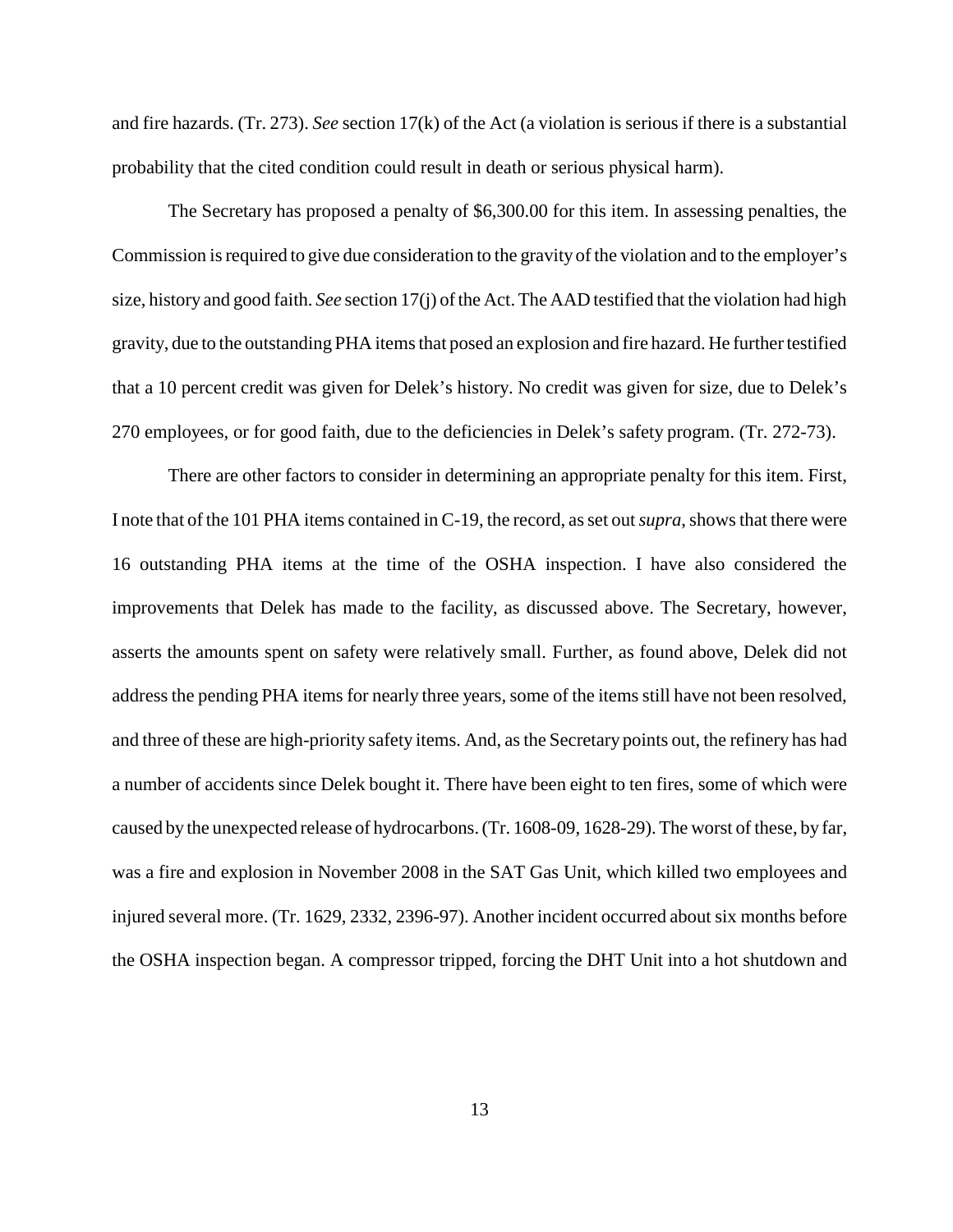causing two fires. (Tr. 1631-38; C-60). Other reported accidents are set out elsewhere in this decision.17 *See also* S. Brief, pp. 6-8.

On balance, and upon considering all of the foregoing, the Court finds the proposed penalty of \$6,300.00 to be appropriate for this item. That penalty is assessed.

# *Item 6 – Alleged Violation of 29 C.F.R. 1910.119(f)(3)*

The cited standard provides as follows:

 employer shall certify annually that these operating procedures are current and The operating procedures shall be reviewed as often as necessary to assure that they reflect current operating practice, including changes that result from changes in process chemicals, technology, and equipment, and changes to facilities. The accurate.

Item 6 alleges that Delek did not ensure that the operating procedures for the FCC Unit

("FCCU") were current, accurate and certified annually as of April 24, 2008.

The FCCU's process contains 397,500 pounds of flammable mixtures. *See* C-24, p. 767. The

process involves gas oil and catalyst entering the reactor. There, the gas oil is "cracked" into smaller hydrocarbons. The resulting vapors go to the fractionator, another vessel in the FCCU. After further processing, the products and vapors become gasoline. Sixteen employees work in the FCCU, which operates 365 days a year. There are four employees on each of the two 12-hour daily shifts. (Tr. 169 72, 420-21).

The AAD visited the FCCU's control room on February 28, 2008. He requested the operating procedures ("OPs") for the unit and was shown OPs dated 1999. OSHA then requested the unit's OPs

<sup>&</sup>lt;sup>17</sup>See also C-59, at p. 02124, where Mr. Martin complained when looking into a tank overflow occurring on September 24, 2007 about an ongoing attitude at Delek to not want to document incidents. (Tr. 1573, 1610; C-59).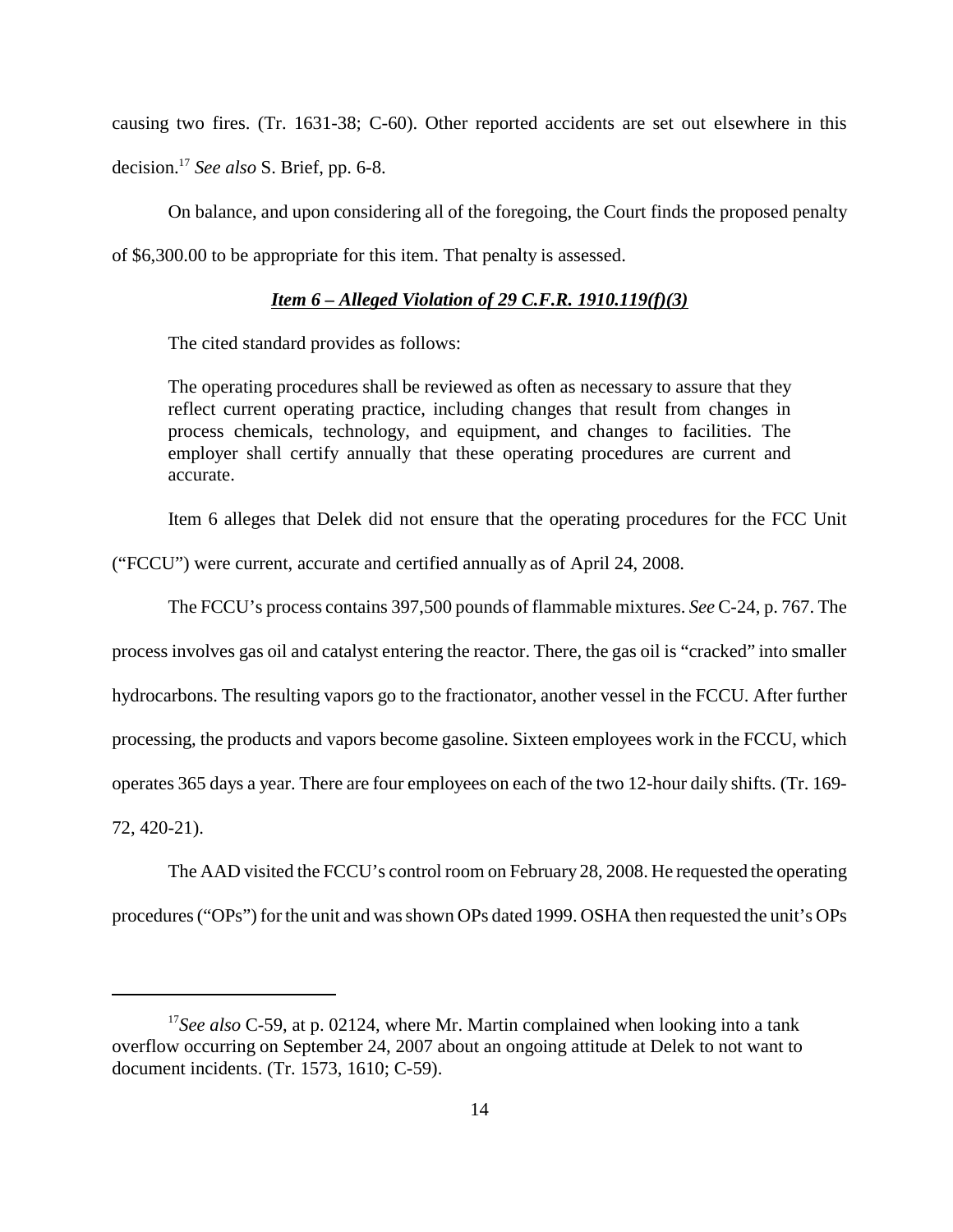been prepared by Isaac Johnson and signed by Jimmy Jones. Messrs. Martin and Whaleywere present The AAD later reviewed JX-X. He noted that the OPs in JX-X were not signed to certify they were by subpoena. The OPs received, JX-X, were not the same, having different dates.<sup>18</sup> The AAD returned to the FCCU and asked for the OPs the operators were actually using. He was handed a third set of OPs that showed La Gloria's name and a date of September 14, 1992. This third set showed it had at the time, and the AAD asked them for a copy of the 1992 OPs. No such copy was ever provided. correct and accurate. The AAD concluded that the failure to have one current set of OPs for the FCCU that was properly certified was a violation of the standard. (Tr. 274-90; C-27).

 He also had never seen any type of a paper certification by anyone representing that the OPs were Jeffrey Gaddis is an "A" operator in the FCCU. He has worked at the refinery for about 30 years. For most of that time, he has worked in the FCCU. He is responsible for operating the unit and overseeing the three other employees on his shift. Mr. Gaddis testified there were three sets of OPs in the FCCU control room at the time of the inspection. One was an old set, and the other two were drafts that were being updated. At the time of OSHA's investigation, he used the old set because he felt comfortable with it. Also, he had not been told that the drafts were finished. Mr. Gaddis said the old set of OPs had been in place in the unit for a long time. He did not know whether Delek, in 2008, had a procedure to ensure the OPs in his unit were current, accurate and certified on an annual basis. accurate or current. (Tr. 169-77).

Patrick Todd is also an "A" operator in the FCCU. He has worked in the FCCU for 25 years. His duties are the same as those of Mr. Gaddis. Mr. Todd testified there were three sets of OPs in the FCCU's control room in March 2008. He said there were draft OPs being worked on at that time and

<sup>&</sup>lt;sup>18</sup>The AAD testified that Ms. Tarpley provided OSHA with JX-X. (Tr. 278).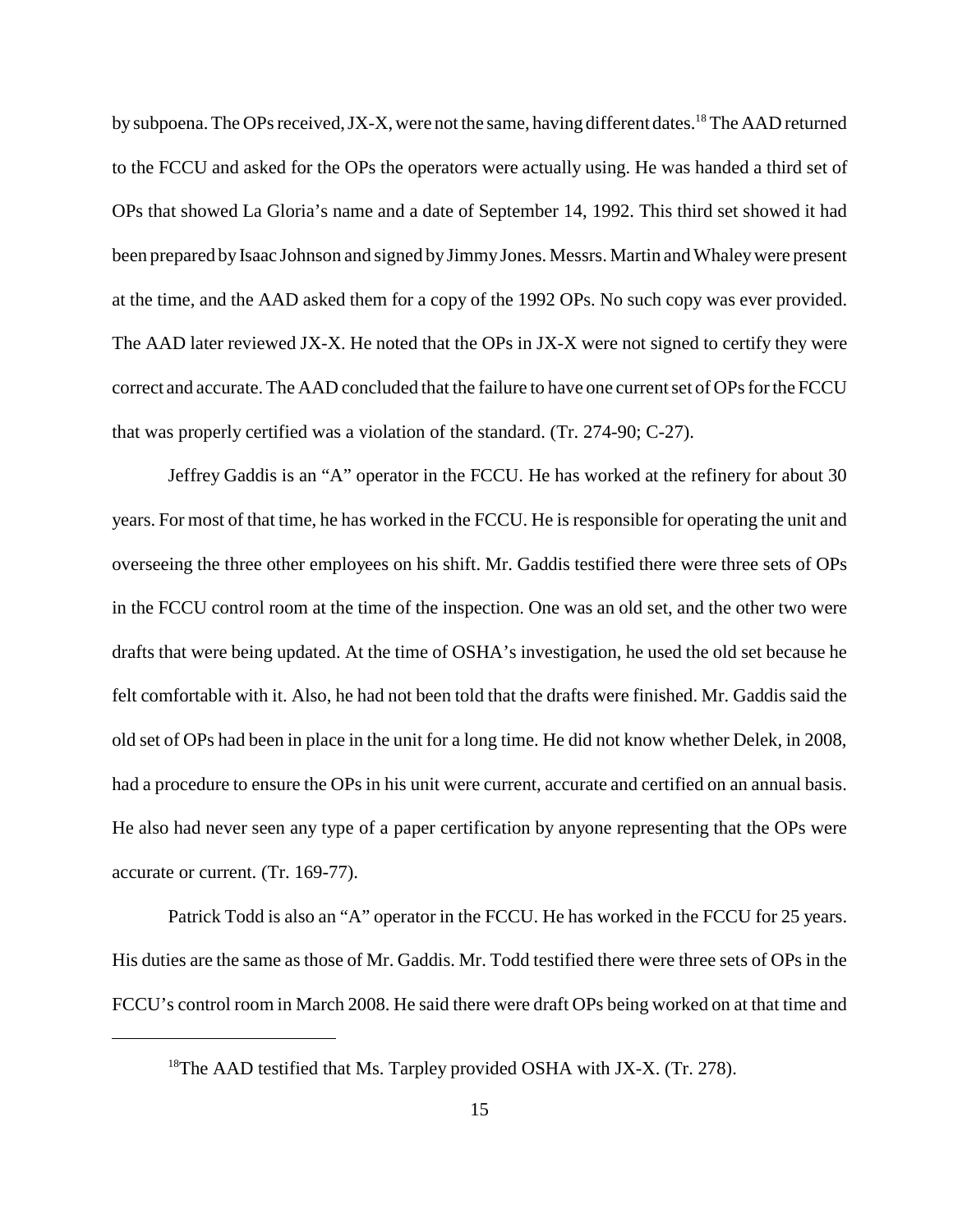that the OPs were updated after the OSHA inspection. He believed he had been using La Gloria's OPs at the time of the OSHA inspection. (Tr. 417-20, 423-28).

 evidence. According to Mr. Simmons, Delek, after purchasing the refinery in 2005, hired procedure writers who, together with an operator from each unit, updated all of the OPs for all of the units. Delek presented the testimony of Mr. Simmons, the refinery manager, to rebut the Secretary's Drafts of the updated OPs were provided to the units for review and comment by the other operators. The OPs were finalized in 2006, and further updates were made to Delek's OPs in 2007 and 2008. Mr. Simmons testified that he and Alan Clover certified JX-X as being current and accurate on July 22, 2008. He noted that the procedures in JX-X had multiple revision dates. He said that was Delek's process for showing the last time that a procedure was actually revised. (Tr. 2057-66).

Delek also elicited testimony from Mr. Todd as to this item. Mr. Todd testified he was a "major writer" of the OPs shown in JX-X. He said that most of the OPs written in 2005 were accurate and were left as they were. He also said that, to the best of his knowledge, as of February or March of 2008, JX-X was an accurate and complete copy of the FCCU's OPs. (Tr. 438-41).

 7-9. That testimony shows that they were using the old procedures of La Gloria at the time of the Based on the foregoing, the Court finds the Secretary has shown the alleged violation. As the Secretary indicates, Delek overlooks the testimony of Messrs. Gaddis and Todd. S. Reply Brief, pp. inspection. (Tr. 174, 425-28). Those procedures were over 15 years old in February 2008, and the draft OPs in the unit were not being used. Mr. Gaddis testified he had never been told that the drafts had been finished. (Tr. 174). The record establishes there were no current, accurate and certified OPs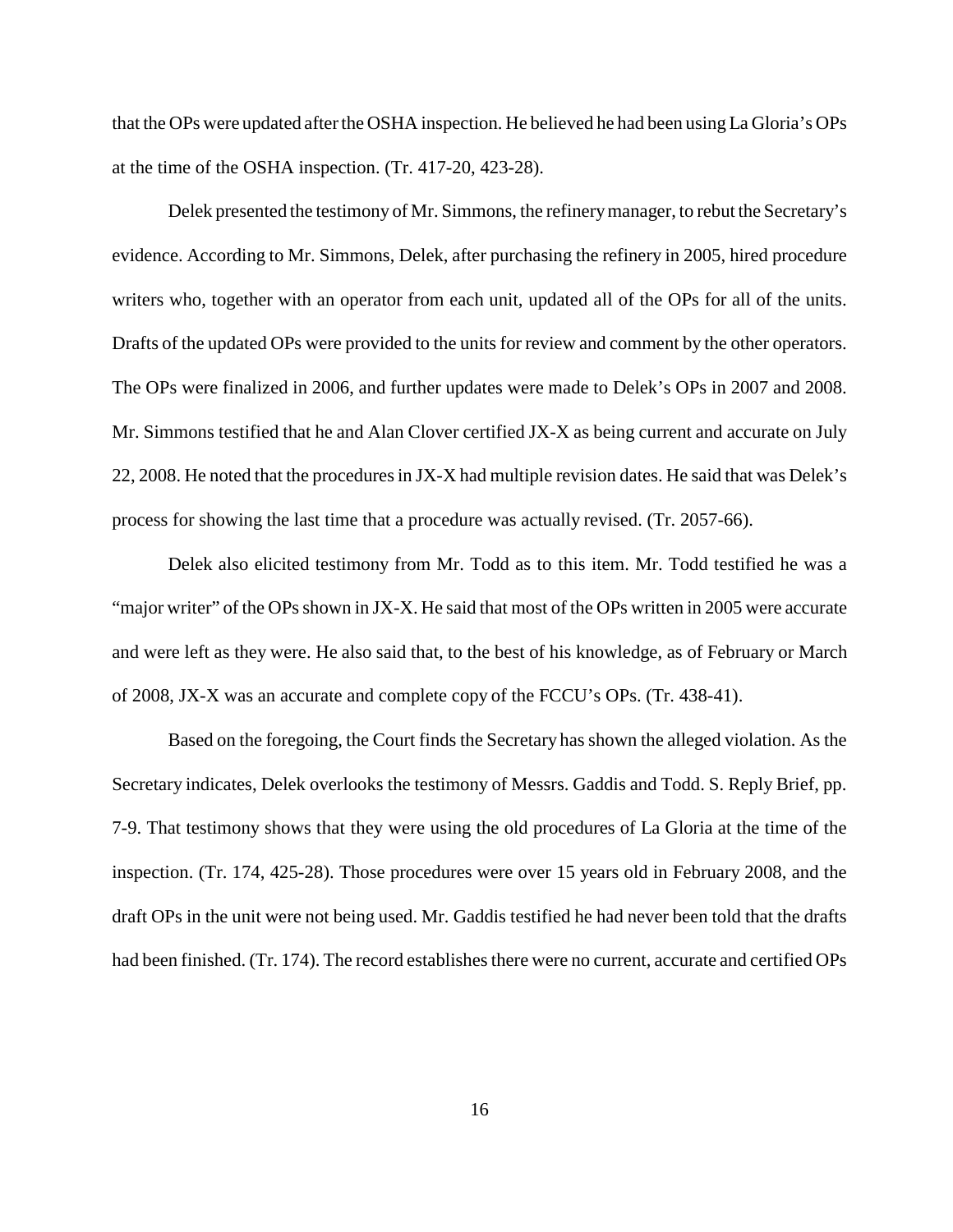accurate at that time, they were not certified.<sup>20</sup> *See Akzo Nobel Chemicals, Inc.*, No. 96-0062, 1998 WL 799135, at \*12 (O.S.H.R.C.A.L.J., Nov. 13, 1998)(violation of 29 C.F.R. § 1910.119(f)(3) in the unit at the time of the inspection.<sup>19</sup> While Mr. Todd believed the OPs in JX-X were correct and affirmed when compliance officer "did not observe any certificates on the documents.") JX-X shows the OPs were revised on multiple dates in 2005 and 2007. The "Approved by" box at the top of each procedure, however, is blank.

As an example of employee exposure, the Secretary states that "start-up procedures ... have changed over the years in response to new equipment," citing to Mr. Todd's testimony. S. Brief, p. 29. Delek asserts the Secretary "misstates the record" here and in other respects. R. Reply Brief, p. 13. I disagree. Delek's question to Mr. Todd and Mr. Todd's answer are as follows:

- Q. The basic procedure has stayed the same, has it not?
- A. On most equipment, yes. The start-up procedure the overall start-up procedures have changed accordingly with new equipment and stuff that we would get in, and then you just update your procedures as the equipment comes in.

<sup>&</sup>lt;sup>19</sup>Mr. Simmons testified that the OPs in JX-X were certified on July 22, 2008. That date, however, is several months after the date when OSHA discovered the violation.

<sup>&</sup>lt;sup>20</sup>The Court agrees with the AAD that a certificate under this PSM standard must be in writing. The Court also finds that a properly executed written certificate under this PSM standard must be dated and signed by the person who is attesting that the OPs are current and accurate. (Tr. 577-78). The signature must also be identifiable. This requirement to certify in writing is at least implicit in the language of 29 C.F.R. § 1910.119(f)(4). *See Albemarle Corp.*, 18 BNA OSHC 1730, 1732, (Nos. 93-0848, 93-1715, 1999). *See also* Process Safety Management of Highly Hazardous Chemicals; Explosives and Blasting Agents, 57 Fed. Reg*.* 6356, 6380 (February 24, 1991)("Since it is extremely important to the safe operation of covered processes that operating procedures remain current and accurate, OSHA has added a precaution to guard against the use of outdated or inaccurate operating procedures by requiring that an employer verify annually that the operating procedures are current and accurate.").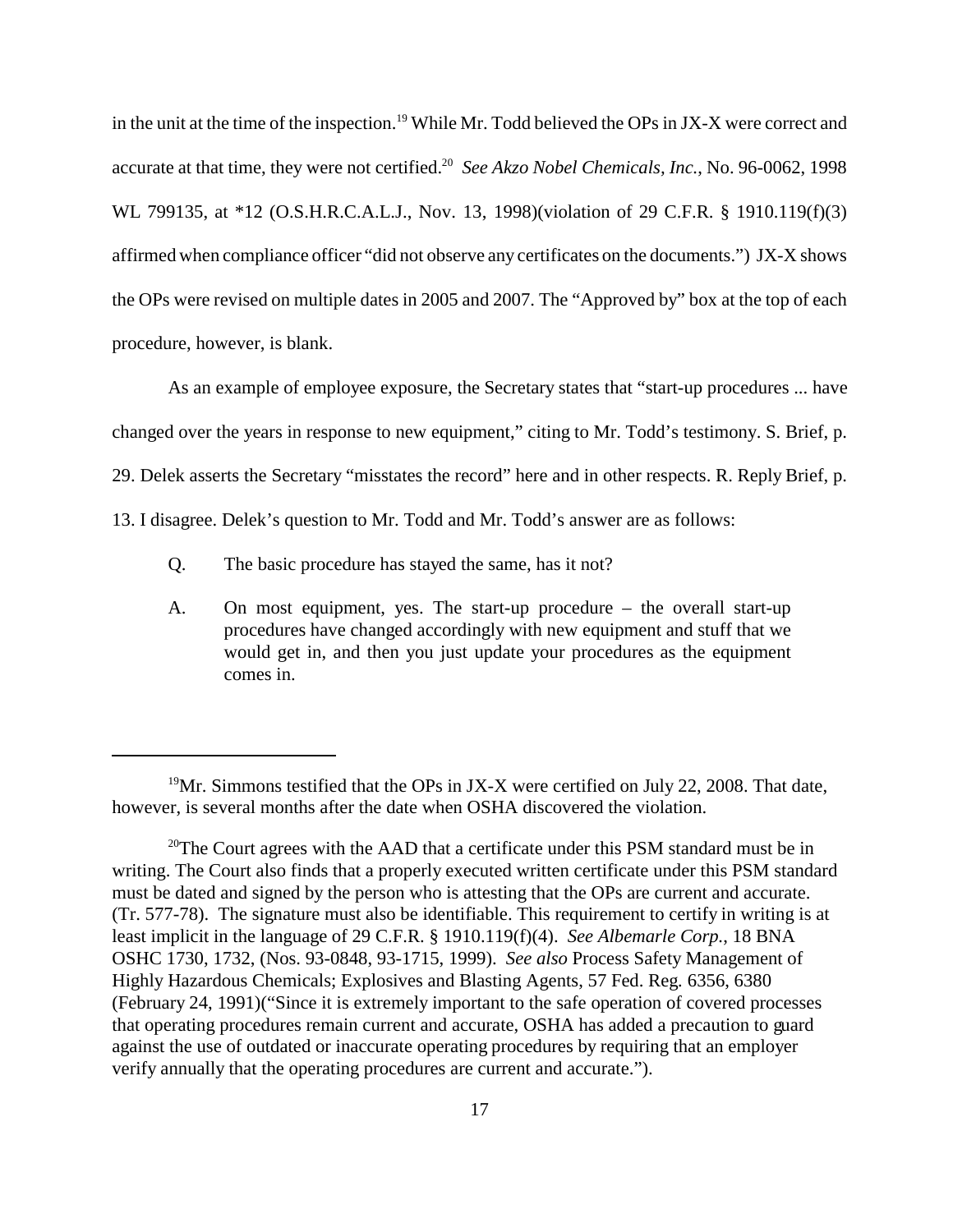(Tr. 441-42). A reasonable inference from the above is that there were changes to the FCCU's OPs that were required to be put in writing and certified. A further reasonable inference, in light of the 15 year-old OPs in use at the time of the inspection, is that those changes were not being put in writing and certified. In view of the record, I find the Secretary has established all the elements of her burden of proof. The knowledge element is shown by Mr. Simmons' testimony. (Tr. 1987-90, 2057-66).<sup>21</sup> This item is affirmed as serious. I agree with the Secretary that not having current, accurate and certified OPs exposed employees to the hazards of uncontrolled hydrocarbon and other chemical releases.22

 per shift) were exposed to the hazard. Delek received no reduction for size or good faith as to this The Secretary has proposed a penalty of \$2,250.00 for this item. The AAD testified that the cited condition was a hazard in that employees in the FCCU would not have proper OPs in the case of an emergency or other events such as startup or shutdown of the unit. At least 16 employees (four item, but it did receive a 10 percent reduction for history. (Tr. 288-90). The Court finds the proposed penalty of \$2,250.00 appropriate. That penalty is accordingly assessed.

 $2^{11}$ From 2002 through April, 2005, Mr. Simmons was the Area Manager who oversaw the FCCU. From April, 2005 through May, 2007, he was the operations manager whose area of responsibility included the FCCU. (Tr. 1987, 1989-90).

 $^{22}$ To support her position that the violation was serious, the Secretary notes an accident that injured an employee who was working on a power feed to the FCCU's flare in 2007. The flare malfunctioned, causing burning hydrocarbons to spew out. There was a flash fire, resulting in radiation burns to the employees's face and eyes, and the employee required hospitalization. Gary Baldwin, the employee's supervisor, agreed that a contributing cause of the accident was not having a procedure for the work being done. (Tr. 1199, 1236, 1250-54, 1289-91, 1297-98).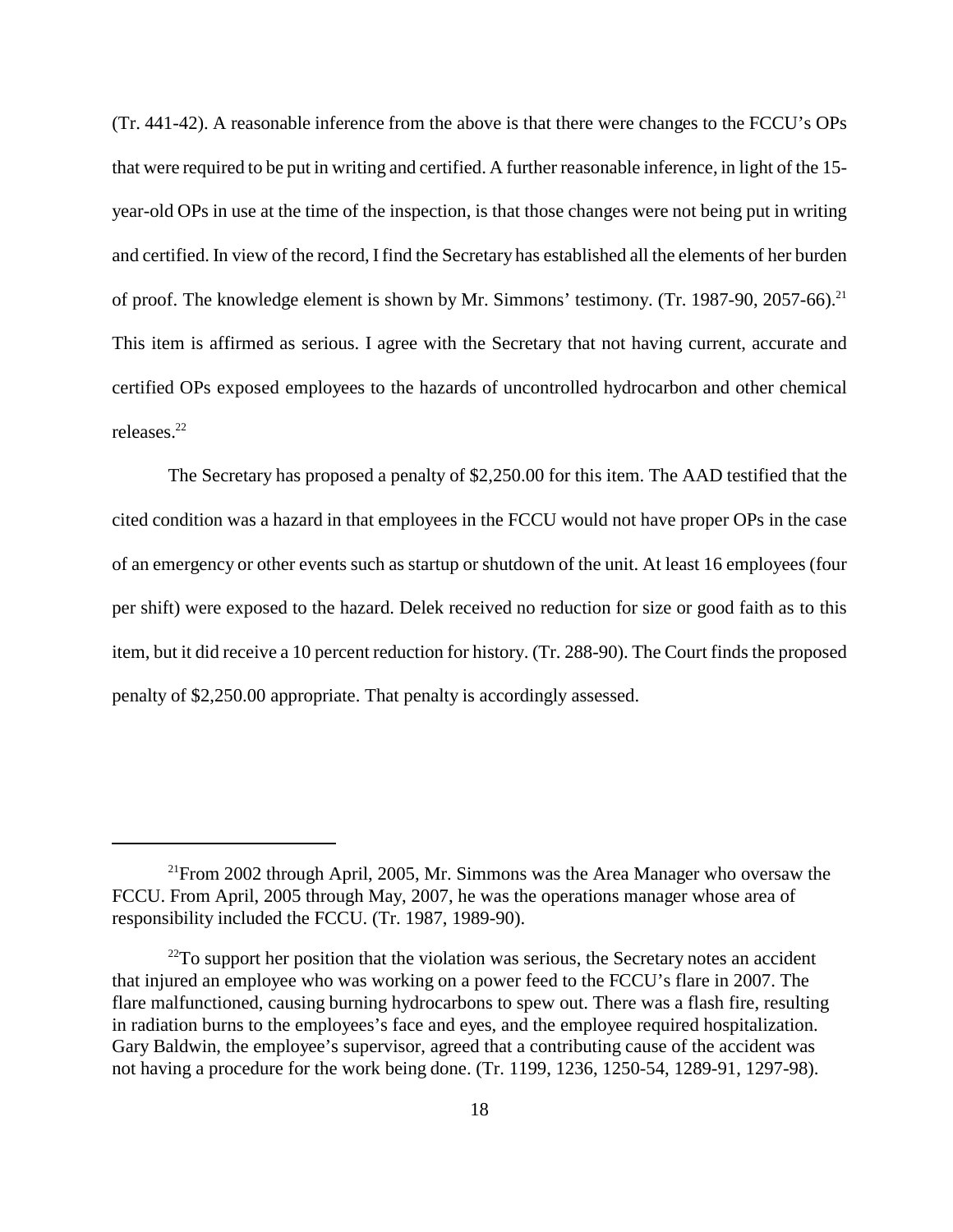#### *Item 8 – Alleged Violation of 29 C.F.R. 1910.119(j)(4)(i)*

The cited standard requires inspections and tests to "be performed on process equipment." Item 8 alleges that all safety/mitigation systems supporting process equipment were not inspected and tested under a formal preventive maintenance program. It also alleges that as of March 6, 2008 Delek did not establish, implement and document a system to ensure the operability, function and effectiveness of the positive pressurization unit ("PPU") in the control room of the FCCU.

 According to Delek's Mechanical Integrity Manual ("Manual"), the purpose of a PPU is to C-51, p. 750. C-51 required weekly checks of the cited PPU to ensure that it was working. keep "harmful or hazardous vapors from entering" a control room by means of positive pressure. *See*  Documented inspections were to be done biannually and were to be kept on file. *Id*. When the AAD asked about this matter, he learned there was no documentation of testing or inspections of the PPU. Also, one FCCU operator told him the PPU had been down for years. The AAD saw a number of electrical appliances in the FCCU control room. He concluded that they were a hazard because, if flammable vapors entered the room, the appliances would be an ignition source. (Tr. 290-306, 434 36; C-4, C-6).

The cited PPU has been in place in the FCCU's control room since 1978 or 1979. It consists of an intake stack that draws in outside air and a fan that pulls the air into the control room. The PPU contains heating and cooling elements. As air is blown through the PPU, it passes over the heating and cooling elements. Without these elements the control room could still be pressurized, but would be uncomfortable.<sup>23</sup> The PPU has two sensors. One connects to an alarm that indicates whether the

 $23$ The FCCU control room also has an air conditioner that is not related to the PPU. The record shows, however, that the air conditioner cycles on and off, unlike the PPU. The record further shows that the air conditioner frequently did not operate properly. It broke at least ten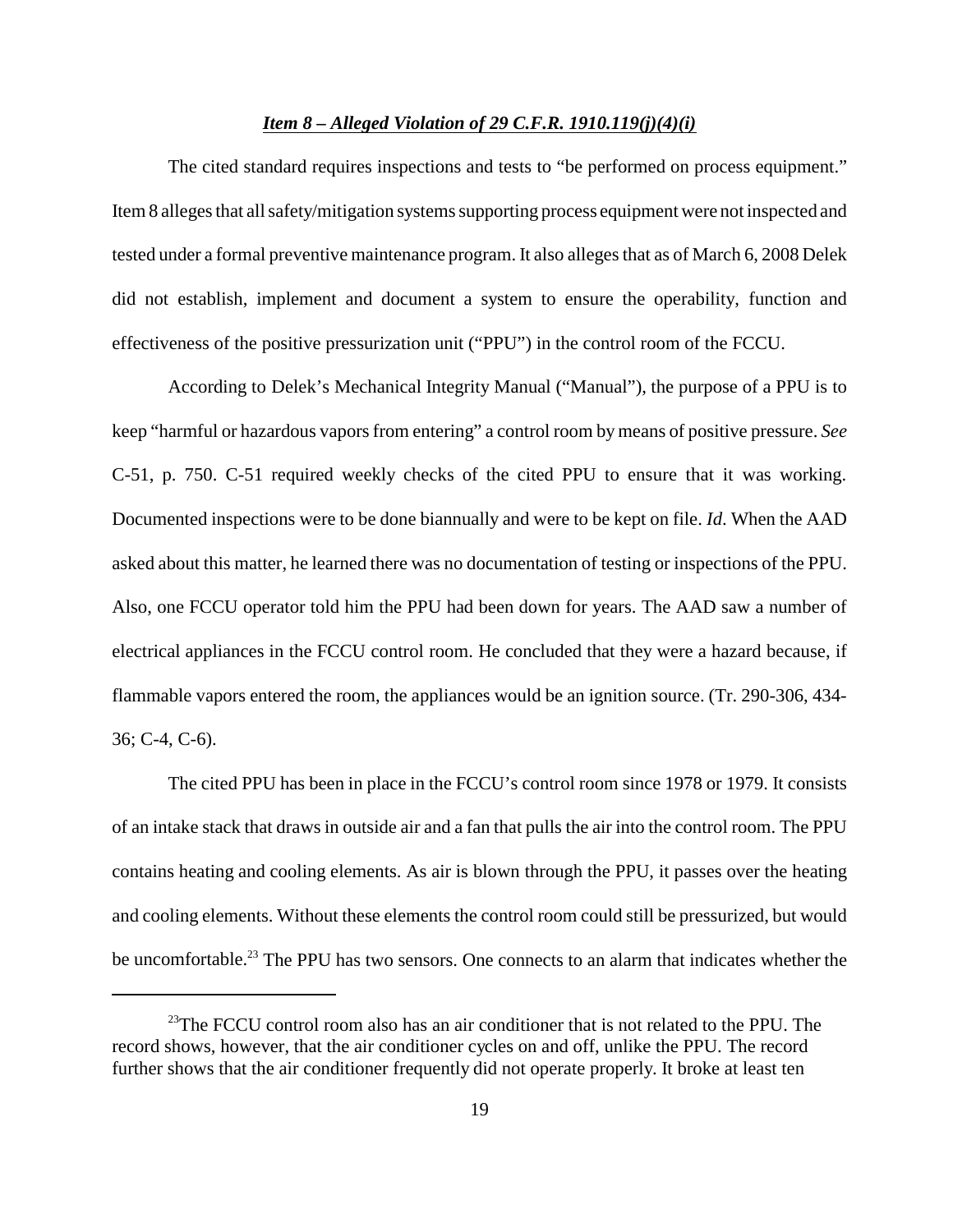gas monitor," has an alarm set at 20 percent. If it reaches 50 percent, the PPU shuts down to keep control room is pressurized. The other detects the presence of combustible gas. This sensor, an "LEL vapors from entering the control room.<sup>24</sup> This protects the operator and equipment in the room in the case of an uncontrolled release of hydrocarbon vapors, so the operator can continue to operate the equipment in the control room. (Tr. 177-80, 189, 230-31, 236-37, 259-60, 383, 404-05, 409-10, 1244, 1269-70, 1282-83, 1287-88, 1336-37, 2084-85).

 function of the PPU could be used to pressurize the room, but the heating and cooling elements were the PPU not working properly in 2006.<sup>25</sup> He began looking for a company that could repair it. In At the time of the OSHA inspection, the control room was not pressurized. The blower not working. When the PPU was turned on, it brought in outside air that was not temperature controlled. This made it unpleasant to work in the control room. The operators were thus not using the PPU as a matter of course because it was not fully functional. (Tr. 177-80, 190, 230-31, 389-91, 1241-43). Mr. Gaddis, an FCCU operator, testified that this had been the situation for eight to ten years before the inspection. He had submitted a work order during that period requesting that the PPU be repaired, but no repairs were undertaken. (Tr. 177-80). Mr. Baldwin testified he became aware of September 2008, Delek engaged Air Cybernetics. It took Air Cybernetics some time to locate the

times between 2005 and 2008 and had to be repaired. (Tr. 383, 414-415, 1283, 1299-1301; R-N).

 $24$ Mr. Simmons, the refinery manager, testified the PPU shuts off when the gas monitor detects vapors at 20 percent. (Tr. 2361-62). Gary Baldwin, the electrical and instrumentation ("E&I") supervisor, testified this occurs when vapors at 50 percent are detected. (Tr. 1199, 1236, 1287-88). Mr. Baldwin is the second-highest-ranking employee at Delek with respect to electrical matters. (Tr. 1199, 1296). His testimony in this regard is thus credited over that of Mr. Simmons.

<sup>&</sup>lt;sup>25</sup>Mr. Baldwin at first thought the PPU was not working at all. He later learned that only the heating and cooling elements were faulty and that the blower itself worked. (Tr. 1242-43).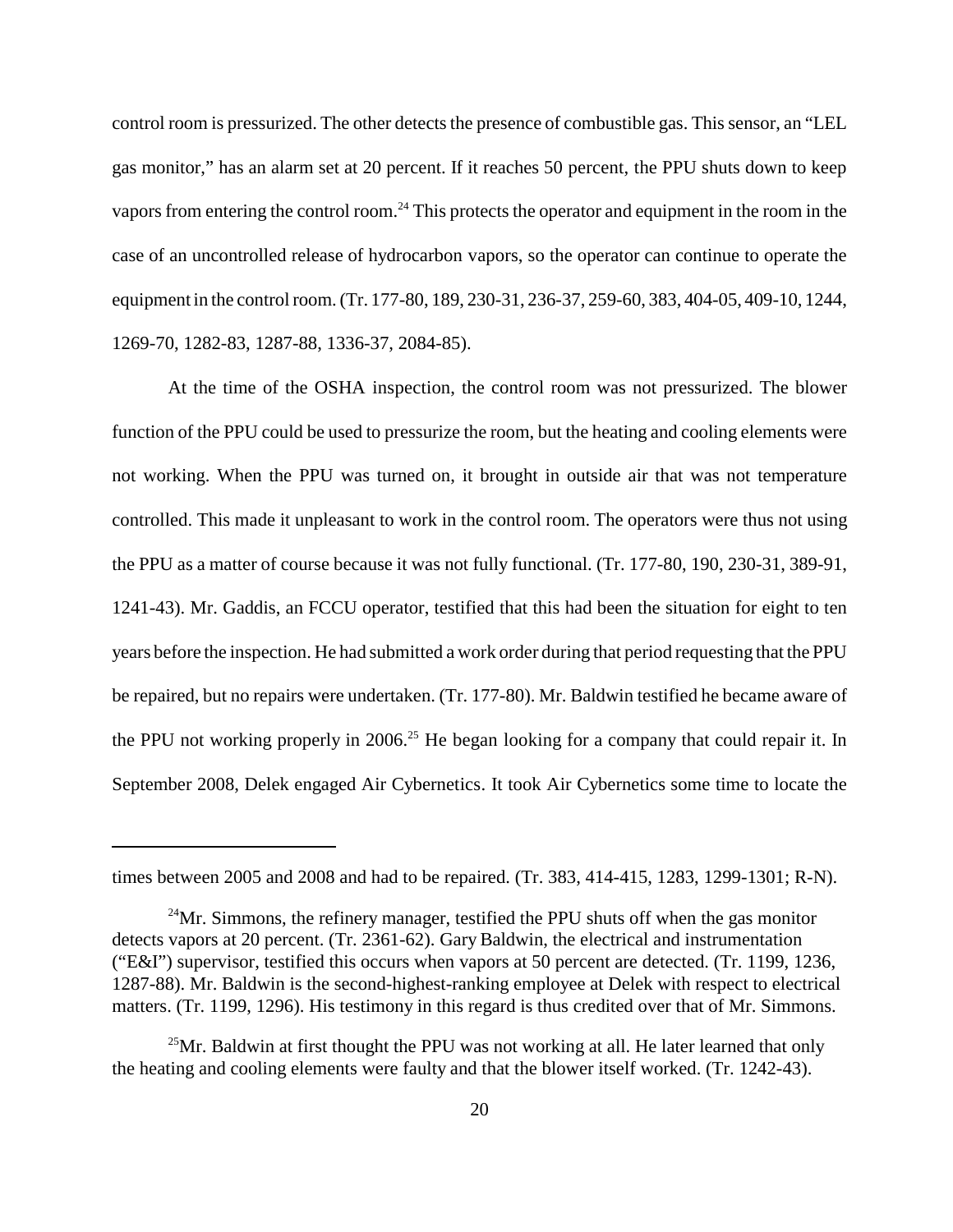heating and cooling parts needed for the repairs. The repairs were made in March of 2009. The repairs took around two weeks, required three to four Air Cybernetics employees, and cost about \$25,000.<sup>26</sup> (Tr. 387-93, 1199, 1236, 1241-44).

 that required them to do so. He said that before the repairs, the alarm light indicating there was no C-51 states that "[o]perators should check the lights, horn and test/acknowledge buttons at least weekly for proper operation. If a problem is found a work order should be written." C-51, p. 750. Mr. Gaddis testified he had never seen this requirement before the hearing. He indicated the operators in the FCCU did not check the PPU before March 2008 and that he knew of no rules or procedures pressurization was on all the time because the PPU was turned off. He also said that since the repairs, he checks the PPU's alarms on a regular basis. (Tr. 180-81, 190, 256-60). C-51 further states that "[d]ocumented inspection[s] should be done biannually." *Id*. Mr. Baldwin testified he received a quarterly e-mail from the inspection department to test the LEL gas alarms on the PPUs in the various units. Upon receiving the e-mail, he would send an employee to test and calibrate the PPU alarms and to inspect the belts on the motors of the PPU blowers. He received no feedback as to this testing, and no records in this regard were kept.<sup>27</sup> (Tr. 1244-47, 1261-64).

<sup>&</sup>lt;sup>26</sup>Another problem for many years was that the refrigeration system used to cool the PPU's air utilized water from the refinery's cooling water tower. This resulted in the tubes to the PPU's cooling element condensers being clogged. This issue was finally resolved in March 2009, when the refinery put in lines to use city water. (Tr. 385-86, 395-99, 402-44).

<sup>&</sup>lt;sup>27</sup>Mr. Juarez, the inspection supervisor, agreed his office sent the e-mails to the E&I department quarterly. He had seen PPU inspection records before, but not for a long time and well before Mr. Baldwin's tenure as the E&I supervisor. (Tr. 1312, 1352-53, 1359-63). Mr. Baldwin testified that has served as an electrical instrumentation supervisor since Delek bought the refinery in April, 2005. (Tr. 1199-1200).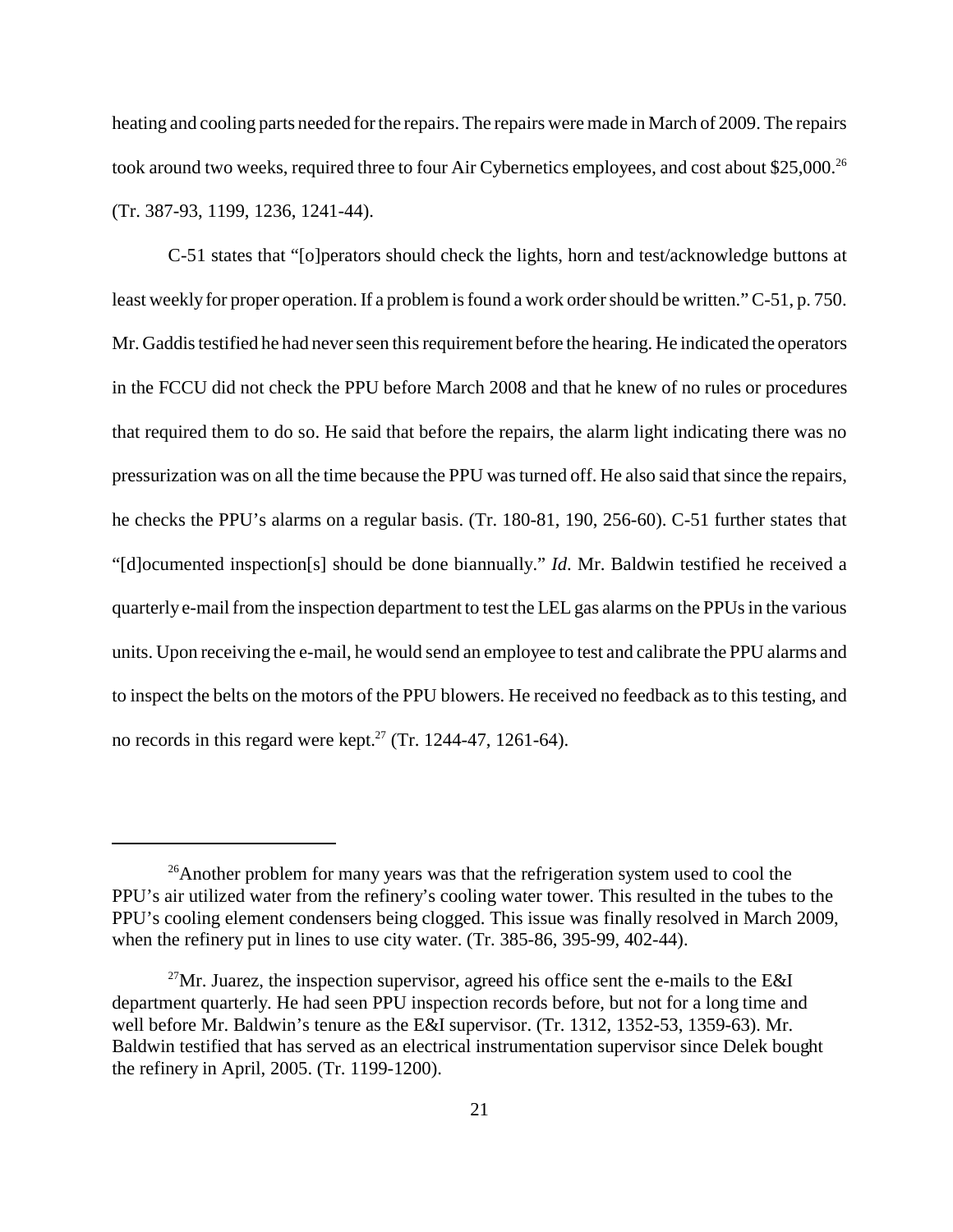The record shows that the cited PPU was not operating properly at the time of the OSHA operators kept it turned off as it was uncomfortable to be in the control room without the heating and inspection and had not been for many years. While the blower part of the PPU was functional, the cooling elements working. The record also shows that before the OSHA inspection, operators were not checking the PPU alarms as required by C-51. And, while E&I employees reportedlydid quarterly tests and inspections of the LEL gas alarms on the PPU, no records of these quarterly tests were being maintained as set out in C-51. Moreover, the Manual stated that a "Documented [PPU] inspection should be done biannually." It also called for these PPU inspections to be documented and "kept on file."  $(C-51, p. 750)$ .<sup>28</sup> Delek contends that the cited standard does not apply because the PPU is not process equipment. The Secretary, however, contends that the PPU is process equipment within the context of the PSM standard.

 systems; (v) Controls (including monitoring devices and sensors, alarms, and interlocks) and, (vi) As the Secretarynotes, the PSM standard states that subsection (j)(4) applies to the "following process equipment: (i) Pressure vessels and storage tanks; (ii) Piping systems (including piping components such as valves); (iii) Relief and vent systems and devices; (iv) Emergency shutdown Pumps." *See* 29 C.F.R. 1910.119(j)(1). The Secretaryasserts that the PPU is process equipment under

<sup>&</sup>lt;sup>28</sup>The absence of a record of an event that would ordinarily be documented is probative of the fact that the event did not occur. *U.S. ex rel. Compton v. Midwest Specialities, Inc.*, No. 96 4374, 1998 WL 30811, at  $*$  7, n. 6 (6<sup>th</sup> Cir. Jan. 22, 1998). There is no documentation in the record that shows that the biannual PPU inspection had ever been performed by Delek. Accordingly, the Court finds that the biannual PPU inspections were not performed by Delek as required. The Court further finds that Delek failed to test and inspect the PPU in the FCCU Control Room to ensure it was in operation, was functioning properly and was effective in its function.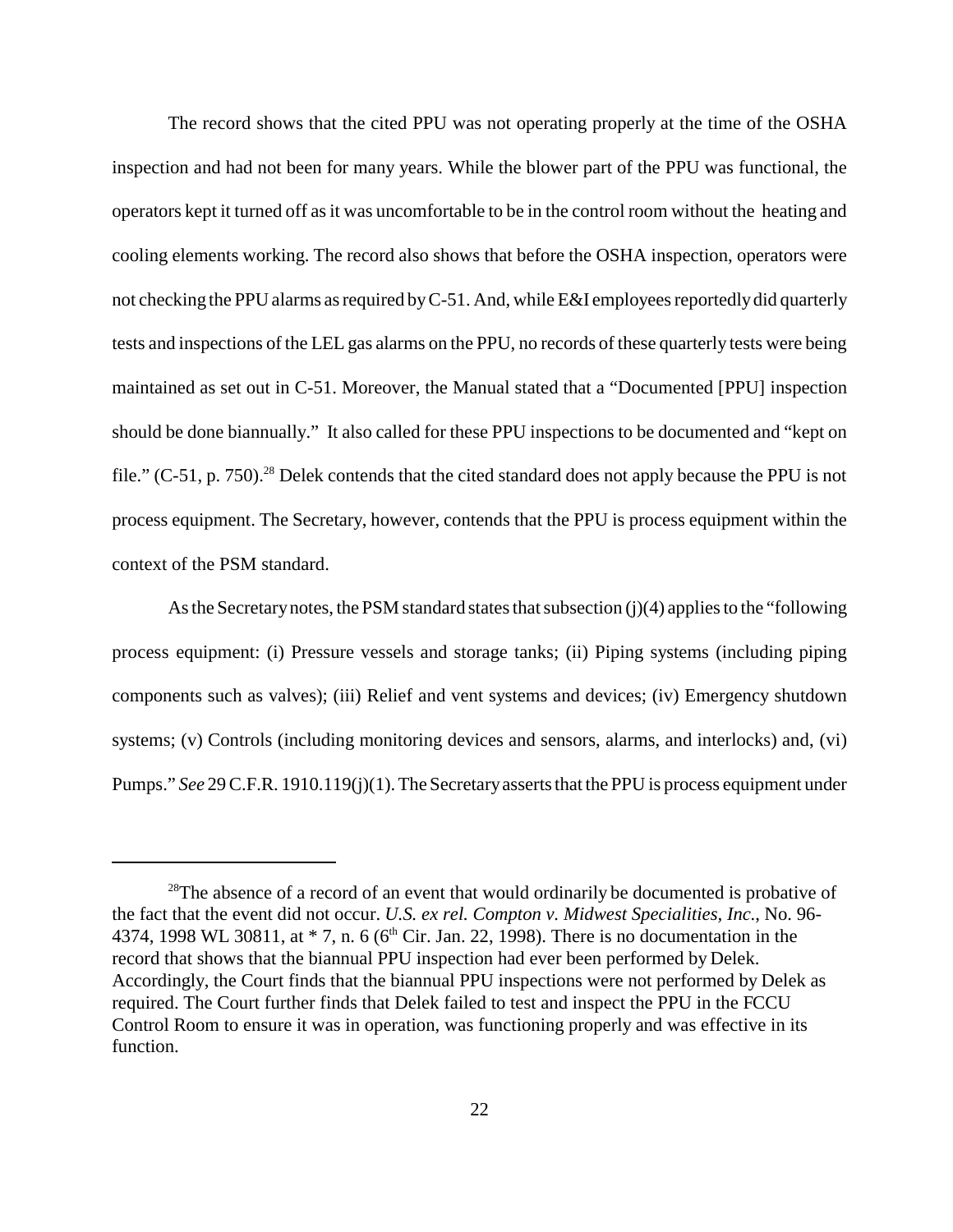$(j)(1)(v)$  because it has controls, including monitoring devices, sensors and alarms. She also asserts the PPU is a safety system, under 29 C.F.R.  $1910.119(d)(3)(i)(D)$  and (H). S. Brief, p. 34.

The PPU is located in the FCCU's control room. Mr. Juarez, Delek's inspection supervisor, testified the control room is necessary to operate the FCCU's process and that it is an essential part of the process. (Tr. 1347-50). Mr. Juarez also testified, as did Mr. Todd, an FCCU operator, that the control room has controls, alarms and monitoring devices needed to run the process.<sup>29</sup> (Tr. 419-20, 1351). It is clear from the record the PPU also has sensors and alarms. (Tr. 189-90, 257-59, 1269). Mr. Juarez testified that any work order pertaining to a defect that impacted the PPU's safe operation would be of very high importance and rated a two, on a scale of one to ten with one being the most important. (Tr. 1354-56). The Secretary concludes that subsection 119 (j) applies to the PPU because it has controls, including monitoring devices, sensors and alarms. S. Brief, pp. 34-35.

 As to the PPU also being a safety system, the Secretary notes that C-51, Delek's Manual, states that the purpose of the PPU is to keep "harmful or hazardous vapors from entering" the control room. She points out that the record shows the PPU is intended to protect the operators in the control room. It is thus an important element in the safety of employees. She further points out that the PPU is also intended to protect the process in the case of an upset. That is, the PPU keeps harmful vapors out of the control room so the process can continue to be handled and brought under control. The Secretary notes the Delek managers who testified to this effect and acknowledged the critical safety function of the PPU. These include E&I Supervisor Baldwin, Inspection Supervisor Juarez, Refinery Manager Simmons and Emergency Response Coordinator Martin. (Tr. 1239-40, 1354-59, 2359-60,

 $29$ Mr. Todd also testified that a portion of the PPU was not working in the FCCU's control room in March, 2008 and confirmed that it had not been working for a number of years. (Tr. 428, 459-60).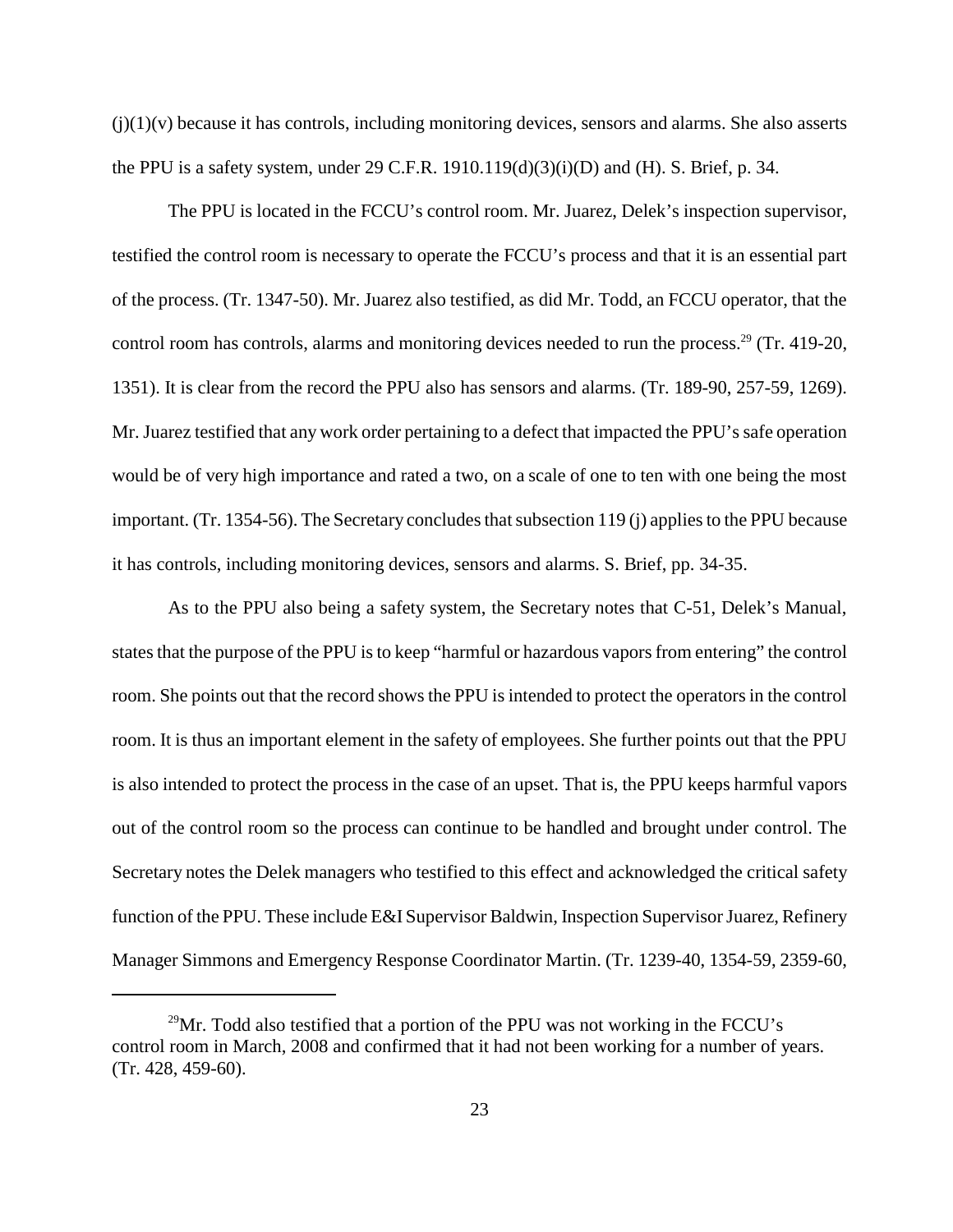3067-68). Toby Cubine, a co-owner of Air Cybernetics with 21 years of experience with PPUs, also testified as to the safety functions of the PPU. (Tr. 379-81, 404). The Secretary concludes the record shows the PPU is a safety system under the standard. S. Brief, p. 35.

The Secretary contends that the PPU's operation also falls under the definition of "process." The PSM standard, at 29 C.F.R. 1910.119(b), defines "process" as:

[A]ny activity involving a highly hazardous chemical including any use, storage, interconnected and separate vessels which are located such that a highly hazardous manufacturing, handling, or the on-site movement of such chemicals, or combination of these activities. For purposes of this definition, any group of vessels which are chemical could be involved in a potential release shall be considered a single process. (Emphasis added).

The Secretary asserts that utilizing a PPU constitutes "any use" as well as "handling" of vapors in the event of a release. She notes the testimony of Mr. Cubine that the pressurized air inside the control room presses against the air on the outside and pushes it back. (Tr. 404-05). The PPU thus "handles" the highly hazardous chemicals in a process in the case of an upset and is covered by the standard. The Secretaryalso notes OSHA interpretation letters in the record that establish that process equipment can include equipment that does not come in direct contact with the process chemicals. In one such letter dated May 25, 1994, a writer asks about whether hardware that contacts explosives is covered by the PSM standard. *See* C-56, p. 1 (Ques. 1). OSHA's response, in relevant part, is:

 the explosive device described above. A covered process may include equipment within the facility which may or may not contact the explosive, or explosive device The employer is required to determine the extent of the process used to manufacture components, during the manufacturing activity.

 In this same letter, another writer asks about the limit of process equipment that must be included in a mechanical integrity program, which is subsection 119(j) of the standard. *See* C-56, p. 2 (Ques. 2). OSHA's response is as follows: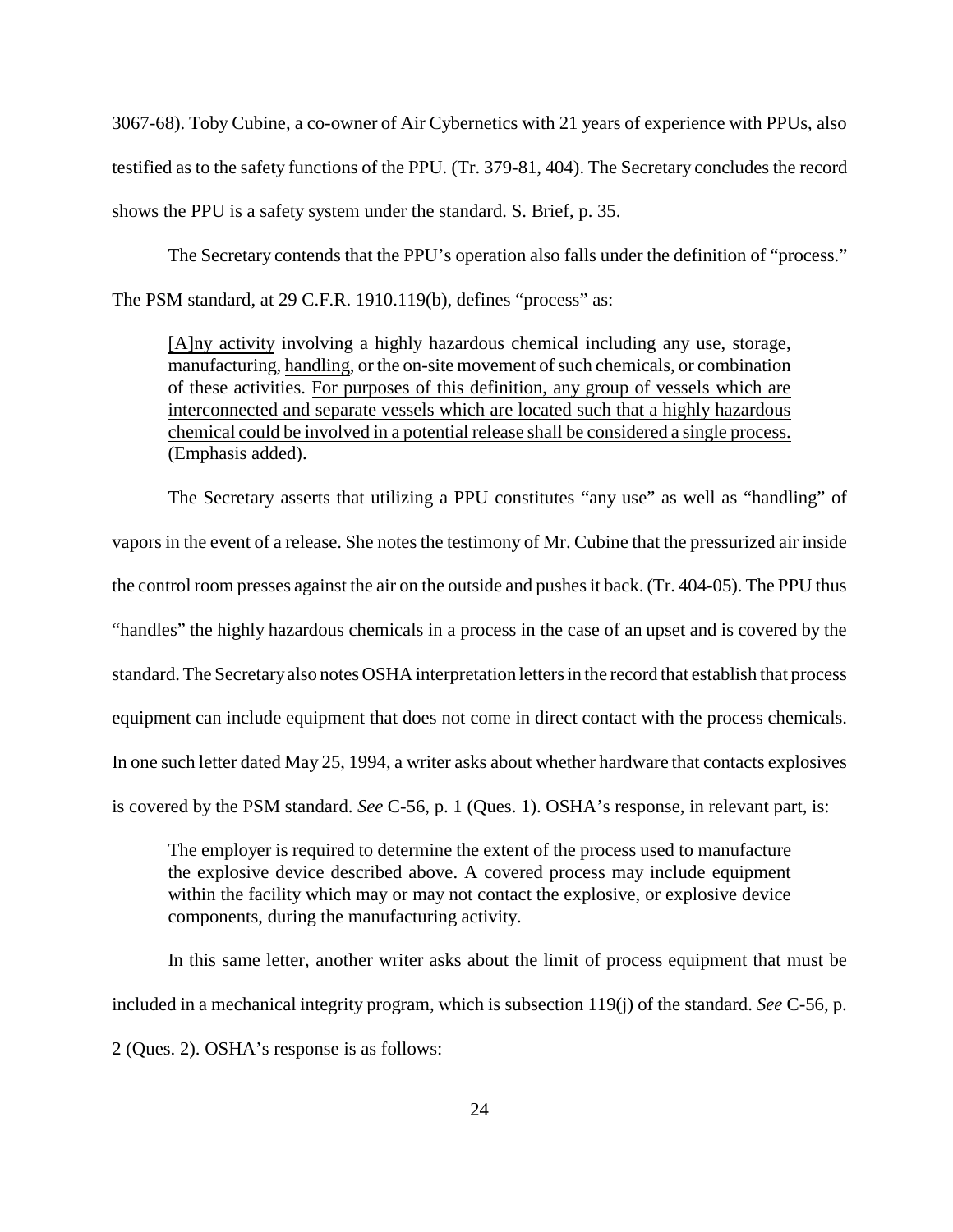OSHA believes that certain equipment is critical to process safety. At least the equipment specified in (j)(1) must be subject to the requirements of 1910.119(j). However, if an employer deems additional equipment to be critical to the safety of a particular process, the employer should consider that equipment to be covered by 1910.119(j) and treat it accordingly. (Emphasis added).

In another letter dated January 31, 2008, a writer asks if utility systems like steam, nitrogen,

electricity, plant air and process water are part of the PSM covered process, especially since they do

not contain a highly hazardous chemical. *See* C-57, pp. 1-2. OSHA's response is on page 3 of C-57:

 It is OSHA's long-standing position that utility systems *are* part of the PSM-covered process when employers use them to control/prevent and mitigate catastrophic releases of HHC. A process is defined in 29 CFR 1910.119(b) as any activity **involving** a highly hazardous chemical ... if an employer determines that a utility system or any aspect or part of a process which does not contain an HHC but can affect or cause a release of HHC or interfere in the mitigation of the consequences of a release, then, relevant elements of PSM could apply to these aspects. (Emphases in original).

The Secretary notes that, based on the foregoing, OSHA's position is that a covered process

 under the PSM standard may include equipment in a facility that is not in contact with a highly hazardous chemical. She further notes that this interpretation comports with the purpose and meaning of the standard, as set out in Appendix C to the standard. *See* C-3, App. C. The Secretary contends that OSHA's interpretations and opinions regarding the standard, as set forth in C-56, C-57 and Appendix C, are entitled to deference. *See Chevron U.S.A., Inc. v. Natural Resources Defense Council, Inc.,* 467 U.S. 837, 842-44 (1984). S. Brief, pp. 35-37.

I agree with the Secretary that OSHA's interpretation is entitled to deference. *See Martin v. OSHRC*, 499 U.S. 144, 150-51 (1991) (an agency's interpretation is entitled to deference so long as it is "reasonable" and "sensibly conforms to the purpose and wording of the regulations") (citations omitted). I find that OSHA's interpretation here meets this test. The PPU has monitors, or sensors, and alarms. Its purpose is to prevent hazardous vapors from entering the control room, so as to protect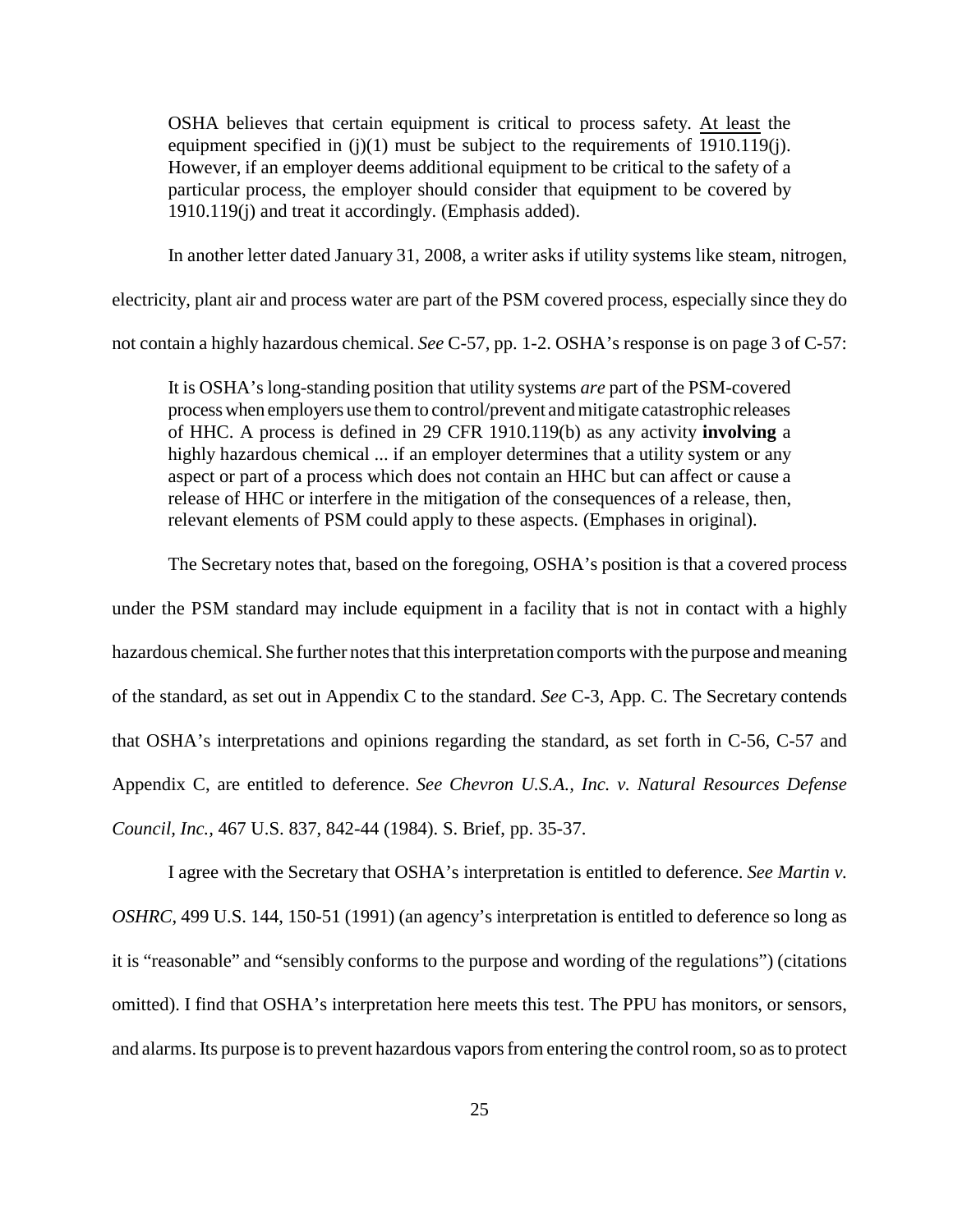that equipment that is "critical to the safety of a particular process" or that "can affect ... a release of employees and equipment. It is not involved in any actual processing of hazardous chemicals. C-56 and C-57, however, noted above, make it clear that a covered process under the PSM standard may include equipment that is not in contact with a highly hazardous chemical. They also make it clear HHC" may be included. As set out *supra*, four Delek managers acknowledged the critical safety function of the PPU. (Tr. 1239-40, 1354-56, 1359, 2359-60, 3067-68). And, as alreadynoted, the PPU can affect a release, in that it prevents hazardous vapors from entering the control room.

Appendix C, part of C-3, also supports OSHA's interpretation. The "Mechanical Integrity"

provisions of Appendix C state in relevant part as follows:

 process as designed, and to keep the chemicals contained. This line of defense is backed up by the next line of defense which is the controlled release of chemicals through venting to scrubbers or flares, or to surge or overflow tanks which are of defense or means to prevent unwanted releases. The secondary lines of defense systems, monitor guns, etc., dikes, designed drainage systems, and other systems process piping, relief and vent systems, fire protection system components, emergency The first line of defense an employer has available is to operate and maintain the designed to receive such chemicals, etc.These lines of defense are the primary lines would include fixed fire protection systems like sprinklers, water spray, or deluge which would control or mitigate hazardous chemicals once an unwanted release occurs. These primary and secondary lines of defense are what the mechanical integrity program needs to protect and strengthen these primary and secondary lines of defenses where appropriate. The first step of an effective mechanical integrity program is to compile and categorize a list of process equipment and instrumentation for inclusion in the program. This list would include pressure vessels, storage tanks, shutdown systems and alarms and interlocks and pumps.

Based on all of the foregoing, I find that the PPU is process equipment within the meaning

of 29 C.F.R. 1910.119(j)(1). In so finding, the Court has considered all of Delek's arguments. For example, Delek urges the standard does not apply since PSM-covered equipment must contain or be

connected to equipment containing more than a threshold quantity of a highly hazardous chemical.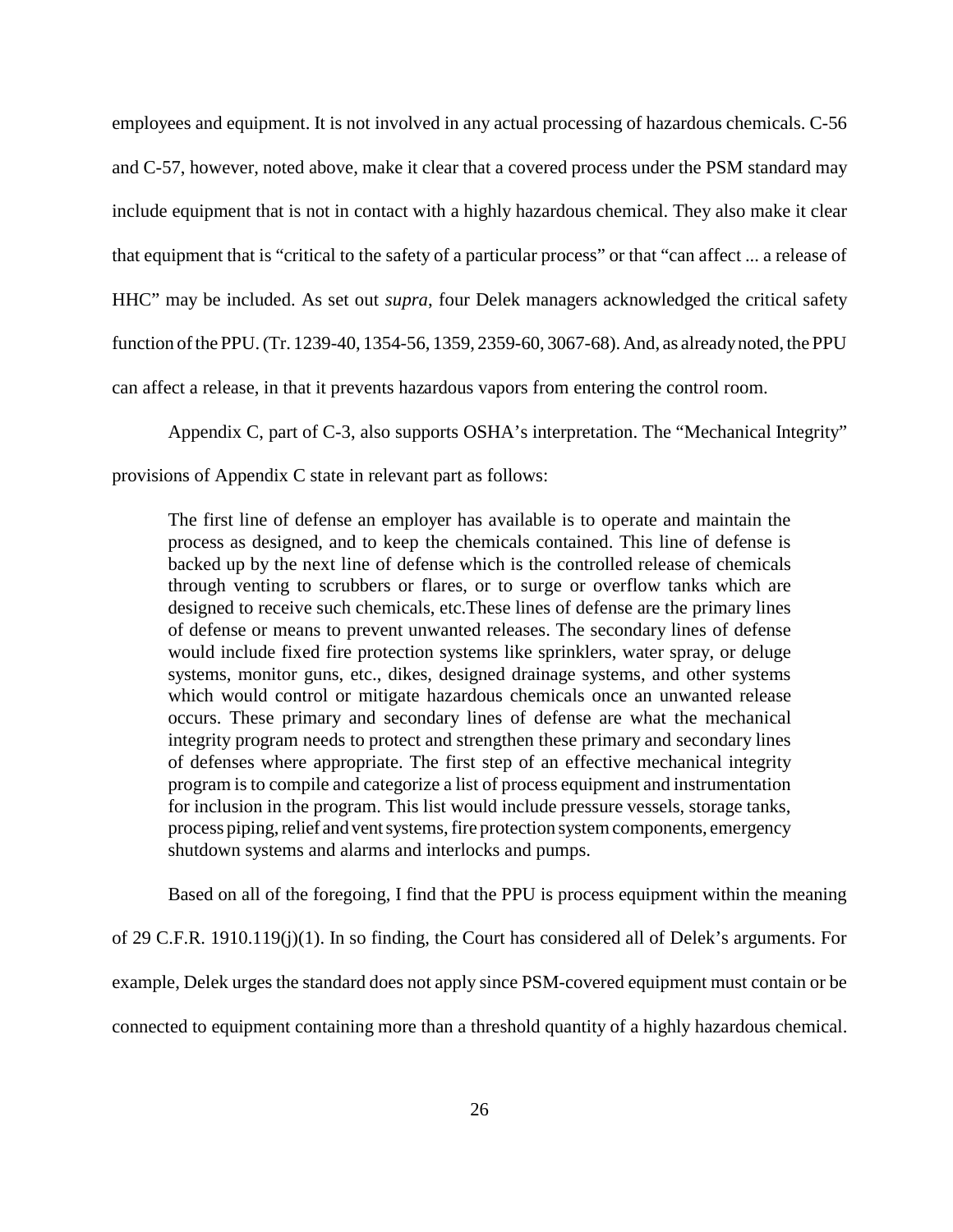It also urges that the standard does not apply as the PPU does not qualify as a process, *i.e.*, it does not the standard does not apply as the PPU is not process equipment meeting any of the specific terms opinions are simply not supported by OSHA's interpretation letters and Appendix C.<sup>31</sup> I do not find store, manufacture, move, handle or otherwise have an impact on the process. Finally, Delek urges under 29 C.F.R. 1910.119(j)(1). R. Brief, pp. 37-45; R. Reply Brief, pp. 15-21. Delek's arguments, however, are not supported by the record, especially the OSHA interpretation letters and Appendix C. The Court has also considered the testimony of John Reynolds, an engineer and Delek's expert for this item.30 The Court has noted Mr. Reynolds' education and qualifications and his extensive experience in the refinery business. (Tr. 2929-67). Like Delek's arguments, however, Mr. Reynolds' his opinions persuasive. I find, accordingly, that the cited standard applies to the PPU.

There are several arguments of Delek that, despite the above, must be addressed. Delek urges that, beyond the equipment explicitly set out in 29 C.F.R. 1910.119(j)(1), it is the employer's decision to determine that any other equipment is also covered. It also asserts that it has evaluated its facility and determined the PPU is not part of the covered process. R. Brief, p. 41; R. Reply Brief, pp. 16-18. In support of this argument, Delek points to OSHA's statements in C-56 and C-57, as follows:

<sup>&</sup>lt;sup>30</sup>The Court has additionally considered the testimony of Frederick Brooks, the Secretary's expert for this item, and has noted his education, qualifications and experience. (Tr. 801-31, 893). In view of the Court's findings above, his opinions need not be set out in this decision.

<sup>&</sup>lt;sup>31</sup>At the end of her cross-examination, the Secretary's counsel asked Mr. Reynolds whether it was true that a covered process under the standard may include equipment that does not come into contact with a highly hazardous chemical if that equipment is critical to the safety of the process. Mr. Reynolds responded that, if "OSHA believes it is true, and [OSHA] has issued that in an interpretation letter, it must be true." (Tr. 3012-13).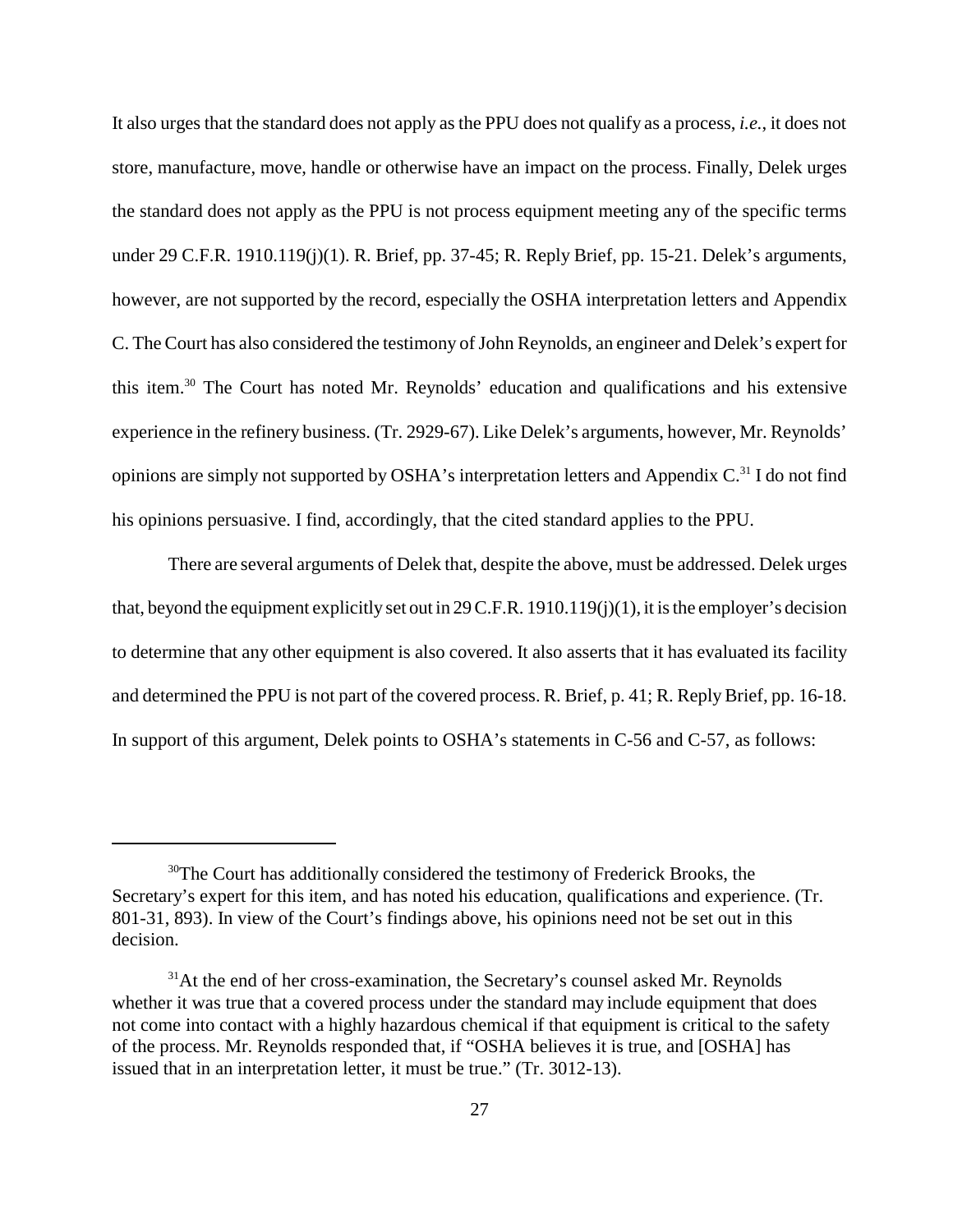However, if an employer deems additional equipment to be critical to a particular process, that employer should consider that equipment to be covered by [paragraph (i)(1)] and treat it accordingly.<sup>32</sup>

 that regard. (Tr. 2087, 2124). In any case, I have already noted the testimony of four Delek managers, including Mr. Simmons, indicating that they considered the PPU critical to the safety of the process. Delek also points to certain testimony of Mr. Simmons. Mr. Simmons, however, stated only that he did not consider the PPU process equipment. He did not state he had made any evaluation in (Tr. 1239-40, 1354-56, 1359, 2359-60, 3067-68). Delek's argument is rejected.

Delek next notes the testimony of Mr. Baldwin indicating that he believed the air conditioner in the control room also provided positive pressure and did the same job the PPU did. R. Brief, pp. 52-53. Mr. Baldwin did, in fact, testify to that effect. (Tr. 1283-85, 1299). As noted *supra*, the record shows the air conditioner cycled on and off, unlike the PPU. The record also shows the air conditioner frequently did not operate properly and had to be repaired at least ten times between 2005 and 2008. (Tr. 383, 414-415, 1300-01; R-N). Finally, Mr. Juarez testified that, to keep the control room safe, the PPU had to be on continuously to keep any fumes or hazardous vapors out. (Tr. 1259). Delek's suggestion that the air conditioner served the same purpose as the PPU is rejected.

Delek further urges that the Secretary did not prove that the FCCU's control room was a classified area, such that the unclassified electrical equipment in the room posed a hazard. R. Reply Brief, pp. 21-24. I find, however, that the testimony of Mr. Baldwin establishes that the entire FCCU, including the control room, was a Class I, Division ("Div.") 2 area.<sup>33</sup> The AAD testified that during

<sup>32</sup>*See* C-56, p. 2, and C-57, p. 5, n.4.

<sup>&</sup>lt;sup>33</sup>A Class I, Division 2 area includes a location "to which ignitable concentrations of gases or vapors might occasionally be communicated unless such communication is prevented by adequate positive-pressure ventilation from a source of clean air, and effective safeguards against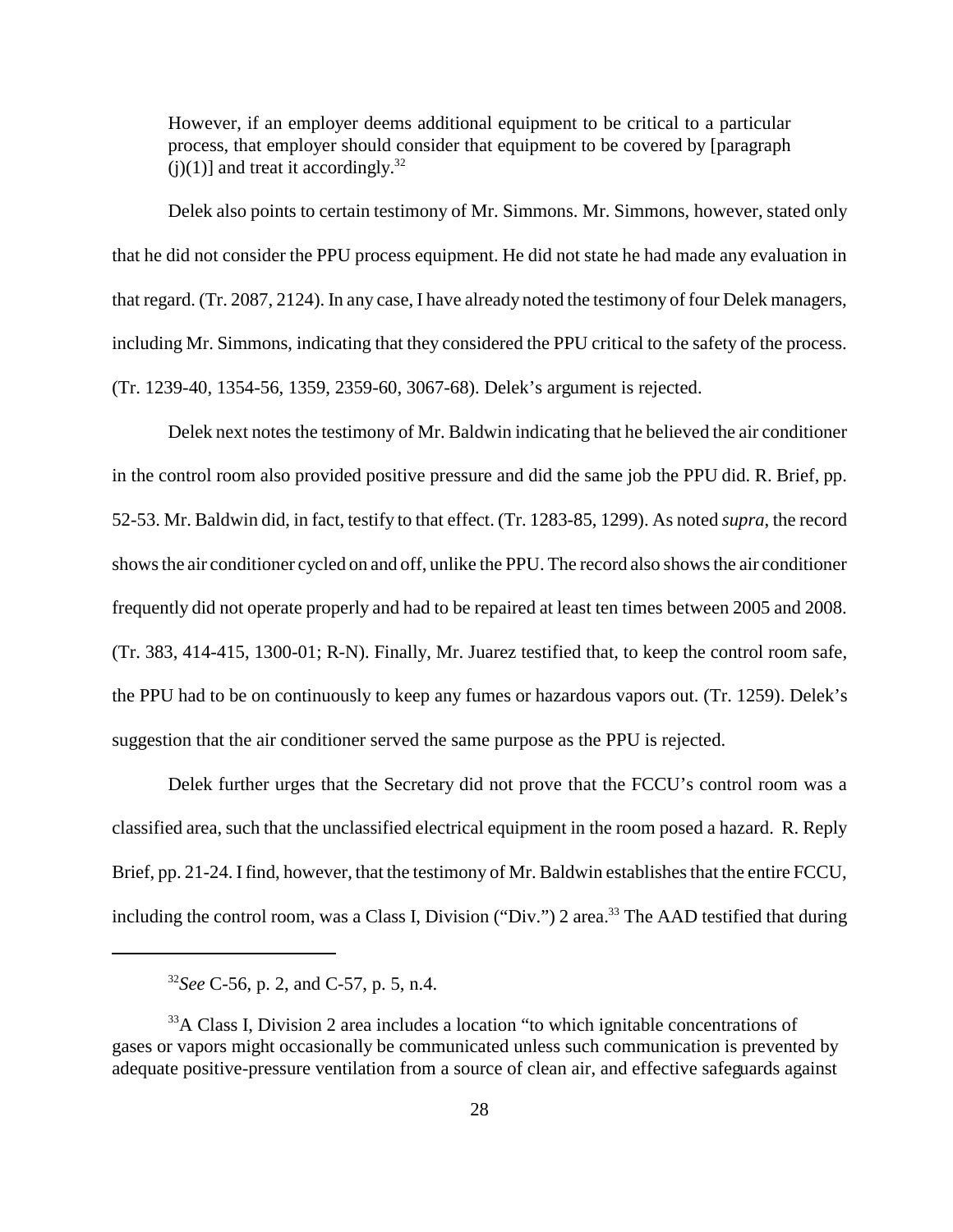both Messrs. Baldwin and Martin told him that they were aware that the control room should be the inspection, Mr. Baldwin told him the control room was a Class I, Div. 2 area. He also testified that pressurized and that the pressurization for the room was not working.<sup>34</sup> (Tr. 294-95, 315, 323). The AAD further testified that due to the control room's classification, it had to have either Class I, Div. 2 electrical equipment or a properly-operating PPU. The AAD stated that because the room had neither, an explosion could have resulted if hazardous vapors had entered the room. (Tr. 295).

 2 area. He agreed that he had told the AAD that the FCCU was a Class I, Div. 2 area. (C-28). He a Class I, Div. 2 area because of his 34 years at the facility and other professionals at the refinery At the hearing, Mr. Baldwin denied telling the AAD that the control room was a Class I, Div. stated that while he himself was not qualified to make such a determination, he knew the FCCU was informing him of the classification. He stated that the purpose of having a PPU in the FCCU's control room was to help maintain positive pressure in the room. When asked the benefit of that, he said:

Because inside control rooms, there's not Class I, Div. 2 instrumentation or whatnot. You maintain positive pressure so that you can use that instrumentation within the confines of that room. (Tr. 1239-40).

Mr. Baldwin then agreed that if the PPU was on and functional, classified electric lines were not needed. He also agreed that the PPU's purpose is to protect both the occupants and any equipment in the control room from hazardous vapors in the case of a release. (Tr. 1240). Mr. Baldwin's testimony was thus in agreement with that of the AAD. That is, the control room either had to have a properly-functioning PPU to keep hazardous vapors out or it had to have Class I, Div. 2 electrical

ventilation failure are provided." *See* 29 C.F.R. 1910.399(2)(iii).

 $34^{\circ}$ C-21 is the AAD's OSHA 1-B for this item. It contains basically the same information, but states that Mr. Baldwin told the AAD that the entire refinery was a Class I, Div. 2, area.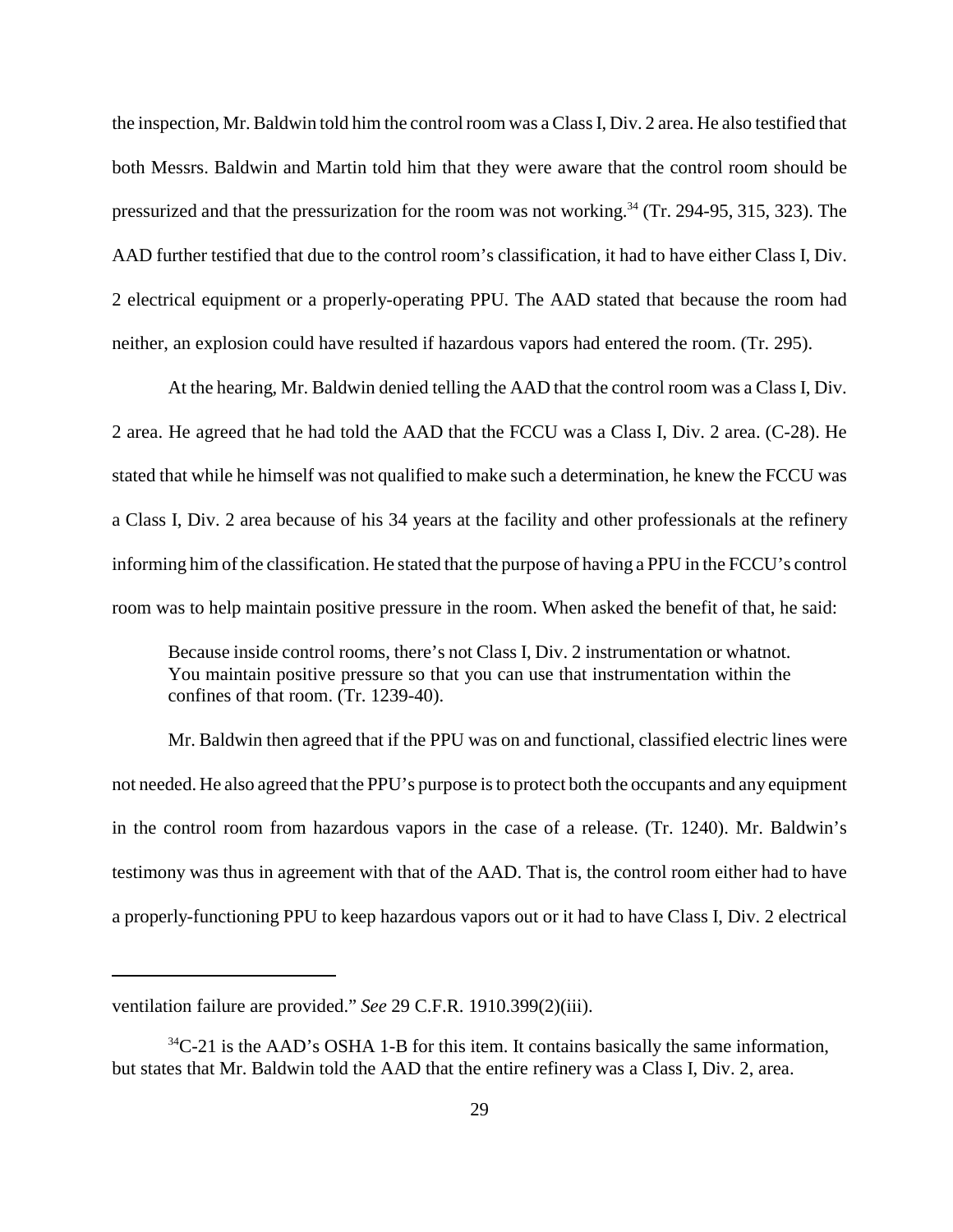Baldwin's testimony, along with the rest of the record, plainly supports a finding that the control equipment in it, so that, if hazardous vapors entered the room, there would be no ignition sources. Mr. room, like the rest of the FCCU, was a Class I, Div. 2 area. Delek's argument is rejected.

 of the condition. This item is affirmed as a serious violation, as it is clear that an explosion in the The foregoing establishes Delek violated the terms of the cited standard. It also establishes that control room operators such as Messrs. Gaddis and Todd were exposed to the cited condition. Finally, it establishes that Delek managers, including Messrs. Baldwin and Martin, had knowledge control room could result in death or serious injuries.

 item had high gravity because of the hazard of explosion. The PPU was not working properly and the The Secretary has proposed a penalty of \$6,300.00 for this item. The AAD testified that this operators kept it turned off. The condition had existed for many years, Delek managers were aware of it, and the PPU was not repaired until a year after OSHA discovered the condition. No reductions were given for good faith or size, but a reduction for history was given. (Tr. 323-24, 271-74). The Court finds the proposed penalty appropriate. A penalty of \$6,300.00 is therefore assessed.

#### *Item 9(b) – Alleged Violation of 29 C.F.R. 1910.119(l)(4)*

Item 9(b) alleges a violation of 29 C.F.R. 1910.119(l)(4), which provides as follows:

 If a change covered by this paragraph results in a change in the process safety information required by paragraph (d) of this section, such information shall be updated accordingly.

 This item alleges that Delek did not ensure that a MOC was documented and on file when steam lances were applied to identified "hot spots" on the exterior of processing equipment in the FCCU. The cited equipment is the regenerator, which is one of the main vessels in the FCCU. It is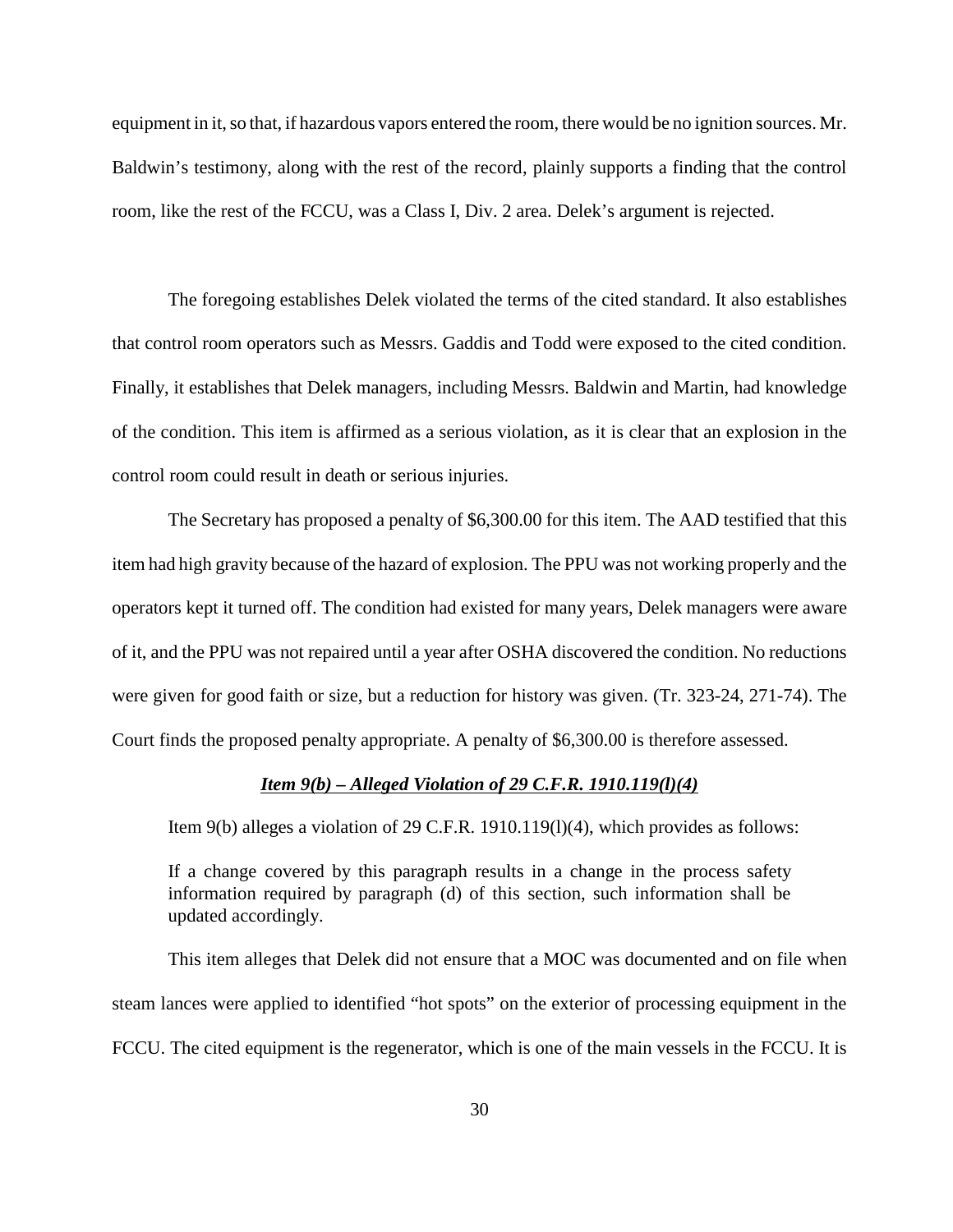crack and otherwise deteriorate over time. The regenerator's manway is an area that is regularly detected in early 2008 during a routine infrared inspection by All Tech. All Tech is the contractor about 2 feet by 1 foot.<sup>36</sup> After it was detected, a steam lance was used to cool the hot spot. The steam the steam continuously leaving it would cool the spot. The steam lance was used on the hot spot until about 50 feet high and 20 feet wide, and another vessel, the reactor, sits on top of it. The regenerator's shell is made of carbon steel. Inside the shell is a 4-inch liner of gunite, a cement material, called the refractory. The refractory's purpose is to protect the shell from the heat and the erosive effect of the process that takes place in the vessel.<sup>35</sup> This erosion affects the refractory, however, causing it to thin, monitored for hot spots due to the refractory's tendency to thin there. The subject hot spot was Delek uses to make such inspections. The hot spot was just above the regenerator's manway. It was lance was a 6 to 8-foot pipe that was connected to a steam hose. The hose was connected to a steam header, which provided steam from the refinery's boiler system. The pipe had holes in the end of it, and it was welded to legs that were set up at the manway. The pipe was directed at the hot spot so that the 2009 turnaround, when the refractory was repaired.<sup>37</sup> (Tr. 171-72, 181-88, 213-14, 222, 233-36, 325-27, 421-23, 429-32, 1365-67, 1370-74, 1383, 1394-95, 2144-45, 2147-50; C-34, pp. 2-3).

The AAD became aware of the hot spot while he was inspecting the FCCU on February 28, 2008 when he noticed steam on the regenerator during his initial walk around the facility. He

<sup>&</sup>lt;sup>35</sup>The regenerator's interior temperature is  $1220^\circ$  to  $1280^\circ$  F. (Tr. 182-84, 219-21, 2223).

 Simmons indicated it was about 14 inches by 8 inches. (Tr. 234, 1394-95, 2147). <sup>36</sup>Messrs. Gaddis and Juarez testified the hot spot was about 2 feet by 1 foot, while Mr.

 $37$ This same area had a similar hot spot from early February to mid-August of 2005. A steam lance was applied to the hot spot, until the refractory was repaired sometime after mid-August when a turnaround took place. The record indicates that the refractory is inspected and repaired at every turnaround. (Tr. 1374-75, 1387-92, 1407-08; C-34, p. 3).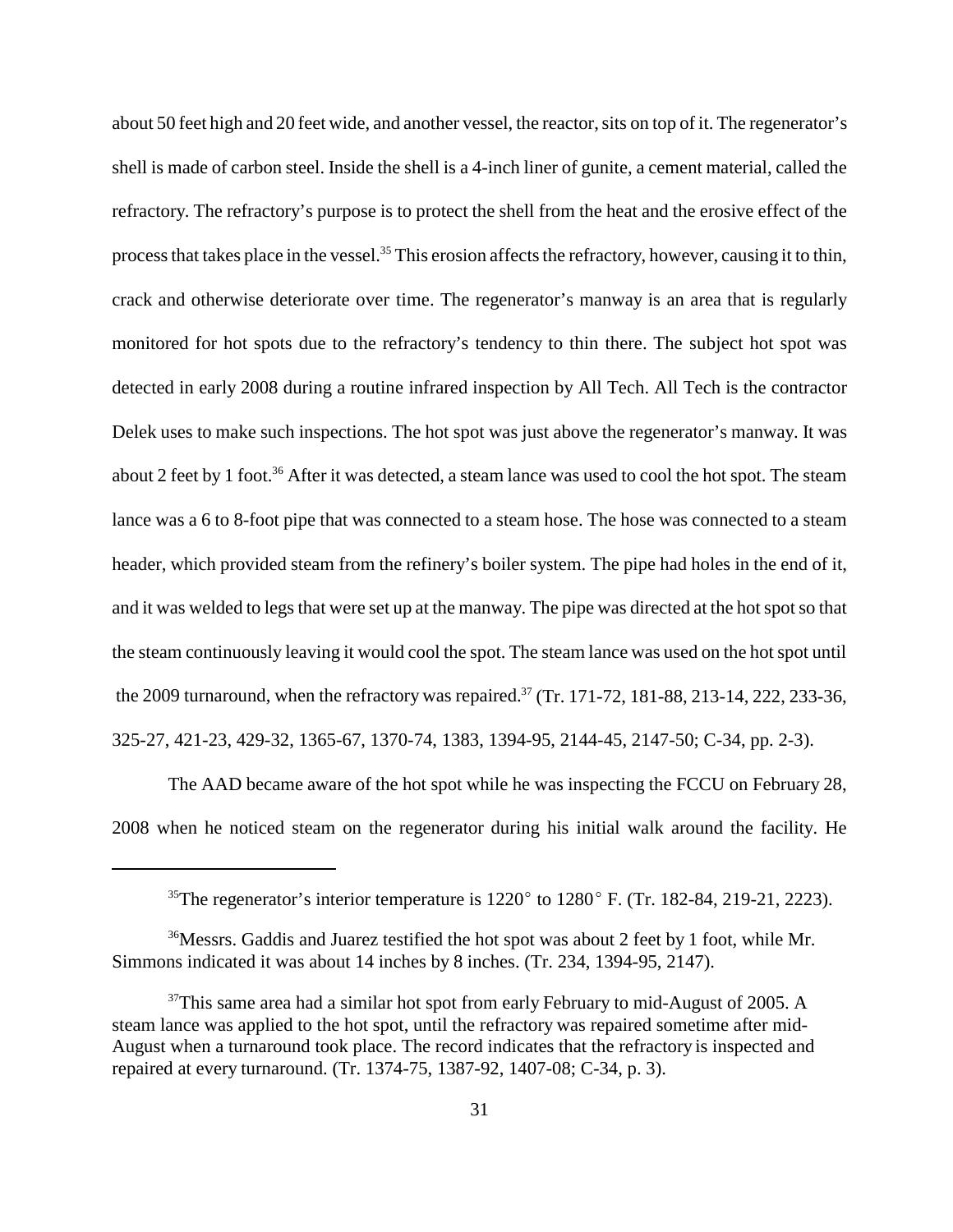concluded the steam lance was a change in operation that required an MOC procedure, especially since the vessel would require more frequent inspections due to the hot spot. He believed that if the heat continued on the vessel wall, the metal's composition would change and the wall could become brittle and rupture. He also believed that there would be a problem keeping the hot spot cool if the boiler supplying the steam went down for some reason. The AAD learned that there were no written procedures in regard to using the steam lance on the hot spot. (Tr. 325-32, 592).

 ("Aptech"), a consulting company it contracts with as needed, evaluate the regenerator and prepare to a hot spot on the exterior of a vessel wall to keep the temperature below about  $600^{\circ}$  F. It also (802º F) and assuming the hot spot in 2005 had not been cooled and had had a "steady state Because of the AAD's concern about the hot spot, Delek had Aptech Engineering Services a report. The report, C-34, dated June 2, 2008, states it is a common industry practice to apply steam states that, upon considering the maximum allowable temperature for the regenerator's exterior wall temperature" of 850º F, there was "substantial remaining life" in that area. According to the report, if no steam was applied to the subject hot spot and the spot ran at  $900^\circ$  F, the vessel had a minimum of 12,248 hours (about a year and a half) before it should be shut down for inspection and maintenance. And, if the hot spot was cooled continuously with steam and kept below  $650^{\circ}$  F, then it had "essentially infinite life" and operation in that mode was safe. (Tr. 1368-69, 1494-96, 1525-28; C-34, pp. 2-4).

 agree. As the Secretary points out, the PSM standard applies to a process involving a flammable Delek contends the Secretary has not shown that the PSM standard applies to the regenerator as it does not process a flammable liquid or gas in a quantity of 10,000 pounds or more. I do not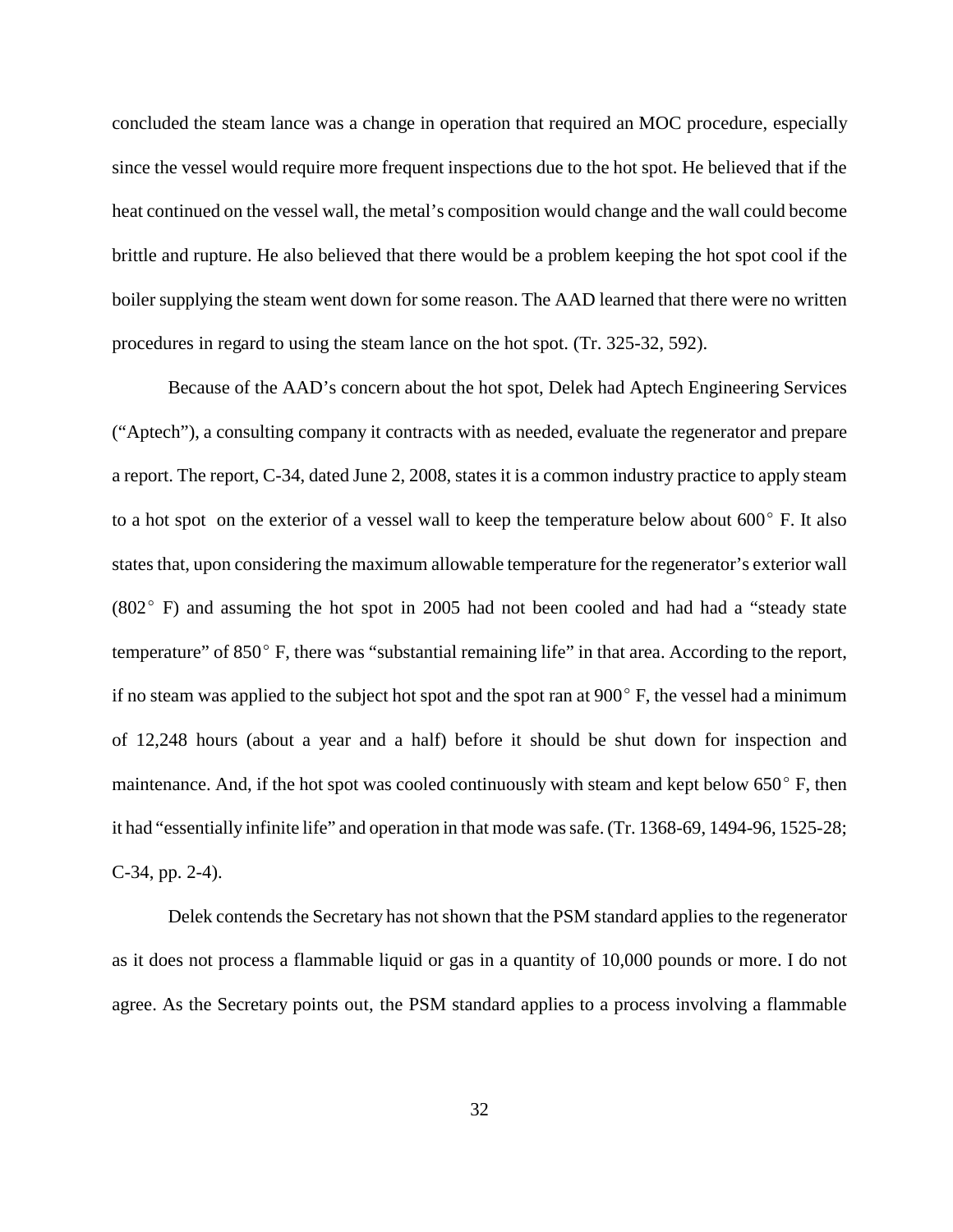liquid or gas on site in one location in a quantity of 10,000 pounds or more. *See* 29 C.F.R. 1910.119(a)(1)(ii). S. Brief, p. 9. Further, 29 C.F.R. 1910.119(b) defines "process" as follows:

 [A]ny activity involving a highly hazardous chemical including any use, storage, of these activities. For purposes of this definition, any group of vessels which are interconnected and separate vessels which are located such that a highly hazardous manufacturing, handling, or the on-site movement of such chemicals, or combination chemical could be involved in a potential release shall be considered a single process.

 being in the reactor at any one time. *See* C-24, p. 767. The process starts by gas oil and catalyst then goes into the regenerator. The regenerator uses heat and air to separate any remaining carbon The FCCU's process contains 397,500 pounds of flammable mixtures, with 7,500 of that total entering the reactor. There, the gas oil is "cracked" into smaller hydrocarbons. The resulting vapors go to the fractionator, another vessel in the FCCU. After further processing, the vapors ultimately become gasoline. At the bottom of the reactor, the catalyst is stripped of hydrocarbons. The catalyst from the catalyst. After regeneration, the catalyst is reused. (Tr. 171-72, 1865-67, 2142-46, 2695-97).

Delek's contention is premised on its claim that the reactor/regenerator is separate from the rest of the FCCU. It also notes that only 7,500 pounds of gas oil are in the reactor at any one time and that the only materials in the regenerator are spent catalyst, air, and trace amounts of hydrocarbons. R. Brief, pp. 60-62. Delek, however, overlooks the testimony of its own expert, John Arendt, an engineer with extensive experience in process safety, risk analysis and the PSM standard. Much of his experience has involved refineries. (Tr. 2574-87, 2683-84). Mr. Arendt testified that the reactor and the regenerator are connected and that the reactor is connected to "a lot of the components in the FCCU." He also testified that "[v]essels that are interconnected that contain a threshold quantity of the hazardous material would be considered to be a part of the boundary of the process." (Tr. 2693). Finally, Mr. Arendt testified that the regenerator is "process equipment, as it operates in the process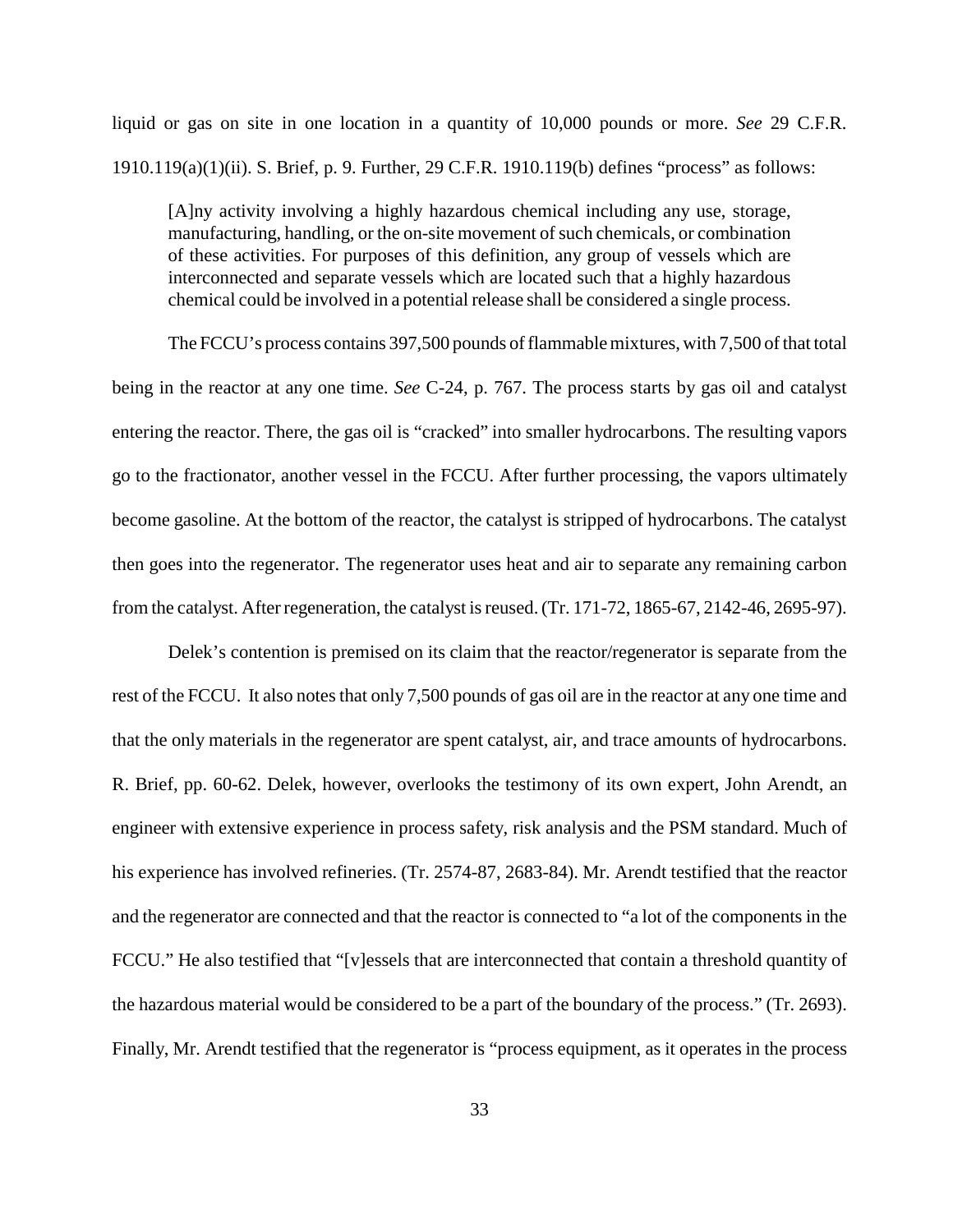of the unit." (Tr. 2732, 2758-59). Based on the evidence of record and the definition of "process," set out *supra*, I find that the PSM standard applies to the regenerator. Delek's contention is rejected.

Delek next contends that the Secretary has not shown that the "change" here was one within the meaning of 29 C.F.R. 1910.119(1)(1). R. Brief, pp. 62-66. That provision states that:

The employer shall establish and implement written procedures to manage changes (except for "replacements in kind") to process chemicals, technology, equipment, and procedures; and, changes to facilities that affect a covered process.

Messrs. Arendt, Gaddis, Juarez and Simmons all testified as to their belief that using the steam lance was not a change to the regenerator's process chemicals, technology, equipment or procedures. (Tr. 237, 1443, 2152-55, 2701-09). This belief was based on the fact that there were no changes to the internal process in the regenerator. The chemicals and technology were the same, as were the procedures and equipment. The Secretary, however, contends there were changes to the regenerator's technology, equipment and procedures. She notes that due to the refractory's condition, the exterior vessel wall was a higher temperature than normal.<sup>38</sup> She also notes that the steam lance was used to do what the regenerator was designed to do, *i.e.*, to keep the vessel's exterior at an acceptable temperature. Messrs. Arendt, Gaddis, Juarez and Simmons all agreed this was so. (Tr. 186-87, 1442, 1557-58, 2154, 2329-30, 2750-51). The Secretaryfurther notes the exterior of the vessel was changed due to the hot spot. Messrs. Arendt, Juarez and Simmons all testified that increased heat could cause the metal to change color. (Tr. 1553-55, 2322, 2749). Mr. Juarez indicated that had actually occurred and that the hot spot area was darker in color. (Tr. 1553-55). Messrs. Arendt, Gaddis, Juarez and Todd all agreed that, with time, excessive heat in the hot spot area could cause the metal to deteriorate

 $38$ The normal temperature of the vessel's wall is about  $350^\circ$  F. The hot spot's temperature rose to 850° F in 2005; with a steam lance, it was kept to about 600° F. (Tr. 1387; C-34, pp. 2-3).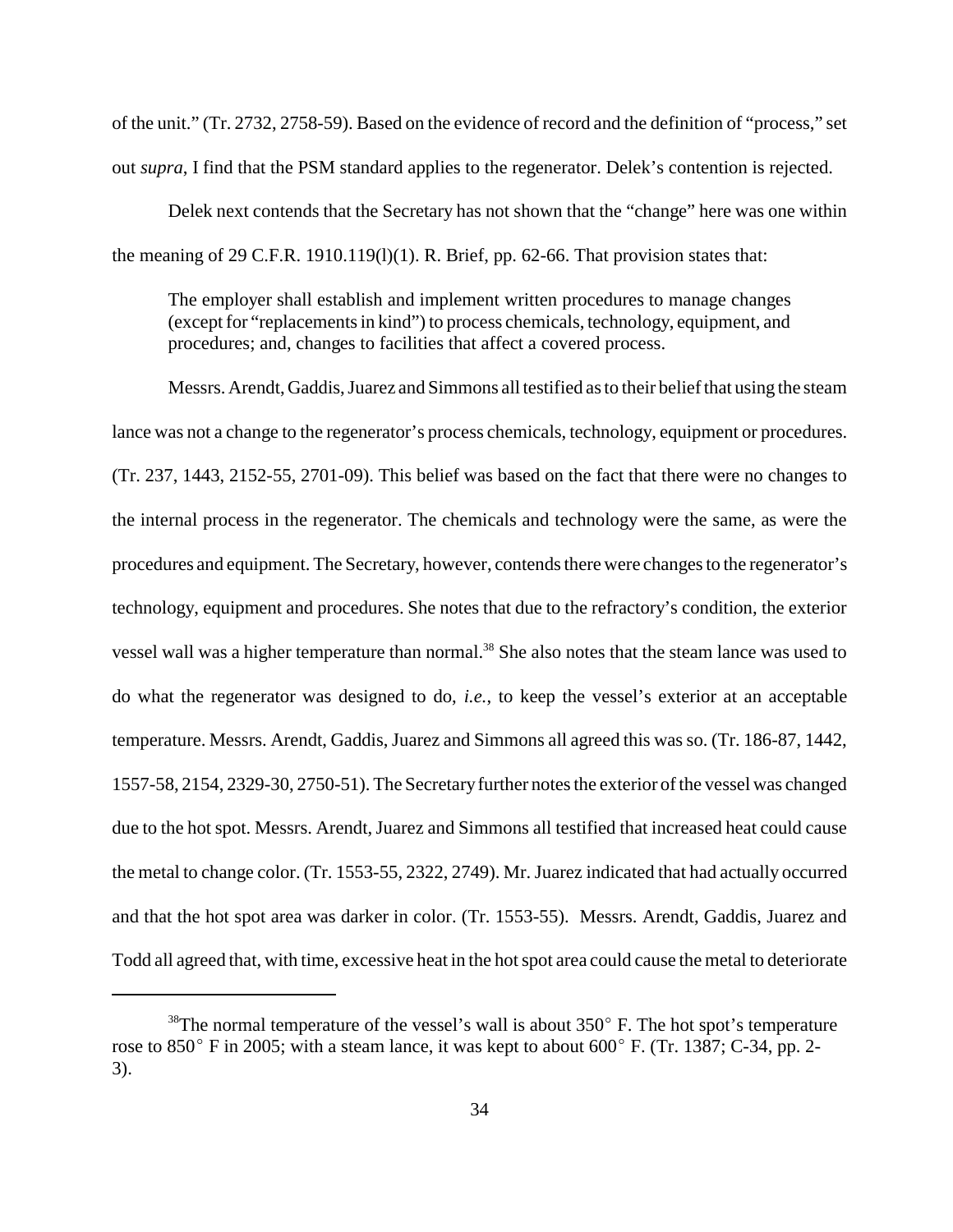and make the regenerator unsafe to run. (Tr. 234-35, 423, 1483-41, 2756-57). Finally, the Secretary notes that the hot spot had resulted in a change to the procedures for the regenerator. The record shows that once the steam lance was in use, All Tech inspected the hot spot area much more often. (Tr. 185, 1376-77, 1385, 1418-19, 1429-30, 2151-52, 2321-22). S. Brief, pp. 49-51.

The Secretary further contends that the steam lance was a change that required the PSI for the regenerator to be updated.<sup>39</sup> S. Brief, p. 51. She notes that paragraph (d)(2)(i) of the standard requires information concerning the technology of the process to include, *inter alia*, the following:

 (E) An evaluation of the consequences of deviations, including those affecting the (D) Safe upper and lower limits for such items as temperatures, pressures, flows or compositions; and, safety and health of employees.

was 802° F. It also shows the hot spot's temperature in 2005 was 850° F for an unspecified period. Aptech performed a remaining life evaluation, by using  $850^{\circ}$  F as the steady state temperature for the entire time the hot spot existed in 2005. Aptech also assumed 900° F as the "worst case operating condition" for the remaining period of operation, presumablyuntil the next shutdown. Aptech's report concluded the regenerator could run safely at 900º F for a minimum of 12,248 hours (about a year 900° F temperature in C-34 was a presumption, as there was no analysis and conclusion that the vessel would not exceed 900º F. He also agreed that in a worst-case scenario, if a high enough The Aptech report, C-34, shows that the maximum allowable temperature of the vessel's wall and a half) before it should be shut down for inspection and maintenance. Mr. Arendt testified he had relied on the information in C-34 in reaching some of his opinions in this matter.<sup>40</sup> He agreed that the

 $39$  Delek disagrees with this contention. R. Brief, pp. 66-67.

 $40$ Mr. Arendt did not rely on C-34 to conclude that no change within the meaning of the standard had occurred. (Tr. 2735).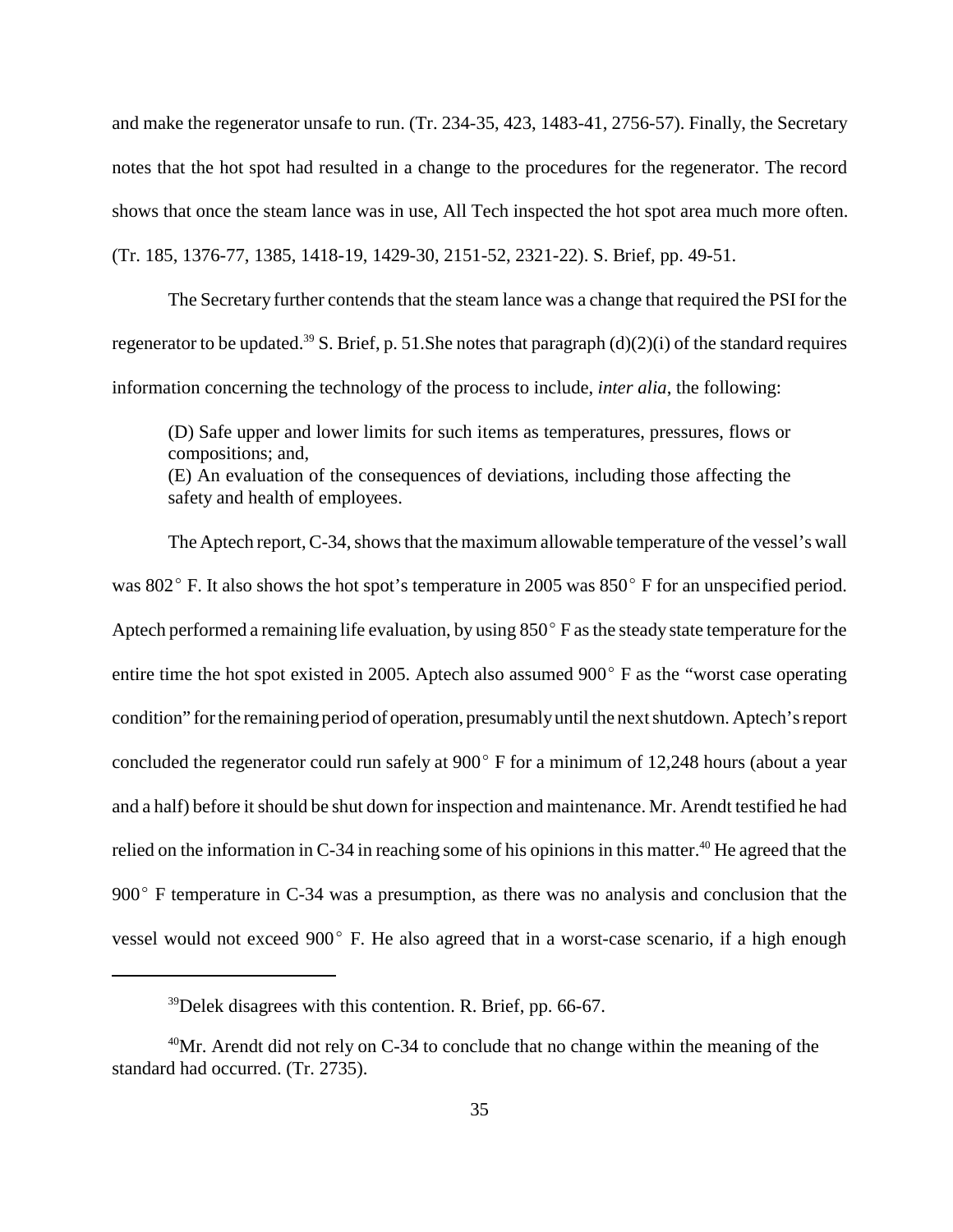would go up into the air and dissipate, except for the hot catalyst, although he noted that the temperature was maintained for a sufficient period, the vessel could degrade and fail and the materials inside could be released. These would include hot spent catalyst, hot air, water vapor, carbon monoxide, carbon dioxide and trace amounts of hydrocarbons. Mr. Arendt stated that all the materials hydrocarbons could cause a fire. As to the hot catalyst, he said that "[y]ou wouldn't want to come into contact with items that were, you know, a thousand degrees." (Tr. 2756-58).

 qualifications and experience in the PSM standard. My reading of the standard, however, together Based on the foregoing, I find that the Secretary has shown that Delek was required to have an MOC procedure documented and on file as to the use of the steam lance. I have considered the testimony of Delek's witnesses, especially Mr. Arendt, that the changes in this case were not changes to the process chemicals, technology, equipment or procedures. I have also considered Mr. Arendt's with the evidence in this case, persuades me the Secretary's interpretation of the standard is correct. I further find that Delek was required to update the PSI for the regenerator due to the use of the steam lance, in view of paragraphs (d)(2)(i)(D) and (E), set out above. I have noted the Aptech report and its conclusion the regenerator could have run safely for some time with the hot spot's temperature at 900º F. However, Mr. Arendt agreed there was no analysis in C-34 to show the hot spot would not have exceeded that temperature. Also, Delek did not have C-34 before use of the steam lance on the hot spot began and had no real basis for concluding its use was safe. And, without further evidence to support the claims in C-34, I am simply unwilling to accept those claims at face value.

 makes this claim, as does Mr. Arendt. (Tr. 2709-11; C-34, p. 2; R-D, p. 5). Mr. Arendt, however, I have noted the testimony of Delek employees that steam lance use is routine in the industry and is considered a safe work practice. (Tr. 235-37, 436-37, 1429, 2155-60). The Aptech report also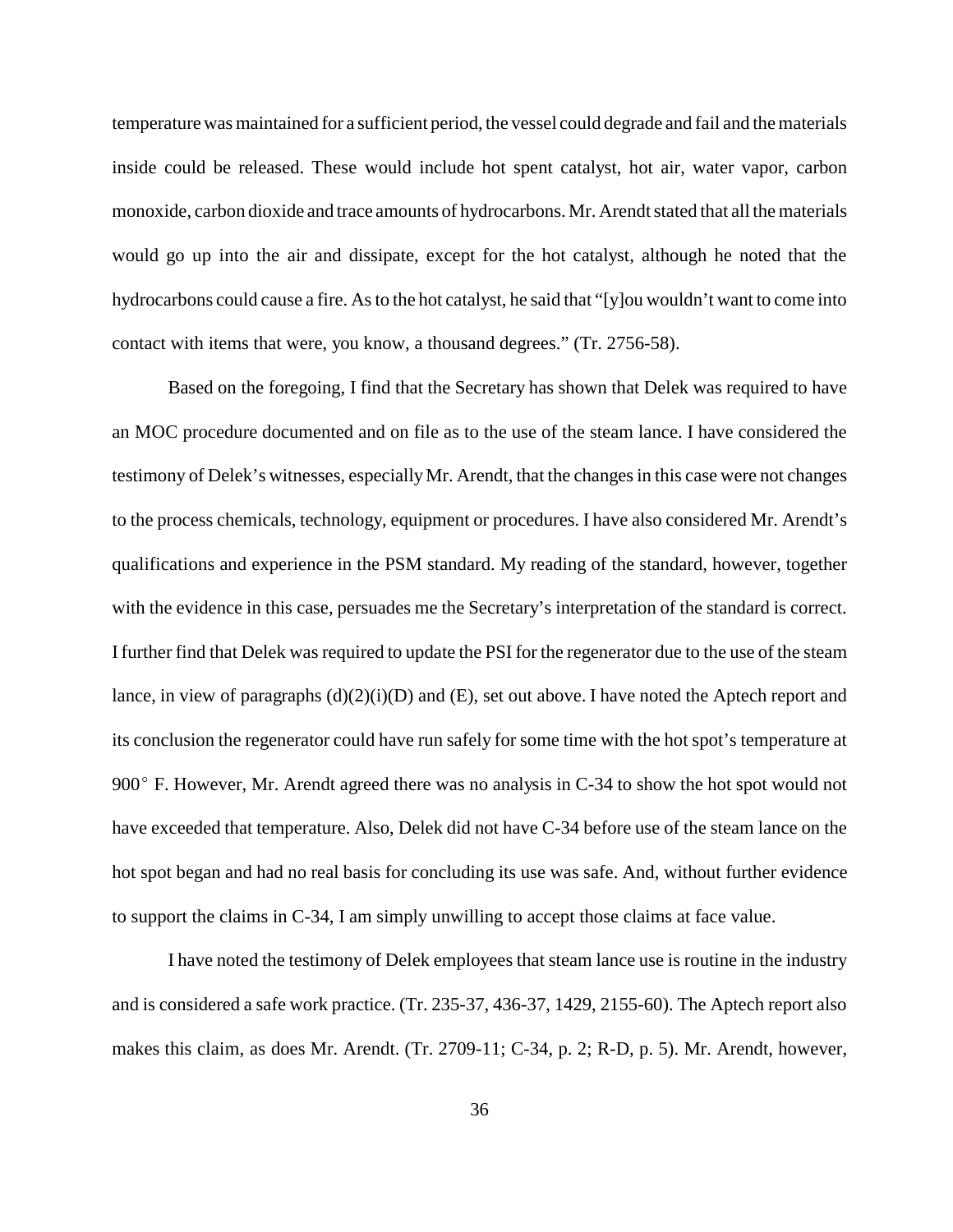steam lance here was a safe work practice such that an MOC was not required. He agreed that the that, while the term does appear in paragraph (f), neither paragraph states that use of a "safe work essentially admitted that there was no support in the PSM standard for his opinion that the use of the term "safe work practice" does not appear anywhere in paragraph (l) of the standard. He also agreed practice" provides an exemption from the MOC requirements. (Tr. 2730-31).

 hour daily shifts. FCCU employees make rounds on their shifts. These include going up on the The Secretary has also shown employee exposure to the cited condition. Sixteen employees work in the FCCU, which operates 365 days a year. There are four employees on each of the two 12 regenerator's walkwaythat is at the manwaylevel. Supervisors and maintenance employees also enter the FCCU as needed. (Tr. 169-70, 420-21, 460-61, 1392-93, 1406, 1415-20, 1429, 1548).

Finally, the Secretary has shown that Delek had knowledge of the cited condition. Inspection Supervisor Juarez was aware of the hot spot in 2005. He was also aware of its recurrence in early 2008. He testified that after meetings with supervisors were held, maintenance workers fabricated the lance and set it up at the regenerator's manway. (Tr. 184, 1383, 1387-92, 1408, 1415-20, 1429).

go up on the regenerator's walkway that is at the manway level.<sup>41</sup> The finding of a serious violation In light of the evidence of record, the alleged violation is affirmed. It is affirmed as serious due to the testimony of Mr. Arendt, *supra*, as to what the consequences of a failure of the regenerator wall could be. (Tr. 2756-58). Specifically, a fire on the regenerator or hot catalyst being released could cause serious injury or death. This is particularly true since, as set out above, FCCU employees is supported by evidence that the reactor has caught fire before. (Tr. 188). The reactor sits on top of

<sup>&</sup>lt;sup>41</sup>As the Secretary notes, besides inspecting the regenerator from the walkway, FCCU employees must also go up on the regenerator to manually shut the valve that "blocks in" the vessel. To do so, they must go past the hot spot. (Tr. 1759-60, 1763-64). S. Brief, p. 53.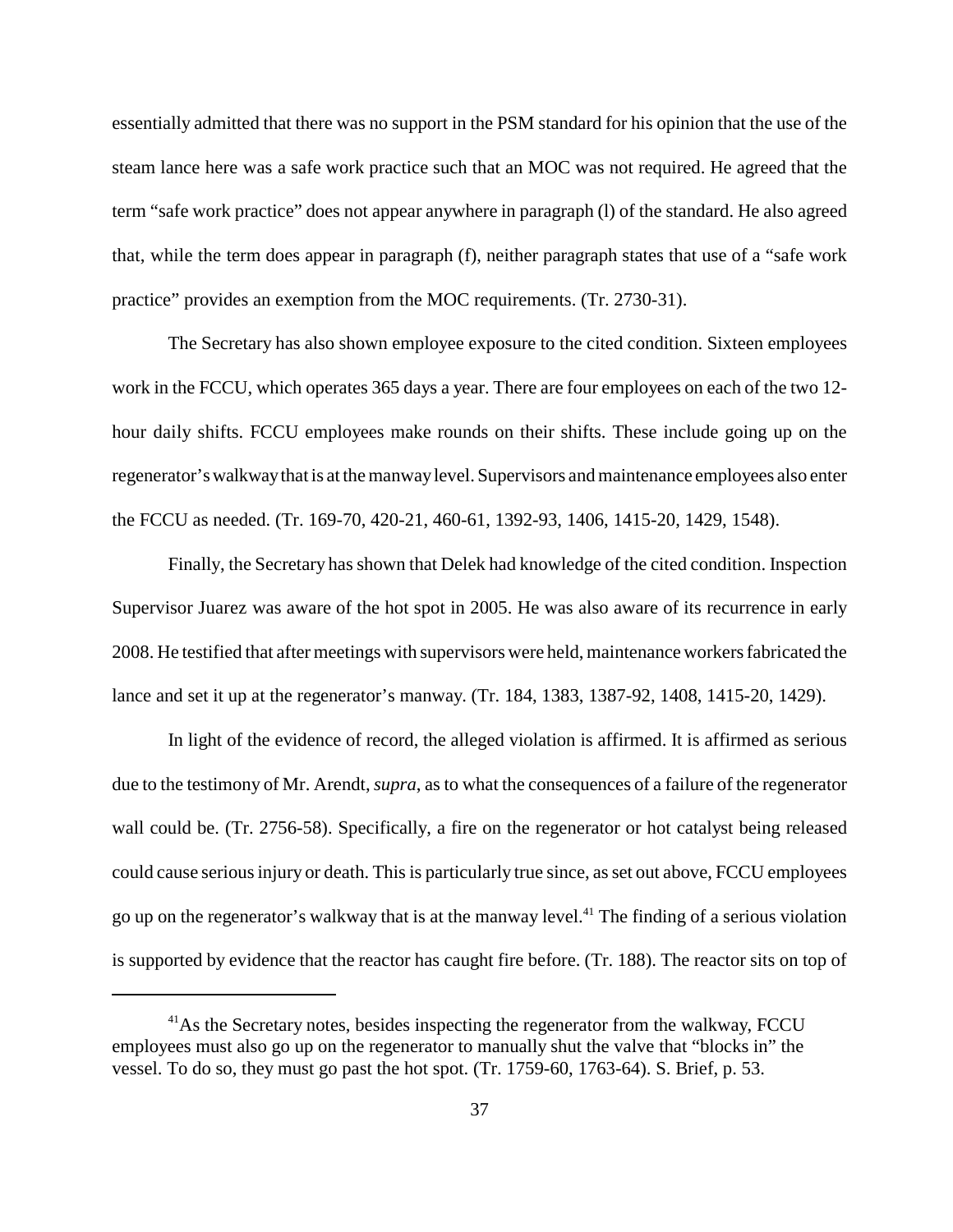system has failed on several occasions and that there has been an explosion in one of the facility's the regenerator and is connected to it. A fire on the reactor could affect not only the reactor itself but also the regenerator. The finding of a serious violation is also supported by evidence that the boiler boilers. (Tr. 183, 1255). If the boiler system failed, the steam lance would also fail.

 The penalty proposed for this item is \$6,300.00. The AAD testified this item was a serious hazard. There were changes to the vessel's operation and no written procedures to indicate, for example, how often the lance should be inspected, how long it was to be used, and what to do if the boiler system supplying the steam failed. (Tr. 329-32). OSHA gave a reduction in the penalty for history, but no reductions were given for good faith or size. (Tr. 271-74, 331-32). The Court finds the proposed penalty appropriate. That penalty is assessed.

# *Item 12 – Alleged Violation of 29 C.F.R. 1910.119(o)(4)*

Item 12 alleges a violation of 29 C.F.R. 1910.119(o)(4), which provides that:

The employer shall promptly determine and document an appropriate response to each of the findings of the compliance audit, and document that deficiencies have been corrected.

The citation alleges as follows:

The employer did not ensure that an appropriate response to each of the findings of the compliance audit required by 29 CFR 1910.119(o)(1), has been determined and documented and does not document that the deficiencies have been corrected. The violation was observed on or about February 29, 2008, at 1702 Commerce St., Tyler, Texas where the employer did not determine and document an appropriate response to each finding from the 2005 PSM audit.

Employers are required to "certify that they have evaluated compliance with the provisions of

this section to verify that the procedures and practices developed under the standard are adequate and

are being followed." 29 C.F.R. 1910.119(o)(1). Employers must develop a report of the audit findings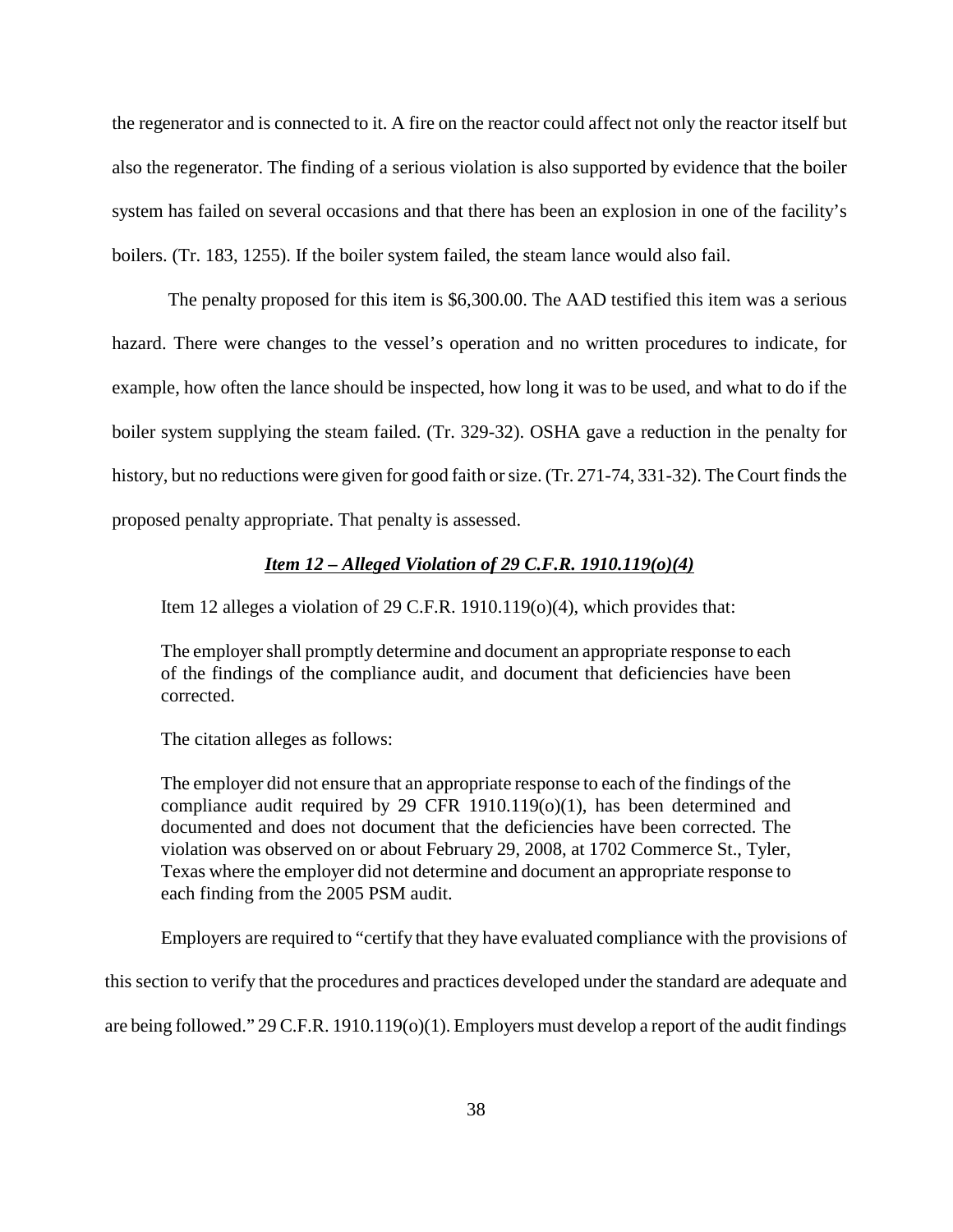2001, respectively. The AAD noted that C-38 showed numerous deficiencies that had not been addressed or corrected.<sup>42</sup> He noted the same problem with C-39, and he observed that some of the and must retain the two most recent audit reports. 29 C.F.R. 1910.119(o)(4)-(5). Upon OSHA's request, Ms. Tarpley gave the AAD C-38 and C-39, the refinery's audit reports for 2004/2005 and deficiencies in C-39 had been carried over to C-38. When he asked Ms. Tarpleyabout what corrections or responses to deficiencies had been made to the 2001 and 2004/2005 PSM audits, she was unable to provide him with anything. She told him that she could not give him what she did not have. (Tr. 333-57; R-R).

 in C-38, that she discussed with management her inability to find any documents showing the Ms. Tarpley testified she was unaware of the audit reports until February or March of 2008. She found them in hard copy and electronic format at the time of the OSHA inspection. She also testified she could not find any documentation for the closure of the items in the audits, despite the fact that she conducted a thorough search for about two weeks. She said there were about 50 deficiencies corrections for C-38, and that she was told to get the information that was required. R-R, dated August 29, 2008, is her report showing responses for the C-38 items. (Tr. 785-87, 2835, 2838-40, 2899-2902).

The Secretarycontends there are 14 items contained in R-R that, based on the testimony of Ms. Tarpley about her investigating these items in 2008, were not corrected as of February 29, 2008. The Secretary lists these items on pages 57-59 in her brief. The items are summarized as follows:

Item 2, p. 1 – Info. concerning safe lower limits was reportedly not provided for Crude/Vac Unit or DHT Unit. Ms. Tarpley testified she learned the safe upper and lower limits were available and evidently had been since before Delek bought refinery. Accordingly, the Court finds that no deficiency existed with regard to this item. Item 2 is not a violation of the standard. (Tr. 2847-48).

<sup>42</sup>*See* C-37, OSHA 1-B. (Tr. 642-45; C-37).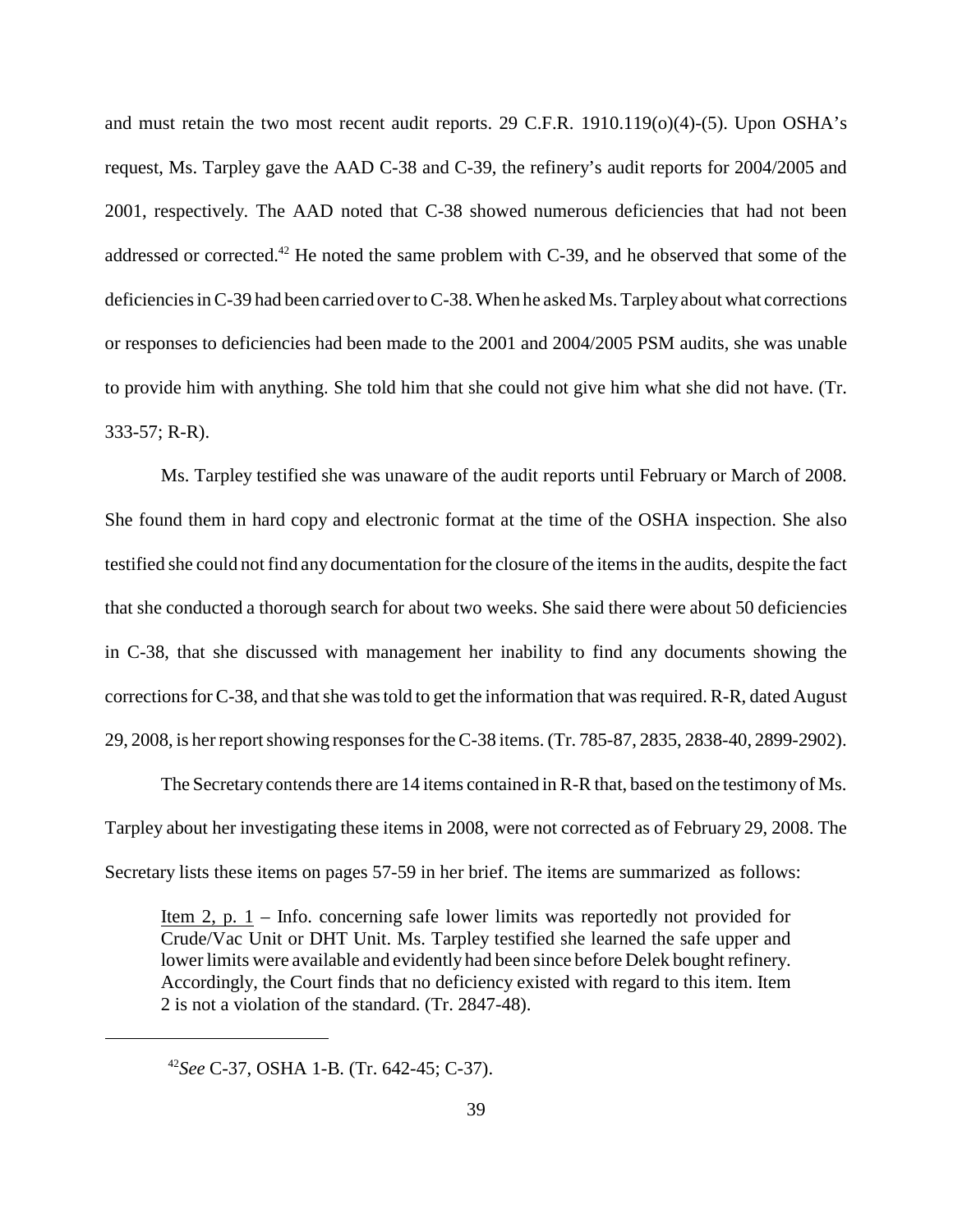Item 4, p. 1 – Info. was not available for flare systems protecting units. Ms. Tarpley testified that a flare study for the flare systems began in 2006 and was completed at the end of 2008. (Tr. 2845-46, 2905-09).

Item  $5$ , p.  $1$  – Some of the process technology info. requiring updating had reportedly not been revised and needed to be updated. Ms. Tarpley testified that in response to this item, the information was reviewed, found to be complete, and not in need of updating. Accordingly, the Court finds that no deficiency existed with regard to this item. Item 5 is not a violation of the standard. (Tr. 2848-50).

<u>Item 6, p. 1</u> – There was no electrical classification info. for the DHT Unit and the electrical classification drawings for the Crude Vacuum Unit were not updated or reviewed since 1979. New drawings for the entire refinery were done as of March 4, 2010, but they had not been done as of February 29, 2008. (Tr. 2843-45, 2905-09).

<u>Item 7, p. 2</u> – No study for flare systems. Ms. Tarpley testified that a flare study was begun in 2006 and completed in late 2008. (Tr. 2845-46, 2905-09).

Item 10, p. 2 – Not all areas of the [PHA] recommendations have been implemented, further review is necessary. Ms. Tarpley testified that the PHA tracker was created in February 2008. (Tr. 2851-52).

 a log, but is not advised of all injuries/illnesses by La Gloria supervisors. A system that a PSM Coordinator has been maintaining a log since January 2008 and now there Item 36, p. 7 – "Contract Employee injury/illness log. The PSM Coordinator maintains should be implemented to catch all required reporting incidents." Ms. Tarpley testified is a system to ensure injuries/illnesses reported. (Tr. 2863-64).

Item 38, p. 7 – Some contractors perform audits of their personnel, while some do not. Ms. Tarpley testified that the self-audit requirement did not start until 2008. (Tr. 2866).

 area, but additional work should be done. Ms. Tarpley testified a Positive Material Item 43, p. 8 – Maintenance materials and spare parts. Some work has been done in this Identification ("PMI") machine was purchased in 2008. (Tr. 2872-73, 2905-09).

Item 45, p. 9 – "Incident investigation.... There is a recommendation backlog that we are still working on. Because of that this item will be listed as deficient." Ms. Tarpley testified that process changed in 2008 to track incident investigations. (Tr. 2875-76).

Item 46, p. 9 – "Incident investigation....System is currently being modified." Ms. Tarpley testified that while incident reports were being reviewed with affected personnel, there was no report sign-off requirement to show this had occurred. She also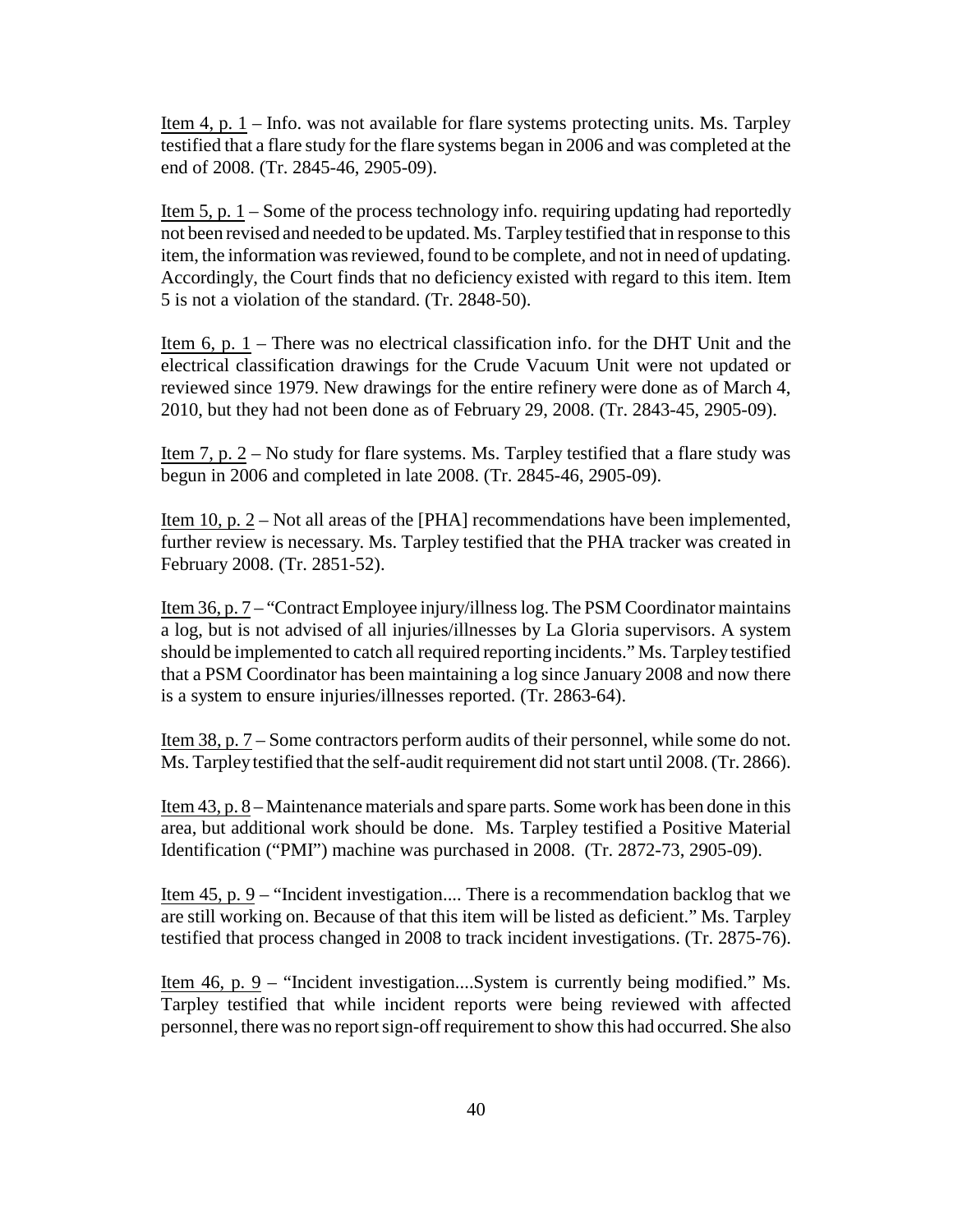testified the system was updated in 2008 to enhance incident report formatting and that other improvements are still being worked on. (Tr. 2876-79, 2905-09).

Item 47, p. 9 – "Documentation of response for compliance audit findings.... For this audit, the deficiencies will be brought to the attention of upper management, ... The correction of the deficiencies will also be documented." Ms. Tarpley testified that a new compliance audit procedure was developed in 2008 to address this item. (Tr. 2879 80).

Item 48, p. 9 – "Documentation of deficiency correction.... deficiencies will be brought to the attention of upper management....correction of the deficiencies will also be documented." Ms. Tarpley testified the new procedure, developed in 2008, addresses this item. (Tr. 2879-80, 2905-09).

Item 49, p. 10 – "[E]mergency action plan should be evaluated ... and should be revised as necessary." Ms. Tarpley testified that the plan was revised in 2008. (Tr. 2881).

Items 4 and 7 both relate to the flare study, and Items 47 and 48 both relate to the documenting

 correction, as are Items 47 and 48. Based on the foregoing, I find that Delek did not determine and document an appropriate response to ten of the above audit findings before February 29, 2008.<sup>43</sup> Ms. Tarpley specifically admitted this was true as to Items 4, 6, 7, 43, 46 and 48. (Tr. 2905-09). I find this of audit deficiency corrections. Accordingly, the Court finds that Items 4 and 7 are one finding and one was also true as to the other items listed above, except Items 2 and 5. Ms. Tarpley was unaware of the audit reports until February or March of 2008. After learning of them, she searched for two weeks before determining that no documentation for the items existed. In light of her testimony, and the fact that R-R is dated August 29, 2008, it is clear the items were addressed after February 29, 2008. The Court concludes, therefore, that there were ten unresolved audit items at the time that OSHA discovered the violative condition.

<sup>&</sup>lt;sup>43</sup>Ms. Tarpley agreed that under the standard Delek was responsible for promptly determining and documenting an appropriate response to each of the compliance audit's findings. (Tr. 782).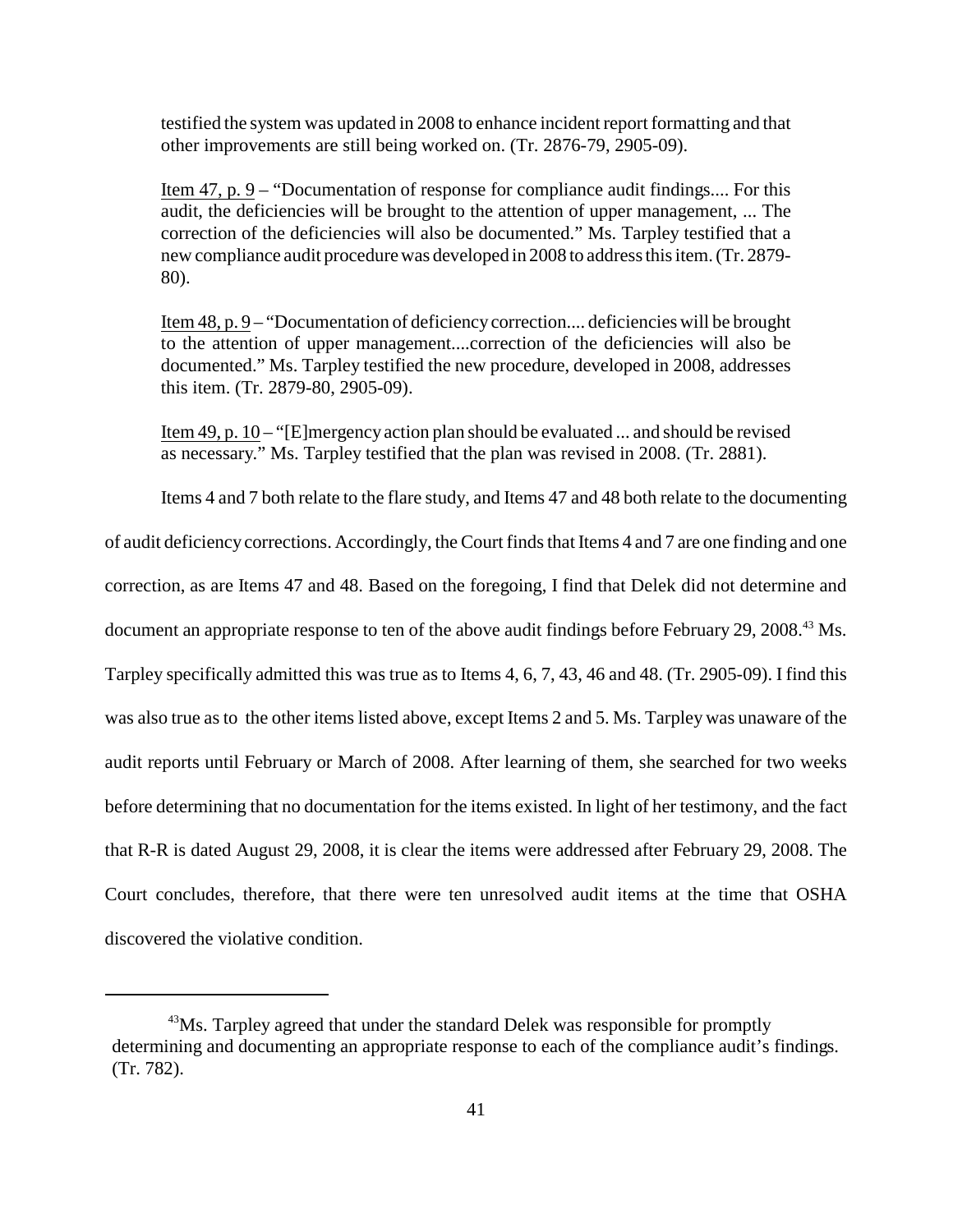reports in its possession for three years and did nothing to confirm that the audit items had been Delek claims it had no reason to believe that any La Gloria audit items were outstanding. As Delek notes, Mr. Whaley, the EHS manager, and Ms. Tarpley both testified to their understanding that La Gloria had addressed all the audit items before Delek bought the facility. (Tr. 1830, 2835-38). R. Brief, p. 76; R. Reply Brief, pp. 38-39. As the Secretarypoints out, however, Delek had C-38 and C-39 in its possession, in hard copy and in electronic format, from the time it purchased the facility. S. Brief, pp. 56, 59, 61. Further, C-38, La Gloria's audit report for 2004 /2005, shows a date of May 5, 2005. Ms. Tarpley testified this was the "print date" of the report, based on her contacting Sage Environmental, the contractor that conducted the audit. (Tr. 2836, 2902-04). In view of this date, which was after Delek purchased the refinery, it is reasonable to conclude that Delek, as the new owner, received C-38 at the time it was issued. In any case, as the Secretary points out, Delek had the 2001 and 2004/2005 addressed and corrected.44 S. Brief, p. 62; S. Reply Brief, p. 26. The Court concludes that Delek did not exercise reasonable diligence to promptlydetermine and document an appropriate response to each of the findings of the compliance audit, and document that deficiencies have been corrected.

 Delek also claims that it complied with the standard. It notes it had the previous two audit reports, as required by 29 C.F.R. 1910.119( $o(5)$ ). It also notes that the basis of this citation item was its failure to retain documentation showing the actions it had taken to address issues identified in past audits. Delek urges that paragraph 1910.119(o)(5) has no requirement to retain such documentation. It point outs that when OSHA published the proposed PSM standard, there was such a requirement in the standard. Specifically, the proposed subsection  $(o)(5)$  read as follows:

<sup>&</sup>lt;sup>44</sup>Mr. Whaley admitted that Delek, to his knowledge, did not do anything to determine and document appropriate responses to the findings in C-38. (Tr. 1832).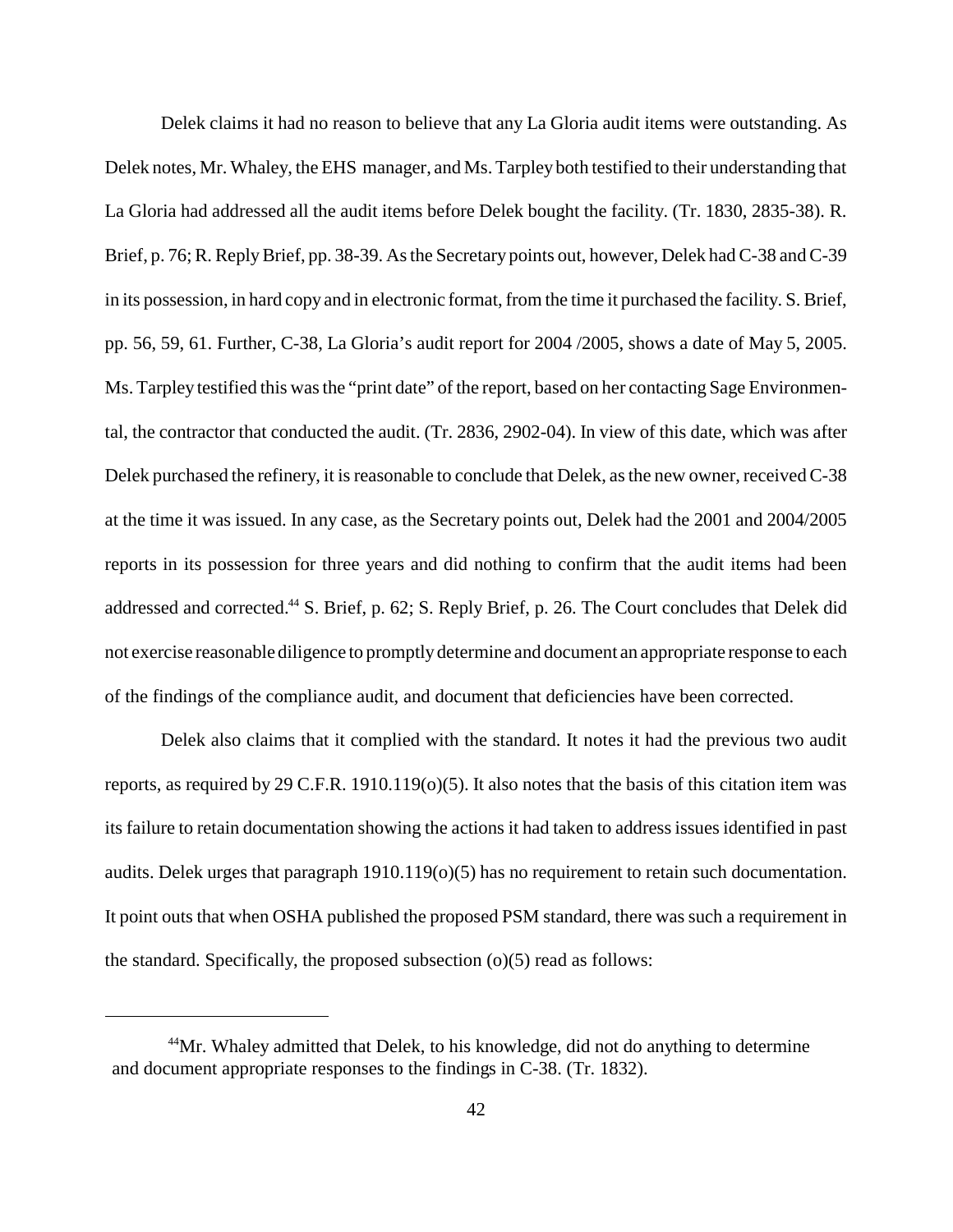Employers shall retain the two (2) most recent compliance safety audit reports, as well as the documentation described in paragraph (o)(4) of this section.

 Delek concludes that, because the requirement was contemplated in drafting but was not included in the final standard, it must be assumed that the exclusion was purposeful. Delek also notes that since the standard became final in May 1992, OSHA has issued no interpretation letters in regard to the requirement to retain the documents. R. Brief, pp. 75-76; R. Reply Brief, pp. 37-38.

 I disagree with Delek' argument. As the Secretarypoints out, the citation alleges Delek violated issue is not whether Delek failed to maintain documentation but, rather, the fact that Delek did not document in any way that the audit deficiencies had been corrected as of the violation date of February 29, 2008. Even assuming Delek had addressed some of the deficiencies before the inspection, the 29 C.F.R. 1910.119(o)(4). That subsection required Delek to promptly determine and document an appropriate response to each audit finding and to document that deficiencies had been corrected. The record clearly shows that not all of them had been corrected. (Tr. 2905- 09). I agree with the Secretary that the failure to respond to the deficiencies for almost three years was neither prompt nor reasonable under the standard. And, even the deficiencies that Delek had addressed before the inspection had not been documented. S. Reply Brief, pp. 26-27. Delek's argument is rejected.<sup>45</sup>

 Item 4 of this decision, set out *supra*, shows that 16 PHA items, some of which were high-priority The foregoing establishes all elements of the Secretary's burden other than employee exposure. I agree with the Secretary that she has met that element. Item 10 of the above audit findings states that "not all areas of the [PHA] recommendations have been implemented, further review is necessary."

<sup>&</sup>lt;sup>45</sup>Delek also argues that the PSM standard does not impose a duty on a company that buys a facility to review and recompile all of the process safety information that the prior owner had a duty to compile. R. Reply Brief, pp. 39-40. That argument was considered and rejected *supra*, in footnote 15. It is rejected here for the same reasons.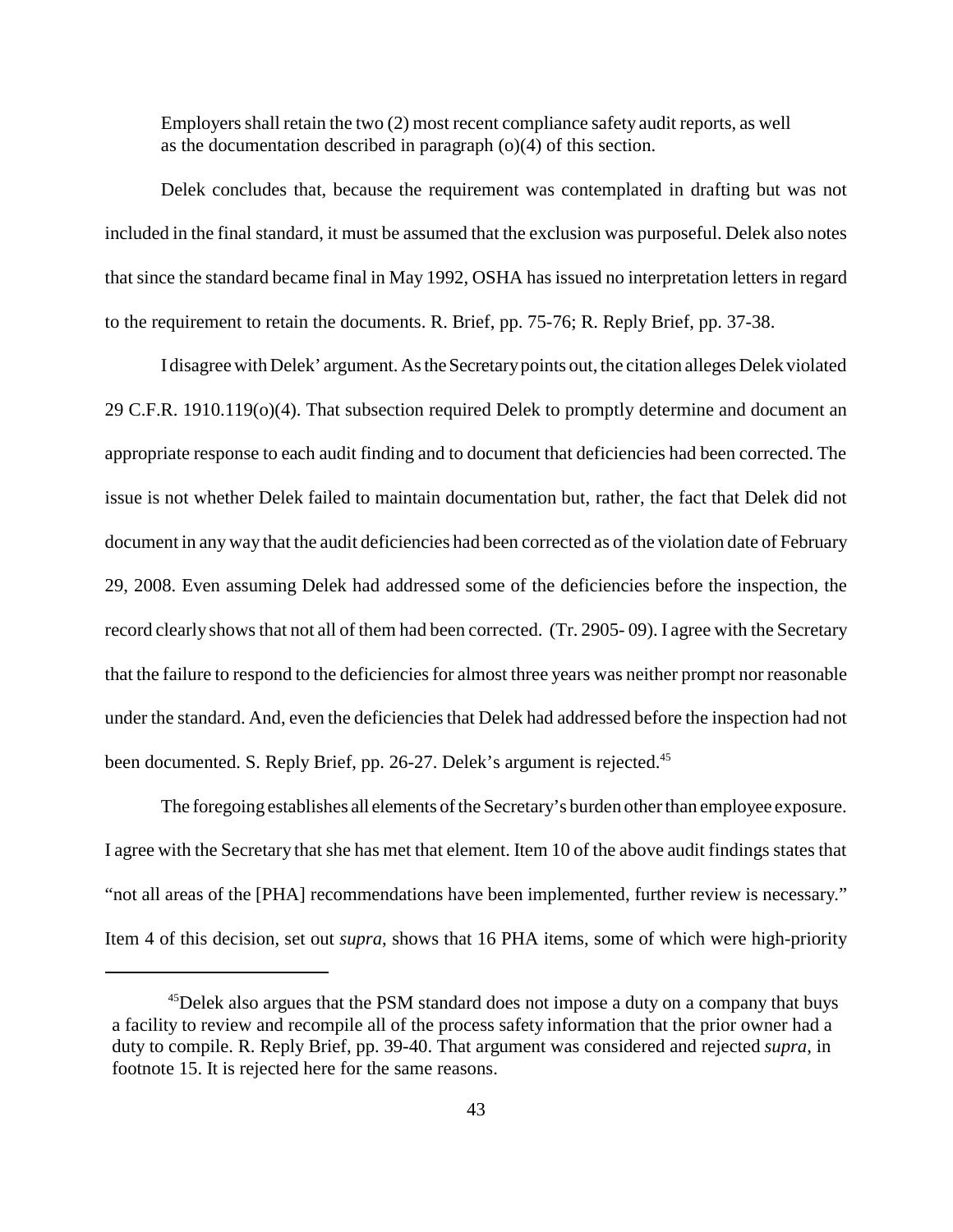out above, demonstrates that electrical classification of units in the refinery is critically important. *See*  safety items, had not been implemented. These conditions exposed employees to hazards. One specific example discussed earlier herein was PHA Item 42, which involves the failure to install a remote valve actuator on the FCCU's reactor. The 16 FCCU employees were all exposed to the hazard of fire that could have resulted from that condition. Item 46 of the audit findings also showed employee exposure. That item stated that incident reports "appear to be reviewed with affected personnel, however, there is no documentation or sign-offs to demonstrate that affected personnel are being informed and/or review incident investigation reports."46 ®-R, p. 9). Finally, Item 6 of the audit findings was that there was no electrical classification information for one unit and that the electrical classification for another unit had not been updated or reviewed since 1979. As the Secretary notes, Item 8 of this decision, set S. Brief, pp. 60-61. I find that the Secretary has shown employee exposure to the hazards of the cited condition. This item is affirmed as a serious violation.

 The Secretary has proposed a penalty of \$6,300.00 for this item. The AAD testified that Delek failed to audit its PSM program, which is the employer's process for containing highly hazardous chemicals. He also testified that Delek is in a high-hazard industry, that a release could lead to an explosion, and that Delek has had an explosion at its refinery. OSHA thus considered the cited

<sup>46</sup>The Secretary notes an incident in which there was a "hot oil blowback" in the Coker Unit in April 2008. Three workers were burned with oil of 300º F near the end of a process in which the hot oil went down a drain. This incident resulted in a written procedure that required more protective equipment for employees doing this work and a requirement that the oil be less than 180º F. The Secretary states that without ensuring the report was reviewed with affected personnel, further injury could result if not all factors were considered. (Tr. 360; C-60; S. Brief, pp. 60-61). *See U.S. ex rel. Compton v. Midwest Specialities, Inc.*, 1998 WL 30811, at \*7, n.6 (The absence of a record of an event that would ordinarily be documented is probative of the fact that the event did not occur.).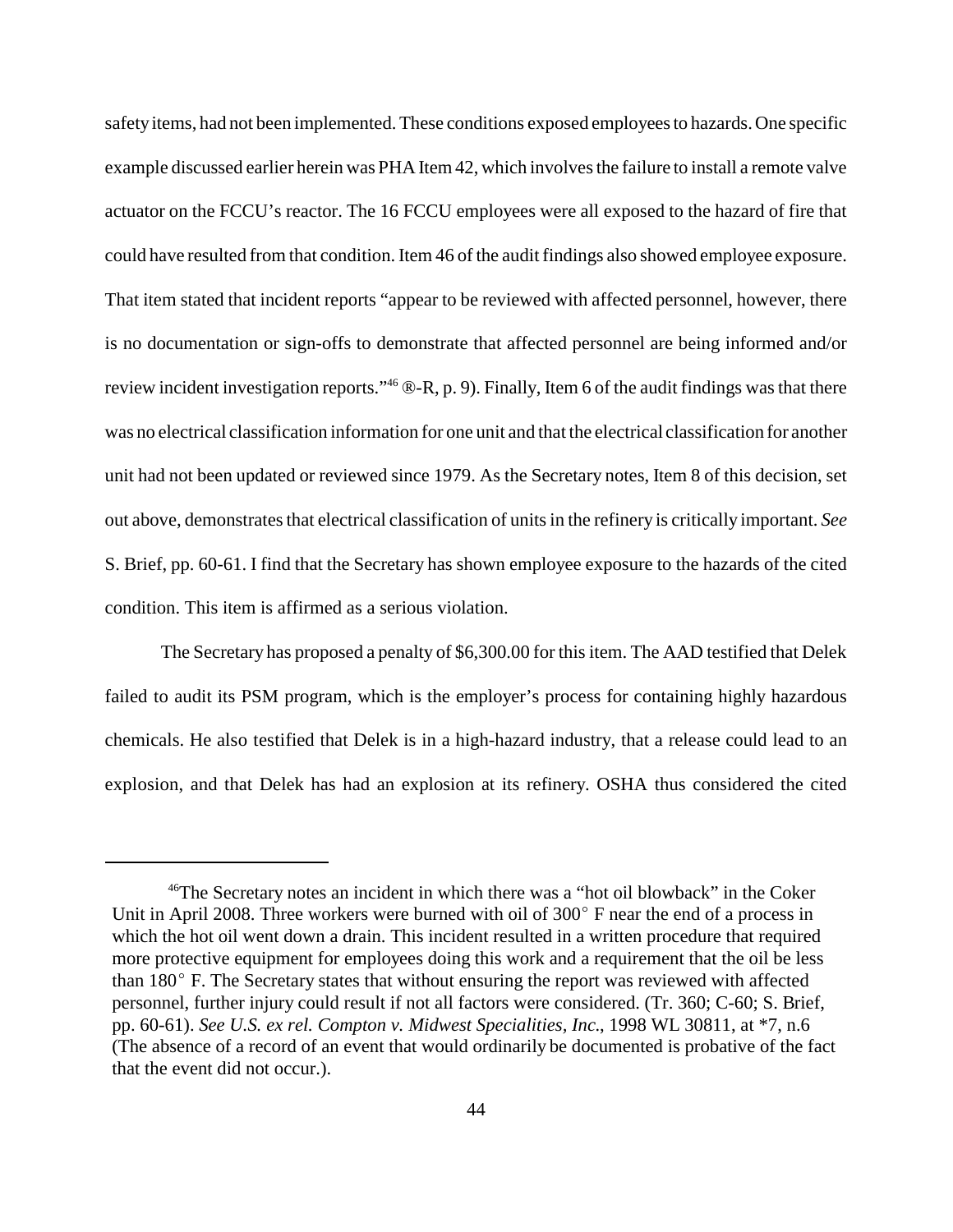condition a high-gravity item. The AAD further testified that while a reduction for history was applied, no reductions for size or good faith were given. (Tr. 271-74, 359-61).

 In assessing a penalty for this item, I have considered the fact that, of the 50 audit items set out to have high gravity, for the reasons stated above. And, Delek did not address the audit items for three in R-R, ten items have been found to violate the standard. OSHA, however, has determined this item years, even though it had the audit reports in its possession the entire time. I also note the number and types of accidents Delek has had, as set out in the Court's prior discussion of Item 4, *supra*. On balance, the Court finds that the proposed penalty of \$6,300.00 is appropriate. That penaltyis assessed.

### *Item 13 – Alleged Violation of 29 C.F.R. 1910.219(c)(2)(i)*

Item 13 alleges a violation of 29 C.F.R. 1910.219 $(c)(2)(i)$ , which states that:

 All exposed parts of horizontal shafting seven (7) feet or less from floor or working platform ... shall be protected by a stationary casing enclosing shafting completely or by a trough enclosing sides and top or sides and bottom of shafting as location requires.

This item alleges that rotating shafts were not guarded on the following equipment: a) Sealing air fan to ignition air fan #9, model B0252FLG3UL, Type TIKK ("the fan") b) General Electric motor of #6 cooling tower pump #X115460 ("the motor")

The cited fan and motor are located in the Boiler Unit. The fan turns on and provides air in order to create more pressure when the differential pressure inside the boiler compared to outside the boiler gets close to being equal. The motor takes water out of the cooling tower and delivers it to the overhead condenser or elsewhere for the main boiler feed-water pump. The AAD testified that he and an operator, Kevin Payne, walked by the shafts in the unit. Both shafts were rotating at the time. The AAD described the shafts as being in the main aisle way of the unit.<sup>47</sup> He said the shafts should have

 $^{47}$ C-40, the AAD's OSHA 1-B for this item, states that the shafts were about 29 inches high and that the unguarded parts of the fan and motor shafts were 12 and 8 inches, respectively.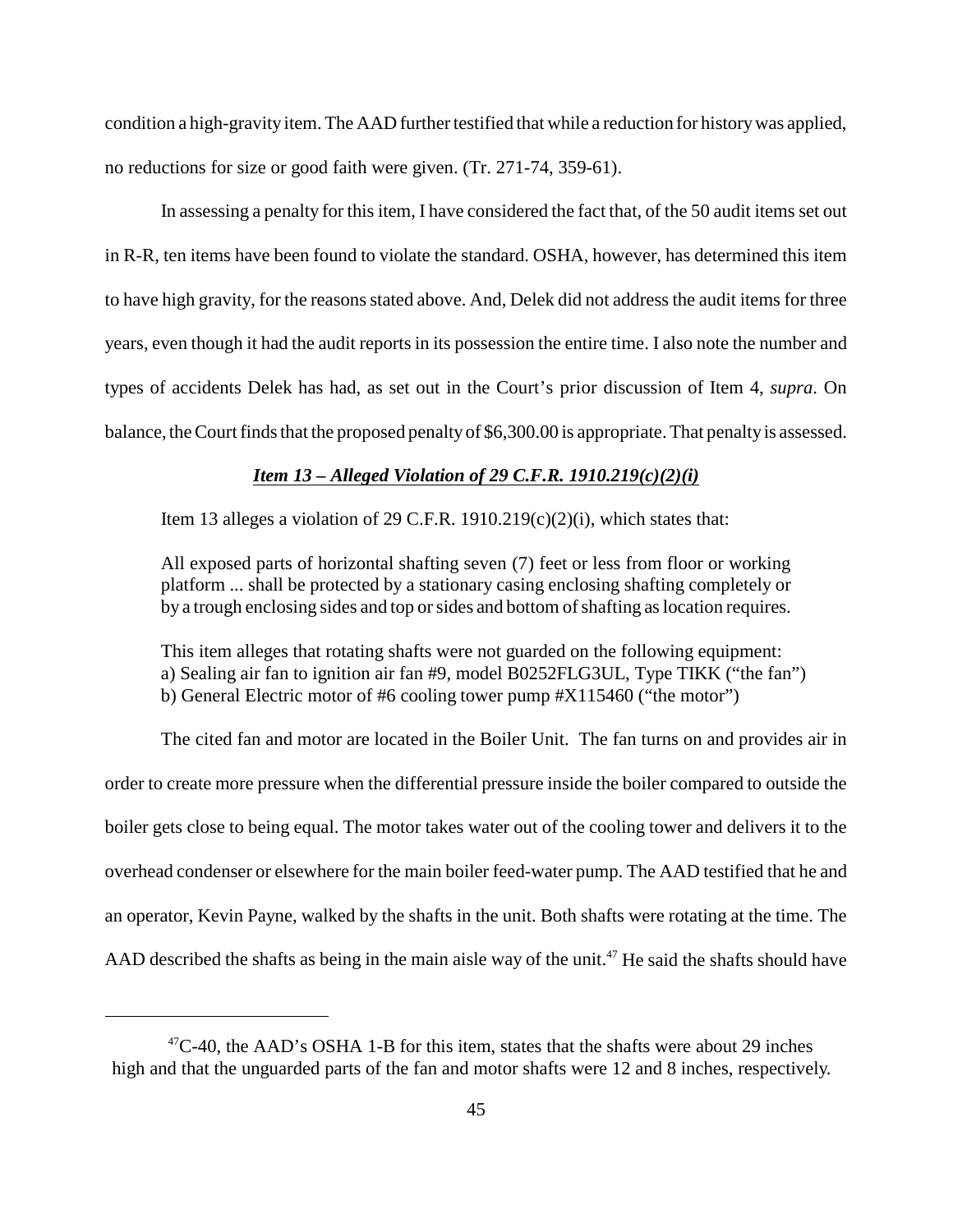been enclosed. He believed that the operators and technicians in the unit, while walking by the photographs are telling and help establish that the two shafts were not guarded and constituted a hazard.<sup>48</sup> (C-41(a)-(e)). The motor and fan were observed by OSHA in operation and there was equipment, could trip and fall onto the rotating shafts. (Tr. 201, 361-69, 2419-21; C-40). Operator Kevin Payne was exposed to the hazard for 12 hours per day and three days per week. (C-40). The fan's shaft is shown in  $C-41(d)$  and (e). The motor's shaft is shown in  $C-41(a)$ , (b) and (c). The nothing to warn employees of the hazard. (C-40).

 the equipment. (Tr. 196-97; C-41(c), at letter "C"). He also testified there was a walkway and place to stand where an employee could "walk up that close and actually just touch" the fan. (Tr. 195 per shift while making his rounds.<sup>49</sup> He also testified that when performing their rounds employees Mr. Gaddis testified that he was close enough to touch the back of the motor when he passed 96;C–41(e), at letter "A"). Operations technicians inspect these units daily and the unguarded shafts were within hands reach of employees walking or working around them. John Yost, Jr., has been a boiler tech in the Boiler Unit for three years. He testified he walked by the cited shafts several times should walk by the motor. He further testified that he got within 5 feet of the shafts. According to Mr. Yost, the fan operates automatically, and there is no on/off button or other means to run it. The motor operates constantly, and its shaft rotates at about 3,600 rpm's. The button to turn on the motor is 7 to 8 feet away from the shaft. When operating, the fan turns on a slow rolling basis. Mr. Yost said there

<sup>&</sup>lt;sup>48</sup>The existence of a hazard is not negated by the absence of an injury tied to the hazard. *See A.E. Burgess Leather Co., Inc.*, 5 BNA OSHC 1096, 1097 (No. 12501, 1977), *aff'd*, 576 F.2d 948 (1<sup>st</sup> Cir. 1978).

 $^{49}$ Mr. Yost said he and an operator are the only two workers in the Boiler Unit on their 12-hour shift. There are three more two-man crews who also work in that unit. (Tr. 2427-28).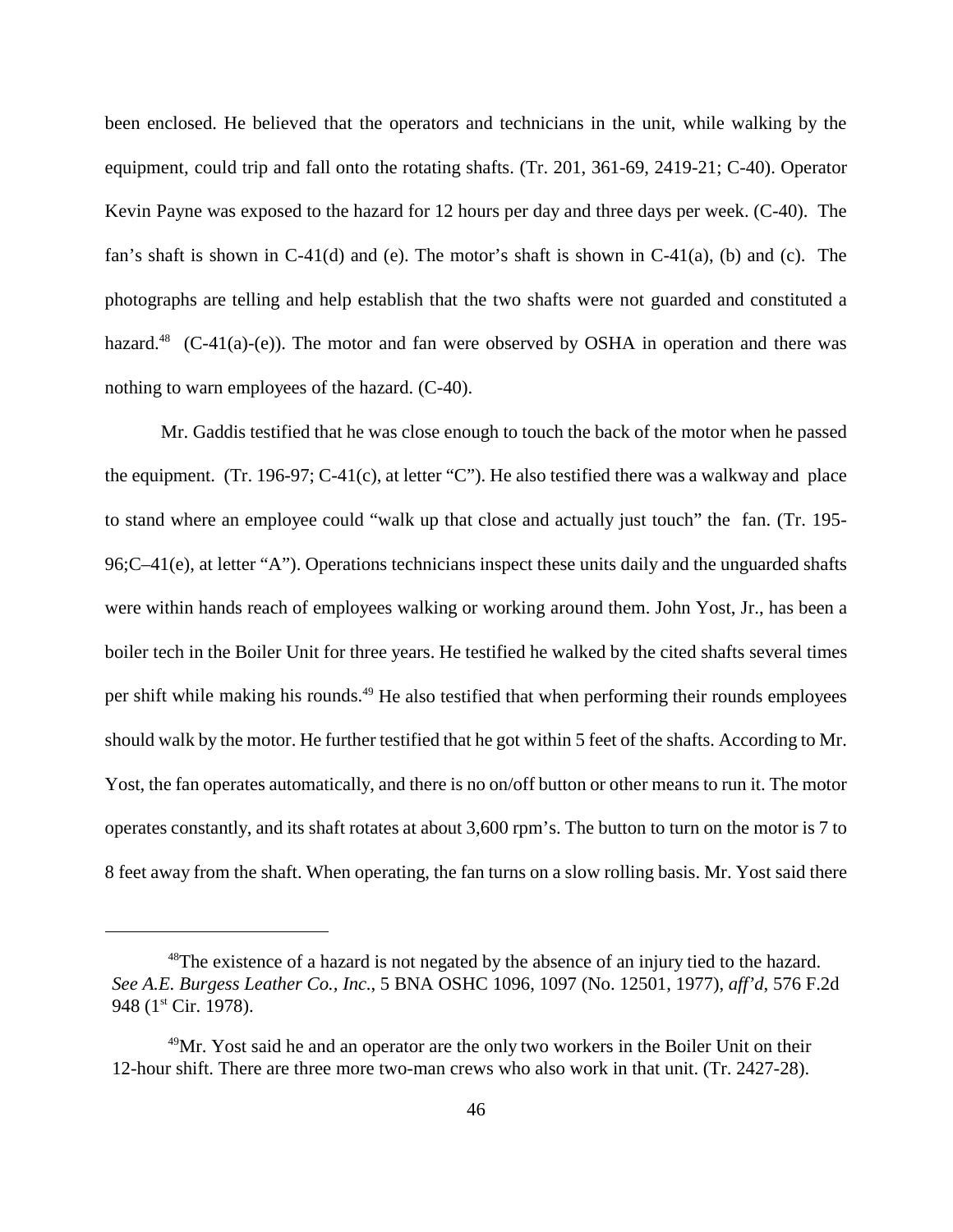boiler technicians make their rounds. When they did, he observed that they got within 5 feet of the were times other employees might be in the Boiler Unit, *i.e.*, maintenance employees sometimes had to fix equipment, or employees from other units might be invited in to see, for example, where their lines terminated. He also said he had worked on special projects in the Boiler Unit and had seen other cited shafts. (Tr. 2417-38; C-40).

I agree with the Secretary that based on the foregoing, "employees either while in the course of their assigned working duties, their personal comfort activities while on the job, or their normal means of ingress-egress to their assigned workplaces, will be, are, or have been in a zone of danger," in that they come within a few feet of the unguarded machinery on a regular basis. *Gilles & Cotting, Inc.*, 3 BNA OSHC 2002, 2003 (No. 504, 1976). *See also Phoenix Roofing*, 17 BNA OSHC 1076 (No. 90-2148, 1995); *Dover Elevator*, 16 BNA OSHC 1281 (No. 91-862, 1993); *Clement Food Co.*, 11 BNA OSHC 2120 (No. 80-607, 1984). On the basis of the record, the Court finds that the Secretary has shown employee access to the cited hazard.

The Court also finds Delek knew of the cited condition. The two unguarded shafts are in plain view on a major walkway in the Boiler Unit. (C-40, C-41). The unguarded shafts are inspected daily, and management, including Mr. Simmons, is aware of these inspections. (Tr. 1987, 1989-90; C-40).

 The evidence of record establishes a violation of the cited standard as to both the fan and motor. The evidence shows that the standard applies, that its terms were not met, that employees were exposed to the cited condition, and that the employer knew or should have known of the condition.<sup>50</sup> Both instances in Item 13 are affirmed as serious. Delek exposed its employees to the hazard of being

 $50$ The Court finds that the cited standard applies to Respondent since § 1910 applies to any employment and place of employment in any industry.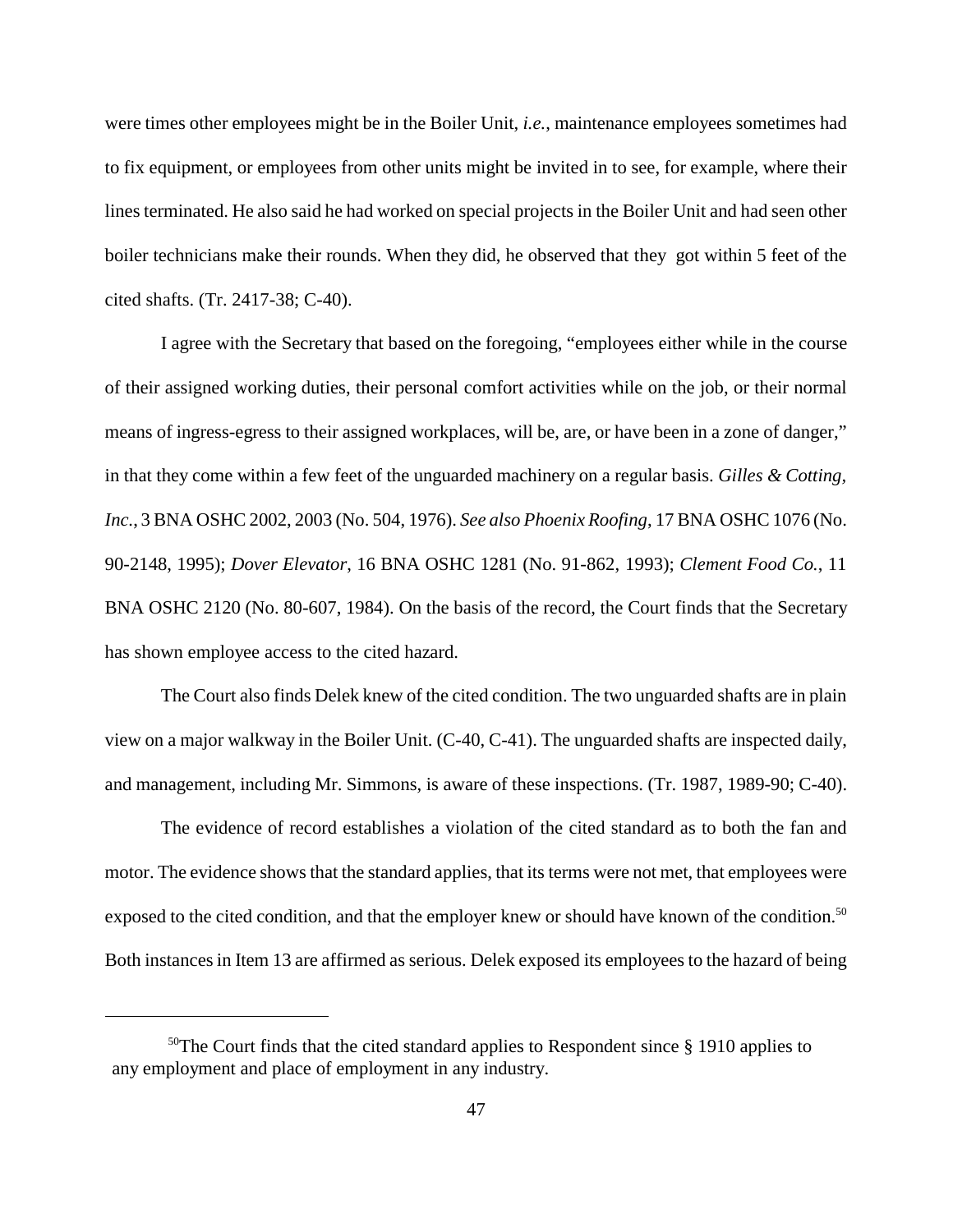created the possibility of an accident involving a substantial probability of serious physical harm to caught in these unguarded parts while they were rotating, which could have caused serious hand or finger injuries, including broken bones. The fan rotated at about 3,600 rpms. The violative condition employees. *Flintco Inc.*, 16 BNA OSHC 1404, 1405 (No. 92-1396, 1993).

A penalty of \$3,150.00 has been proposed for Item 13. The AAD testified about the hazards of the condition and the number of employees exposed. The only reduction for Item 13 was a 10 percent reduction for history. (Tr. 271-74, 358-69; C-40). The Court finds the proposed penalty reasonable and appropriate. A penalty of \$3,150.00 is assessed.

# *Item 15 – Alleged Violation of 29 C.F.R. 1910.1200(f)(5)*

This item alleges that Delek was in violation of 29 C.F.R. 1910.1200(f)(5), a provision of the

Hazard Communication ("HAZCOM") standard. The cited standard states that:

(5) Except as provided in paragraphs  $(f)(6)$  and  $(f)(7)$  of this section, the employer shall ensure that each container of hazardous chemicals in the workplace is labeled, tagged, or marked with the following information:

(i) Identity of the hazardous chemical(s) contained therein; and,

(ii) Appropriate hazard warnings, or alternatively, words, pictures, symbols, or combination thereof, which provide at least general information regarding the hazards of the chemicals, and which, in conjunction with the other information immediately available to employees under the [HAZCOM] program, will provide employees with the specific information regarding the physical and health hazards of the hazardous chemical.

The specific vessels cited were the following:

- a. FCC Unit, GV-154 Flare Knockout Drum, not marked<sup>51</sup>
- b. FCC Unit, Regenerator, not marked
- c. FCC Unit, E-9-A Exchanger, not marked
- d. Alkylation Unit, 86-E-501, not marked correctly on equipment summary list

<sup>&</sup>lt;sup>51</sup>The Secretary's motion at the hearing to amend Instance a to read "Flare Knockout" Drum" rather than "Flash Knockout Drum" was granted. (Tr. 238, 1921-22).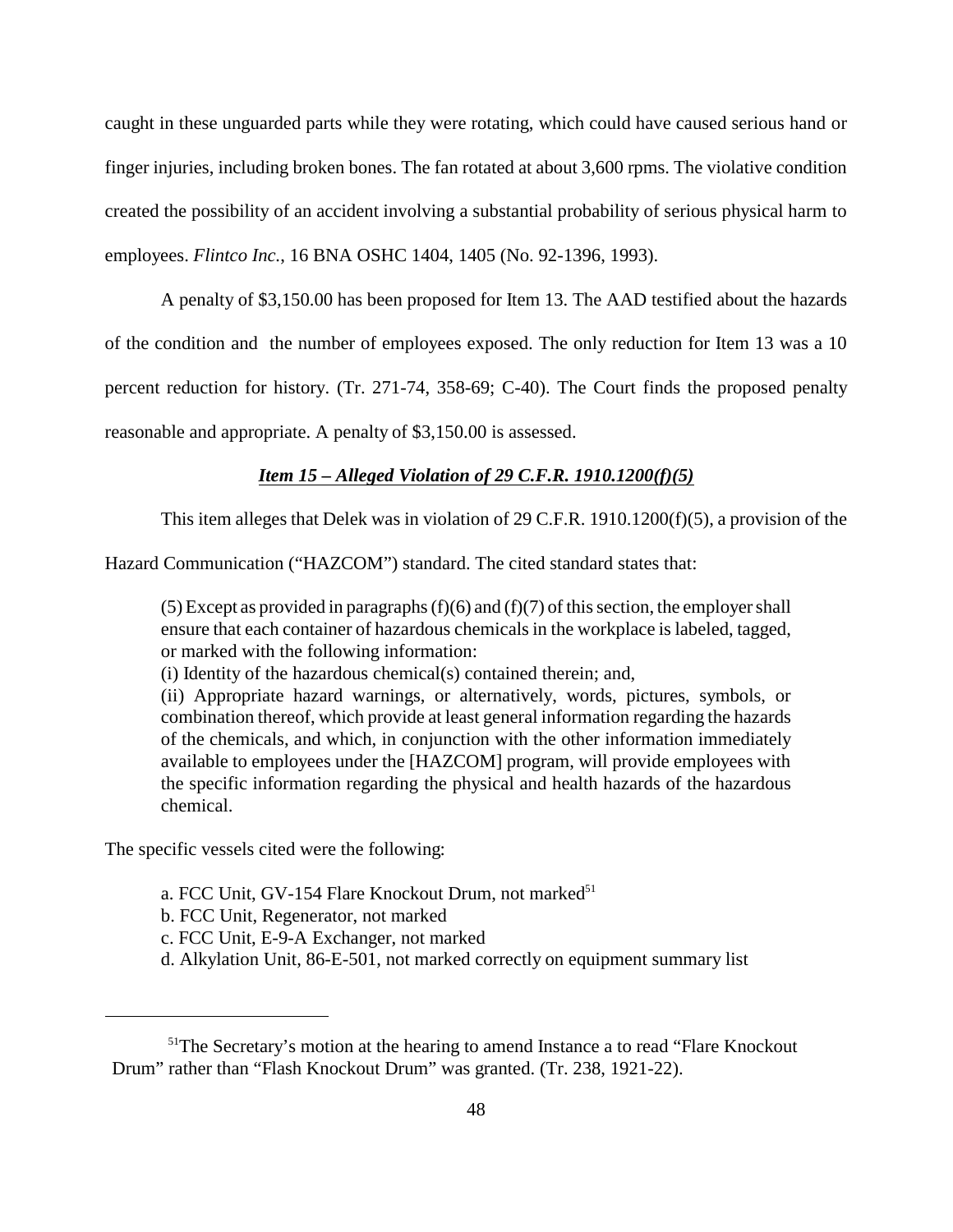contents, also was not identified properly on the Alky Unit's equipment list. The AAD said that if The AAD testified that as he was walking through the different units at the facility, he noted that a number of the vessels were not tagged or marked to show their contents. The four cited vessels, three in the FCCU and one in the Alkylation ("Alky") Unit, were examples of what he saw. He further testified that under the HAZCOM standard, vessels must be marked to identify their contents. While he saw equipment lists that showed the vessels with their identifying numbers, the lists did not identify the vessels' contents. Further, the 86-E-501 vessel in the Alky Unit, besides not identifying its someone had to go out into a unit in an emergency, to turn a valve to shut off a vessel, for example, a vessel that was not properly marked could be a hazard. (Tr. 468-72, 649-53; C-40).

The HAZCOM standard applies to any chemical known to be present in the workplace such that "employees may be exposed under normal conditions of use or in a foreseeable emergency." The standard requires employers to provide information to their employees about the hazardous chemicals to which they are exposed. *See* 29 C.F.R. 1910.1200(b)(1) and (2). A "hazardous chemical" is "any chemical which is a physical hazard or a health hazard."  $29$  C.F.R. 1910.1200(c).

There is no dispute that there are hazardous chemicals at Delek's refinery. (Tr. 2309). In the FCCU, these include gas oil, heavycycle oil, light cycle oil, naphtha, gasoline and hydrocarbon vapors. (Tr. 171). JX-X, Delek's operating procedures for the FCCU, states that benzene, a suspected cancercausing hydrocarbon, is found in all "gasoline, naphtha, and full range of hydrocarbon mixtures." It notes that hydrogen sulfide ("H2S") "is also present in the gases produced in the Cat Unit." JX-X sets out the properties and physical and health hazards of chemicals in the FCCU, including benzene, H2S, hydrocarbon vapors, and heavy and light cracked oils. *See* JX-X, pp. 12803-04.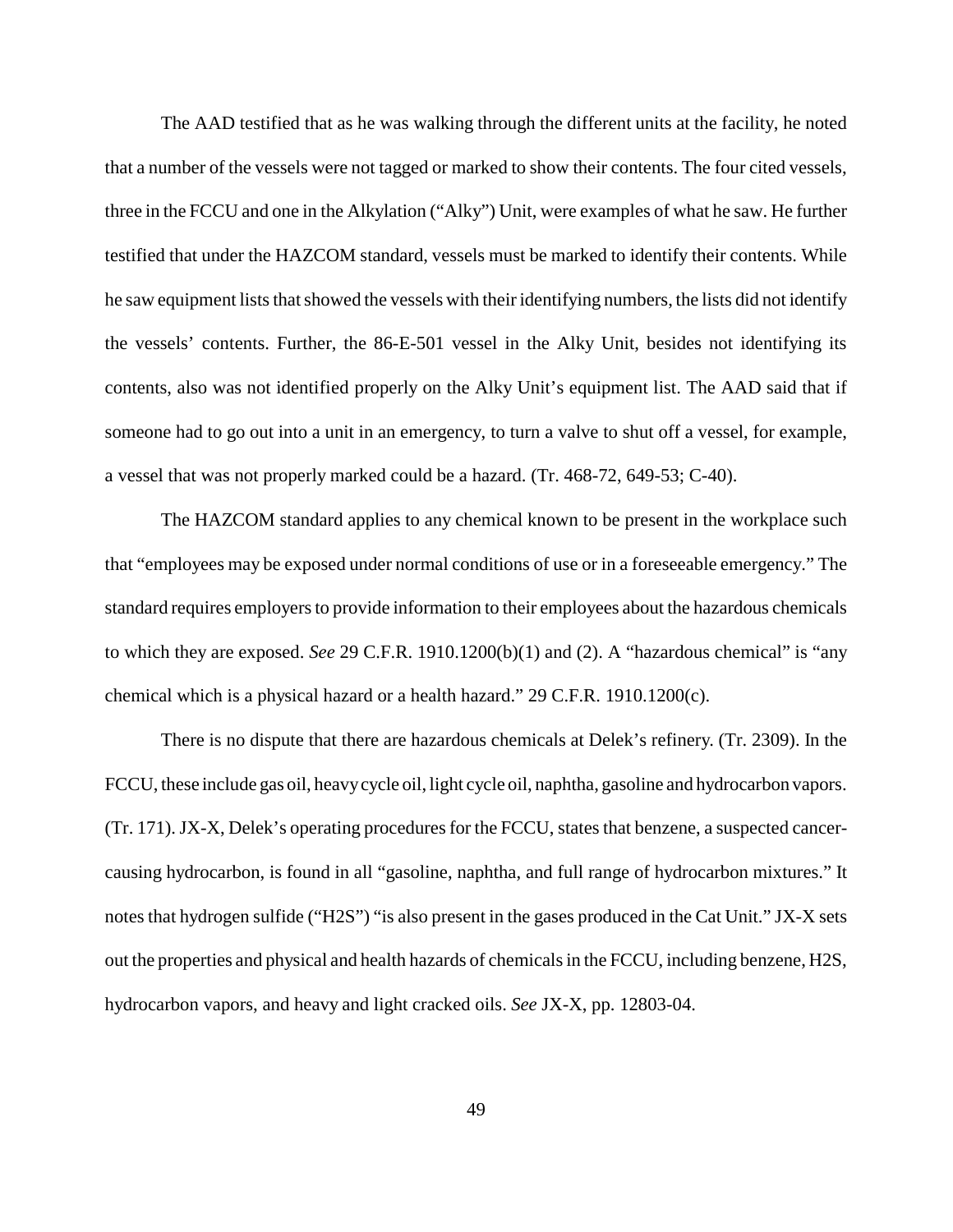The FCCU vessel GV-154, called the flare knockout drum, contains gasoline, naphtha products, propane, butane and hydrocarbon vapors such as relief gas. (Tr. 207-08, 242-43). These are chemicals that can pose health or physical hazards. *See* JX-X, pp. 12803-04. Mr. Gaddis is an operator who has worked in the FCCU for 30 years. He testified that in 2008, the flare knockout drum did not have a label on it to identify its contents or the hazards of those contents. (Tr. 207-08). Mr. Simmons, the refinery manager, confirmed the testimony of Mr. Gaddis. Mr. Simmons also confirmed that the flare knockout drum had no notations on it to warn that its contents were, for example, flammable, dangerous to inhale, and capable of causing burns on skin. (Tr. 2310-14).

 that in 2008, the regenerator did not have a label on it that identified its contents. (Tr. 205-06). Mr. The regenerator in the FCCU contains catalyst, a combustion promoter, and additives called LO-SOX and Super Z. It also contains hydrocarbon vapors, which may contain H2S or "other lethal substances." (Tr. 205-06; JX-X, pp. 12803-04). The catalyst and hydrocarbon vapors are hazardous chemicals that can be physical and/or health hazards. *See* JX-X, pp. 12803-04. Mr. Gaddis testified Simmons confirmed this testimony. Mr. Simmons also testified that there were no notations on the regenerator to inform employees of the hazards of the contents. (Tr. 2310-14).

 239-40, 2310-11; R-U). In light of its contents, the E-9-A Exchanger contains chemicals that can The FCCU's E-9-A Exchanger is a slurry-oil exchanger that has slurry on one side and raw oil on the other side.<sup>52</sup> "Slurry" is the term used to refer to carbon black circulating bottoms. (Tr. 207-08, represent health or physical hazards. *See* JX-X, pp. 12803-04. Mr. Gaddis testified that in 2008, the E-9-A Exchanger did not have a label identifying its contents or their hazards. (Tr. 207-08).

 $52\text{Mr}$ . Gaddis indicated the full and correct number of the equipment is "85-1-E-9A." (Tr. 239-40). This decision will refer to the number as "E-9-A," as set out in the citation. (Tr. 661).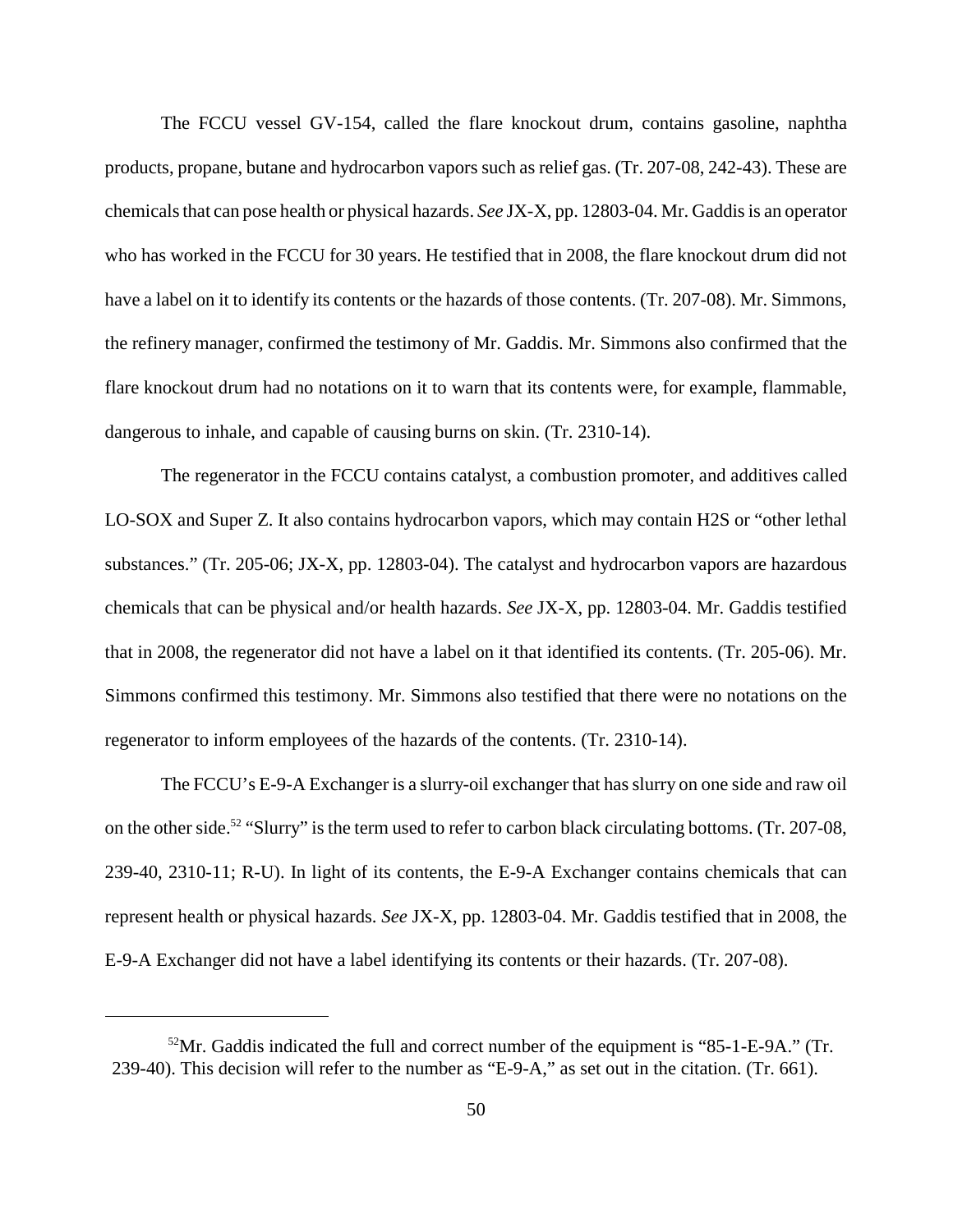Mr. Simmons testified that in April 2008, the Alky Unit vessel 86-E-501 had no markings on it to identify what it contained. He also testified that the vessel contained sulfuric acid, caustic and "several different chemicals that would be hazards in the unit." He admitted there were no warnings on the vessel to indicate whether the contents were flammable, dangerous to inhale, or capable of causing burns on skin. (Tr. 2312-14, 2372-73).

The foregoing shows that none of the cited vessels was labeled, tagged or marked to identify its contents or to warn of the hazards of the contents. Delek, however, contends it complied with the alternative method set out in subsection  $(f)(6)$  of the standard. That subsection states as follows:

 The employer may use signs, placards, process sheets, batch tickets, operating this section to be on a label. The written materials shall be readily accessible to the procedures, or other such written materials in lieu of affixing labels to individual stationaryprocess containers, as long as the alternative method identifies the containers to which it is applicable and conveys the information required by paragraph (f)(5) of employees in their work area throughout each work shift.

 piping and instruments drawings ("P&ID's"). P&ID's show the vessels in the refinery, the process Delek asserts it informs employees of the contents of vessels in many ways. One is through flows, and the process chemicals.<sup>53</sup> Another is through drawings used for training. Mr. Todd, another FCCU operator, testified about drawings he utilizes when training new employees in his unit. These are color-coded to indicate vessel contents in the FCCU. The process flow diagram for the refineryalso shows what materials flow into and out of each unit. Finally, the OPs for the refinery's units set out the chemicals that move into the various vessels. In the FCCU, for example, the startup procedures indicate the regenerator's contents. R. Brief, pp. 86-87, 94-97; JX-X.

<sup>&</sup>lt;sup>53</sup>Similarly, Delek states that the names of the vessels and equipment in the refinery also inform employees of their contents. R. Brief, pp. 87-88, 96-97.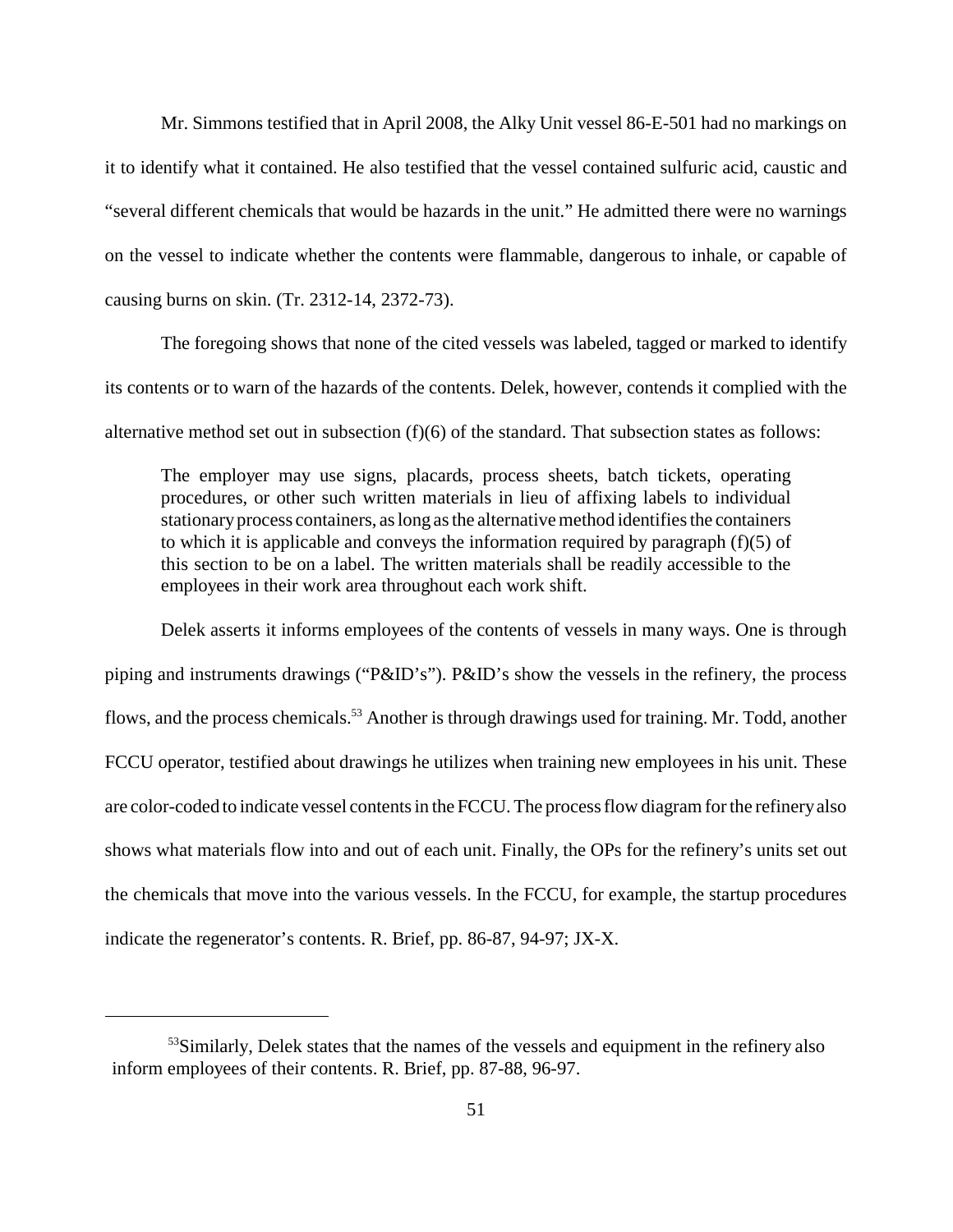Delek further asserts that the FCCU's OPs also set out the hazards of chemicals in the unit. One section, entitled "Properties and Hazards of Chemicals Used in the Process," discusses the hazards of various chemicals in the process, particularly hydrocarbons and hydrocarbon mixtures. It also notes other hazardous substances, such as benzene, catalyst and H2S, and the PPE to use for these substances. R. Brief, pp. 88, 98-99; JX-X, pp. 12803-04.

 information about the hazardous chemicals in the refinery. The MSDS are available in the control Delek notes that its material safety data sheets ("MSDS") have the most detailed hazard rooms (in books and electronically), and employees may access them at any time. R. Brief, pp. 89, 99.

Delek also discusses the training it provides all new employees. This includes books covering refinery operations, a course on the hazardous chemicals in the process, and computer-based training ("CBT") and tests on topics such as HAZMAT and HAZOP. The CBT also has an MSDS module, which addresses, *inter alia,* how to read MSDS. Employees next have unit-specific training where they learn about the operations where they will be working. They learn the locations of vessels in the unit and the chemicals that are in the vessels, and they are tested in this regard. They also learn about the hazardous chemicals in their units and what PPE is required. The new employees then work with an experienced operator in the unit who trains them in their job duties. All employees in the facility also receive fire protection training. R. Brief, pp. 89-92, 100-02.

 before they do any work in a unit, a work permit and job safety analysis are completed. The worker Delek states that maintenance workers receive the same training that all new hires do. Also, then goes to the assigned area of the unit, where the hazards of the job are discussed. Delek indicates that its contract employees receive similar but more limited training. R. Brief, pp. 92-93, 102-04.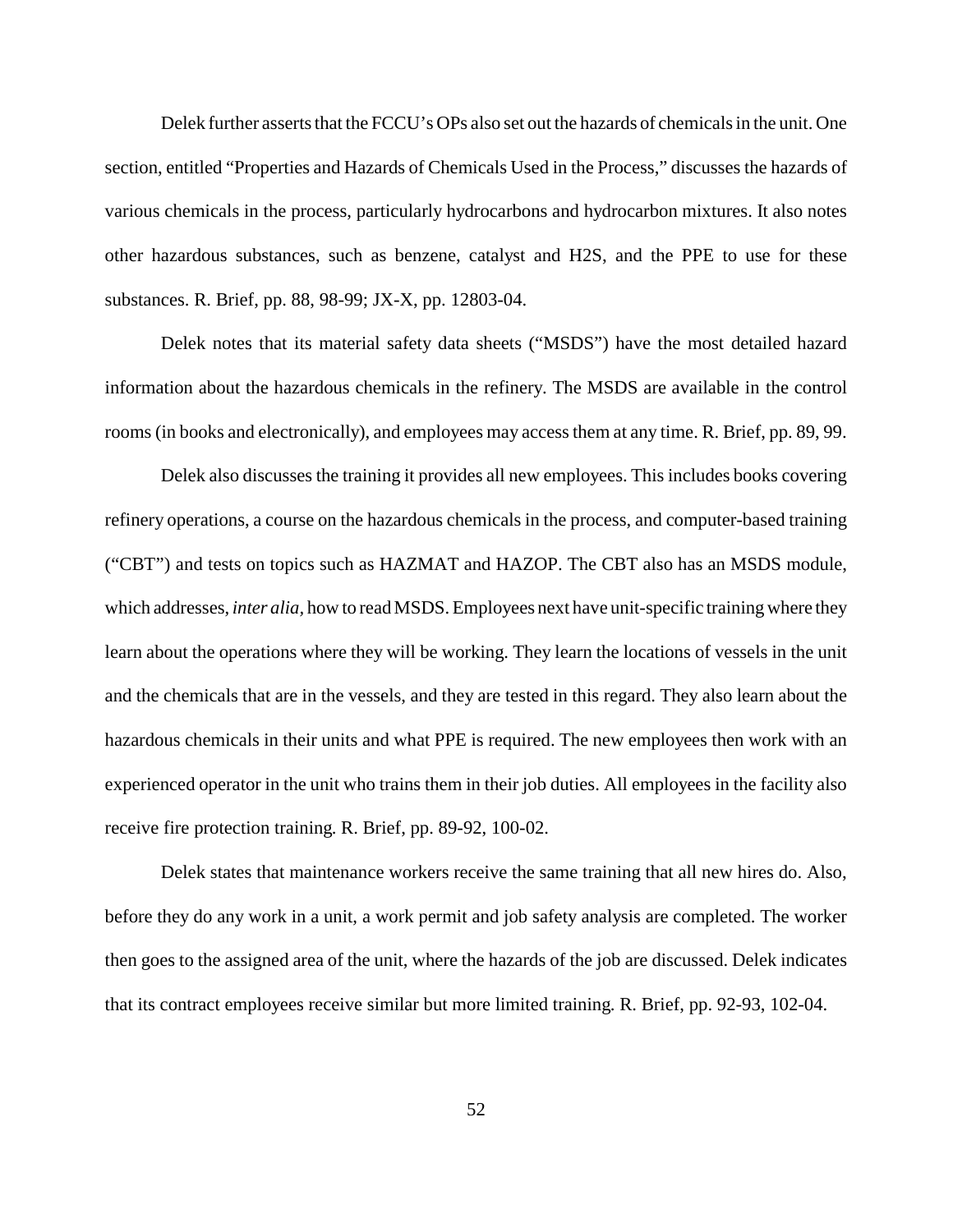Despite the foregoing, I agree with the Secretary that Delek did not comply with the standard. The P&ID's show general process information but do not always show the chemicals in a particular line or vessel.<sup>54</sup> (Tr. 2205; R-U, R-V, R-W (large)). They contain no information about the hazards of the chemicals involved. (Tr. 2314, 2535). There are also multiple P&ID's for a single vessel, and a single vessel can have multiple names in the refinery. For example, the cited GV-154 vessel, called the "relief gas knockout drum" on its P&ID, is also called the "flare knockout drum," "knockout drum," and "knockout pot."<sup>55</sup> (Tr. 2224-25). Further, terms on one P&ID can have different meanings in other parts of the refinery. The term "circulating bottoms exchanger" set out on one P&ID would refer to different products in different units. (Tr. 253-54; R-U (large)). Finally, while operators use the P&ID's in their jobs, they are not trained in how to read them. (Tr. 241, 253). S. Brief, pp. 73-74.

 is, they do not enable an employee to readily and easily learn what chemicals are in a particular vessel As to the OPs, the Secretary notes that while they contain some required information, they are insufficient to inform employees where particular chemicals maybe encountered in a unit. I agree. The "Properties and Hazards" section in the FCCU OPs does contain information about hydrocarbons and hydrocarbon mixtures all being flammable. It also notes some other hazardous chemicals like benzene, catalyst and H2S. It does not, however, state where these chemicals may be located in the FCCU. Mr. Simmons basically admitted that was not the purpose of this section. (Tr. 2318; JX-X, pp. 12803-04). S. Brief, p. 74. Further, my review of the FCCU OPs persuades me they do not meet the standard. That and what the hazards of the chemicals are. First, the OPs are over 400 pages long. Second, some of

<sup>54</sup>The process flow diagram also shows only general process information. *See* R-T (large).

<sup>&</sup>lt;sup>55</sup>This evidence, in my view, refutes Delek's contention that the very name of a vessel informs employees of what its contents are.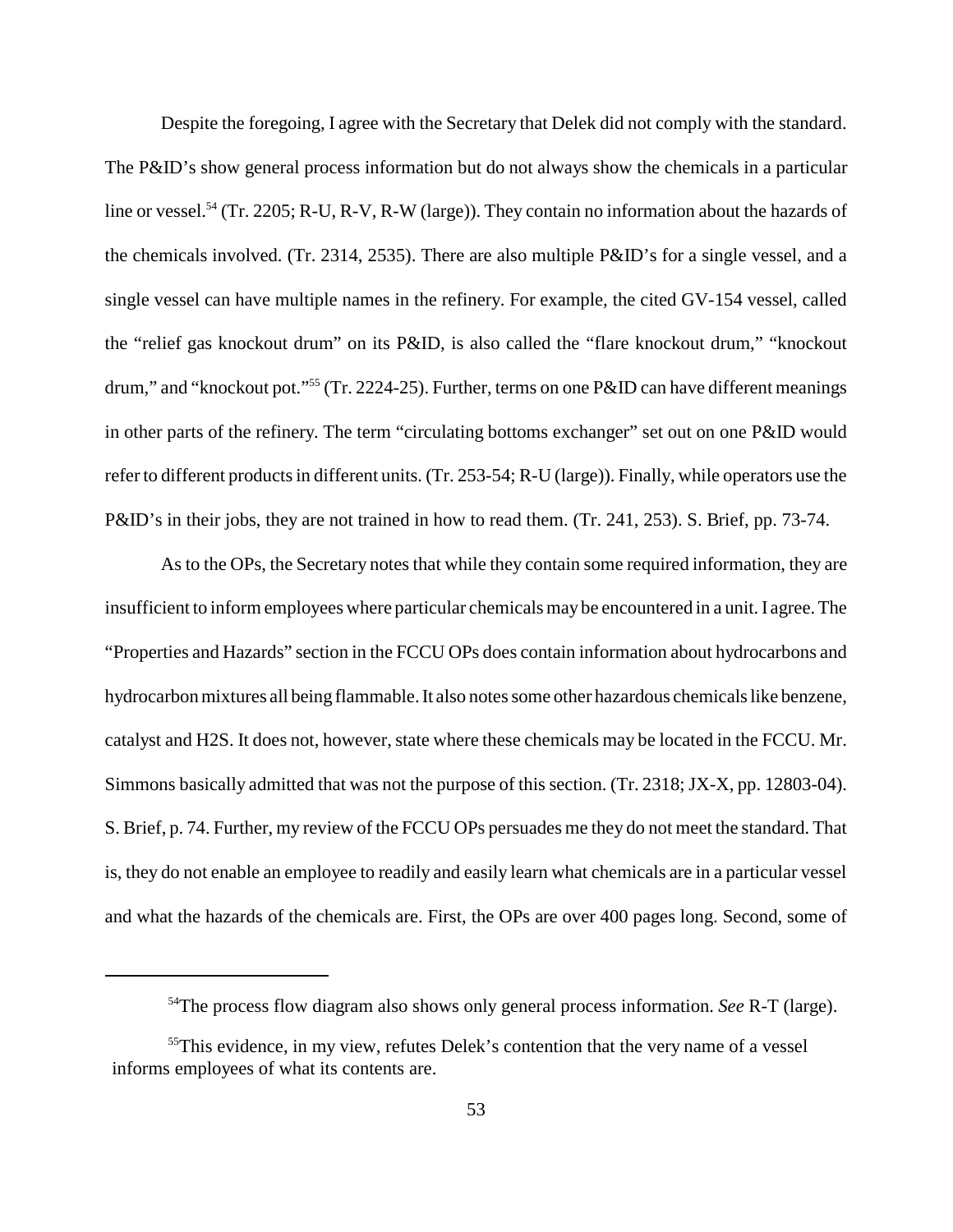the individual OPs are quite lengthy, and expecting an employee to read through a complex and detailed OP to learn what a vessel contains is clearly unreasonable. *See, e.g.*, JX-X, pp. 12948-62, separately, two of the cited vessels do not appear in that table of contents.<sup>56</sup> Finally, while the OPs do 12963-78. Third, while JX-X has a table of contents that sets out a number of pieces of equipment identify various chemicals in the FCCU's process, they do not necessarily define the chemicals or state their hazards. *See, e.g.*, JX-X, pp. 12956, 12971 (identifying, but not defining, "slurry" and "flue gas"). I find that, while the OPs contain detailed instructions for operating the FCCU, they are not, as Delek claims, a means of complying with the cited standard.

 indicate the contents of the vessels in the FCCU. As the Secretary points out, however, there is no drawings to keep, they may not recall what the different colors represent. Also, the record shows that the colors on Mr. Todd's computer print differently and are a different color on the drawings he I further agree with the Secretary that the drawings Mr. Todd uses to train new employees in the FCCU are insufficient to meet the standard. As noted above, the drawings are color-coded to legend to explain the meaning of the colors. Thus, even though the employees are given copies of the actually gives the employees. The drawings Mr. Todd uses in his training do not contain information about the hazards of the chemicals in the FCCU. And, refresher training for long-term employees is only provided if it is requested.<sup>57</sup> (Tr. 2469-70, 2487-91, 2530-35, 2569-70). S. Brief, p. 75.

 on its P&ID. *See* R-W (large). The other is the E-9-A Exchanger, called the 85-1-E-9A or raw <sup>56</sup>One of these is the GV-154 vessel, called the 85-G-V-154 or relief gas knockout drum oil/circulating bottoms exchanger on its P&ID. *See* R-U (large). Although these vessels may be mentioned elsewhere in the OPs, that they are not set out in the table of contents is significant.

 $57$ Mr. Todd indicated that although maintenance and contract employees are provided information about the hazards of the job they will be doing, he does not train them like he does new employees in the FCCU. Thus, they are provided only general information, *i.e.*, that vessels in the work area contain hydrocarbons, benzene and H2S. (Tr. 2530-31, 2567-69).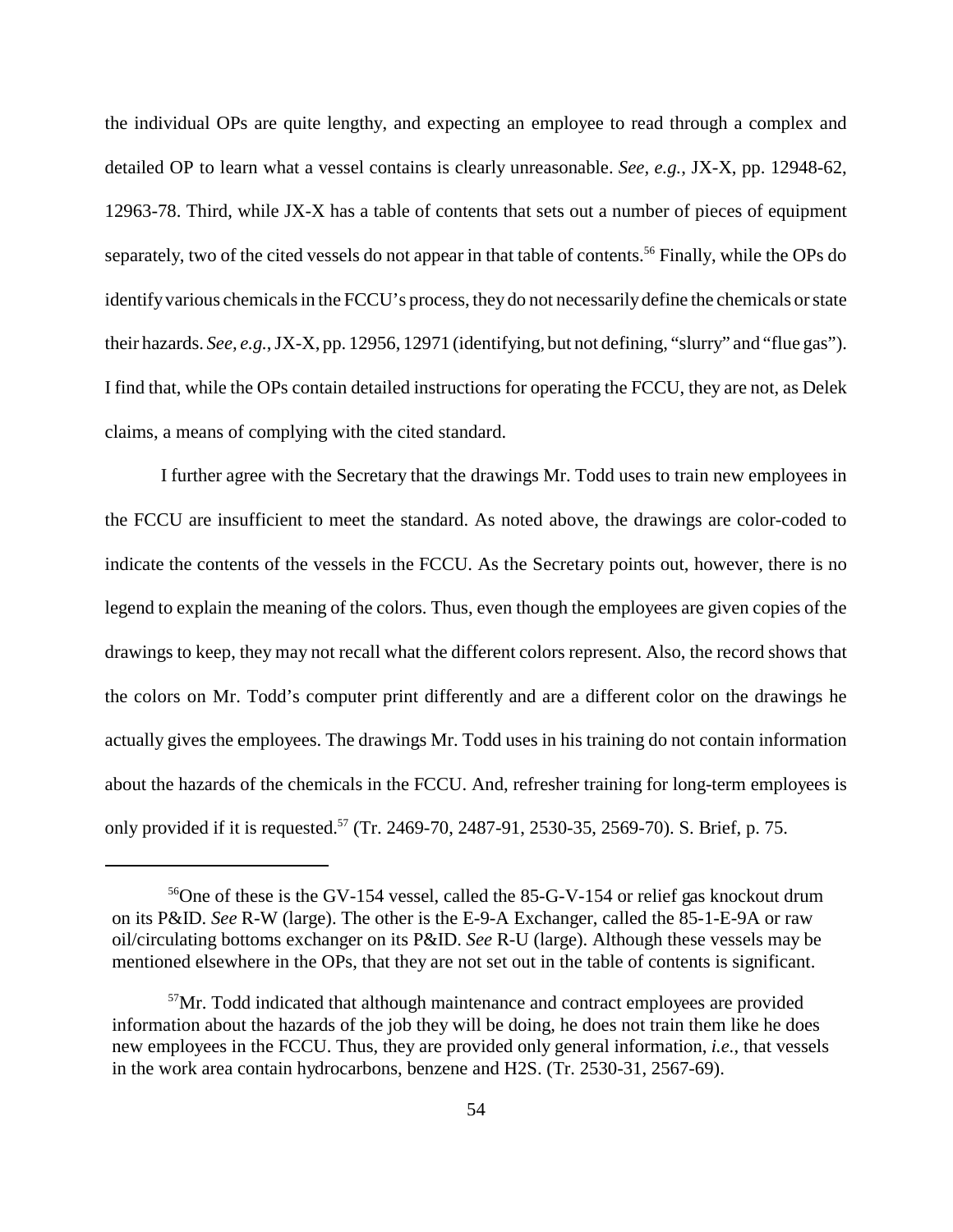each unit is 3 to 4 inches thick. (Tr. 2316). Mr. Todd indicated there were no MSDS for chemicals As to MSDS, the Secretary agrees that Delek has books in its control rooms that contain the MSDS for the chemicals in the refinery. The MSDS, however, do not tell the reader where to find the referenced chemicals in the refinery. (Tr. 203-04, 2314-15). MSDS training is given to some but not all employees in the FCCU, and, when a new MSDS comes out, it is put in the MSDS book in the control room. Employees review the MSDS book on their own. (Tr. 2531-32). The MSDS book in such as flue gas, purge gas or slurry. For flue gas, an employee would need to know that it contains carbon monoxide ("CO") and then look up the MSDS for CO. Similarly, for slurry, an employee would need to know it is called carbon black and then look up that MSDS. (Tr. 2534). S. Brief, p. 74.

 The Secretary notes that when Mr. Martin, Delek's emergency response coordinator, was stated that the unit operators were the source of information as to the chemicals in vessels and the shown C-46, the equipment list for the Alky Unit, he had not seen it before.<sup>58</sup> C-46 does not show the contents of the vessels. When asked what documents he would look at to identify the vessels in a unit, Mr. Martin referred to the P&ID's and the OPs. When asked what documents he would look at to determine the contents of vessels in a unit, Mr. Martin could identify no such documents. Instead, he hazards of those chemicals. (Tr. 3071-72, 3075-81). S. Brief, p. 75-76.

Based on the above, the Court finds that Delek has not shown it met the procedures set out in subsection (f)(6) of the standard. I agree with the Secretary that, to determine a vessel's contents, an employee would have to access a number of documents, including P&ID's, OPs and possibly training documents. Even accessing all of those documents might not provide the employee with all the vessel

<sup>&</sup>lt;sup>58</sup>Mr. Martin indicated there was a list of all of the refinery's equipment, although he did not have it in his office. There was no evidence that list showed vessel contents. (Tr. 3075-78).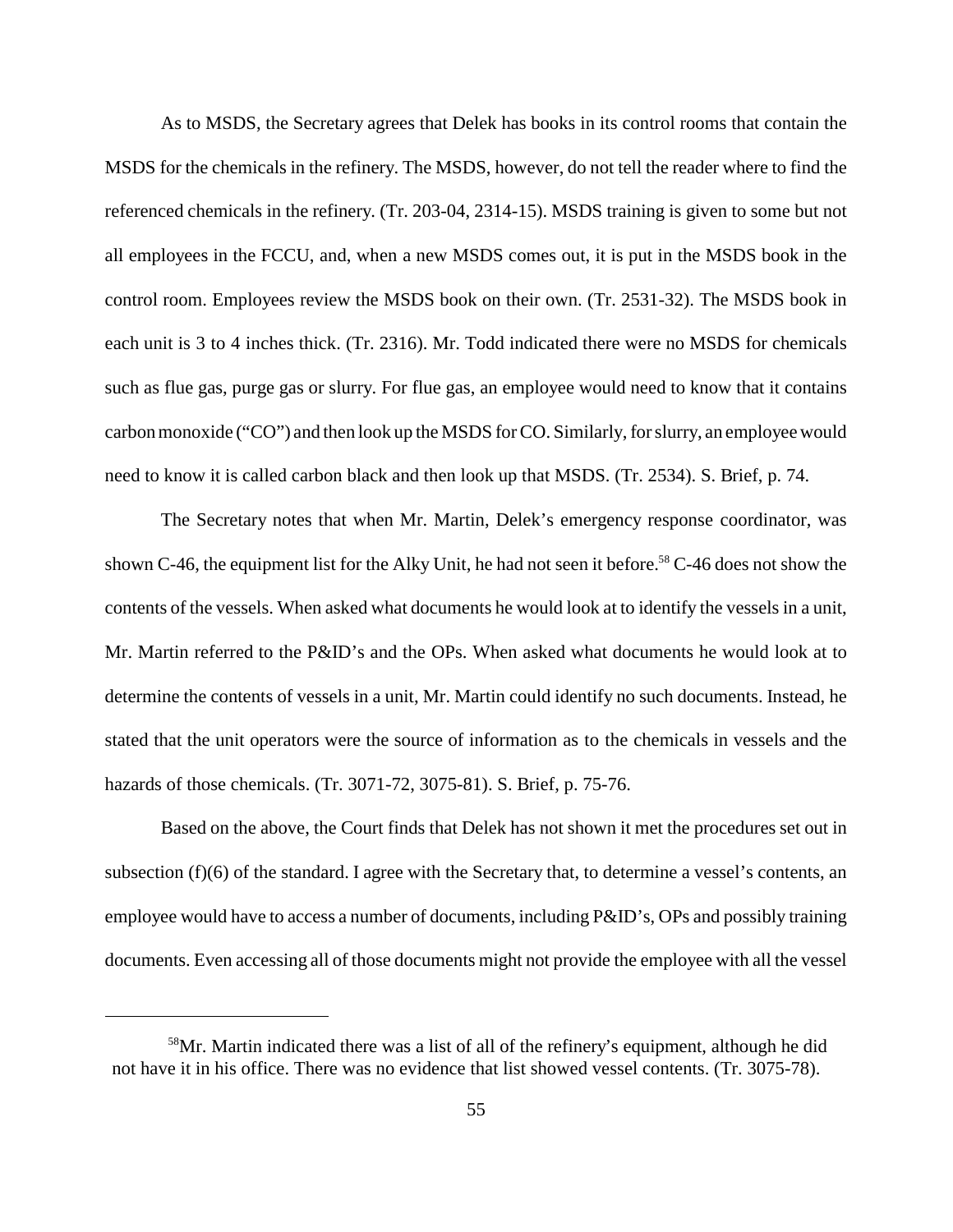contents, and the OPs might not contain the necessary hazard information. The employee would then need to go to the MSDS book in the unit's control room to learn specific information about the hazards of the chemicals in the vessel. Such a system clearly does not meet paragraph (f)(6) of the standard, particularly in the case of an upset or emergency when employees would need to have ready and easy access to the required information.59

long ago.<sup>60</sup> It refers to a 1987 decision of a Commission Judge that found the employer's system met In its reply brief, Delek urges its system is "quite similar" to one the Commission approved of the paragraph (f)(6) requirements. In particular, the employer labeled each piece of equipment in the refinery to show the type of equipment and an identifying number. Before working on equipment, an employee reviewed an equipment list book in the unit's control room. The book had the number and name of the equipment and referenced the appropriate MSDS for that equipment. The employee then reviewed the referenced MSDS, which were kept in another book. Employees were trained in the labeling system and in how to read and interpret MSDS. They were tested after the training. *Fina Oil & Chem. Co.*, No. 86-0904, 1987 WL 89097 (O.S.H.R.C. A.L.J., Feb. 3, 1987). R. Reply Brief, pp. 46-48. I disagree that Delek's system is "quite similar" to the one described in that case, for all of the reasons given above. Delek's argument is rejected.

<sup>&</sup>lt;sup>59</sup>In this regard, I note Mr. Todd's testimony that, while operators are supposed to refer to the OPs, they do not always have time to do so if something is happening with the process. The operators instead will go back and review the OPs later, when they have the time to do so. (Tr. 440-41). As the Secretary points out, as Mr. Todd is responsible for training new operators, it is likely that all of the FCCU operators would act in a similar manner. S. Brief, p. 76-77.

 $60$ While Delek represents the case to be a Commission decision, it is a Judge's decision. A copy of the decision is an exhibit to Delek's reply brief.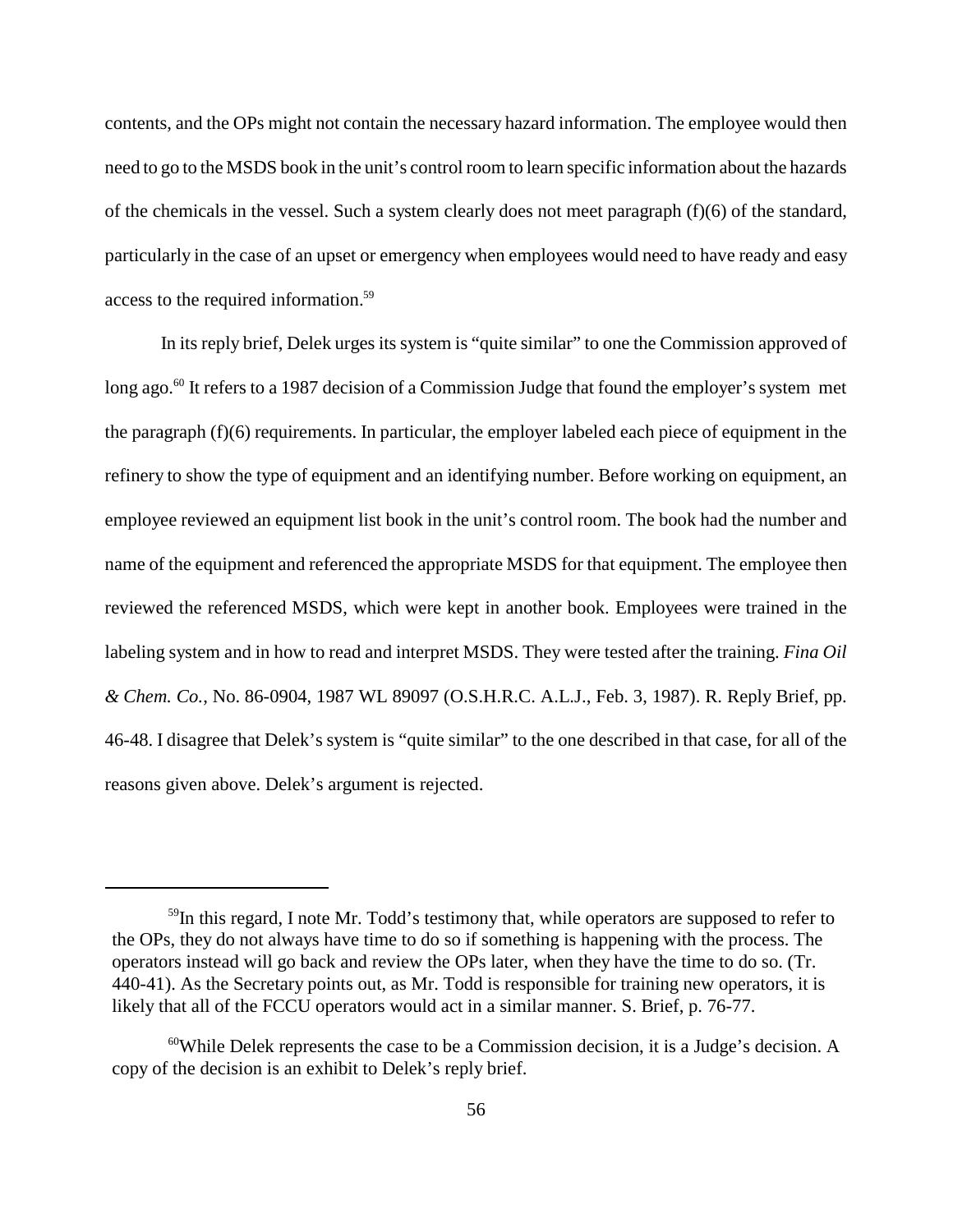pieces of equipment are not "containers" under the standard, that employees were not exposed to a system is inconsistent with a recent OSHA compliance directive. R. Reply Brief, pp. 49-51. I have Delek makes a number of other arguments in its reply brief. For example, it urges that the cited hazard because the cited equipment is self-contained, and that the Secretary's position as to Delek's considered these arguments, and they are rejected.

 a pressure vessel list for the Alky Unit, shows both the 86-E-501 vessel and the 86-E-101 vessel as by its number. (Tr. 2167-75). Delek contends that since C-46 and C-47 both accurately refer to the One final argument of Delek is that Item 15d is incorrect. Item 15d alleges that Alky Unit vessel 86-E-501 was not marked correctly on the equipment summary list. C-46, the equipment list for the Alky Unit, shows that equipment as a "depropanizer tower." The record shows the 86-E-501 vessel, built in 1979 as a depropanizer tower, was converted to act as a propylene stripper in the early 1980's. Since then, it has functioned as a propylene stripper. The operators now refer to it as the "new depropanizer," the "propylene stripper," and other terms. C-44, a screen shot of the computer control screen for the vessel, shows it as "propylene stripper." C-45, a screen shot for another Alky Unit vessel, 86-E-101, shows it as "depropanizer." Mr. Simmons testified that C-46 is used as an equipment inspection list and that the inspectors who use C-46 know the 86-E-501 vessel as a depropanizer. C-47, depropanizers. Mr. Simmons said that for inspection and work order purposes, a vessel is referred to cited vessel as a depropanizer, Item 15d is incorrect. R. Brief, pp. 105-08; R. Reply Brief, p. 46.

 I agree with the Secretary that a vessel having various names among operators and between operators and inspectors is a hazard. In an emergency, several names for a vessel could be confusing and could prevent an employee from identifying the chemicals in a vessel and the hazards of those chemicals. S. Reply Brief, pp. 33-34. Similarly, showing the cited vessel as a "depropanizer" on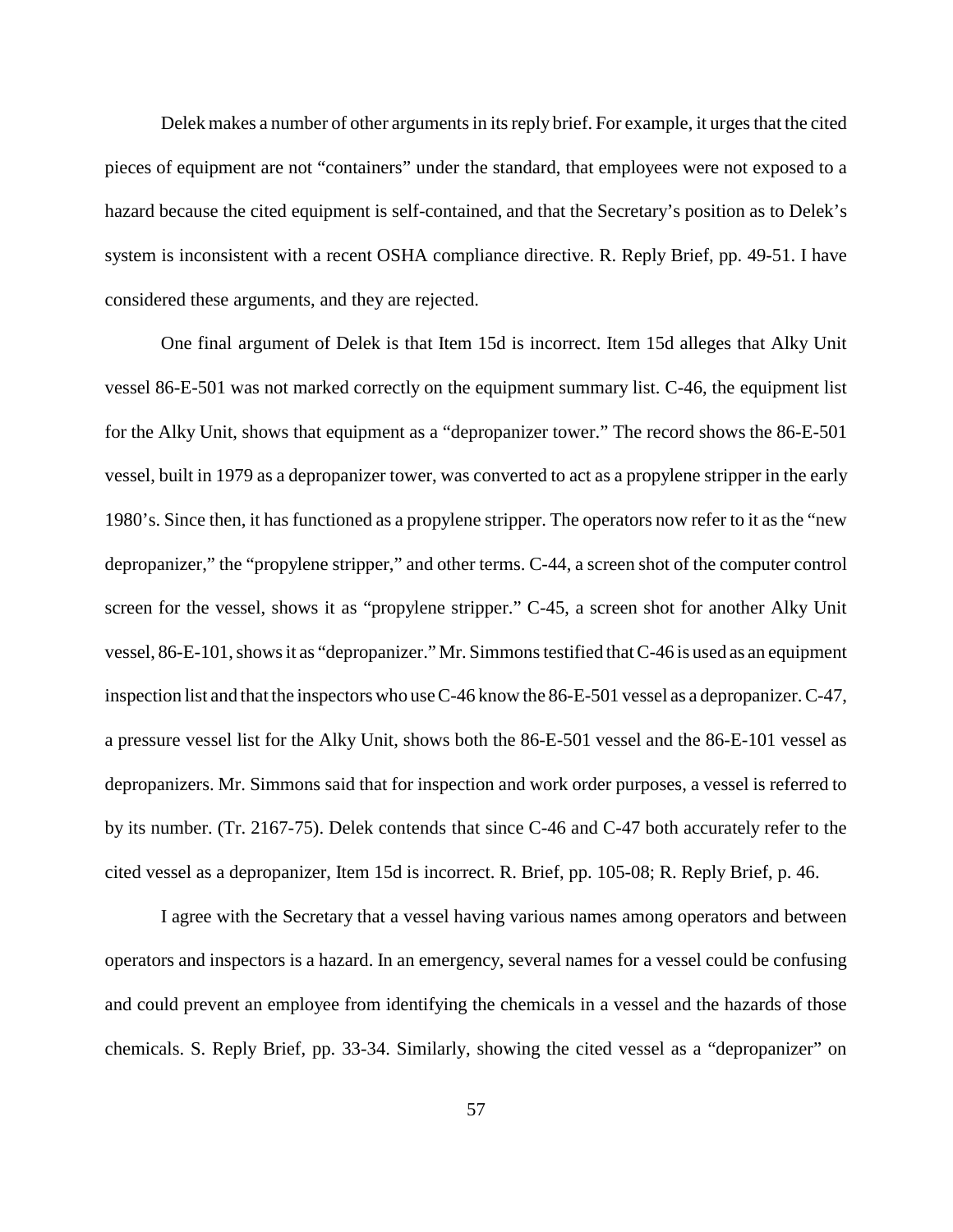equipment lists might lead to the same kind of confusion in an emergency. In this regard, I note that while the 86-E-501 vessel is shown as a depropanizer on both C-46 and C-47, the 86-E-101 does not appear on C-46 at all and is shown as a depropanizer on C-47. The Court finds that the Secretary's allegation as set out in Item 15d of the citation is correct.

the condition.<sup>61</sup> All four of the instances in Item 15 are affirmed as serious. As the Secretary states, The evidence of record establishes a violation of the cited standard as to all four of the vessels set out in Item 15. That is, the evidence shows the standard applies, that its terms were not met, that employees were exposed to the cited condition, and that the employer knew or should have known of Delek employees were at risk of coming into contact with hazardous chemicals and not being aware that was the case. She notes a 2007 incident in which acid overflowed from a tank. The exposed employees did not know if the material was acid or not until Mr. Martin arrived and confirmed it was acid. The only sign posted on the tank said "acid." *See* C-59. She notes another 2007 incident in which an employee was working on a power feed to the FCCU's flare. The flare malfunctioned, burning hydrocarbons spewed out, and a flash fire resulted. The employee suffered radiation burns to his eyes and face. The incident was caused, in part, by a failure to label and warn employees of the hazards of the procedure. (Tr. 1250-59, 1290-91). S. Brief, p. 78.

A penalty of \$2,250.00 has been proposed for Item 15. The AAD testified about the hazards of the condition, the number of employees exposed, and the fact that several vessels were involved. The only reduction for Item 15 was a 10 percent reduction for history. (Tr. 271-74, 468-72. The Court finds the proposed penalty appropriate. A penalty of \$2,250.00 is assessed.

<sup>61</sup>The employees exposed to the conditions in the FCCU are set out in Item 9b, *supra*. I find that employees with similar jobs would be exposed to the cited condition in the Alky Unit.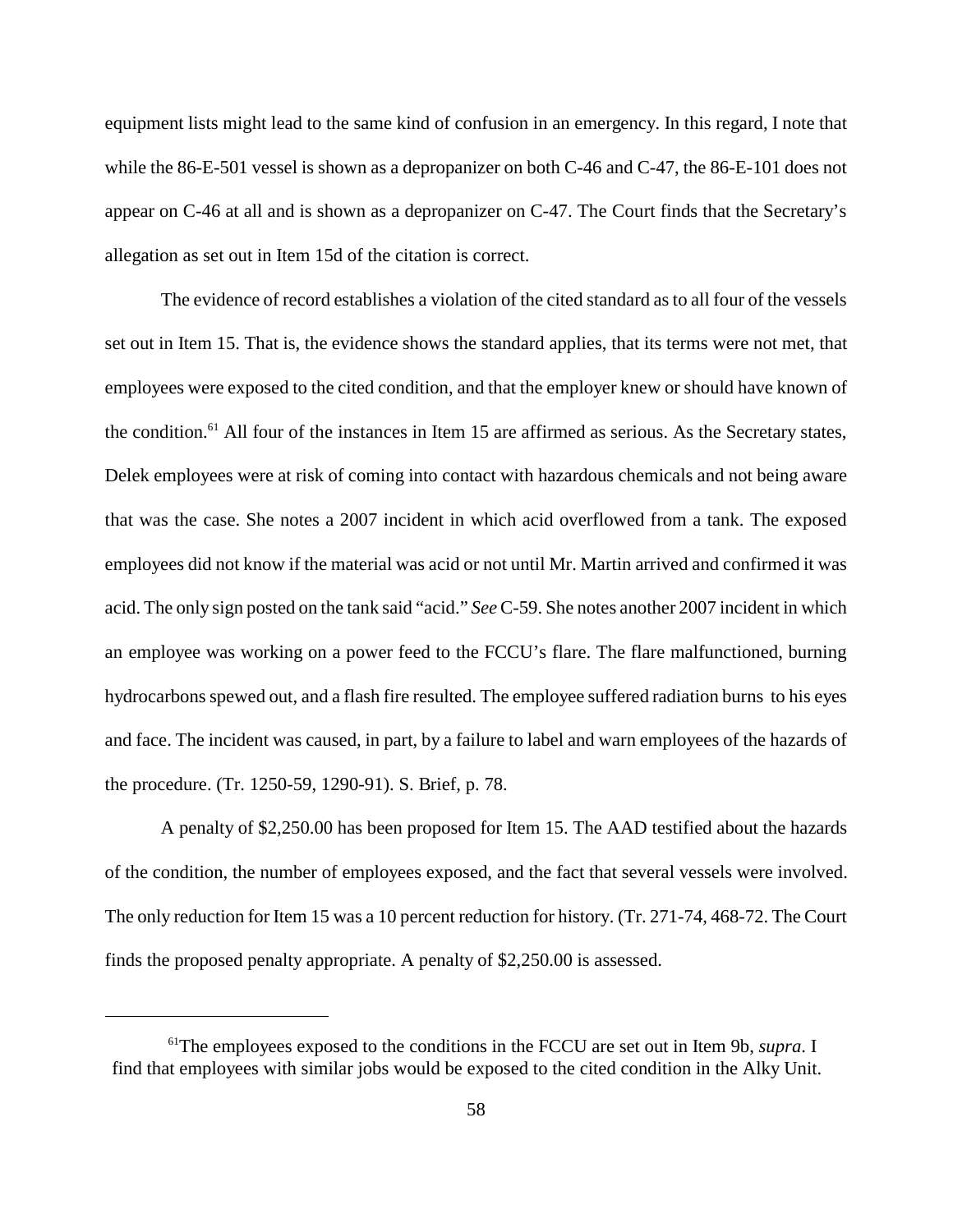### *FINDINGS OF FACT AND CONCLUSIONS OF LAW*

The foregoing decision constitutes the findings of fact and conclusions of law in accordance with Federal Rule of Civil Procedure 52(a).

### *ORDER*

Based upon the foregoing findings of fact and conclusions of law, it is ordered that:

1. Citation 1, Item 4, alleging a serious violation of 29 C.F.R. 1910.119(e)(5), is modified to the extent that allegations relating to the PHA team's findings and recommendations from 1998 and 2005 are deleted from the citation; the remainder of the citation item is otherwise AFFIRMED, and a penalty of  $$6,300.00$  is assessed.<sup>62</sup>

2. Citation 1, Item 6, alleging a serious violation of 29 C.F.R. 1910.119(f)(3), is AFFIRMED, and a penalty of \$2,250.00 is assessed.

 3. Citation 1, Item 8, alleging a serious violation of 29 C.F.R. 1910.119(j)(4)(i), is AFFIRMED, and a penalty of \$6,300.00 is assessed.

4. Citation 1, Item 9(b), alleging a serious violation of 29 C.F.R. 1910.119(l)(4), is AFFIRMED, and a penalty of \$6,300.00 is assessed.

5. Citation 1, Item 12, alleging a serious violation of 29 C.F.R. 1910.119(o)(4), is AFFIRMED, and a penalty of \$6,300.00 is assessed.

6. Citation 1, Item 13, alleging a serious violation of 29 C.F.R.  $1910.219(c)(2)(i)$ , is AFFIRMED and a penalty of \$3,150.00 is assessed.

<sup>62</sup>*See* 29 C.F.R. § 2200.90(a) ("The decision shall include an order affirming, modifying or vacating each contested citation item and each proposed penalty, or directing other appropriate relief.").